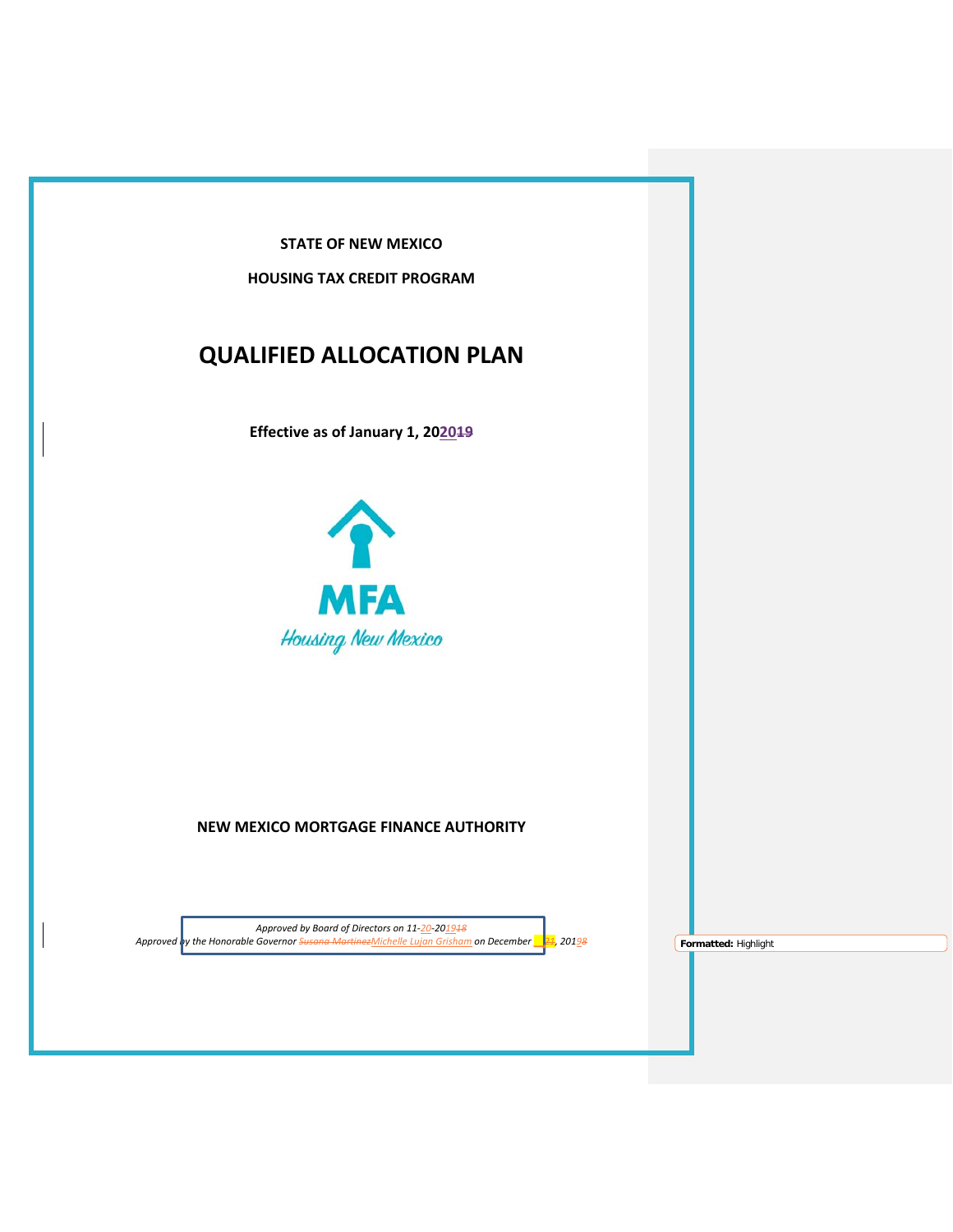# **TABLE OF CONTENTS**

| I.   |    |                                                                                              |  |
|------|----|----------------------------------------------------------------------------------------------|--|
|      | А. |                                                                                              |  |
|      | В. |                                                                                              |  |
|      | C. |                                                                                              |  |
| ΙΙ.  |    |                                                                                              |  |
|      | А. |                                                                                              |  |
|      | В. |                                                                                              |  |
|      | C. |                                                                                              |  |
|      | D. |                                                                                              |  |
|      | Е. |                                                                                              |  |
|      | F. |                                                                                              |  |
|      | G. |                                                                                              |  |
|      | Н. |                                                                                              |  |
| I.   |    |                                                                                              |  |
| J.   |    | Projects Involving Both Rehabilitation of Existing Units and the Construction of New Units 9 |  |
|      | К. |                                                                                              |  |
|      | L. |                                                                                              |  |
|      | Μ. |                                                                                              |  |
|      | N. |                                                                                              |  |
|      | Ο. |                                                                                              |  |
|      | P. |                                                                                              |  |
|      | Q. |                                                                                              |  |
|      | R. |                                                                                              |  |
|      | S. |                                                                                              |  |
| III. |    |                                                                                              |  |
|      | А. |                                                                                              |  |
|      | В. |                                                                                              |  |
|      | C. |                                                                                              |  |
|      | D. |                                                                                              |  |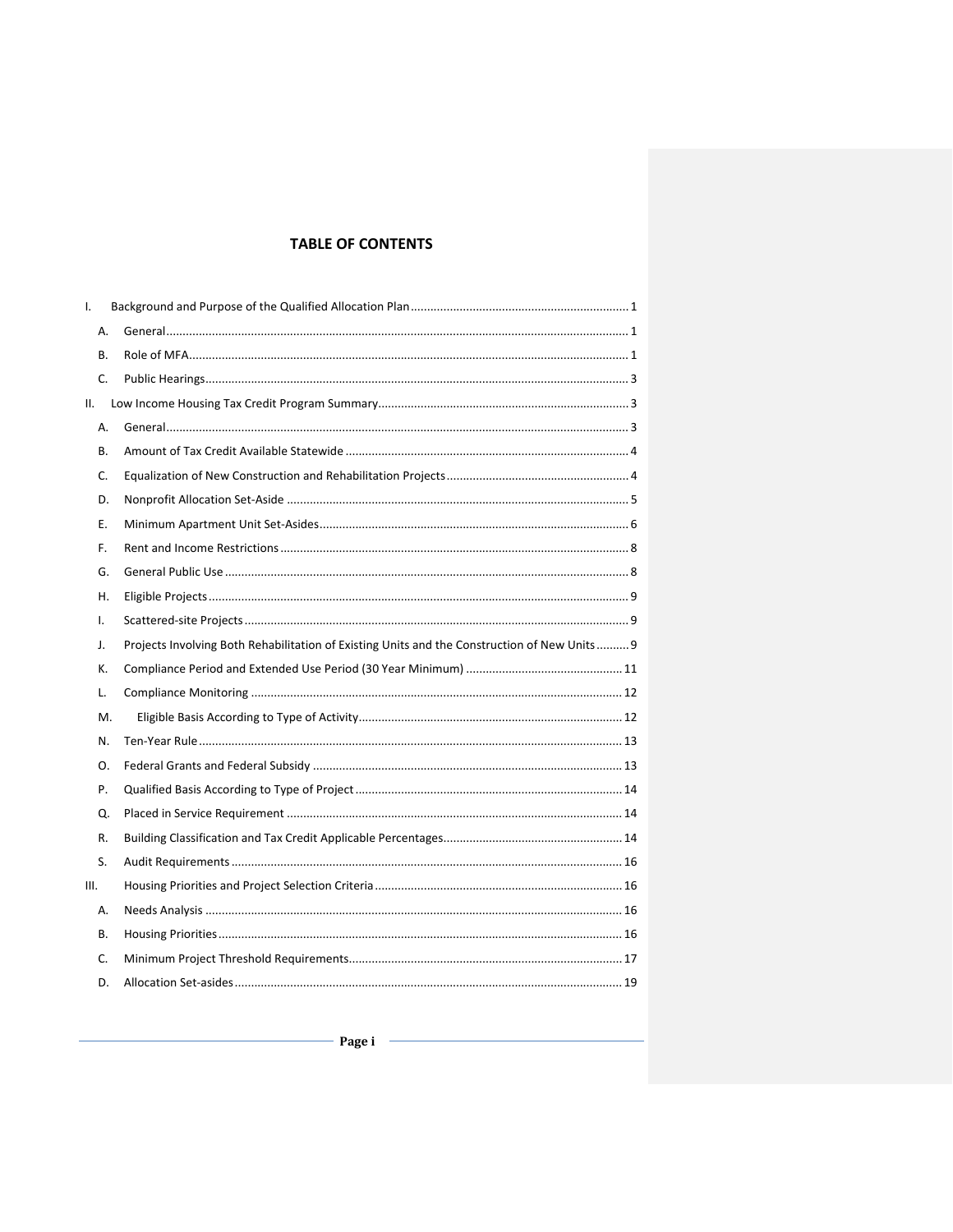|     | Е.    |  |
|-----|-------|--|
|     | F.    |  |
|     | G.    |  |
|     | Η.    |  |
|     | I.    |  |
| IV. |       |  |
|     | А.    |  |
|     | В.    |  |
|     | C.    |  |
|     | D.    |  |
|     | Е.    |  |
|     | F.    |  |
|     | G.    |  |
|     | Η.    |  |
|     | I.    |  |
|     | J.    |  |
|     | К.    |  |
|     | L.    |  |
|     | V.    |  |
|     | А.    |  |
|     | В.    |  |
|     | C.    |  |
| VI. |       |  |
|     | А.    |  |
|     | В.    |  |
|     | VII.  |  |
|     | VIII. |  |
| IX. |       |  |
| Х.  |       |  |
|     | Α.    |  |
|     | В.    |  |
|     | C.    |  |
|     |       |  |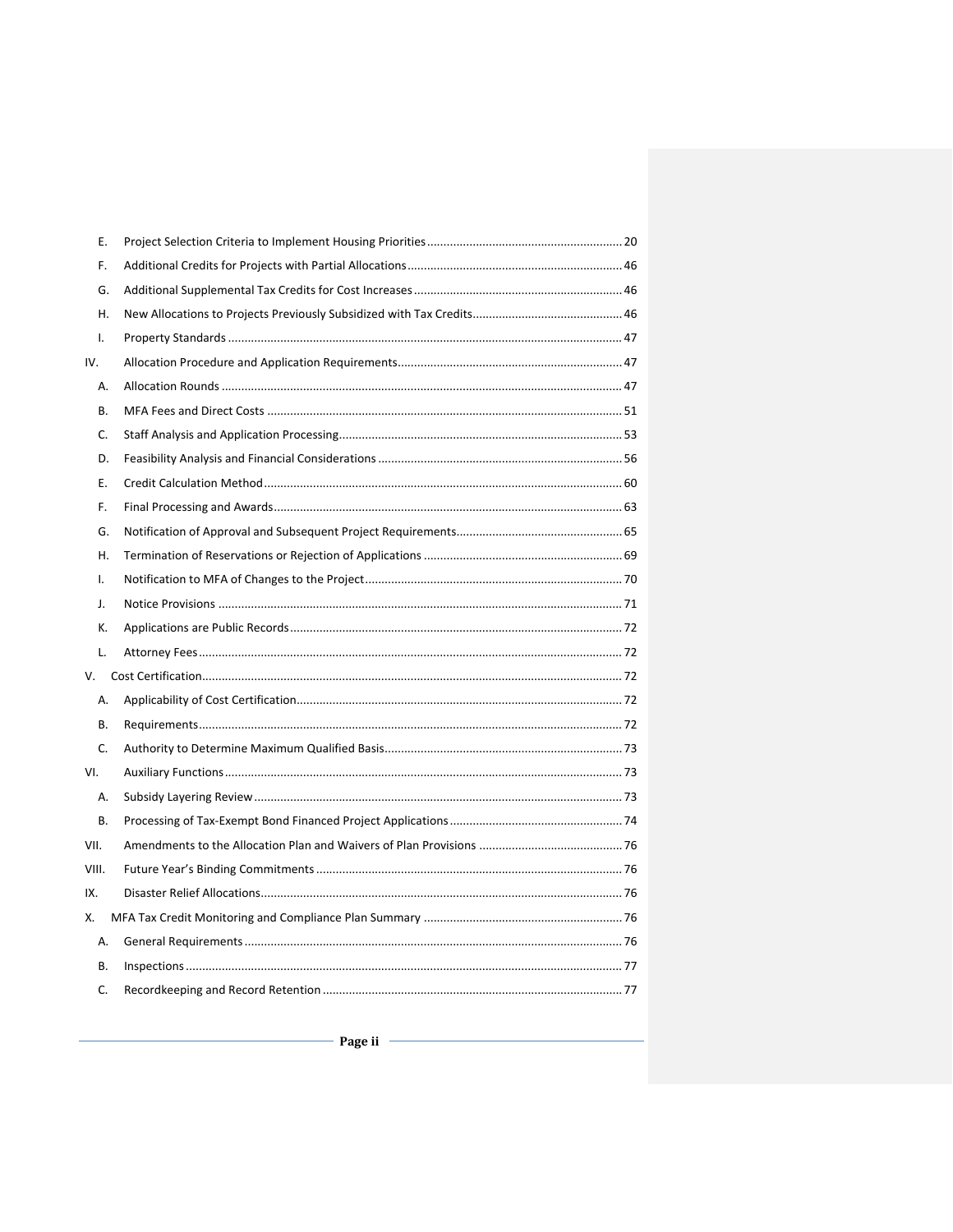- Page iii -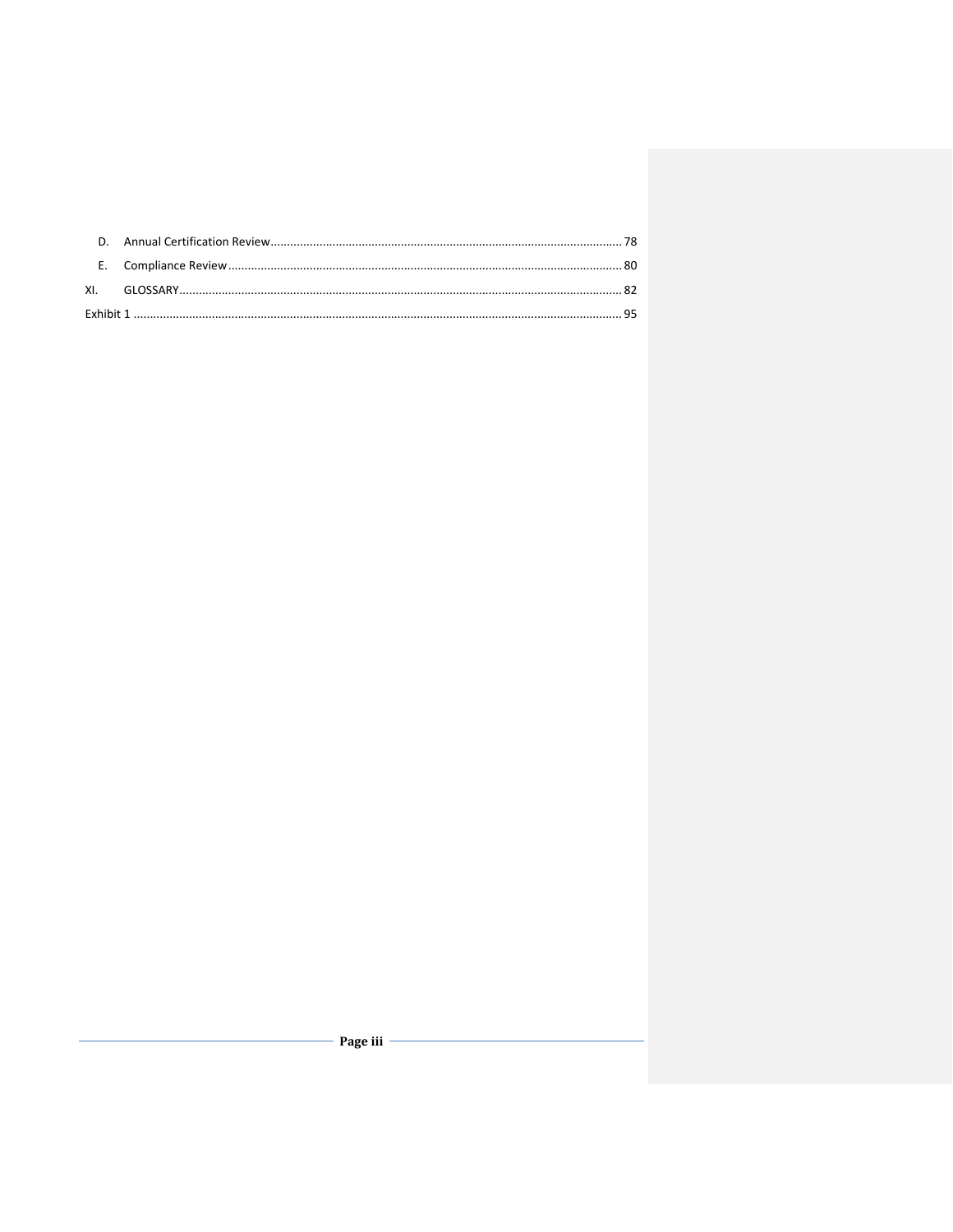# <span id="page-4-0"></span>**I. Background and Purpose of the Qualified Allocation Plan**

#### <span id="page-4-1"></span>**A. General**

This "Allocation Plan" constitutes the "Qualified Allocation Plan" (QAP) for the state of New Mexico and is intended to comply with the requirements set forth in Section 42 of the Internal Revenue Code of [1](#page-4-3)986<sup>1</sup>, as amended, including all applicable rules and regulations promulgated thereunder (collectively, the "Code"). This Allocation Plan applies to all allocations of Low Income Housing Tax Credits pursuant to Section 42 of the Code (hereinafter LIHTC, credits or tax credits) and multifamily private activity taxexempt bonds made for QAP year 202019.

The LIHTC program was created in the Tax Reform Act of 1986 as an incentive for individuals and corporations to invest in the construction or rehabilitation of low income housing. The tax credit provides the investor a dollar-for-dollar reduction in personal or corporate federal income tax liability for a 10-year period for Projects meeting the Program's requirements.

#### <span id="page-4-2"></span>**B. Role of MFA**

New Mexico Mortgage Finance Authority (MFA) is the Housing Credit Agency (HCA) for the state of New Mexico, responsible for administering the tax credit program and allocating tax credits to eligible New Mexico Projects.<sup>[2](#page-4-4)</sup> Accordingly, MFA awards tax credits to Projects meeting its Project Selection Criteria, including an annual population allocation, any subsequent carry-forward, returned credits and national pool credits. MFA monitors existing Projects for compliance with Section 42 of the Code; however, MFA does not make any representation to any party concerning compliance with Section 42 of the Code, Treasury regulations or other laws or regulations governing LIHTC. Neither MFA, nor its agents or employees will be liable for any matters arising out of or in relation to, the allocation of LIHTC. All organizations and individuals intending to utilize the LIHTC program should consult their own tax advisors concerning the application of tax credits to their projects and the effect of tax credits on their federal income taxes.

Administration of the tax credit program, as outlined in this QAP, is consistent with the statutes creating MFA in 1975 [Chapter 303, Laws of New Mexico, 1975, known and cited as the New Mexico Mortgage Finance Authority Act, being Sections 58-18-1 through 58-18-27, inclusive), as supplemented in 1995, as follows:

The legislature hereby finds and declares that there exists in the state of New Mexico a serious shortage of decent, safe and sanitary residential housing available at prices and rentals within the financial means of persons and families of low income. This shortage is severe in certain urban areas of the state, is especially critical in the rural areas and is

 <sup>1</sup> Section 42 of the Code is found in the United States Code in Title 26, Subtitle A, Chapter 1, Subchapter A, Part 4, Subpart D, at Section 42 (26 U.S.C. §42.)

<span id="page-4-4"></span><span id="page-4-3"></span><sup>2</sup> Additional capitalized terms are defined in **Section XI**, the Glossary.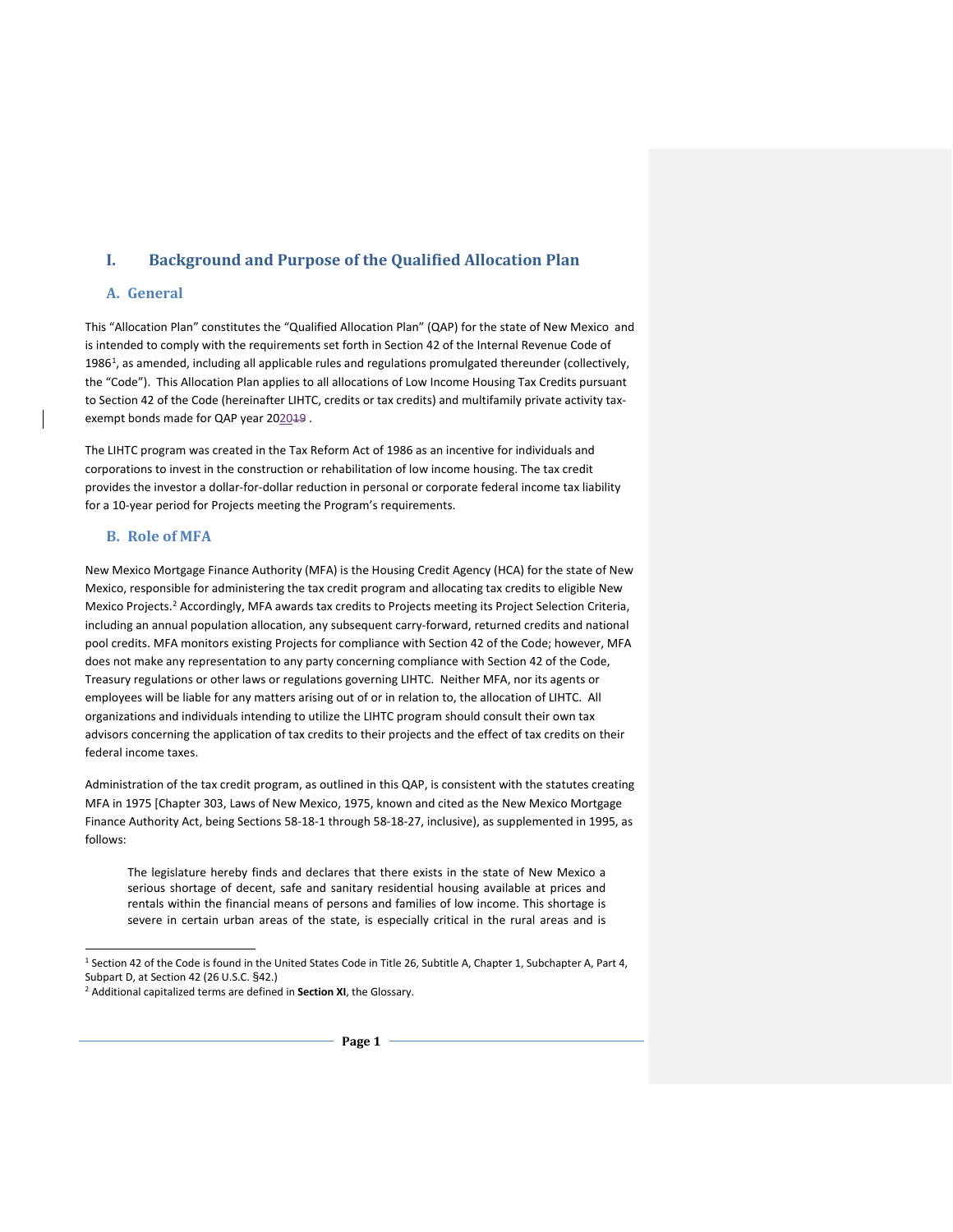inimical to the health, safety, welfare and prosperity of all residents of the state. The legislature hereby further finds and determines that to aid in remedying these conditions and to help alleviate the shortage of adequate housing, a public body politic and corporate, separate and apart from the state, constituting a governmental instrumentality, to be known as the New Mexico Mortgage Finance Authority should be created with power to raise funds from private investors in order to make such private funds available to finance the acquisition, construction, rehabilitation and improvement of residential housing for persons and families of low income within the state. The legislature hereby finds and declares further that in accomplishing this purpose, the New Mexico Mortgage Finance Authority is acting in all respects for the benefit of the people of the state in the performance of essential public functions and is serving a valid public purpose in improving and otherwise promoting their health, welfare and prosperity and that the enactment of the provisions hereinafter set forth is for a valid public purpose and is hereby so declared to be such as a matter of express legislative determination.

The federal laws governing the tax credit program are subject to change. Final interpretations of certain rules and regulations governing the program may not yet have been issued by the U.S. Department of Treasury. In the event that any portion of this QAP should conflict with Section 42 of the Code, amendments made thereto or federal regulation promulgated thereunder, the federal regulation shall take precedence. If any portion of this QAP is invalid due to such conflict, the validity of the remaining portions will in no way be impacted, affected or prejudiced.

MFA reserves the right to resolve all conflicts, inconsistencies or ambiguities, if any, in this Allocation Plan or which may arise in administering, operating or managing the allocation of LIHTC.

In accordance with MFA's inherent discretion, reasonable judgement and prudent business practices, MFA may reject any Application or Project that MFA has determined does not satisfy the requirements and objectives of the Code, regulations promulgated under the Code or this QAP, regardless of the Application's rank priority.

MFA shall not be responsible for any expenses incurred by any Applicant in submitting an Application or otherwise responding to or providing any information in conjunction with this QAP. All costs incurred by Applicants in the preparation, transmittal or presentation of any Application or material submitted in response to this QAP shall be borne solely by the Applicants.

In addition, MFA may cancel or modify the provisions of this QAP at any time and may reject any or all Applications submitted under this QAP and re-issue the QAP. If MFA rejects any or all Applications submitted under this QAP and re-issues the QAP, all costs incurred by Applicants in the preparation, transmittal or presentation of any Application or materials submitted in response to this QAP shall again be borne solely by Applicants.

**REGARDLESS OF ANY PROVISION OF THIS QAP OR ANY DOCUMENT REFERENCED BY OR INCORPORTATED IN THIS QAP, IT IS EACH APPLICANT'S SOLE RESPONSIBILITY TO DEMONSTRATE IN ITS APPLICATION THAT THE PROJECT PROPOSED IN THE APPLICATION SHALL COMPLY WITH THE CODE AND ALL ASSOCIATED REGULATIONS IN ALL RESPECTS. FAILURE BY ANY APPLICANT TO DEMONSTRATE**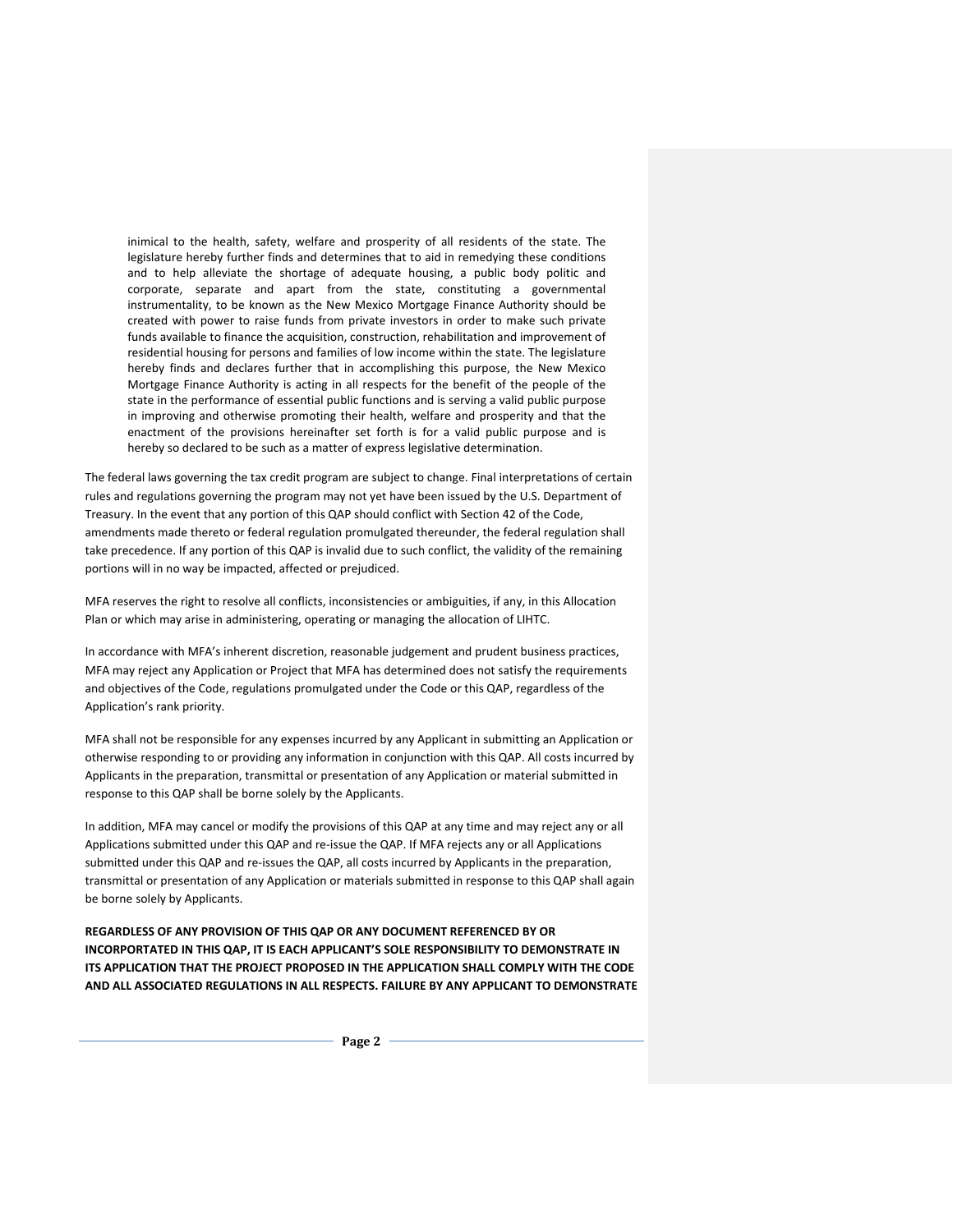#### **THAT THE PROPOSED PROJECT SHALL COMPLY WITH THE CODE AND ALL ASSOCIATED REGULATIONS SHALL RESULT IN THE REJECTION OF THE APPLICATION AND PROJECT.**

Code Section 42(m) states that the HCA must make allocations of tax credits pursuant to a QAP which:

- 1. Sets forth Project Selection Criteria to be used to determine housing priorities of the HCA, which are appropriate to local conditions. These criteria must consider project location, housing needs characteristics, project characteristics, sponsor characteristics, participation of local tax-exempt organizations, public housing waiting lists, tenants with special housing needs including individuals with children, energy efficiency standards, historic character and projects intended for eventual tenant ownership.
- 2. Gives preference in allocating housing credit dollar amounts among selected Projects to those which:
	- a. Serve the lowest income tenants;
	- b. Serve qualified tenants for extended periods of time; and
	- c. Are located in Qualified Census Tracts (QCTs) and the development of which contributes to a Concerted Community Revitalization Plan.
- 3. Provides a procedure that the agency will use in monitoring for noncompliance.

This document is intended to fulfill requirements one and two above for MFA's tax credit allocation activity in the state, commencing on its effective date. The procedure required in item three above is summarized in **Section X** but published in full under a separate cover and is available upon request.

#### <span id="page-6-0"></span>**C. Public Hearings**

Following public notice, a draft QAP was made available to the public for comment for a period of 21 days (beginning September 17, 2018-2019 and continuing through October 8, 20182019), during which time a public hearing was held on October 2, 20182019. MFA accepted written comments during this 21 day comment period and considered comments presented at the public hearing, prior to completion of the plan.

# <span id="page-6-1"></span>**II. Low Income Housing Tax Credit Program Summary**

#### <span id="page-6-2"></span>**A. General**

The Tax Reform Act of 1986 established the tax credit program to stimulate private sector investment in low income rental housing. In August of 1993, permanency was granted to the tax credit program after numerous temporary annual extensions.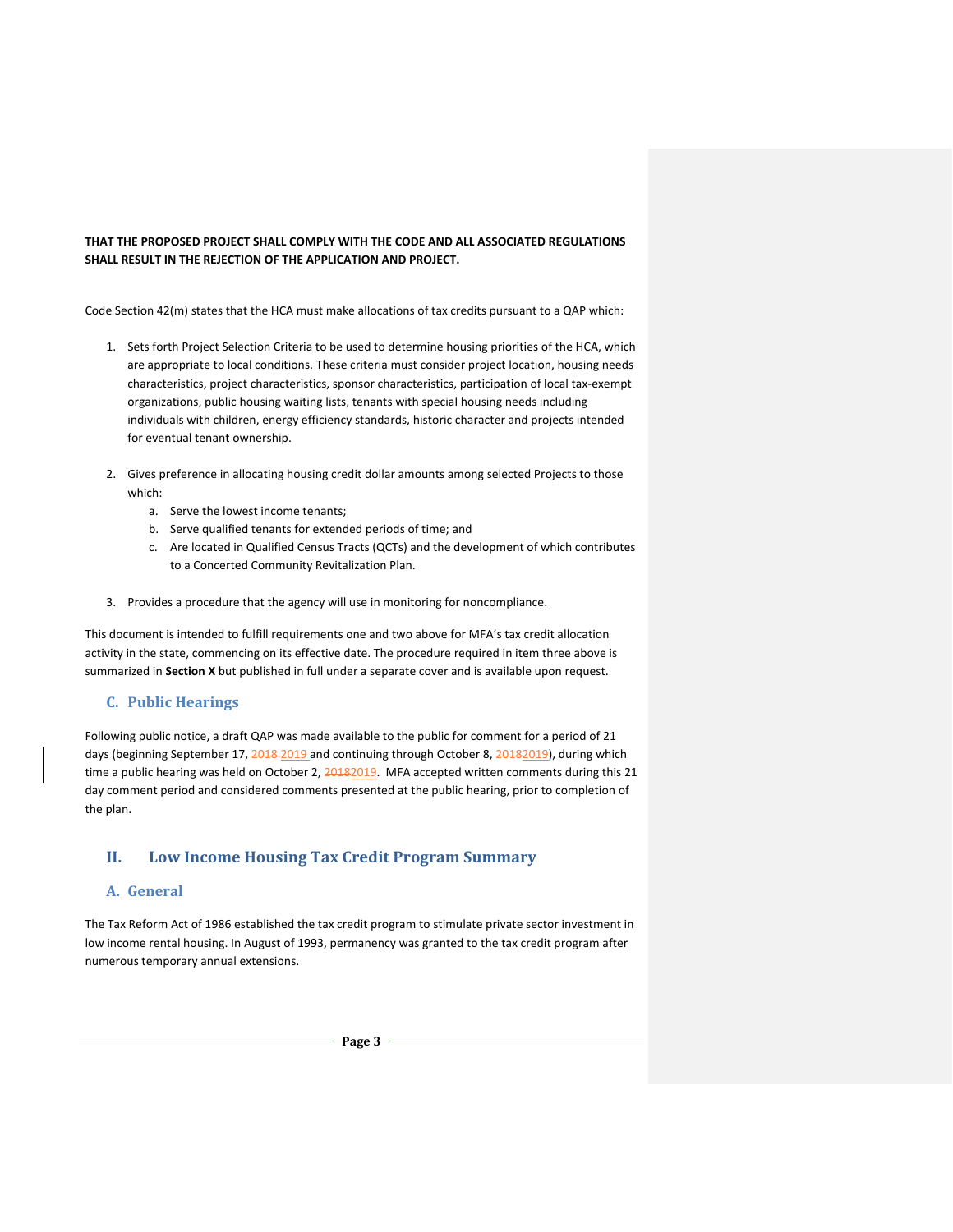There are numerous technical rules governing a Project's qualification for tax credits. The following subsections of this Section II contain a summary of certain key provisions of Section 42 of the Code and regulations and the tax credit program. Applicants are advised to review Section 42 of the Code directly for further detail. Capitalized terms, when not defined in the text of this document, are defined in **Section XI** or in Section 42 of the Code.

#### <span id="page-7-0"></span>**B. Amount of Tax Credit Available Statewide**

The state of New Mexico, for the calendar year 20192020, will receive a population-based tax credit allocation equal to \$2.75625 per resident. The current year's population estimates, as provided by the Internal Revenue Service (IRS) and the estimated Annual Credit Ceiling, including any carry-forward, returned or national pool credits received by the state, may be found on MFA's website.

#### <span id="page-7-1"></span>**C. Equalization of New Construction and Rehabilitation Projects**

In order to serve the dual purposes of building new affordable housing units and rehabilitating existing structures to create or preserve affordable housing units, MFA desires to equalize the tax credits awarded in the 9 percent application round based on project type. As such, new construction Applications, including adaptive reuse Applications, will be scored against other new construction Applications and rehabilitation Applications will be scored against other rehabilitation Applications; thus creating two separate tracks or categories for purposes of scoring and reserving tax credits for specific projects. An adaptive reuse project shall be categorized as a new construction Project for purposes of equalization. Up to 50 percent of MFA's available tax credit ceiling (less any forward allocations) will be made available for award to the highest scoring new construction Projects, which includes adaptive reuse Projects. Up to 50 percent of MFA's available tax credit ceiling (less any forward allocations) will be made available for award to rehabilitation Projects. MFA anticipates allocating no more than 50 percent of its available tax credit ceiling (less any forward allocations) to each of these tracks/categories. MFA will award tax credits to the top scoring projects in each track/category, based on their eligibility and requested amount, up to the total amount that is 50 percent of the available tax credit ceiling (less any forward allocations.)

If tax credits remain in either track/category, these remaining tax credits, may, in MFA's discretion, be pooled. Thereafter, MFA may select one or more Projects to be awarded tax credits, including any forward allocation of tax credits. MFA will review the next highest scoring Project in each track/category, and may choose to award additional projects based on credits remaining, and forward allocation abilities. , using the following methodology. MFA will review the next highest scoring Project from each track/category and will determine which Project has the highest "proportionate" score; that is, the greater percentage of scoring points achieved versus possible scoring points available in the respective track/category. In the event of a tie in this calculation, the remaining tax credits will be awarded to the new construction Project, which includes adaptive reuse Projects. In the event MFA chooses, in its sole discretion, to forward allocate tax credits to an additional project, the next highest scoring project in the rehabilitation category will be awarded. In the alternative, MFA may determine, in its sole discretion, to not "pool" remaining tax credits and to not forward allocate the following year's **Formatted:** Highlight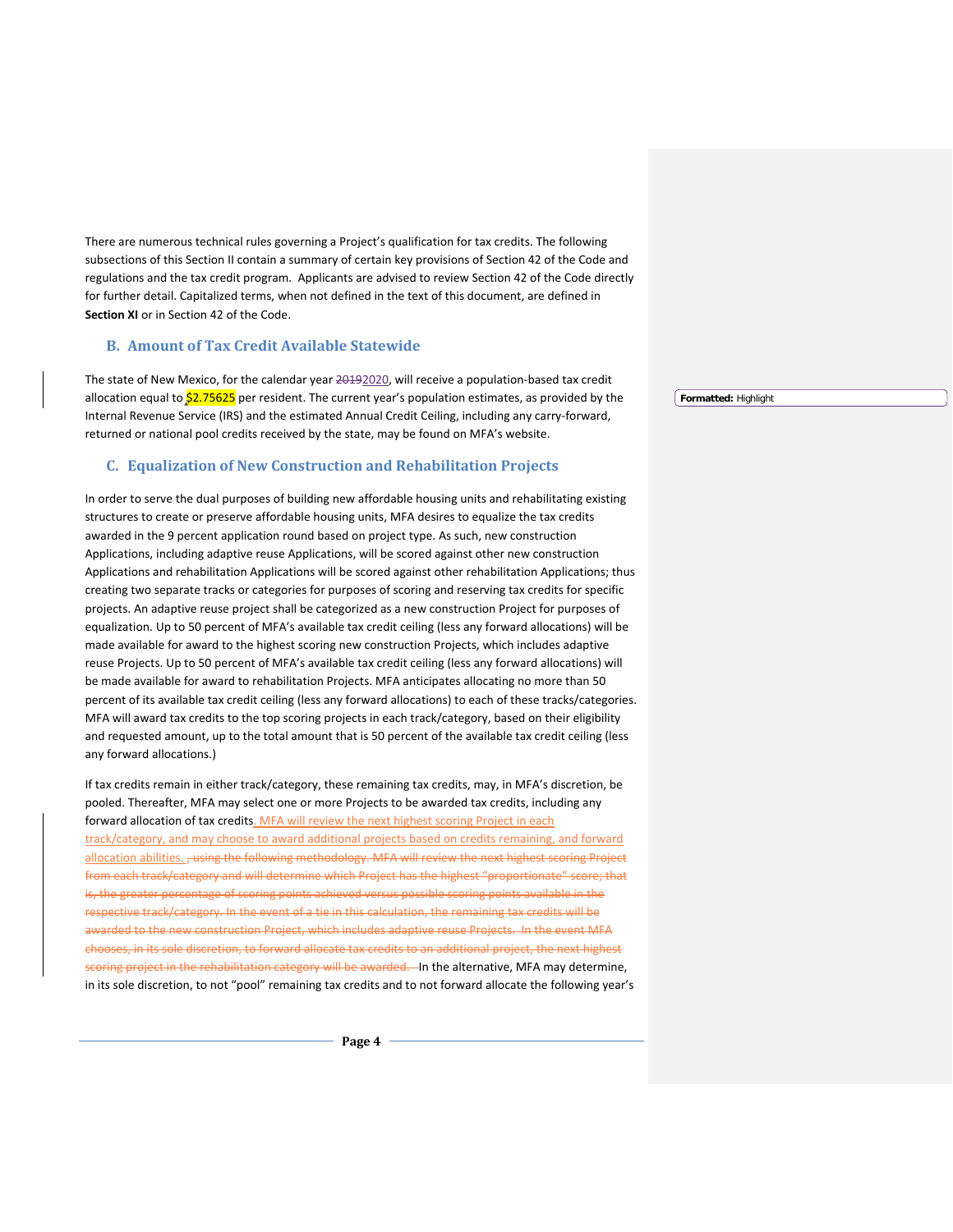tax credits, even if that means that MFA chooses to not fully allocate any year's Annual Credit Ceiling. Any application of the tie breaker process and/or decision to forward allocate tax credits lies solely within MFA's inherent discretion and is not subject to further review.

MFA will use the same process to select Projects that have been placed on the waiting list for an allocation of tax credits. For example, if a rehabilitation Project is initially awarded tax credits but later fails to move forward in the allocation process, the next highest-scoring rehabilitation Project may be given an award of tax credits. If no similarly categorized Project is available (e.g. if no rehabilitation Project is available for purposes for this example), then MFA may choose the next highest-scoring Project in the other track/category from the waiting list (e.g. new construction for purposes of this example.)

Should an Application consist of both new construction and rehabilitation, the Project will be classified, for purposes of this section, as new construction/adaptive reuse if 51 percent or more of the total units are newly constructed or constitute an adaptive reuse. Similarly, a Project will be classified as rehabilitation if 51 percent or more of the total units are proposed for rehabilitation. Note that for scoring purposes, the rehabilitation points set forth in Project Selection Criterion No. 3 shall not be made available to a combined new construction/rehabilitation Project should the Project be categorized as a new construction or adaptive reuse Project.

In the event a Project consists of an equal number of new construction/adaptive reuse units and an equal number of units to be rehabilitated, then Applicant shall specifically state in their Application which track/category to place its Project for scoring purposes; however, the rehabilitation points set forth in Project Selection Criterion No. 3 shall not be made available to the combined new construction/rehabilitation Project should the Applicant categorize the Project as a new construction Project. Note: an Applicant may choose to place its combined new construction/rehabilitation Project in the rehabilitation track even if the Project fails to satisfy the provisions of Project Selection Criterion No. 3 and is awarded no points pursuant to that criterion. In the event Applicant fails to specify which scoring track/category they desire to place their Project, MFA will make this determination based on the information available, which shall be final and not subject to review.

## <span id="page-8-0"></span>**D. Nonprofit Allocation Set-Aside**

A minimum of 10 percent of the Annual Credit Ceiling must be allocated each year to Projects involving Qualified Nonprofit Organizations. MFA's Allocation Set-Asides (see **Section III.D**) are intended to implement this requirement. However, Qualified Nonprofit Organizations may also apply for tax credits in excess of these set-asides.

For the purposes of identifying Applicants eligible for this allocation set-aside, several requirements must be met, as described in Code Section 42(h)(5). A qualified nonprofit organization is an organization described in Sections 501(c)(3) or 501(c)(4) of the Code and exempt from tax under Section 501(a). The production of decent, safe and affordable housing must be one of the defined goals, objectives or purposes of the nonprofit organization. The nonprofit organization must materially participate in the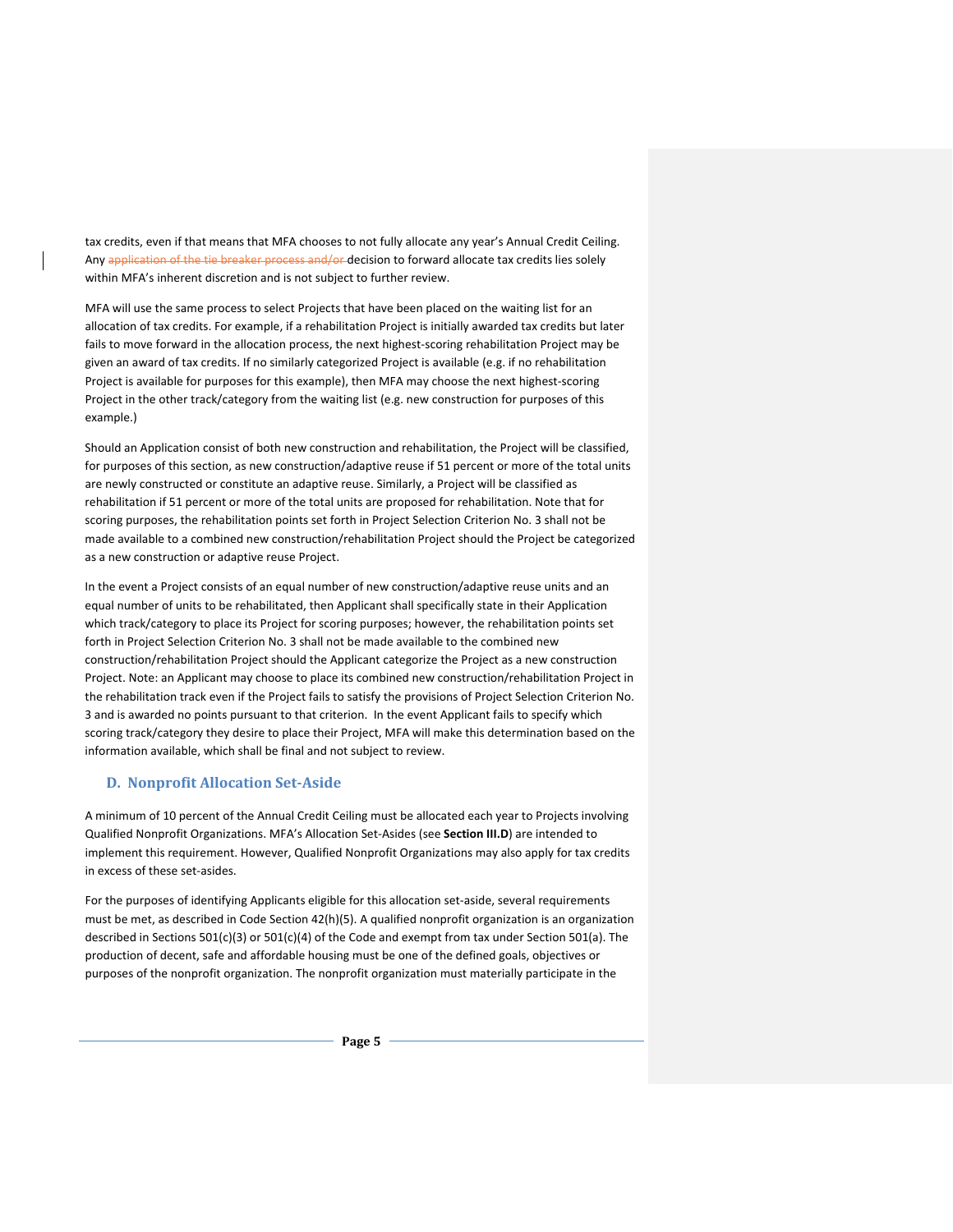Project, meaning that the organization must be involved on a regular, continuous and substantial basis in both the development and operation of the Project during the term of the Compliance Period. The nonprofit must also own an interest in the Project throughout the Compliance Period and may not be affiliated with or controlled by a for-profit organization. An opinion of counsel addressing the status of the nonprofit organization and qualification for the Nonprofit Set-Aside may be required.

## <span id="page-9-0"></span>**E. Minimum Apartment Unit Set-Asides**

In order for a Project to qualify for tax credits, the Project Owner must make a minimum set-aside election of income and rent levels as listed below. Once made, this election is irrevocable. If the Project fails to meet its elected minimum set-aside standard at the end of each year, it is not a qualified lowincome housing project for the year under IRC Section 42(g)(1)(C) and this noncompliance must be reported on IRS Form 8823. The Project Owner may be subject to the recapture of low income housing tax credits.

- 1. 20/50 Election: At least 20 percent of the units in the Project must be rent-restricted to and occupied by households whose income is at or below 50 percent of the Area Gross Median Income (AMI).
- 2. 40/60 Election: At least 40 percent of the units in the Project must be rent-restricted to and occupied by households whose income is at or below 60 percent of the AMI.
- 3. Income Averaging Average Income (IAAI) Election: This election under Section 42 of the IRS Code was authorized by the Consolidated Appropriations Act of 2018. This set-aside allows the Project to serve households up to 80 percent AMI (80%) as long as at least 40 percent of the total units are rent and income restricted **and** the average income limit for all tax credit units in the Project is at or below 60 percent AMI (60%).
	- a. The following applies for this election:
		- i. Projects cannot be an existing LIHTC project.
		- i. Income and rent limits **must be in ten percent increments,** and may include 20 percent AMI (20%), 30 percent AMI (30%), 40 percent AMI (40%), 50 percent AMI (50%), 60 percent AMI (60%), 70 percent AMI (70%), or 80 percent AMI (80%).
		- ii. If the Project has an existing LIHTC LURA on the property, both initial setaside (20/50 or 40/60) and AI set-aside must be met.
	- b. The average of the imputed income limitations designated cannot exceed 60% AMI.
	- b.c. Those projects electing the Average Income set aside must include at least 5% of their units above 60 percent AMI (60%).
	- c.d. All units must be designated with a specific AMI percentage at the time of application.
	- d.e.Unit designations may float, but are subject to the Next Available Unit Rule and the original designations must be maintained throughout the Affordability Period. Income averagingAverage Income applies to rent and income limits. If a unit has a designated limit of 80% AMI, the maximum rent that can be charged to a household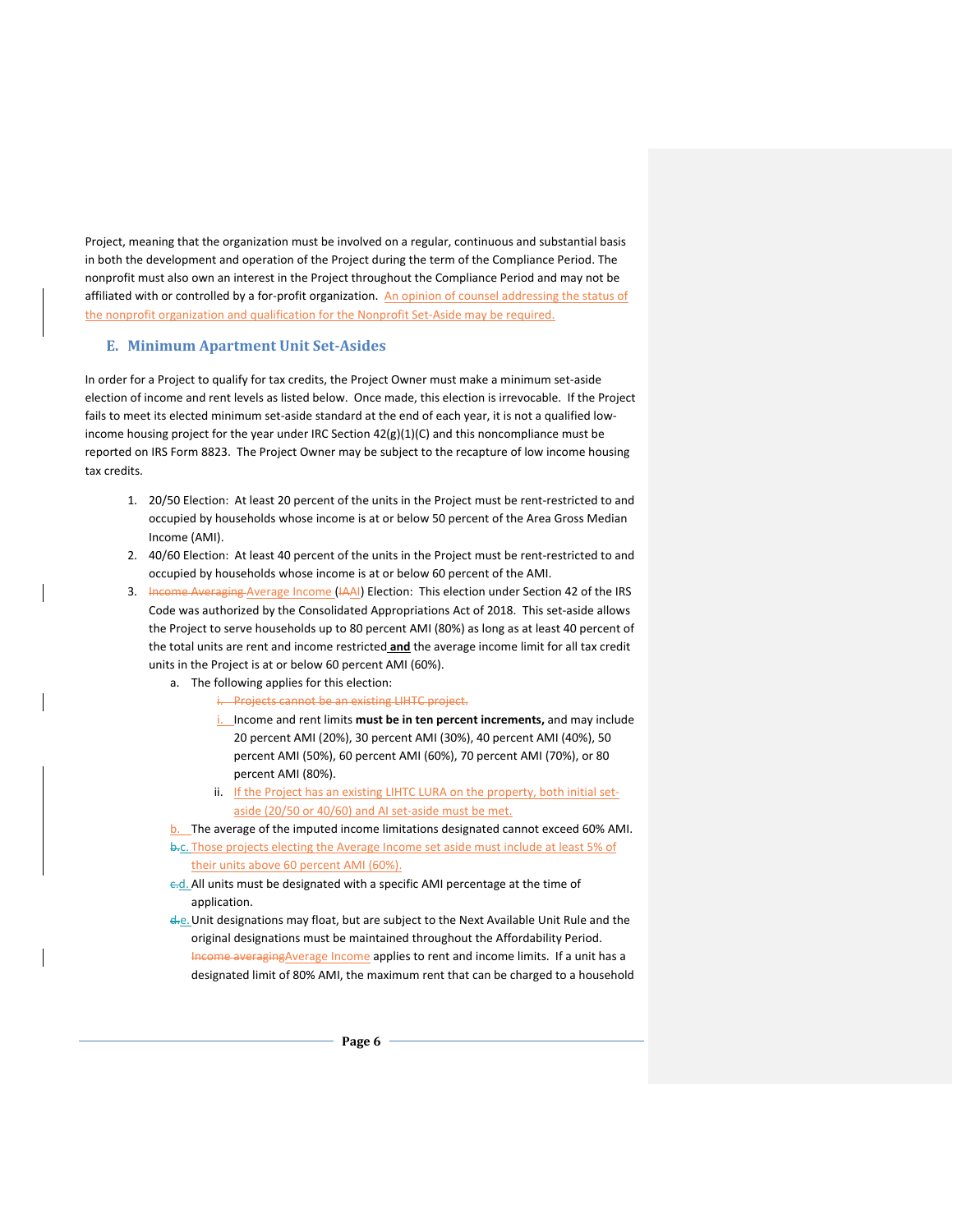for that unit is 30% of 80% of AMI. Similarly, if a unit has a limit of 40% AMI, the maximum rent that may be charged is 30% of 40% of AMI.

- e.f. Skewing of unit designations is not permitted. Project Owners must disperse unit types across chosen rent/income limits in a way that does not violate Fair Housing. MFA will require reasonable parity between different bedrooms sizes at each income band utilized on the Project.
- f.g. The MFA-ordered market study must demonstrate sufficient need at each income level chosen.
- g<sub>r</sub>h. Project Owners of projects with more than one building must elect to treat all of them as part of a multiple building project (checking "Yes" on line 8b of the 8609 form).
- h.j. IA AI Projects may be subject to an increased compliance monitoring fee.
- $\frac{1}{2}$ . The MFA shall only accept an Application that chooses the  $\frac{1}{2}$ -AI election if all units in the Project are rent-restricted to and occupied by households whose income is at or below 80% of AMI. In other words, the MFA will not accept an Application that chooses the IA AI election if the Project includes unrestricted, market rate units.
- $\frac{1}{k}$ . An Application for an  $\frac{1}{k}$  Project must include within its equity and debt commitment letters confirmation of the utilization and approval of Income Averagingthe Average Income set-aside.

 The changes to the IRS Code described above do not extend to the set-aside requirements associated with the issuance of tax-exempt bonds in accordance with Section 142 of the IRS Code. Projects that receive an allocation of 4 Percent% LIHTC in conjunction with an issuance of tax-exempt bonds must meet the set-aside requirements of both Section 42 and Section 142 of the IRS Code.

 The 30% AMI income and rent level under the LIHTC is not the same as the Extremely Low Income and rent restriction under the National Housing Trust Fund (NHTF). The NHTF statute and regulation define "Extremely Low Income" as the greater of 30% of AMI or the federal poverty line for applicable household size. Income Averaging Average Income unit designation is based solely on AMI. Projects that have layered NHTF with LIHTC should be mindful of this difference.

 The IRS makes the ultimate determination regarding whether or not the Project is in compliance with this and/or any other election made by the Project Owner. Acceptance by MFA does not guarantee acceptance by the IRS. Project Owners should consult with their legal counsel. These requirements are subject to change in the event the IRS issues further guidance on Income Averagingthe Average Income set-aside.

*Only low income units as determined by the Project's set-aside election are eligible for tax credits. For example, if the 20/50 Election is chosen, only units that are rent restricted and set aside for tenants whose income does not exceed 50 percent of Area Gross Median Income are qualified as low income units. If the 20/50 Election is chosen, units with income and rent limits above 50 percent of Area Gross*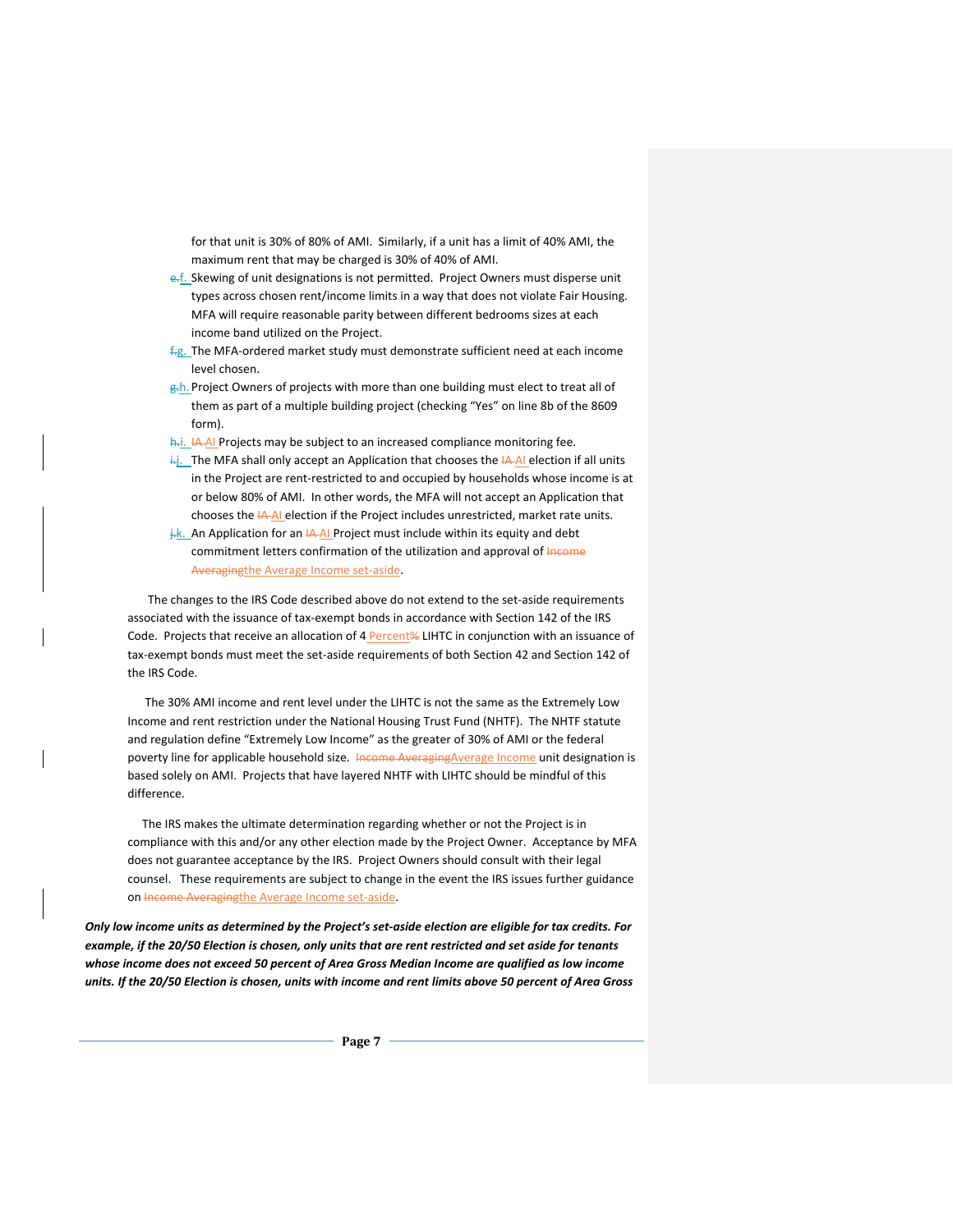*Median Income are not eligible for tax credits. Similarly, if the IA AI Election is chosen, only units that are rent restricted and set aside for tenants whose income does not exceed 80 percent of Area Gross Median Income are qualified as low income units. The minimum set-aside election is irrevocable under the Code.*

#### <span id="page-11-0"></span>**F. Rent and Income Restrictions**

Set-aside units must only be rented to households meeting certain income restrictions. Furthermore, rents charged for set-aside units may not exceed 30 percent of the applicable income limit(s) designated by Applicant. Gross rent limits provided annually by HUD (found on MFA's website) must be reduced by a utility allowance that accurately reflects the cost of tenant-paid utilities by unit size. While the Code excludes any payments made under section 8 of the United States Housing Act of 1937 or any comparable rental assistance program (with respect to such unit or occupant thereof) from the gross rent calculation, only rents that do not exceed the tax credit Ceiling Rents and are supported by the market study will be used for underwriting purposes. Exceptions may be made for Projects with projectbased subsidies when the program governing the project-based subsidy allows higher rents. More detail regarding rental assistance payments and qualifying tenants can be found in the MFA Tax Credit Monitoring and Compliance Plan, which is issued under a separate cover and summarized in Section X.

#### <span id="page-11-1"></span>**G. General Public Use**

Generally, all units, including set-aside units, must be made available to the general public under an initial lease term of at least six months. However, exceptions are made for single room occupancy and transitional homeless facilities.

Under Treasury Regulation Section 1.42-9(b), if a residential unit is provided only for a member of a social organization or provided by an employer for its employees, the unit is not for use by the general public and is not eligible for tax credits under Section 42 of the Code. However, as clarified in Section  $42(g)(9)$  of the Code, a qualified low-income project does not fail to meet the general public use requirement solely because of occupancy restrictions or preferences that favor tenants 1) with special needs, 2) who are members of a specified group under the federal program or state program or policy that supports housing for such a specified group or 3) who are involved in artistic or literary activities. Any unit that is part of a hospital, nursing home, sanitarium, life care facility, retirement home providing significant services other than housing is not for use by the general public.

Units set-aside for Project employees *i.e.*(property managers, maintenance staff, etc.) (Management Units), regardless of whether rent is charged to the Project employees or not, will be considered common area. for which rent is collected will be considered unavailable to the general public and, thus, will be treated as market rate units. Units set-aside for Project employees for which rent is not collected will be treated as common area. These units should be described in the narrative and indicated on all appropriate sections of the application as Management Units. Projects may set-aside or otherwise have a preference for military veterans that have served in the armed force of the United States and MFA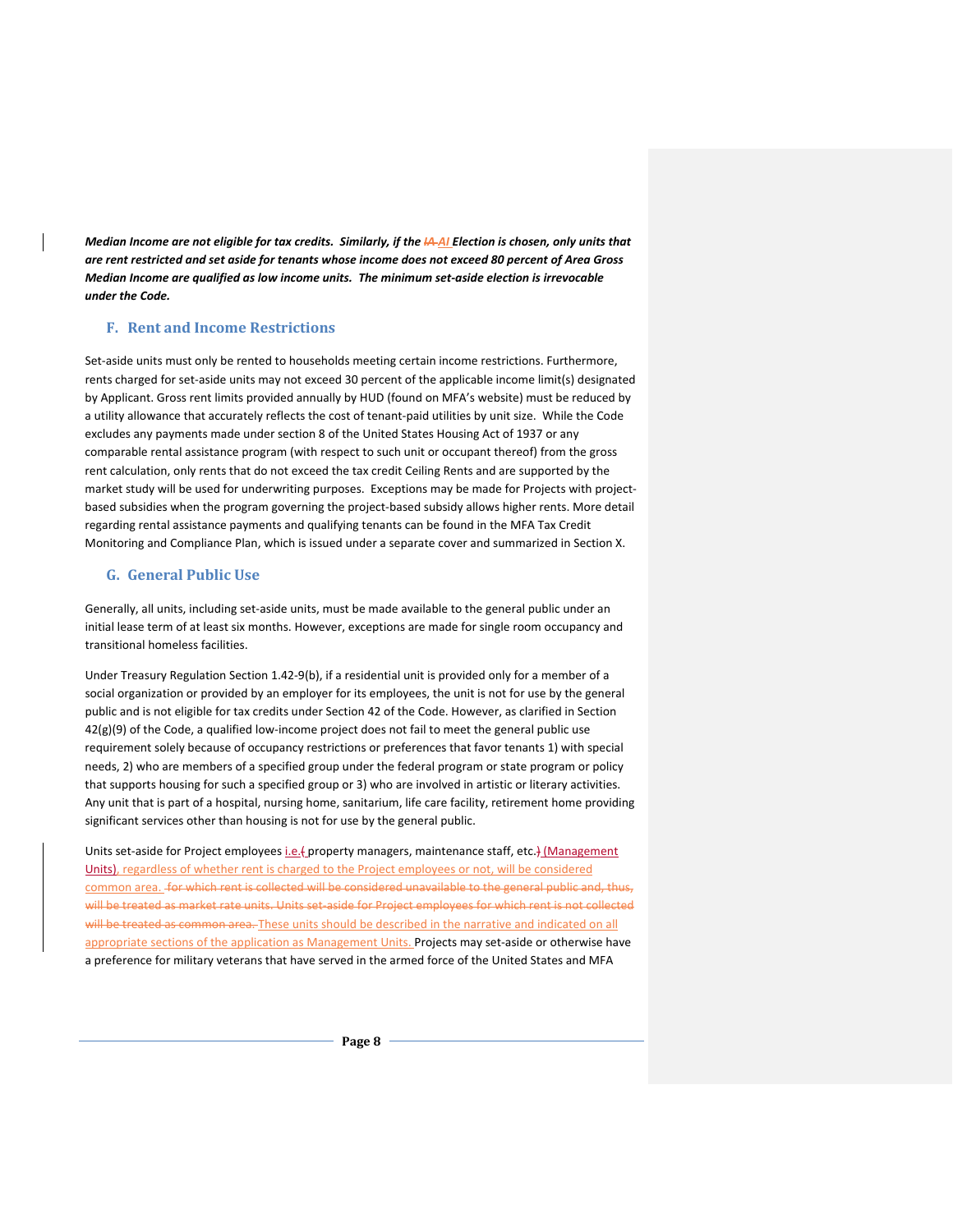encourages all Projects to develop marketing plans that involve outreach and marketing of units to veterans.

## <span id="page-12-0"></span>**H. Eligible Projects**

MFA's tax credit program is intended for rental housing located in the state of New Mexico. Projects may include transitional housing for the homeless, Single Room Occupancy (SRO) projects, senior and other special housing needs projects. Dormitories, "trailer parks" and transient housing (e.g. emergency shelters for homeless persons and families) are ineligible. Proposed Projects must be eligible for an allocation of credits under Section 42 of the Code.

## <span id="page-12-1"></span>**I. Scattered-site Projects**

Under IRC §42(g)(3)(D), each low-income building is considered a separate project unless the taxpayer identifies each building which is, or will be, part of the project. Under IRC  $\frac{542(g)}{7}$  and Treas. Reg. §1.103-8(b)(4)(ii), two or more qualified low-income buildings can be included in a project only if the buildings:

- 1. Are located on the same tract of land, unless all the units in all the "scattered site" buildings to be included in the project are low-income units;
- 2. Are owned by the same person (entity) for federal tax purposes;
- 3. Are financed under a common plan for financing; and
- 4. Have similarly constructed units.

Generally, each site of a scattered-site Project must have a community space adequate for the provision of services and services must be delivered at each site in order for the Project to be eligible for points for **projects in which units are reserved for households with special housing needs, projects reserved for senior housing or projects in which 25 percent of all units are reserved for households with children**. However, if one of the project sites proposed for rehabilitation does not have adequate community space for the provision of services, services may be provided for residents at another project site so long as the following conditions are met: 1) the project sites are located within a quarter of a mile of each other and connected by an ADA accessible route, 2) the Application demonstrates, to the sole satisfaction of MFA, how the needs of persons with disabilities who do not have access to on-site services will be met and 3) sufficient community space for the provision of services is available for all residents of the project.

<span id="page-12-2"></span>**J. Projects Involving Both Rehabilitation of Existing Units and the Construction of New Units Combined Rehabilitation and New Construction Projects and General Guidelines Around Rehabilitation Projects**

In accordance with the provisions of this QAP, Projects may combine the rehabilitation of existing residential units with the construction of new residential units. Applications for combined rehabilitation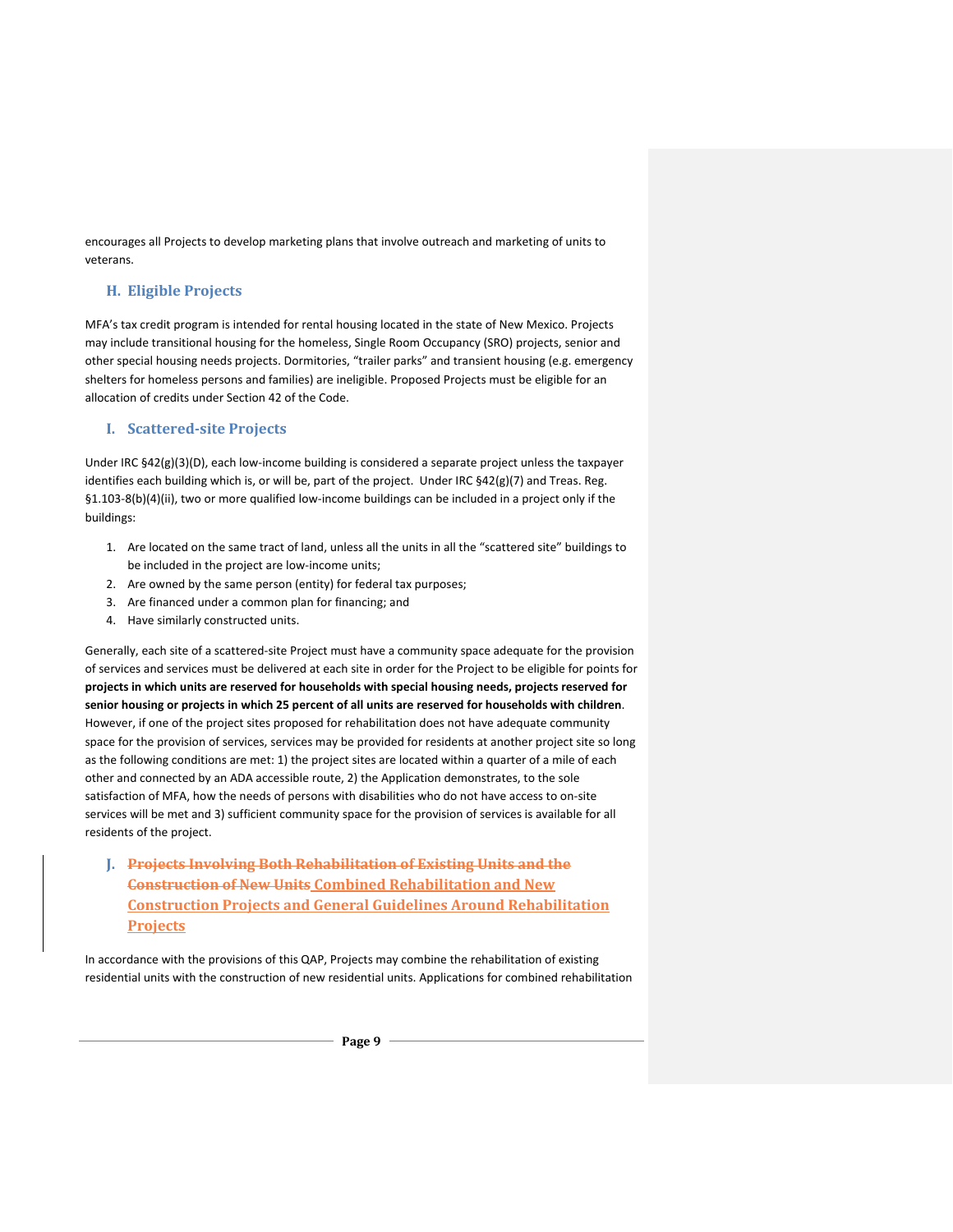and new construction Projects, however, must submit additional Application materials as provided for in Project Selection Criterion 4, *Rehabilitation Projects* (i.e. separate schedules A and D must be provided for each activity as well as for the entire Project.) Each activity (rehabilitation or new construction) will be evaluated separately, as if each were a separate Project, in regards to *MFA 2019 Mandatory Design Standards for Multifamily Rental Housing* (Design Standards) and cost limits provided in Section IV.C.2. Section II.C., above, is applicable to combined new construction and rehabilitation.

For all Rehabilitation Projects, applicants must also submit an accurate, detailed and concise description of the work to be performed by the contractor, the Applicant and any third parties relating to the rehabilitation of the Project. Referred to as the Scope of Work, this submission must identify the work to be performed including any demolition. See MFA 2020 Mandatory Design Standards for Multifamily Housing for more detailed discussion of Scope of Work requirements.

In addition all Rehabilitation Projects must submit a detailed Narrative. This Narrative should,

- 1. Describe the following:
	- a. Proposed rehabilitation plans, including a detailed discussion of whether the project constitutes a moderate rehabilitation or substantial rehabilitation, the major building systems to be replaced and/or improved, whether the work area exceeds 50 percent of the aggregate area of the building, and how the proposed rehabilitation plans are consistent or inconsistent with the Scope of Work and/or Capital Needs Assessment ("CNA"). Please provide a copy of the CNA if available.
	- b. Any capital expenditures made to the project over the past two (2) years and the nature of these capital expenditures.
	- c. Any past local, state or federal resources invested in the project.
	- d. Any obvious design flaws, obsolescence issues or safety issues.
	- e. Any significant events that have led to the current need for rehabilitation, e.g. fire, natural disaster.
	- Why the project is appropriate for rehabilitation and not demolition;
	- g. The physical aspects of the existing building(s), including, but not limited to, structural conditions;
	- h. Any relocation issues;
	- Work performed, including the inclusion of any third part reports, to determine the reasonableness of a rehabilitation versus demolition; and
	- Preservation of affordability, including any existing federal rental assistance contracts, and the impact of a rehabilitation or demolition on this federal assistance.

**Formatted:** Numbered + Level: 1 + Numbering Style: a, b,  $c, ... +$  Start at: 1 + Alignment: Left + Aligned at: 1" Indent at: 1.25"

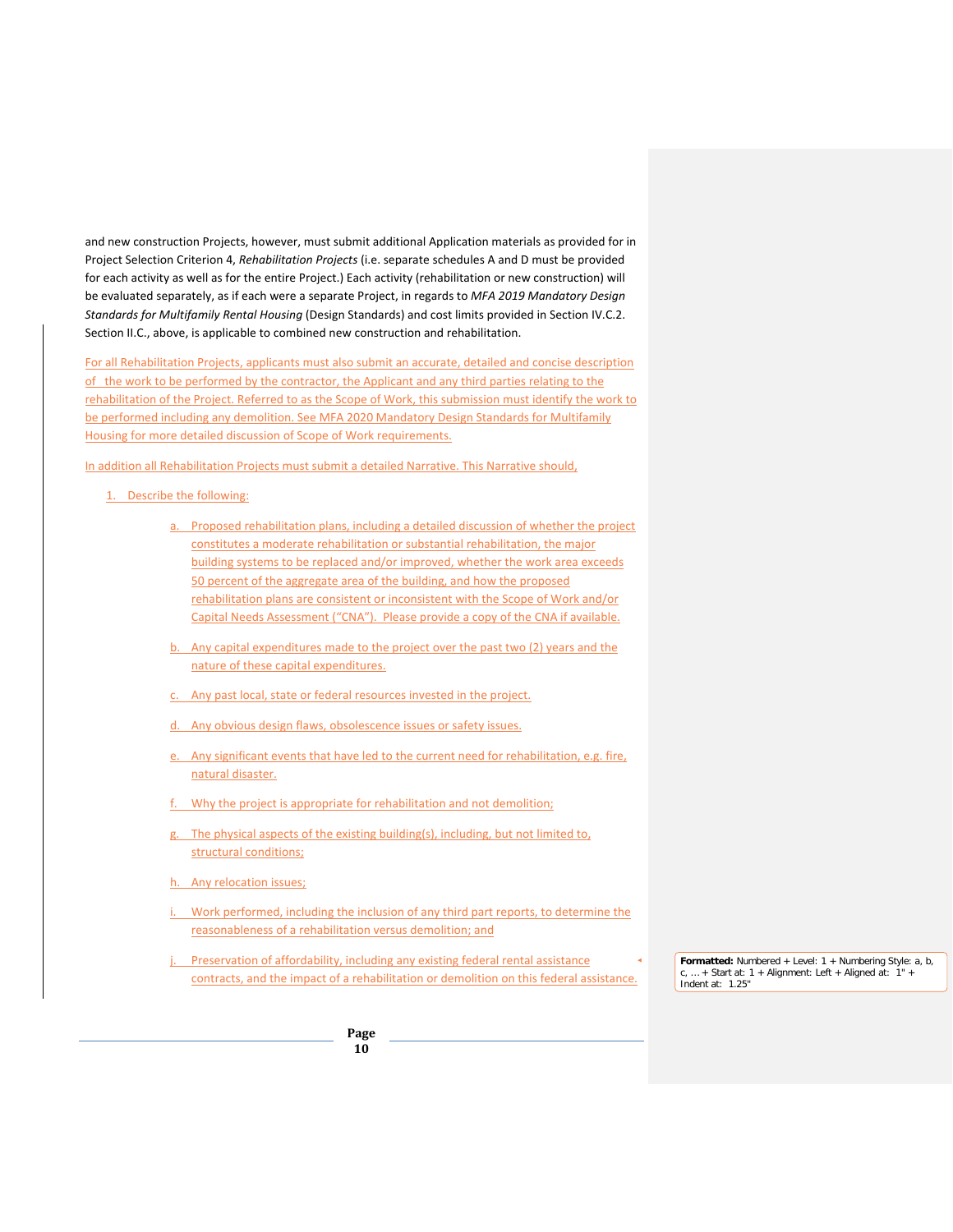#### 2. Address the following:

a. The anticipated date of site control and whether there is any identify of interest between or among any principal of the seller and buyer.

b. The 10 year rule.

- c. Satisfaction of the 20-year requirement.
- d. Current financing on the property or project which will be assumed or paid with LIHTC equity or an MFA-administered funding source. e.g. paid in full vs assumed and current terms.
- 3. For projects involving demolition, provide the following:
	- a. Details of what the demolition entails. e.g. interior walls, debris removal, building envelope.

Any assumed debt must be reflected in Schedule A-1 and Schedule C-1 (cash flow). Any debt to be paid off must be reflected as a use in Schedule A-1. If the debt is in the form of outstanding bonded indebtedness, explain whether bonds are redeemable, callable, and/or refundable. MFA may require a legal opinion in the case of redeemable bond debt.

Finally, Applicants must submit a preliminary displacement/relocation plan outlining: (i) any potential permanent, temporary or economic displacement/relocation issues; (ii) the approximate number of current tenants to be relocated; (iii) where tenants could be relocated during the rehabilitation and length of time; (iv) how displacement/relocation can be minimized and how relocation expenses will be paid for if incurred; (v) good faith estimate of displacement/ relocation costs. A final version of the displacement/relocation plan is due at time of submission of a Carryover application, along with a displacement/relocation assistance plan (e.g. Who will receive assistance? How much assistance will they receive? When and how will they receive their assistance? Who will provide advisory services to those displaced?)

This relocation plan must include a sample tenant letter outlining the process and informing the tenant of any potential permanent displacement due to a change in unit mix or income eligibility.

## <span id="page-14-0"></span>**K. Compliance Period and Extended Use Period (30 Year Minimum)**

The initial Compliance Period for any Project is 15 years. An Extended Use Period also applies to any Project for a minimum of 15 additional years following the expiration of the Compliance Period, during which time transfers and tenant dislocation are limited. The Project Owner shall not sell, assign, convey, transfer or otherwise dispose of the Project or any building in the Project without prior written consent of MFA during the Compliance and Extended Use Periods. By agreeing to an Extended Use Period, the Project Owner and its successors and assigns agree to maintain the Project as a qualified low income housing project (as defined in Section 42(g) of the Code) through the expiration of the Extended Use

**Formatted:** Numbered + Level: 1 + Numbering Style: a, b,  $\dots$  + Start at: 1 + Alignment: Left + Aligned at:  $0.5"$ Indent at: 0.75"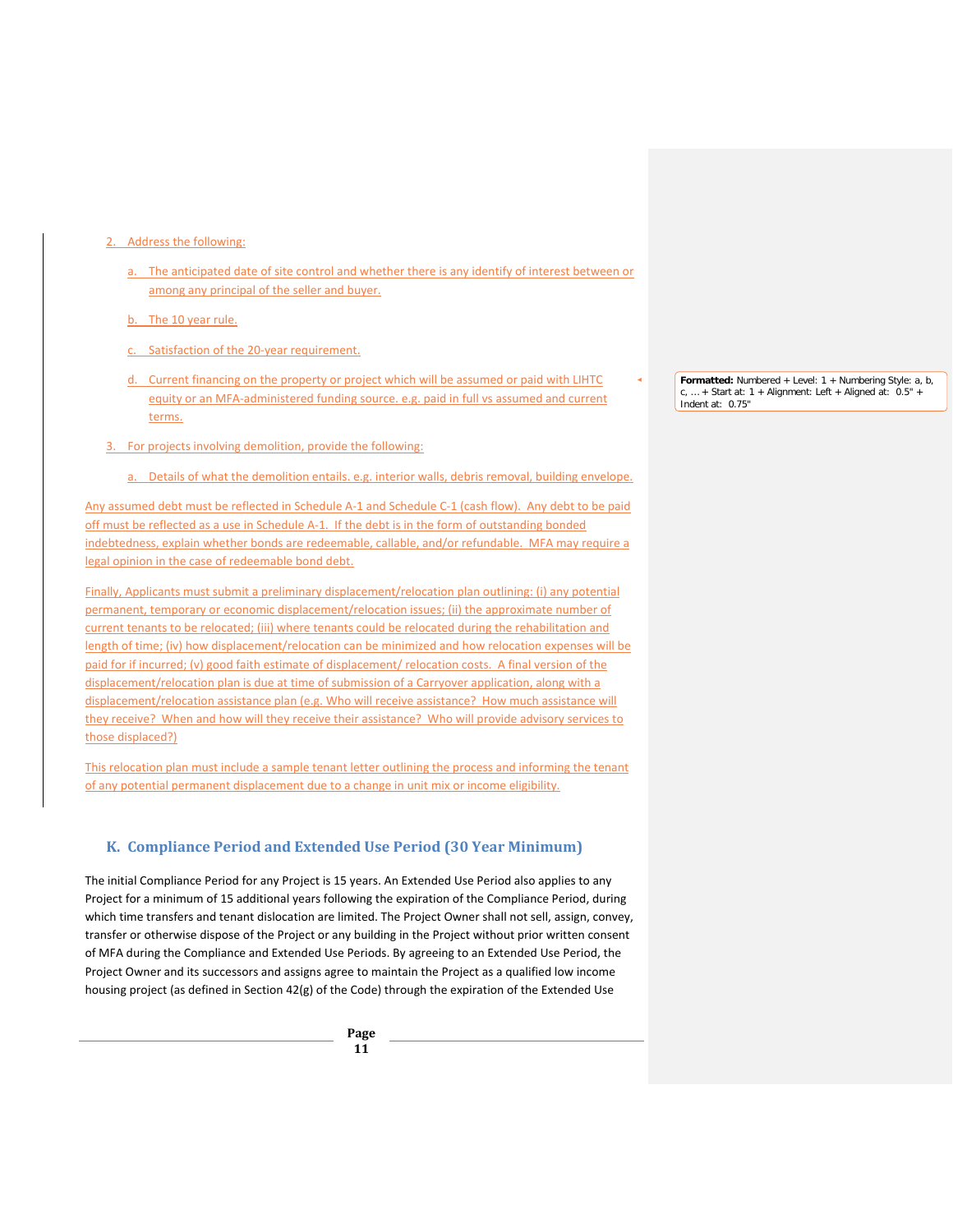Period. During the Compliance and Extended Use Periods the Project Owner is prohibited from evicting or terminating tenancy of an existing tenant of any low income unit other than for good cause and/or increasing the gross rent with respect to a low income unit not otherwise permitted by Section 42 of the Code, as applicable throughout the entire commitment period.

By submitting an Application for an allocation of tax credits to a Project in accordance with this QAP, the Applicant and Project Owner agree to waive their right to request that MFA present a "Qualified Contract" for the Project in accordance with Code Section 42(h)(6). The Applicant and Project Owner further agree that the Extended Use Period shall not be terminated for any reason other than foreclosure (or instrument in lieu of foreclosure), and existing low income tenants will not be evicted or charged rents in excess of tax credit rents for a period of three years after the expiration of the Extended Use Period. Failure to comply with set-asides or any reduction in the number or floor space of the set-aside units during the Compliance Period, will result in recapture, with non-deductible interest of at least a portion of the tax credits taken previously. MFA will notify the IRS if it learns of any noncompliance. The Project Owner must also make tenant income determinations and file an annual compliance statement with MFA.

## <span id="page-15-0"></span>**L. Compliance Monitoring**

As of January 1, 1992 the IRS required each HFA to write and implement a Monitoring and Compliance Plan (summarized in Section X.) MFA's plan includes a combination of Project Owner's certification of continued compliance and regular property visits for all complete LIHTC Projects. During the property visit, MFA will conduct a compliance audit and a physical inspection. The IRS has provided substantial penalties, including recapture of the tax credits plus interest, for non-compliance with the policies and procedures set forth in Section 42 of the Code and MFA's Tax Credit Monitoring and Compliance Plan. Monitoring and compliance fees described in **Section IV.B** will be assessed for each year of the Compliance and Extended Use Periods. The fees will be billed annually in December/January for the subsequent year and will be due no later than January 31. Project Owners will be given the option to pay the initial 15 years of monitoring and compliance fees at the time of final allocation application. Failure to pay monitoring and compliance fees within the time frame specified in the invoice will result in MFA's filing of a "Notice of Noncompliance" (IRS Form 8823) with the IRS and the Principal(s) will be deemed ineligible for additional funding from MFA, including tax credit, for any Projects while the fees remain outstanding.

## <span id="page-15-1"></span>**M. Eligible Basis According to Type of Activity**

The "eligible basis" is generally the same as a Project's adjusted depreciable basis for tax purposes. Fees or points charged to obtain long-term financing, syndication costs and fees and marketing expenses are not included in eligible basis. These ineligible fees, costs and expenses include credit enhancement, credit origination fees, bond issuance costs, reserves for replacement, start-up costs and future operating expenses. Costs related to the acquisition of land, costs attributable to any commercial portion of the property and costs attributable to non-set-aside units that are above the average quality

> **Page 12**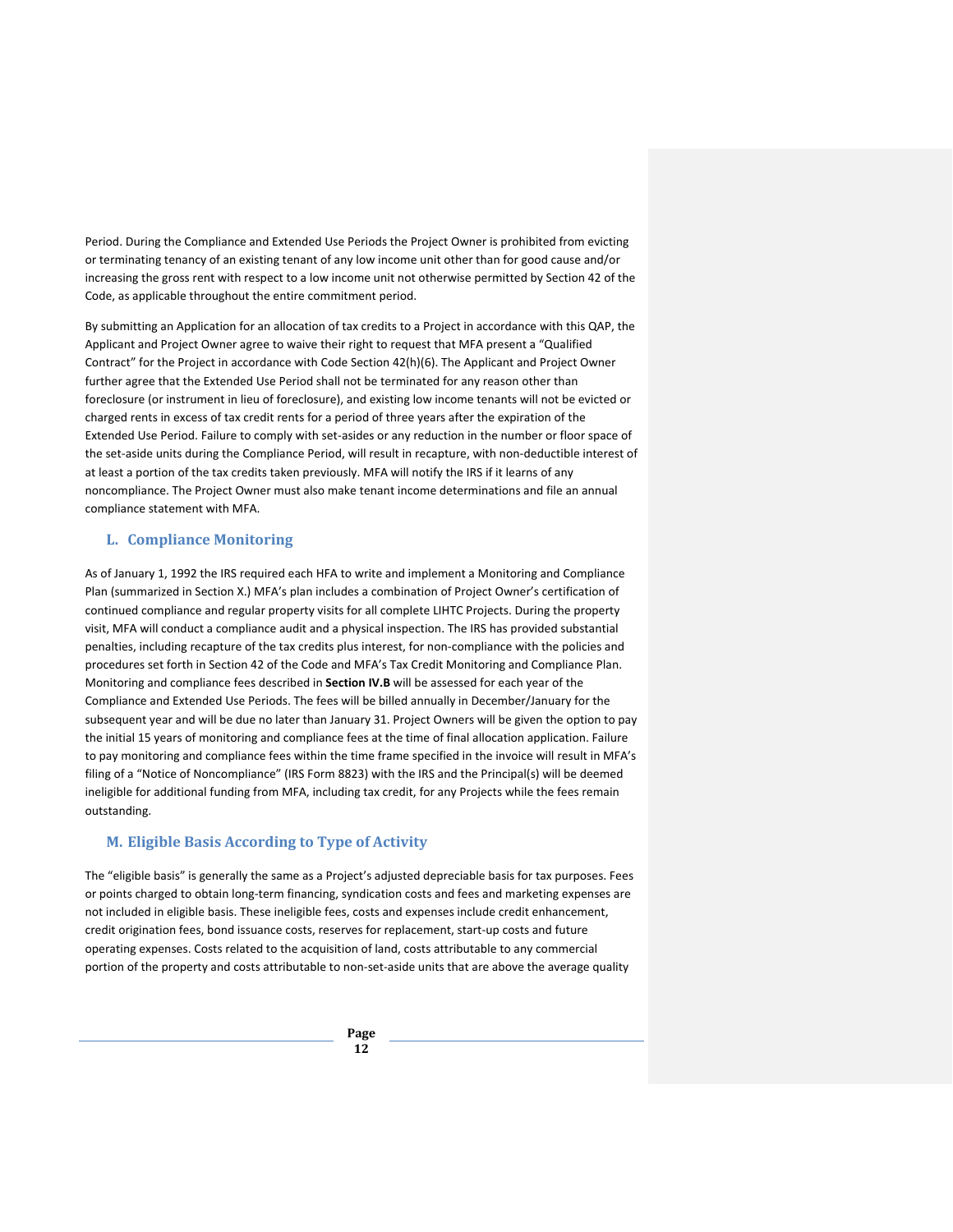of the set-aside units in the Project are also ineligible. Additionally, federal grants shall not be included in a Project's eligible basis in accordance with Section 42 of the Code.

- 1. **9 Percent Projects** tThe eligible basis attributable to new construction or rehabilitation costs for a Project that has units reserved for senior housing, households with children or households with special housing needs and that is not financed with tax-exempt bonds may, in MFA's sole discretion, based upon a Project's financial need and provided state housing priorities are advanced, be increased by **up to** 30 percent and as needed for financial feasibility for the purpose of calculating tax credits.
- 2. **4 Percent/Tax Exempt Bond Projects** The eligible basis attributable to new construction or rehabilitation costs for a tax-exempt bond financed Project may be increased by **up to** 30 percent and as needed for financial feasibility for the purpose of calculating tax credits **only if the Project is located in a HUD-designated QCT or a HUD-designated Difficult Development Area (DDA.)** In no case will a Project's eligible basis attributable to the acquisition of an existing building be increased.

# <span id="page-16-0"></span>**N. Ten-Year Rule**

In order for the acquisition of an existing building to qualify for tax credits, the tax payer must adhere to the "Ten-Year Rule," meaning that the Project Owner must acquire the building from an unrelated person who has held the building for at least ten years. The 10-year requirement shall not apply to federally-assisted buildings and state-assisted buildings. In addition, the Secretary of the Treasury can waive the 10-year "Placed in Service" limitation for buildings acquired from a federally insured depository institution that are in default, as defined by Section 3 of the Federal Deposit Insurance Act or from a receiver or conservator of such an institution. Please refer to Section 42(d) of the Code for exceptions to the Ten-Year Rule.

#### <span id="page-16-1"></span>**O. Federal Grants and Federal Subsidy**

The eligible basis of any Project shall not include costs financed with a federal grant. Many federal operating and rental assistance funds are excluded from this provision, as are Native American Housing Self Determination Act (NAHSDA) funds. Please refer to Section 1.42-16(b) of the Treasury regulations for a complete list of federal assistance waived from this provision.

For the purpose of determining a Project's applicable credit percentage, federal subsidy means any construction or permanent financing that is directly or indirectly financed from state or local bonds, including municipal bonds, which are tax-exempt for federal income tax purposes. The most common form of federal subsidy is tax-exempt bond financing. Tax-exempt bond financing does not require a reduction in eligible basis provided that the tax-exempt bond financing is greater than 50 percent of the aggregate basis of the land and building(s).

> **Page 13**

**Formatted:** Font: Bold

**Formatted:** List Paragraph, Numbered + Level: 1 + Numbering Style: 1, 2, 3, … + Start at: 1 + Alignment: Left + Aligned at: 0.25" + Indent at: 0.5" **Formatted:** Font: Bold

**Formatted:** List Paragraph, Indent: Left: 0" **Formatted:** List Paragraph, Numbered + Level: 1 + Numbering Style: 1, 2, 3, … + Start at: 1 + Alignment: Left + Aligned at: 0.25" + Indent at: 0.5" **Formatted:** Font: Bold **Formatted:** Font: Bold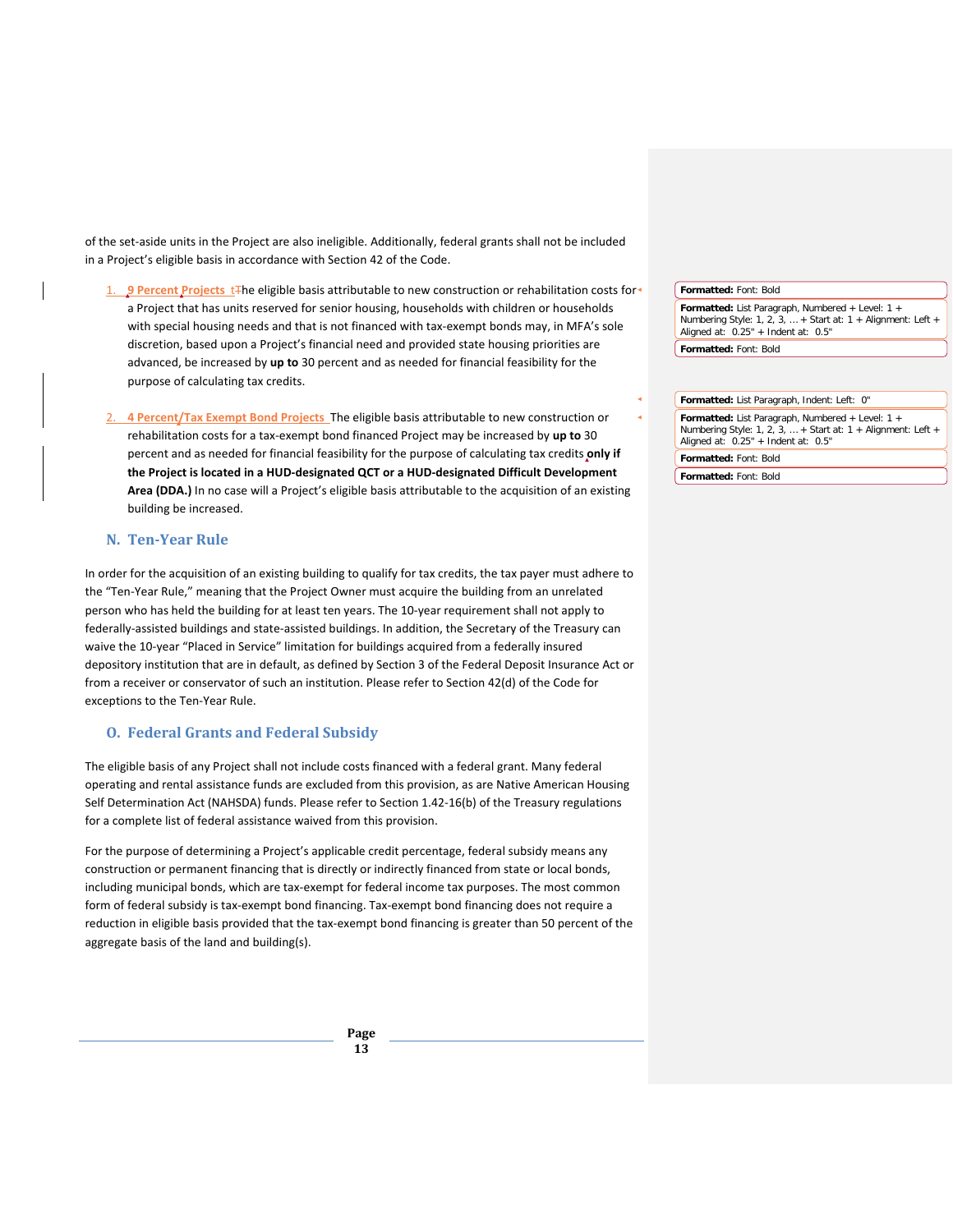## <span id="page-17-0"></span>**P. Qualified Basis According to Type of Project**

The "Qualified Basis" is that portion of the eligible basis attributable to low income units. It is calculated as the smaller of the percentage of low income units in the building or the percentage of floor space devoted to low income units in a building.

#### <span id="page-17-1"></span>**Q. Placed in Service Requirement**

The 10-year credit period, 15-year Compliance Period and minimum 15-year Extended Use Period begin with the taxable year in which the building is "Placed in Service" (the time at which a building is "suitable for occupancy," which generally refers to the date of the issuance of the first certificate of occupancy for each building in the Project for new construction, Certificate of Substantial Completion for rehabilitation, or date of purchase by a new owner for acquisitions ) or, at the Project Owner's election, the following taxable year.

For 9 Percent Projects, Section 42(h)(1)(E) of the Code allows for the allocation or carryover allocation of tax credits to a building that is part of a new construction or rehabilitation Project, with the limitations described in Section 42(h)(1)(E), if an Applicant's qualified expenditures or actual basis in the Project, as of the date which is one year after the date that the allocation was made, is more than 10 percent of the taxpayer's reasonable expected total basis in the Project as of the close of the second calendar year following the calendar year in which the allocation was made. MFA requires evidence of ownership and submission of a complete carryover allocation application by November 15th<sup>[3](#page-17-3)</sup> of the year in which the tax credit award was made and evidence of the expenditure of more than 10 percent of the expected basis in the Project by August  $31<sup>4</sup>$  $31<sup>4</sup>$  $31<sup>4</sup>$  of the following year. A cost certification detailing the qualified expenditures or actual basis, that make up 10 percent of the reasonable expected basis and a description of Applicant's method of accounting must be prepared by a Certified Public Accountant (CPA) and submitted to MFA at that time. If the complete Carryover Allocation Application, the CPA's Cost Certification, the Attorney's Opinion, in the form required by MFA, regarding the qualification of the Project for tax credits and any other required materials are not received by 5:00 p.m. Mountain Standard Time on the applicable dates noted herein, the Project's credit reservation may be canceled. Section 42(h)(1)(E) further allows for a qualified building to be Placed in Service in either of the two calendar years following the calendar year in which the allocation is made.

**For 4 percent credits, the allocation is made upon issuance of 8609s, so the above paragraph does not apply This paragraph does not apply toto tax-exempt bond financed Projects.**

#### <span id="page-17-2"></span>**R. Building Classification and Tax Credit Applicable Percentages**

The tax credit's applicable credit percentage (i.e., the "4 percent" or "9 percent" credits for which a Project is eligible) is determined by the type of project proposed, its use of federal subsidy or federal grants and the amount of credit necessary to reach feasibility and long-term viability. The rates of 4

**Formatted:** Font: Bold **Formatted:** Font: Bold

<sup>&</sup>lt;sup>3</sup> November 15<sup>th</sup> is defined in the Glossary.

<span id="page-17-4"></span><span id="page-17-3"></span><sup>4</sup> If such date falls on a weekend or holiday, the deadline shall be the first working day following such date.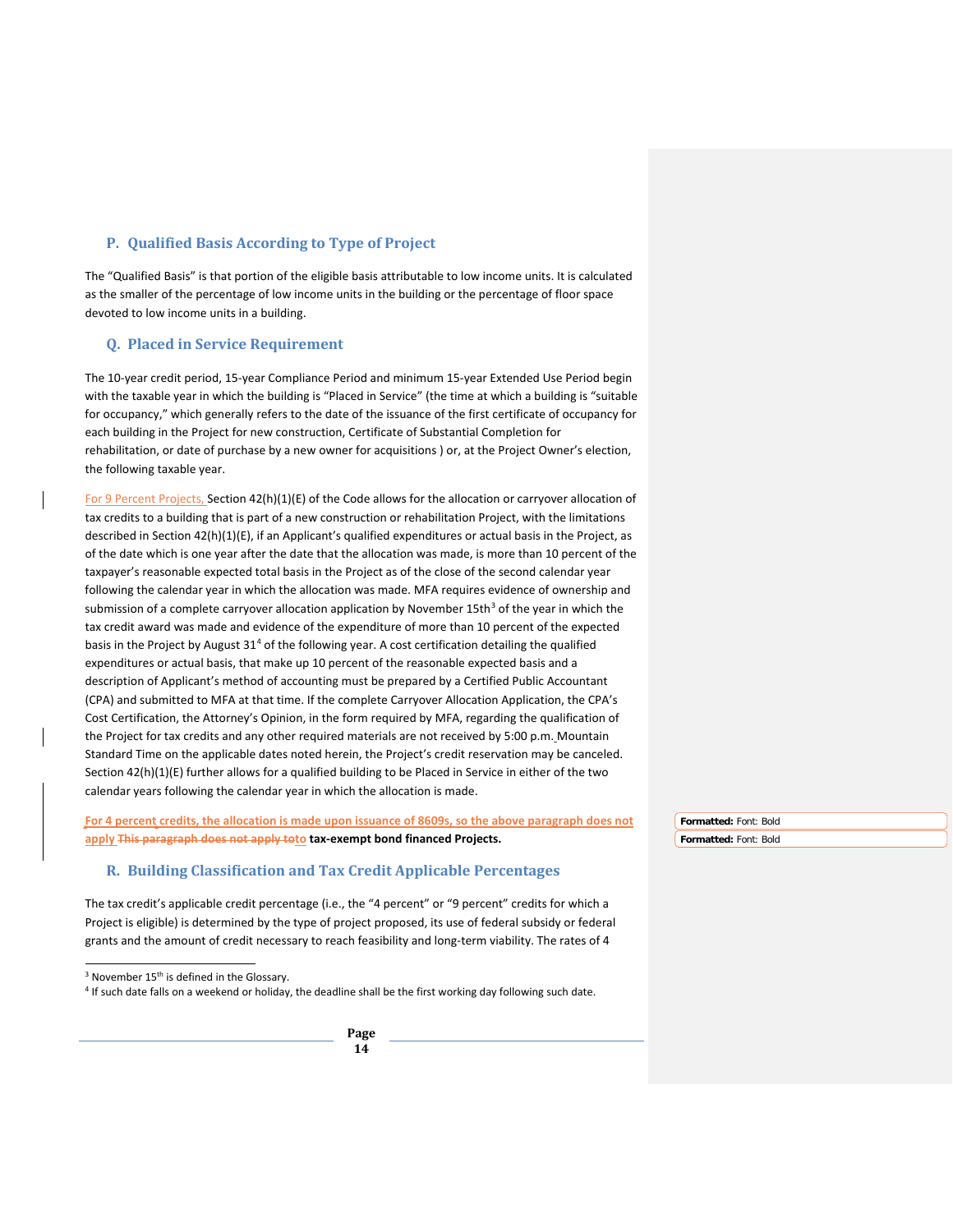percent credits fluctuate based on market conditions. and 9 percent are upper limits of available credits, which fluctuate based on market conditions. The actual "applicable credit percentages" are based on monthly prevailing interest rates that are calculated and published by the U.S. Treasury department as the "applicable federal rate" or "AFR." The Protecting Americans from Tax Hikes (PATH) Act of 2015 permanently lockedfixed the floor of thethe 9 percent credit at 9 percent. 9 percent credits can not be less than 9%.The amount of the annual tax credit is calculated to yield a present value of either 30 percent (in the case of 4 percent credits) or 70 percent (in the case of 9 percent credits) of Qualified Basis, as adjusted by MFA. The applicable credit percentage may be locked in at the Project Owner's option, at the sooner of 1) the month in which the building is Placed in Service or 2) the month in which a binding commitment (carryover allocation) is made for an allocation or, in the case of tax-exempt bond financed Projects, the month the tax-exempt obligations are issued. Listed below are types of projects, which could be considered eligible for the tax credits and the applicable credit percentage for each project type.

- 1. **New construction**. New construction Projects that are not financed by tax-exempt bonds are eligible for 9 percent credits. Projects financed with tax-exempt bonds are eligible for 4 percent credits only.
- 2. **Rehabilitation of an existing building**. To qualify for tax credits, rehabilitation expenditures includable in Qualified Basis must exceed the greater of 1) at least 20 percent of the Qualified Basis of the building being rehabilitated or 2) at least \$6,000 per low income unit being rehabilitated. For Projects Placed in Service after 2009, the \$6,000 will be indexed for inflation. The minimum rehabilitation expenditures included in Qualified Basis for Projects Placed in Service in 20187 was \$6,700 per unit. Rehabilitation Projects that are not financed by taxexempt bonds are eligible for 9 percent credits. Projects financed with tax-exempt bonds are eligible for 4 percent credits only.
- 3. **Acquisition/rehabilitation of an existing building**. The maximum applicable credit percentage for acquisition of an existing building that will be subsequently rehabilitated is 4 percent. To qualify for tax credits for the acquisition, rehabilitation expenditures includable in the Qualified Basis must exceed the greater of 1) at least 20 percent of the Qualified Basis of the building being rehabilitated or 2) at least \$6,000 per low income unit being rehabilitated. For Projects Placed in Service after 2009, the \$6,000 per low income unit figure will be indexed for inflation. The minimum rehabilitation expenditures included in Qualified Basis for Projects Placed in Service in 20187 was \$6,700 per unit. Rehabilitation expenditures associated with acquisition of an existing building can qualify for the 9 percent tax credits as long as the rehabilitation expenditures are not funded with tax-exempt bonds. Projects financed with tax-exempt bonds are eligible for 4 percent credits only.
- 4. **Federal grant financed Projects with reduction in eligible basis**. In the case of a Project financed with federal grants, whether a newly-constructed or rehabilitated building, the Project Owner shall exclude the amount of the federal grants from eligible basis.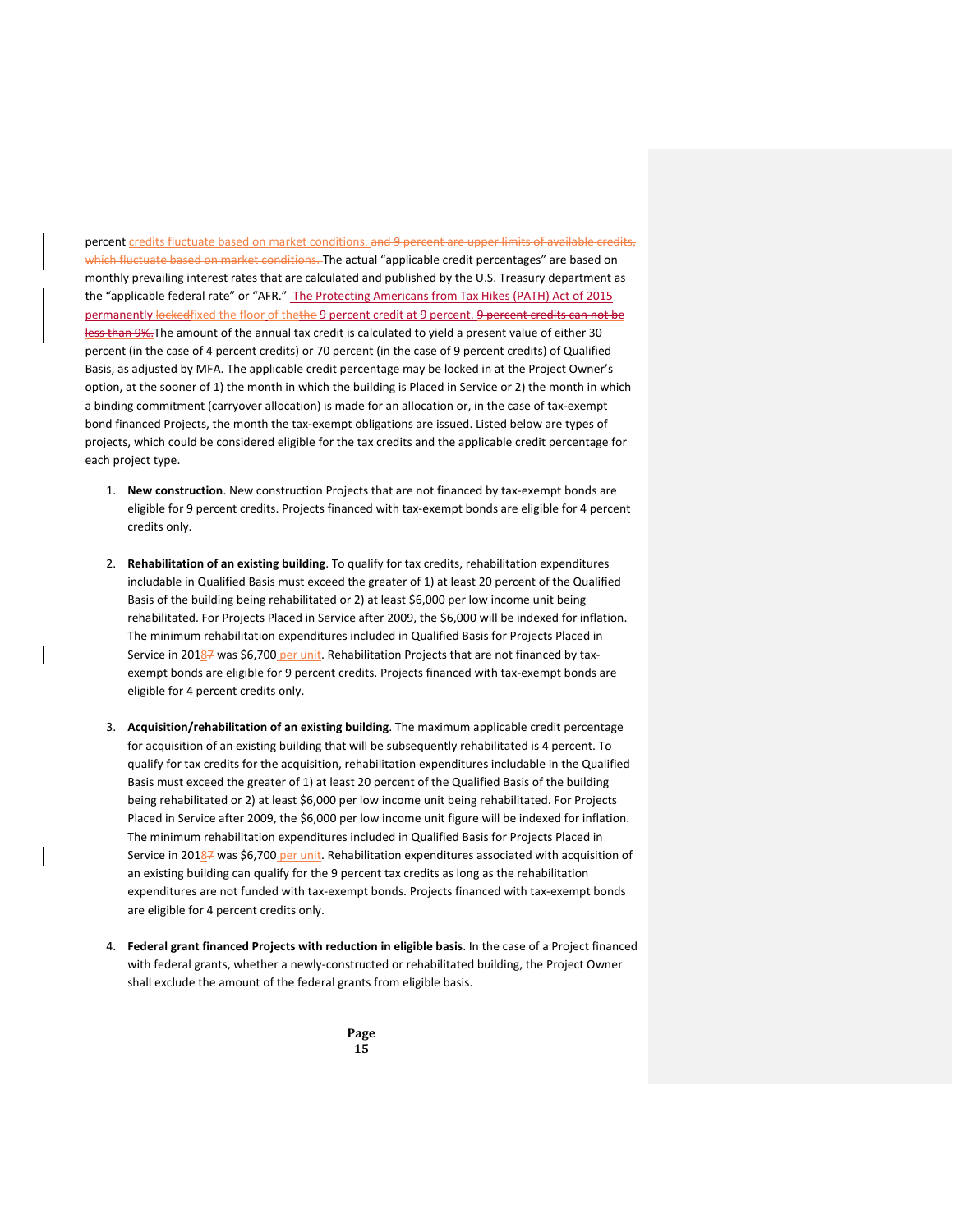### <span id="page-19-0"></span>**S. Audit Requirements**

Beginning with issuance of the Reservation contract and Reservation letter by MFA and during the entire term of the Compliance and Extended Use Periods, MFA reserves the right, under the provisions of Section 42 of the Code, the Project's Land Use Restriction Agreement (LURA), and in accordance with its inherent discretion, to perform an audit or other related procedures of any project that has received an allocation of tax credits. Projects selected for audit or other related procedures may be chosen at random or based on MFA's discretion. An audit or other related procedure may include, but is not limited to, an on-site inspection of all buildings, and a review of all records and certifications and other documents supporting criteria for which the Project Owner received points in the Application for an allocation of tax credits. In addition, MFA reserves the right to audit all costs of a Project, including invoices, all third- party contracts, e.g. construction contract(s), management contract(s), architect and other professional contract(s), all construction pay applications and back up documentation (including, but not limited to, subcontractor invoices), and any other documents deemed necessary to perform the above.

Additionally, all projects must maintain records of the bid process for all subcontractors to substantiate the lowest bidder was selected; or, if the lowest bidder was not selected, the reasons for the selection.

# <span id="page-19-1"></span>**III. Housing Priorities and Project Selection Criteria**

#### <span id="page-19-2"></span>**A. Needs Analysis**

This plan is consistent with the needs analysis of the state of New Mexico Consolidated Plan for Housing and Community Development and 2018-2019 Action Plan. Housing priorities stated in the Consolidated Plan include increasing the supply of decent, affordable rental housing, expanding housing opportunities and access for individuals with special needs, expanding the supply of housing and services to assist the homeless and preserving the state's existing affordable housing stock.

## <span id="page-19-3"></span>**B. Housing Priorities**

The following priorities are to be used by MFA in the distribution of tax credits and are reflected in the allocation set-asides and Project Selection Criteria used to rank competitive Projects. These priorities include the following:

- 1. Levels of affordability in excess of the minimum requirements, through one or more of the following:
	- a. Higher numbers of set-aside units; and/or
	- b. Rents set to serve lower income tenants, for example, tenants earning no more than 40 percent or 30 percent of median income; and/or
	- c. Extended Use Periods longer than the 30-year minimum.
- 2. Provision of affordable housing to households on public housing waiting lists;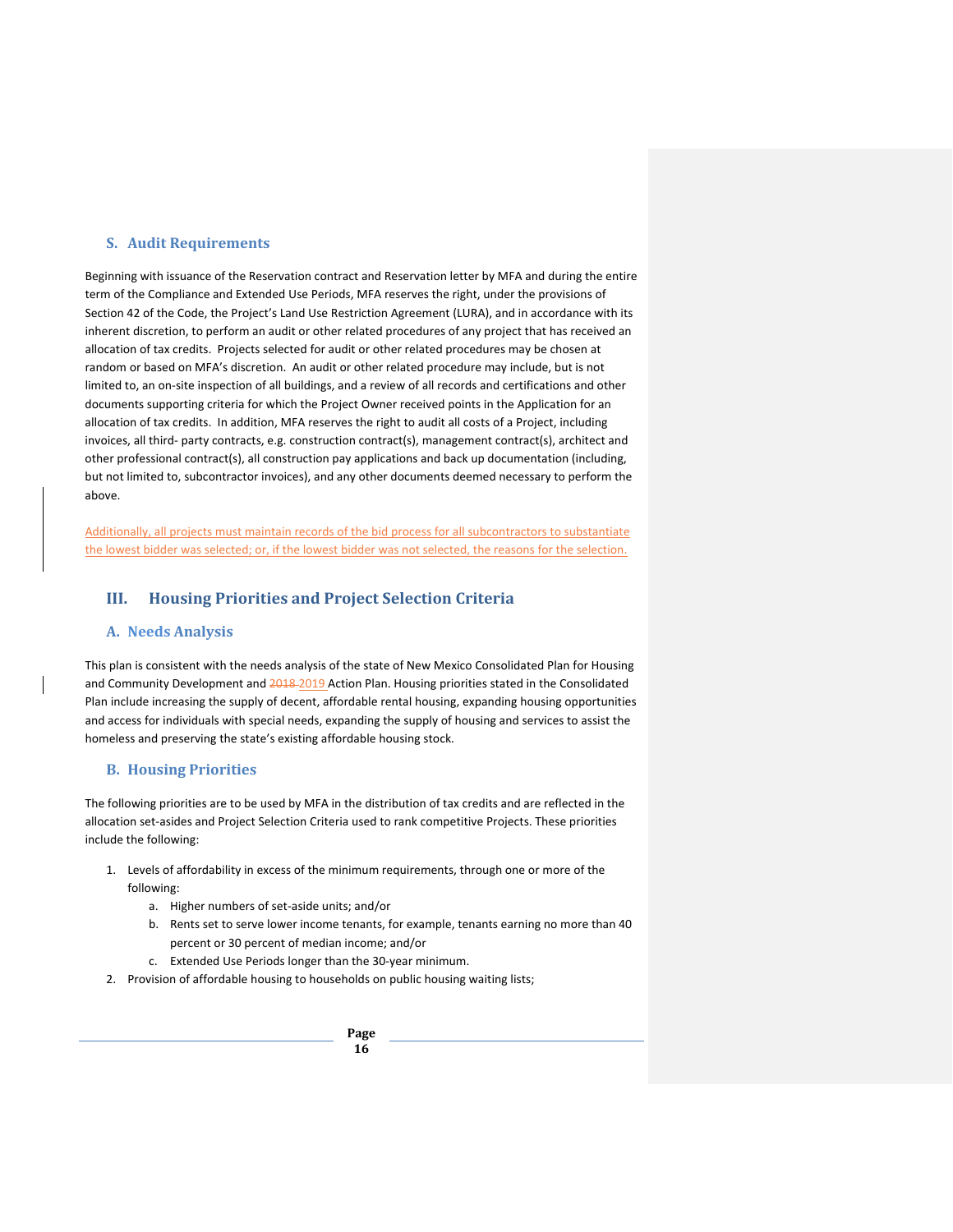- 3. Maximizing leverage by obtaining other public or private non-equity program resources;
- 4. An equitable distribution of tax credits throughout all parts of the state where affordable housing is needed;
- 5. Provision of housing to serve documented senior and households with special housing needs, tenant populations of households with children, projects intended for eventual tenant ownership and under-served urban and rural areas;
- 6. Nonprofit development;
- 7. Production of housing with high quality design and construction;
- 8. Production of projects that are located in QCTs and which projects contribute to the development of a Concerted Community Revitalization Plan;
- 9. Provision of housing that is energy efficient or historic in nature; and
- 10. Efficient use of scarce resources including tax credits, measured through lower development costs or other means.

## <span id="page-20-0"></span>**C. Minimum Project Threshold Requirements**

All tax credit Applications must meet each of the following requirements, in addition to the eligibility requirements of Section 42 of the Code. MFA will use the deficiency correction process as described in **Section IV.C.5** to allow Applicants to correct deficiencies related to site control, zoning and fees (requirements 1-3 below.) All other threshold requirements are not correctable and initial Applications not meeting those requirements will be rejected. Applications not meeting site control, zoning and fee requirements will be rejected if they are not corrected within the time period allowed in Section IV.C.5.

#### 1. **Site control**.

- a. Site control for all of the property needed for the Project must be evidenced by:
	- i. A fully executed and legally enforceable purchase contract or purchase option and**/or** a written governmental commitment to transfer or convey the property to the Applicant or Developer or Project Owner by deed or lease that demonstrates Applicant or Developer or Project Owner will possess a qualified leasehold interest upon execution of the lease, (collectively termed a "transfer commitment"). If a transfer commitment is submitted, the commitment must provide for an initial term lasting at least until July 31 of the year in which the allocation is made ("initial term.") **This initial term must not be conditioned upon any extensions requiring seller consent, additional payments, financing approval, tax credit award or other such requirements**. Similarly, the transfer commitment must not require any additional actions on behalf of Applicant during the initial term which could allow the seller/lessor to terminate the transfer commitment if the action is not fulfilled by Applicant. If the transfer commitment requires an escrow payment or other deposit due and payable after signing, evidence that payment was received must be included in the initial Application; or
	- ii. A recorded deed or recorded lease demonstrating that Applicant possesses a qualified leasehold interest.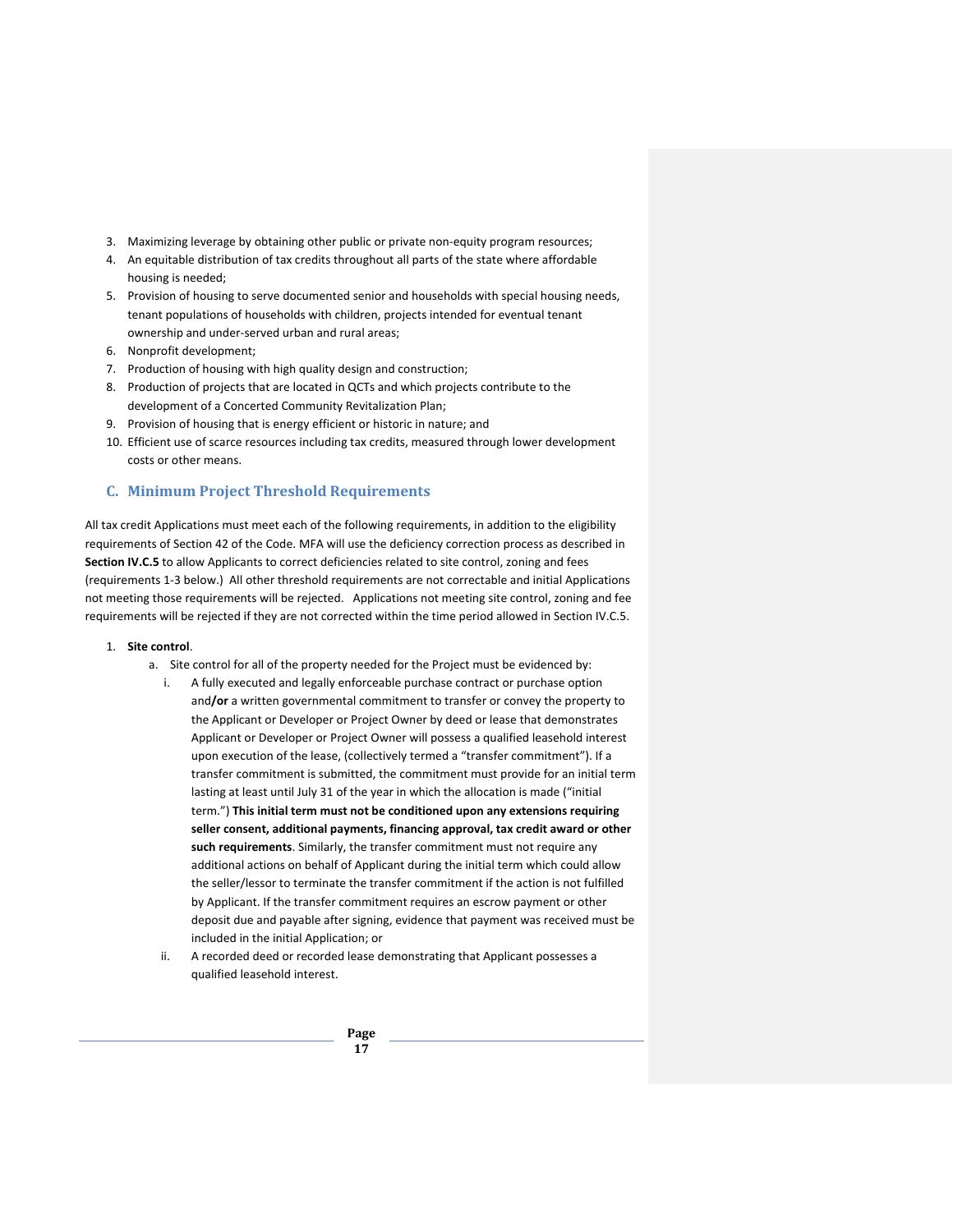- b. Site control evidence and the Application materials must show exactly the same names, legal description and acquisition costs. (Exception: In the case of To Be Formed partnerships, the relationship between the parties must be shown.) All signatures, exhibits and amendments must be included to be considered complete.
- For 9 percent projects, aAt Carryover, Project Owner must submit evidence that they have taken ownership of the land or depreciable real property or has executed a lease for the land (and buildings if applicable) with a term extending at least three years beyond that of any agreed upon Affordability Period. For tribal projects, this includes a fully executed Master lease and sublease with evidence of filing with the Bureau of Indian Affairs.

For 4 percent projects, proof of the above level of site control must be provided upon 8609 request if it had not been provided previously.

- 2. **Zoning**. Evidence that the current zoning of the proposed site(s) does not prohibit multifamily housing must be submitted. The evidence must indicate the specific address or location of the site, if no address has been assigned, for the proposed Project and be dated no more than six months prior to the Application deadline. This requires that multifamily projects not be prohibited by the existing zoning of the proposed site and there is no pending litigation, pending variance, or unexpired appeal process relating to the zoning of the proposed site. Projects sited on land which is not zoned or which is zoned agricultural, are exempt from this threshold test, but must obtain zoning approval and deliver evidence of it to MFA no later than November 15<sup>th</sup> of the year of the reservation.
- 3. **Fees**. All fees owed to MFA for all Projects in which Principal(s) of the proposed Project participate must be current. Fees currently due and owing must be received by MFA by the date due.
- **m Project score**. The Project must achieve at least a minimum score established in the Project Selection Criteria established in accordance with **Section III.E** below.
- 4. **Applicant eligibility**. All members of the development team (i.e. Developer, Project Owner, general partner, contractor, management company, consultant(s), architect, attorney and accountant, etc.) of the proposed Project must be in good standing with MFA and all other state and federal affordable housing agencies. For example, debarment from HUD, MFA or other federal housing programs, bankruptcy, criminal indictments or convictions, poor performance on prior MFA or federally-financed Projects (for example, late payments within the 18-month period prior to the Application deadline, misuse of reserves and/or other Project funds, default, fair housing violations, noncompliance (e.g. with the terms of LURAs on other Projects), or failure to meet development deadlines or documentation requirements), on the part of any proposed development team member or Project Owner or other Principal may result in rejection of an Application by MFA. In addition, MFA will consider a Principal's progress made with previous tax credit reservations, including timeliness in delivering required documents and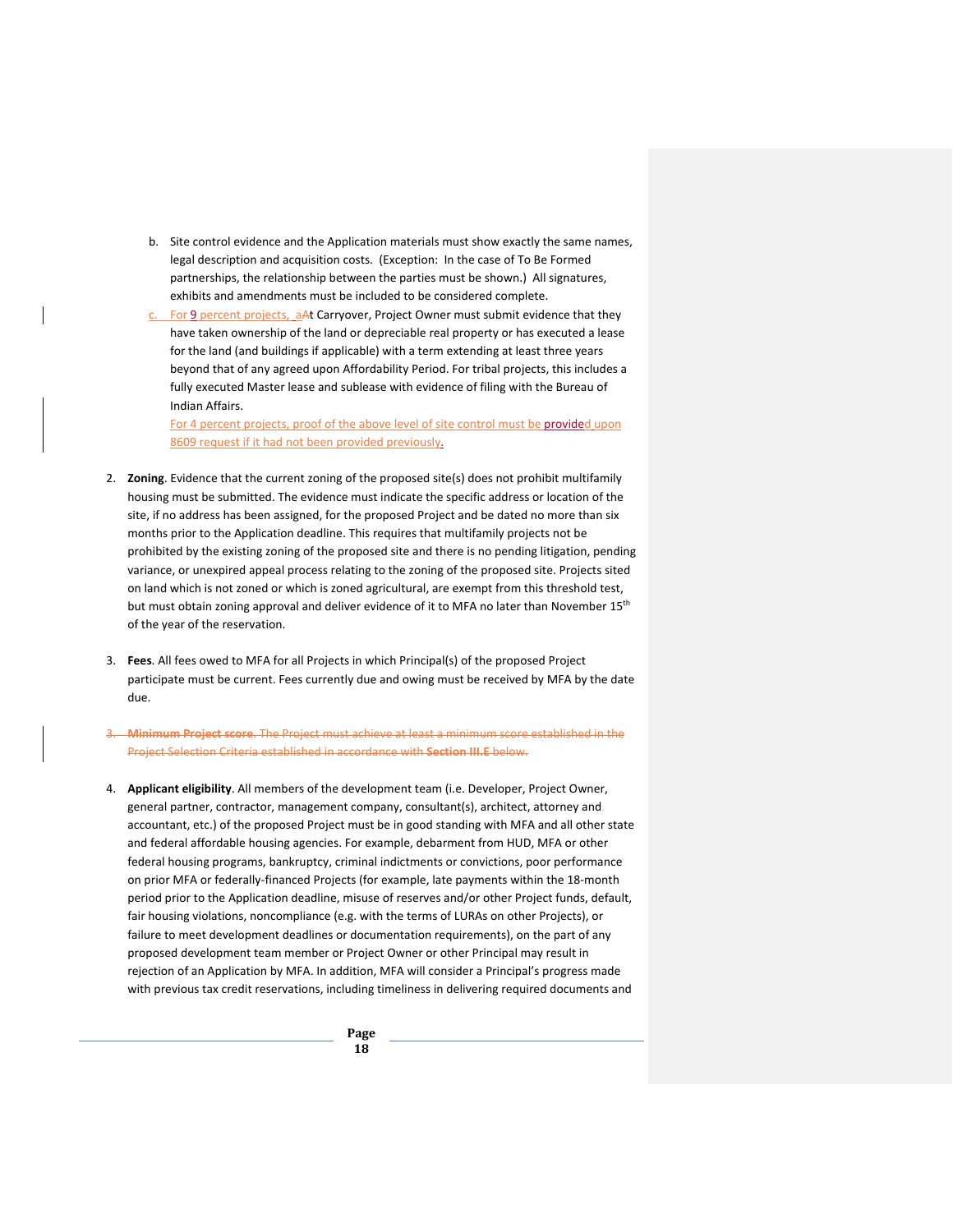fees and meeting all required deadlines. All members of the development team (i.e. Developer, Project Owner, architect, general contractor, etc.) are required to sign an affidavit affirming they have no related party relationships; or, that all related party relationships have been properly disclosed. The form of this affidavit can be found on MFA's website.

5. **Financial feasibility**. Applications must demonstrate, in MFA's reasonable judgment, the Project's financial feasibility. Please refer to Section IV.C.2, **Section IV.D** and **Section IV.E** requirements pertaining to MFA's financial feasibility considerations.

#### 6. **Pre-Application Requirements**.

- a. Intent to Submit- In advance of submitting the entire Application package on February 142, 20192020, Applicants must submit an Intent to Submit a Tax Credit Application and Development Synopsis on or before January 243, 20192020. (See Application Attachments Checklist for form.) This submission is a mandatory requirement for the 2019 competitive LIHTC Application round.
- b. b. All tax-exempt bond financed Projects are required to meet with MFA staff at least 30 days prior to submission to review and discuss the proposed Project. MFA desires and encourages all Applicants for the 202019 competitive LIHTC Application round to meet with MFA staff during the fourth quarter of 201948 to discuss their Project.
- A representative of the development team (board member, officer, director, commissioner or staff) must have attended the most recent MFA QAP training prior to submitting the Application. If the development team includes a qualified, nonprofit organization, NMHA, TDHE or THA, (board member, officer, director, commissioner or staff) a member of that organization must have attended in order to claim points under Scoring Criteria 1.

Projects financed with Tax Exempt Bonds may attend an alternative MFA- approved tax credit training, for which a fee may apply. This approved training must have been completed within the six months prior to submittal of the Application.

Additional minimum Project threshold requirements apply to tax-exempt bond financed Projects, as described in **Section VI.B**.

## <span id="page-22-0"></span>**E.D. Allocation Set-asides**

1. **Nonprofit set-aside**. Ten percent of the annual credit ceiling for each calendar year will be reserved for Projects sponsored by qualified nonprofit organizations as defined in Code Section 42(h)(5)(C). For purposes of this set-aside, only federal requirements identified in Code Section 42(h)(5) will apply. The aggregate amount of tax credits allocated by MFA to qualified nonprofit organizations may exceed this amount.

> **Page 19**

**Formatted:** Numbered + Level: 2 + Numbering Style: a, b,  $\ldots$  + Start at: 1 + Alignment: Left + Aligned at: 0.75" Indent at: 1"

**Formatted:** Normal, Indent: First line: 0"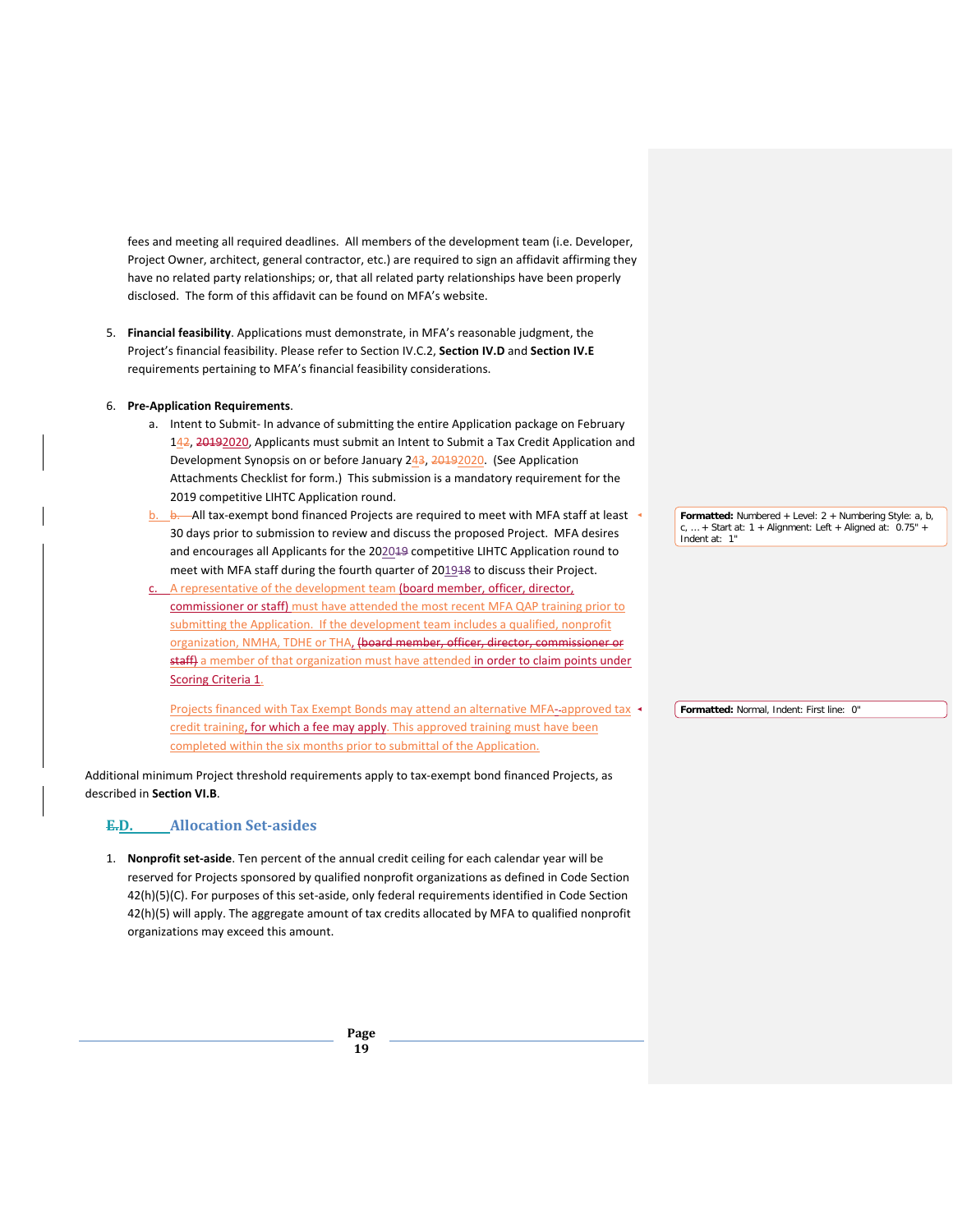- 2. **USDA Rural Development set-aside**. Ten percent of the annual credit ceiling will be set aside for new construction Projects with direct USDA Rural Development (USDA-RD) financing (USDA-RD 514/515/516 and MPR programs) that meet the following requirements:
	- a. The initial Application for **new construction** Projects must include eitherthe following:
		- i. A financing commitment for the direct USDA-RD financing. **Financing commitments and evidence of USDA-RD debt restructuring must include loan interest rate, term and repayment requirements**, OR.
		- ii. A letter from an authorized officer of the New Mexico USDA-RD office stating that:
			- ♦ The Project has been reviewed
			- ♦ USDA-RD favorably considers the proposed transaction
			- ♦ Upon approval of a complete Application to Rural Development and an award of tax credits, USDA-RD will submit the file to its national office in Washington, DC and recommend final approval of the transaction.
	- b. The Project's score must be within 20 percent of the highest scoring Project to be awarded tax credits through the ranking process in the same funding round.

Please note that USDA will not approve an application for a Section 514 farm labor housing loan unless the Applicant is a non-profit.

3. **Ranking to meet allocation set-asides**. If the scoring and ranking process, without regard to the nonprofit set-aside, does not result in awards to Projects sponsored by qualified nonprofit organizations sufficient to fill the nonprofit set-aside requirement, the next highest scoring, qualified nonprofit organization eligible Projects will receive awards sufficient to fulfill that requirement ahead of the lowest scoring Projects that would otherwise have received an award. If there are insufficient qualified nonprofit organization eligible Projects to meet the nonprofit set-aside, the unallocated nonprofit set-aside tax credits cannot be allocated to other eligible Projects. A similar procedure will be used to meet the USDA-RD set-aside; however, if there are insufficient USDA-RD eligible Projects to meet the USDA-RD set-aside, any unallocated USDA-RD tax credits may be used for other eligible Projects. In addition, if the top scoring Project qualifying for the USDA-RD set-aside is awarded less than 10 percent of the annual credit ceiling but there are insufficient tax credits remaining to fully fund a second project under the setaside, only the top scoring Project will be awarded tax credits under the set-aside.

<span id="page-23-0"></span>

| Tax-exempt bond financed Projects are not subject to the above allocation set-aside                                                                                                                           | Formatted: Font: Bold |
|---------------------------------------------------------------------------------------------------------------------------------------------------------------------------------------------------------------|-----------------------|
| considerations.                                                                                                                                                                                               |                       |
| <b>Project Selection Criteria to Implement Housing Priorities</b><br>F.E.                                                                                                                                     |                       |
| The criteria shown below are the basis for the awarding of points to a particular proposed Project during<br>the Application round(s) conducted by MFA. Applicants may not rely on prior submissions or prior |                       |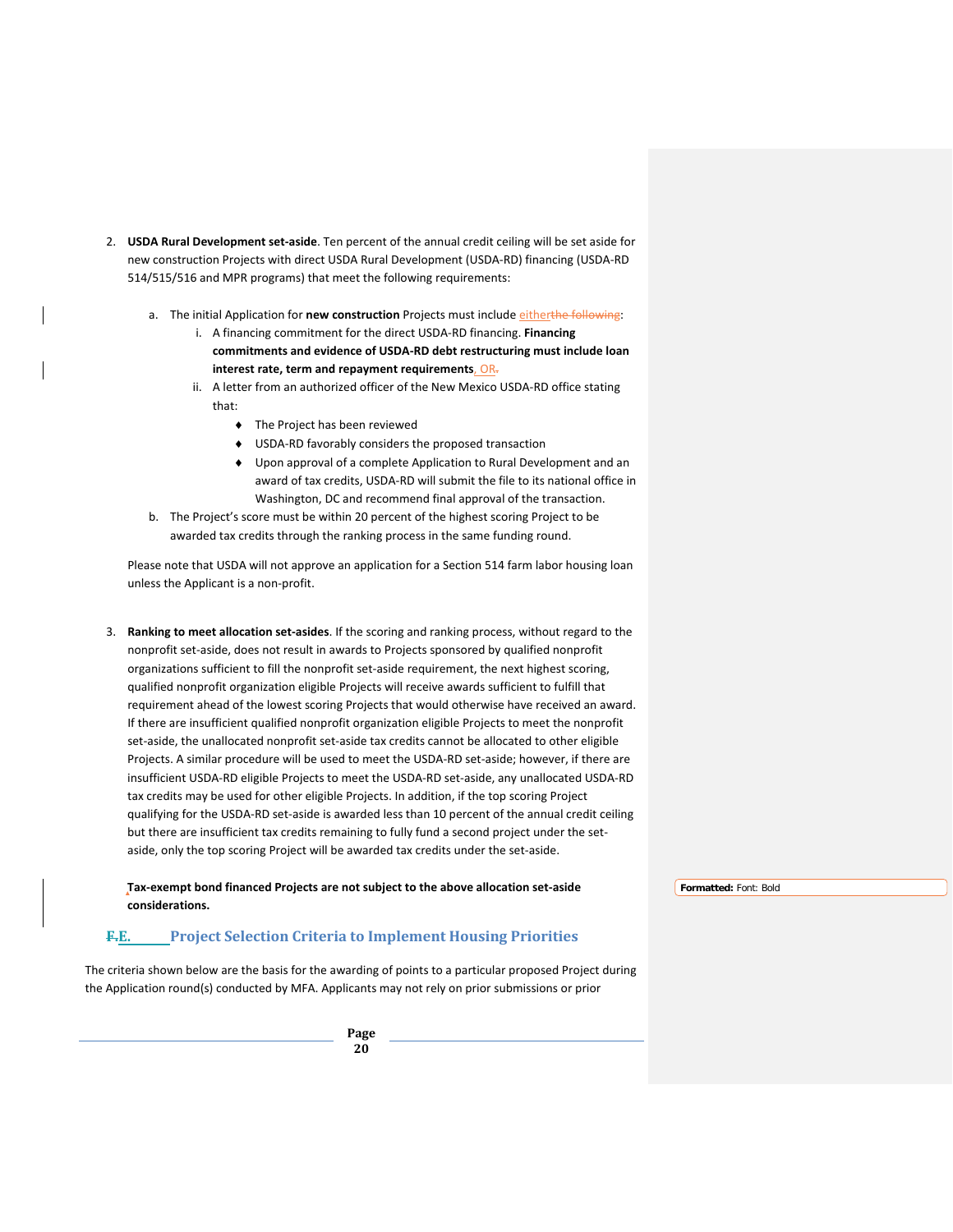scoring to support a re-submission of an Application. In addition to meeting the above mentioned threshold requirements, tax credit reservations will not be awarded to 9 percent Projects achieving fewer than eighty-five (85) points- unless too few Projects score above this level and MFA, in its reasonable judgment, decides to reduce the minimum score. Projects scoring eighty-five (85) or more points will be ranked according to their scores and in accordance with Section II.C. herein, subject to allocation set-aside requirements. Reservations will be made to these Projects, unless they are eliminated under threshold review or subsequent processing, starting with the highest scoring Projects, all in accordance with Section II.C. herein, until all available tax credits are used. In order to avoid a concentration of tax credit awards in a particular year in any particular municipality, county or market area, MFA reserves the right, in its sole discretion and as a part of its subsequent processing, to eliminate a lower scoring Project which is located in the same municipality, county or market area as a higher scoring Project provided the lower scoring Project is "similar" in terms of construction type and/or resident population served.

Other than the criteria that include scaled-point structures, partial points will not be awarded.

Within each scoring track/category, if two or more Projects with equal scores (each a "tied Project") would require more than the available tax credits, the tied Project with the lower total development cost per unit will be selected first for an award of credits. If too few tax credits are available to make a full award of credits to any tied Project, MFA will determine in its discretion whether to award a partial allocation, to commit future year's tax credits to the Project in accordance with **Section VIII**, to award no tax credits at all to any tied Project or to choose some combination of these options.

Regardless of strict numerical ranking, the scoring does not operate to vest in an Applicant or Project any right to a reservation or tax credit allocation in any amount. MFA will, in all instances, reserve and allocate tax credits consistent with its sound and reasonable judgment, prudent business practices and the exercise of its inherent discretion. Consequently, MFA may reject any Project that MFA deems to be inconsistent with the objectives of this QAP or prudent business practices regardless of the Project's numerical ranking.

**Tax-exempt bond financed Projects will also be scored and must obtain the minimum score of at least seventy (70) points in order to obtain a Letter of Determination. Included within those minimum points must be points for serving a targeted population (households with special housing needs, senior housing or households with children.)**

## *Project Selection Criterion*

**1.** *Nonprofit, New Mexico Housing Authority (NMHA),* **Tier 1: 10 points** *local Tribally Designated Housing Entity (TDHE) , or* **Tier 2: 5 points** *Tribal Housing Authority (THA) Participation*

**Formatted:** Not Highlight **Formatted:** Not Highlight **Formatted:** Not Highlight

**Formatted:** Font: Not Bold

**Formatted:** Font: Bold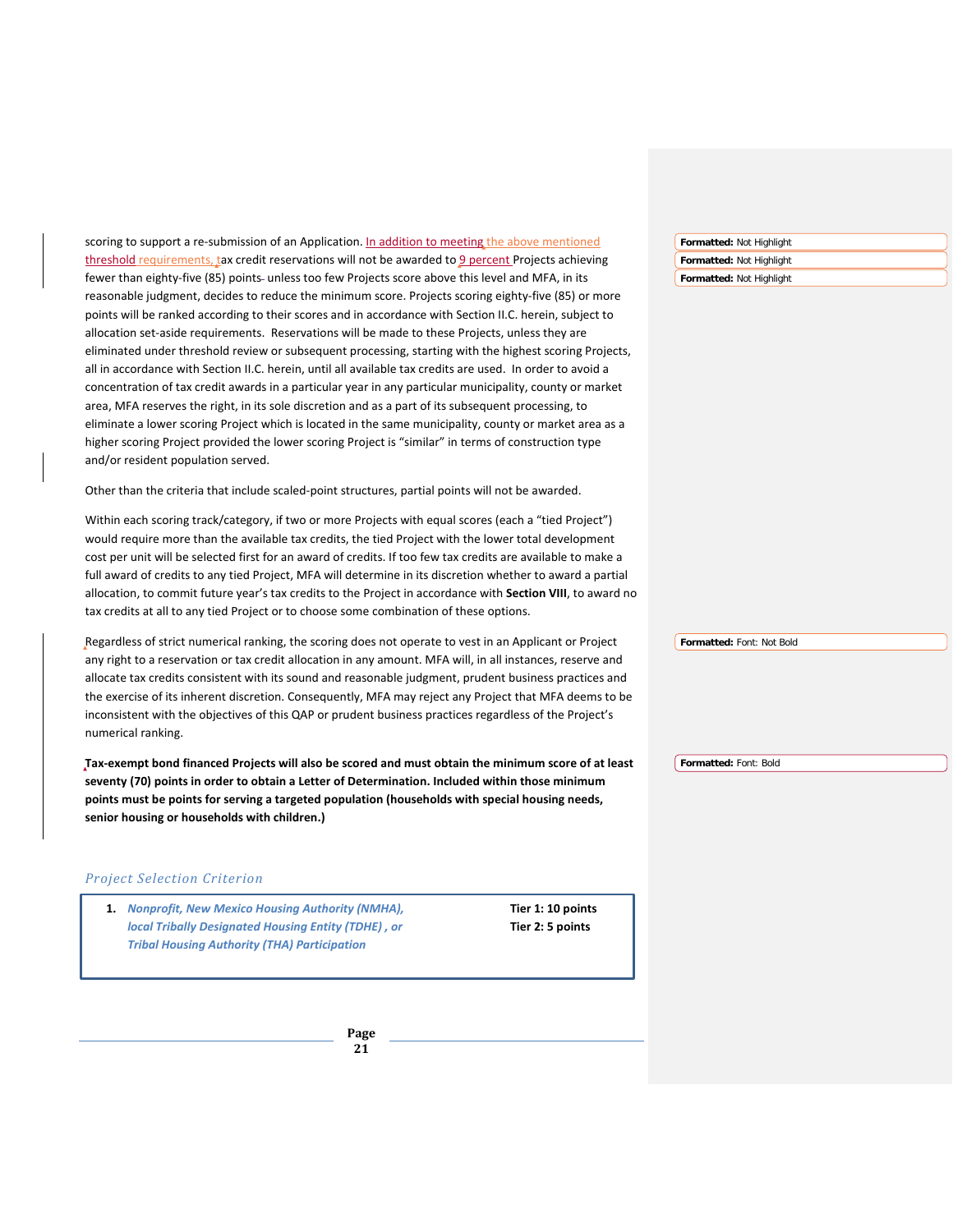**Tier 1:** Local nonprofits (as that term is defined in this criterion below), NMHAs, TDHEs and THAs that demonstrate financial capacity by having net worth/net assets of at least \$1,000,000 will qualify for 10 points. Nonprofits, NMHAs, TDHEs and THAs with net worth/net assets below \$1,000,000 may partner with another entity to increase the general partners combined net worth above this threshold.

**Tier 2:** Local nonprofits, NMHAs, TDHEs and THAs which have net worth/net assets of at least \$250,000 will qualify for five points. In addition qualified, nonprofit organizations that do not meet this criterion's definition of "local nonprofit" but demonstrate strong financial capacity by having net worth/net assets of at least \$2,000,000 will qualify for five points.

For any entity to claim points under this scoring criterion, the qualified, nonprofit organization, NMHA, TDHE or THA must own at least 51 percent of the general partner interest and be receiving a minimum of 10 percent of the developer fee as identified in the Project Application. The developer fee calculation is made before any reduction for consultant fees. When more than one entity is receiving a portion of the developer fee, documentation will be required evidencing the agreement among the entities as to the fee split arrangement. Also, the Application must include evidence that a representative of the qualified, nonprofit organization, NMHA, TDHE or THA (board member, officer, director, commissioner or staff) has attended the most recent MFA QAP training and/or other MFA approved tax credit training prior to submitting the Application. This approved training must have been completed within the six months prior to submittal of the Application.

Projects financed with Tax Exempt Bonds may attend an alternative MFA-approved tax credit training, for which a fee may apply. This approved training must have been completed within the six months prior to submittal of the Application.

Net worth/net assets must be substantiated by accountant-reviewed or audited year-end financial statements for each general partner whose financials are being relied upon to meet the minimum net worth/net assets. A for-profit partner entity's reviewed financial statements may be used to achieve net worth/net assets thresholds.

Local nonprofit means a qualified, nonprofit organization that has a board of directors that is comprised of a majority of New Mexico residents at the time the Application is submitted and was incorporated in New Mexico before January 1 of the year in which the Application is submitted.

*2. Locational Efficiency* **Up to 4 points**

Projects located in proximity and connected to 1) services or 2) public transportation are eligible for up to two points for each of these criteria.

**Formatted:** Indent: Left: 0"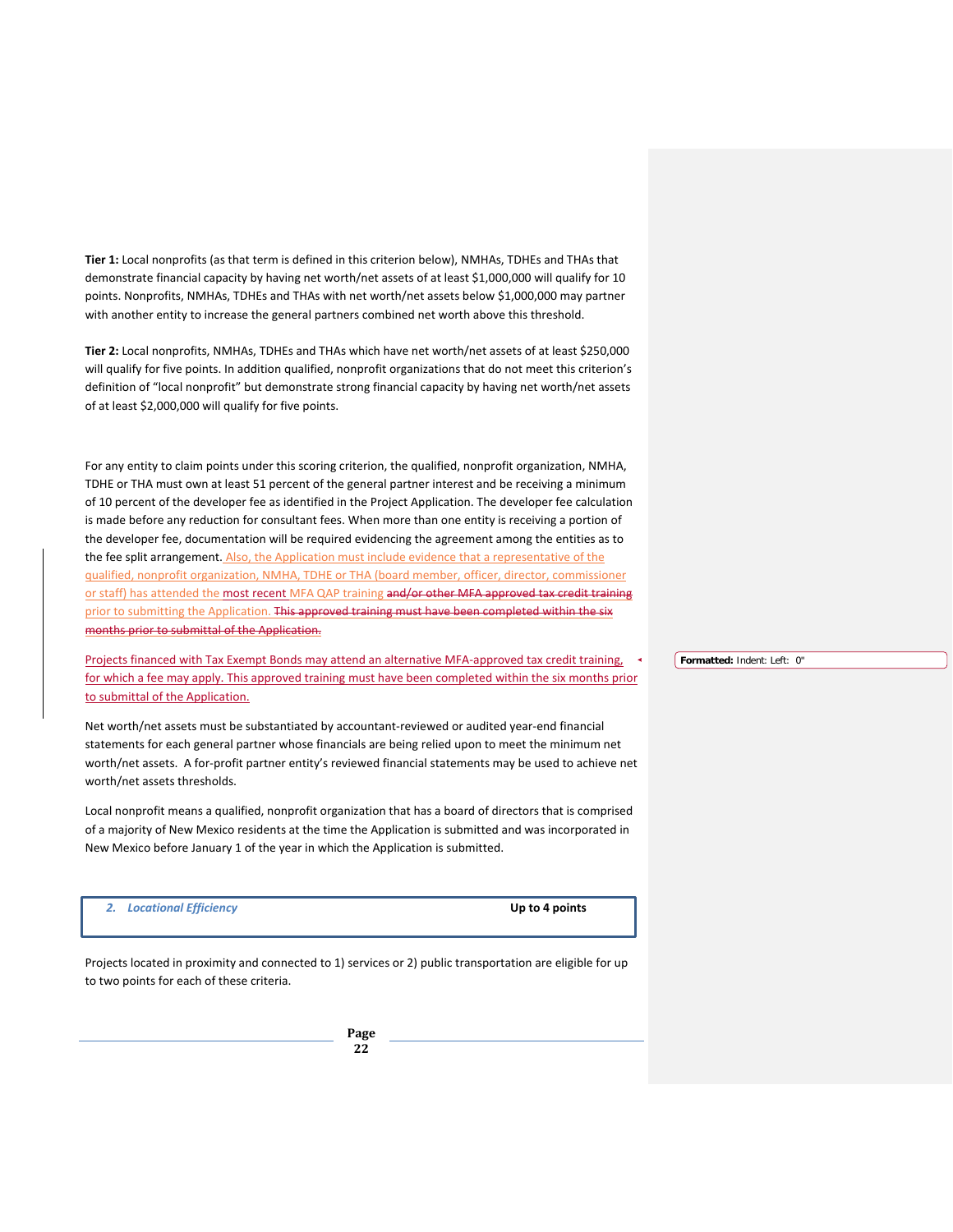In addition to completing the *Locational Efficiency Scoring Worksheet* included in the application package, two maps must be submitted. Each of the maps shall be used to illustrate the Project compliance with the Locational Efficiency criteria. Each map shall include the scale, cardinal direction on the drawing, the appropriate perimeter rings (.25-mile, .5-mile, 1-mile, and/or 2-mile), and the property shall be indicated in red.

Projects seeking to use **Rural / Tribal / Small Towns** Locational Efficiency criteria must provide a map indicating the location of the proposed project and 1) USDA RHS eligibility, 2) Tribal Trust Land boundary, or 3) colonias boundary. Initial Applications that do not include a map demonstrating eligibility for **Rural / Tribal / Small Towns** classification will be scored using the **Suburban / Mid-Size Towns** Locational Efficiency criteria.

#### **Proximity to Services (2 Points)**

Locate the project within these set distances from the designated number of facilities in the table below:

**- Suburban / Mid-Size Towns:** a 0.5-mile walk distance to at least three facilities, or a 1-mile walk distance to at least six facilities. For the 0.5-walk distance facilities, at least one of these facilities must be in the Retail or Services categories below. For the 1-mile walk distance facilities, at least two of these facilities must be in the Retail or Services categories below.

|  | -Rural / Tribal / Small Towns: 2 miles walking distance to at least two facilities. At least one of these |  |
|--|-----------------------------------------------------------------------------------------------------------|--|
|  | facilities must be in the Retail or Services categories below.                                            |  |

| <b>Retail</b>         | <b>Services</b>         | <b>Civic and Community Facilities</b>                    |
|-----------------------|-------------------------|----------------------------------------------------------|
| Supermarket           | <b>Bank</b>             | Adult or senior care (licensed)                          |
| Other food store with | Gym, health club,       | Child care (licensed)                                    |
| produce               | exercise studio         | Community or recreation center                           |
| <b>Farmers market</b> | Hair care               | Cultural arts facility (museum,                          |
| Clothing store or     | Laundry, dry cleaner    | performing arts)                                         |
| department            | Restaurant, cafe, diner | Educational facility (including K 12 school, university, |
| store selling clothes |                         | adult education center,                                  |
| Hardware store        |                         | vocational school, community college)                    |
| Pharmacy              |                         | Entertainment venue (theater, sports)                    |
| Other retail          |                         | Government office that serves public on-site             |
|                       |                         | Place of worship                                         |
|                       |                         | Medical clinic or office that treats patients            |
|                       |                         | Police or fire station                                   |
|                       |                         | Post office                                              |
|                       |                         | <b>Public library</b>                                    |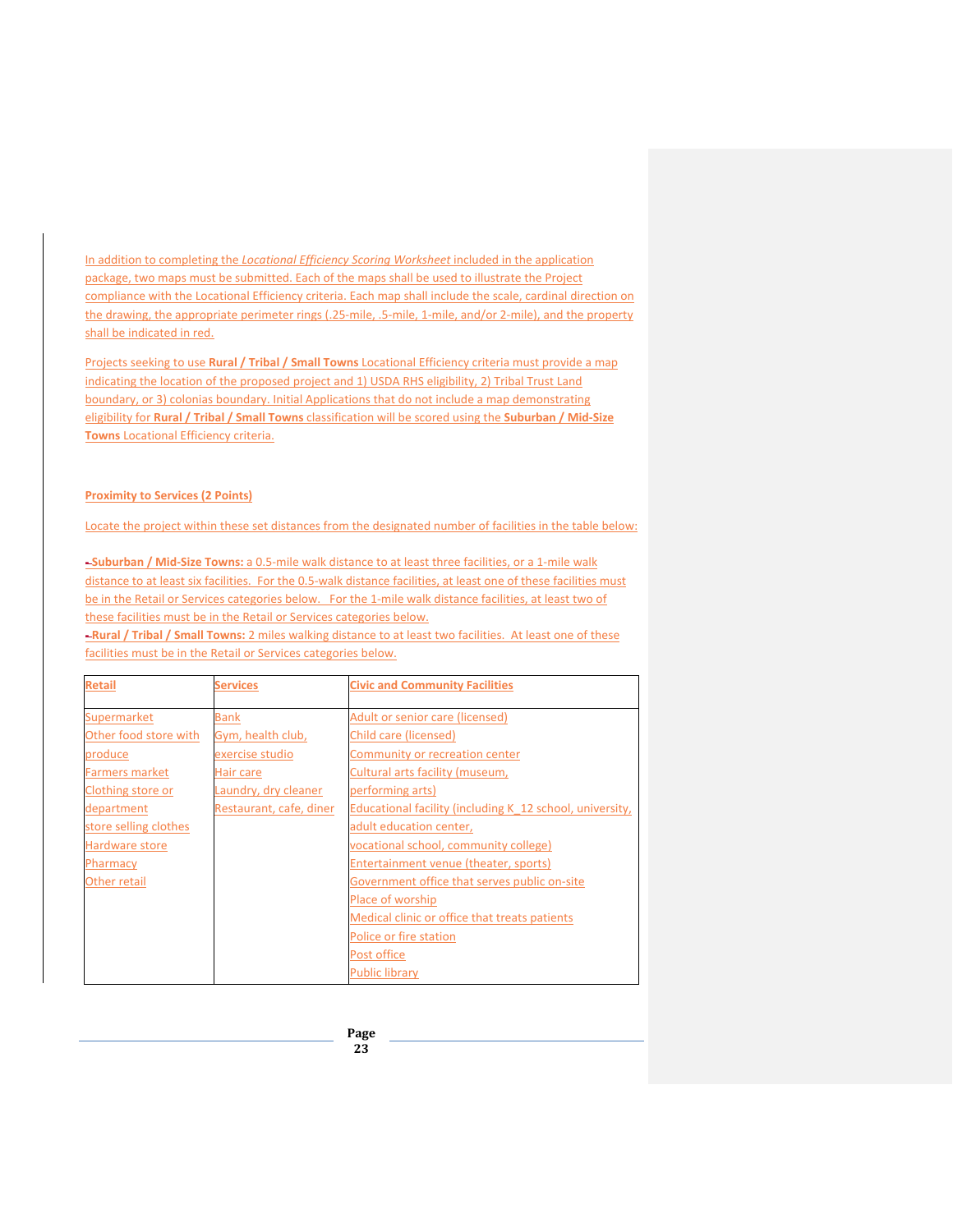|  | <b>Public park</b><br>the contract of the contract of the |
|--|-----------------------------------------------------------|
|  |                                                           |
|  |                                                           |

#### **Access to Public Transportation (2 Points)**

Locate project within a 0.25-mile walk distance of commuter bus (i.e. not Greyhound) or commuter rail stop. Public transportation must be established and provided on a fixed route with scheduled service. Alternative forms of transportation may be acceptable provided sufficient documentation is provided that establishes the alternate form of transportation is acceptable to MFA. For example, projects on tribal land with established "on call" transportation programs that provide the users a choice of local destinations shall be considered "public transportation." A future promise to provide service does not satisfy this scoring criterion.

*3. Rehabilitation Projects* **Up to 5 Points**

The scoring criterion applies to the rehabilitation of low-income apartment units or the conversion of market rate apartment units to low-income units. These scoring points are not available in a combined new construction and rehabilitation Project wherein the Application is categorized as new construction as discussed in Section II.C.

To be eligible for points under this criteria, Projects must incur average rehabilitation construction costs of \$25,000 per unit or more for moderate rehabilitation or \$45,000 per unit or more for substantial rehabilitation, and more than 20 years must have elapsed since issuance of certificates of occupancy or the units were Placed in Service and/or it has been 20 years since the Project's prior rehabilitation utilizing tax credits as a source of funding was finished and those units were Placed in Service (together, this prerequisite is referred to as the "20-year requirement.") A limited exception to this 20-year requirement is available when a sale or transfer of Project ownership to an unrelated third party has occurred. A capital needs assessment (CNA) documenting rehabilitation needs of the Project will be required at time of Application when an Applicant is requesting an exception to the 20-year requirement. A CNA will be required at carryover for all other rehabilitation Projects. In all cases, the CNA will be reviewed and must support the scope of work outlined in the Application. Professionals performing the CNA must meet the minimum qualification/certification requirements set forth by MFA as defined in the Design Standards. (Rehabilitation Projects are also subject to the Qualified Basis limits outlined in Section II.R.2. & 3.)

> **Page 24**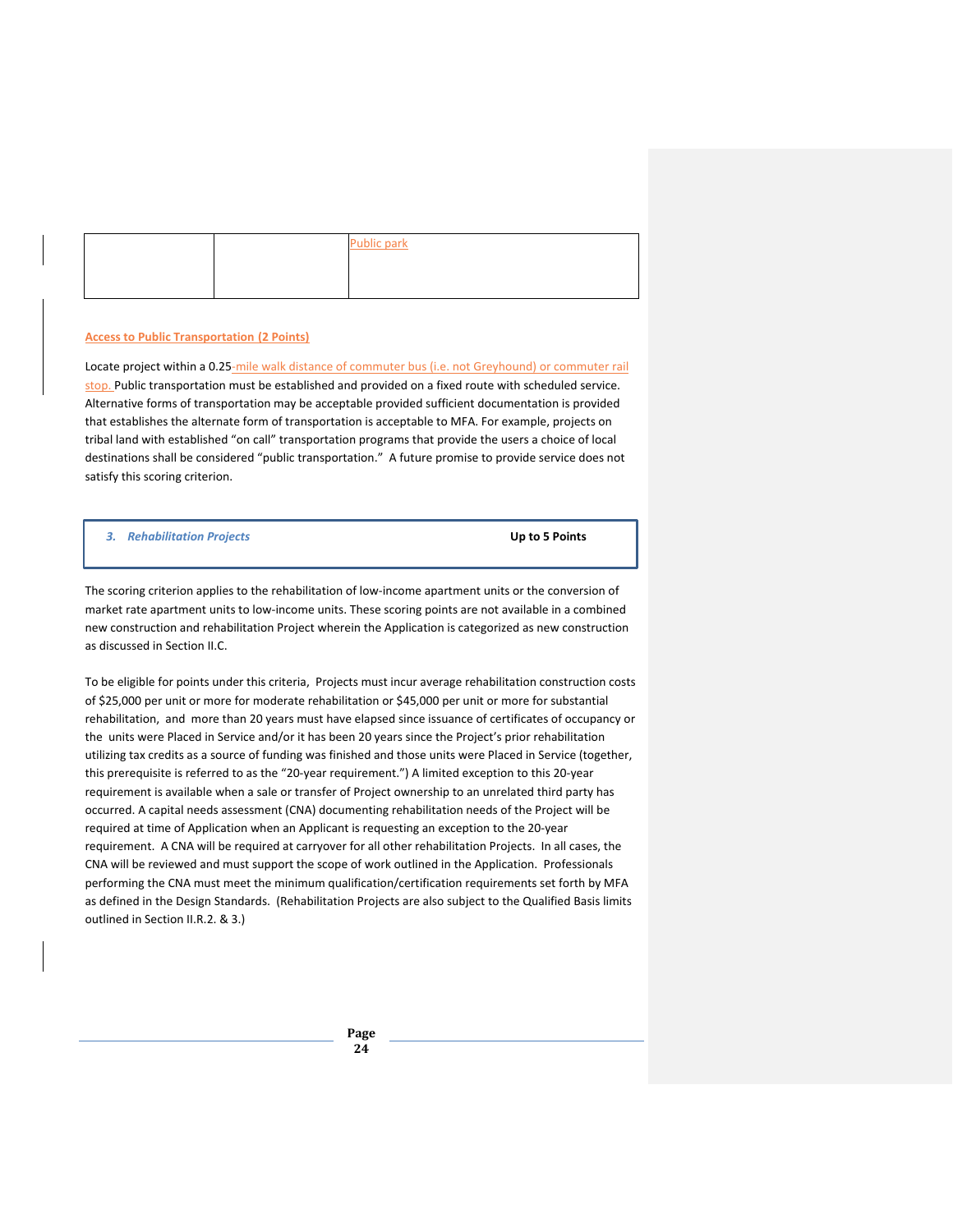In combined new construction and rehabilitation, rehabilitated units must account for the greater of at least 25 percent of the total units or 15 units. The separation of rehabilitation costs and new construction costs must be designated in the Application on separate Schedules A and D (i.e., the Application must include a Schedule A and D for the entire Project, a Schedule A and D for the rehabilitation costs and a Schedule A and D for the new construction costs.) All schedules must reconcile. The addition of common space to an existing Project is not considered new construction.

For rehabilitation Projects meeting the above threshold criteria, the following points are available for a Project that exceeds the 20-year requirement as follows:

- ≥ 21 years 1 point ≥ 232 years - 2 points<sup>1</sup> point ≥ 254 years - 32 points ≥ 26 years - 3 points
- ≥ 278 years 4 points ≥ 2930 years - 5 points

Applicants must submit at time of Application sufficient documentation to establish that it satisfies the 20-year requirement with respect to the age of the Project or date of completion of last rehabilitation utilizing tax credits as a source of funding. This documentation may be in the form of certificate(s) of occupancy or property tax records. In the case of a Project with a previous tax credit allocation, the completed Form 8609's (with Part II First Year Certification completed) and recorded LURA must be submitted at the time of Application.

These points can be awarded in conjunction with points under sustaining affordability.

MFA reserves the right to request additional information or documentation regarding the scope of work.

| 4. |  |  | <b>Sustaining Affordability</b> |  |
|----|--|--|---------------------------------|--|
|----|--|--|---------------------------------|--|

*4. Sustaining Affordability* **5 or 15 Points**

Projects which meet one of the criteria listed below are eligible for 15 points:

1. Previously subsidized existing Projects that are currently restricted but for which use restrictions are to expire on or before December 31, 20242023 or

2. Existing Projects that are currently subsidized and eligible for prepayment and termination of their use agreement or LIHTC projects that are eligible to make a Qualified Contract request on or before December 31, 2023 or

> **Page 25**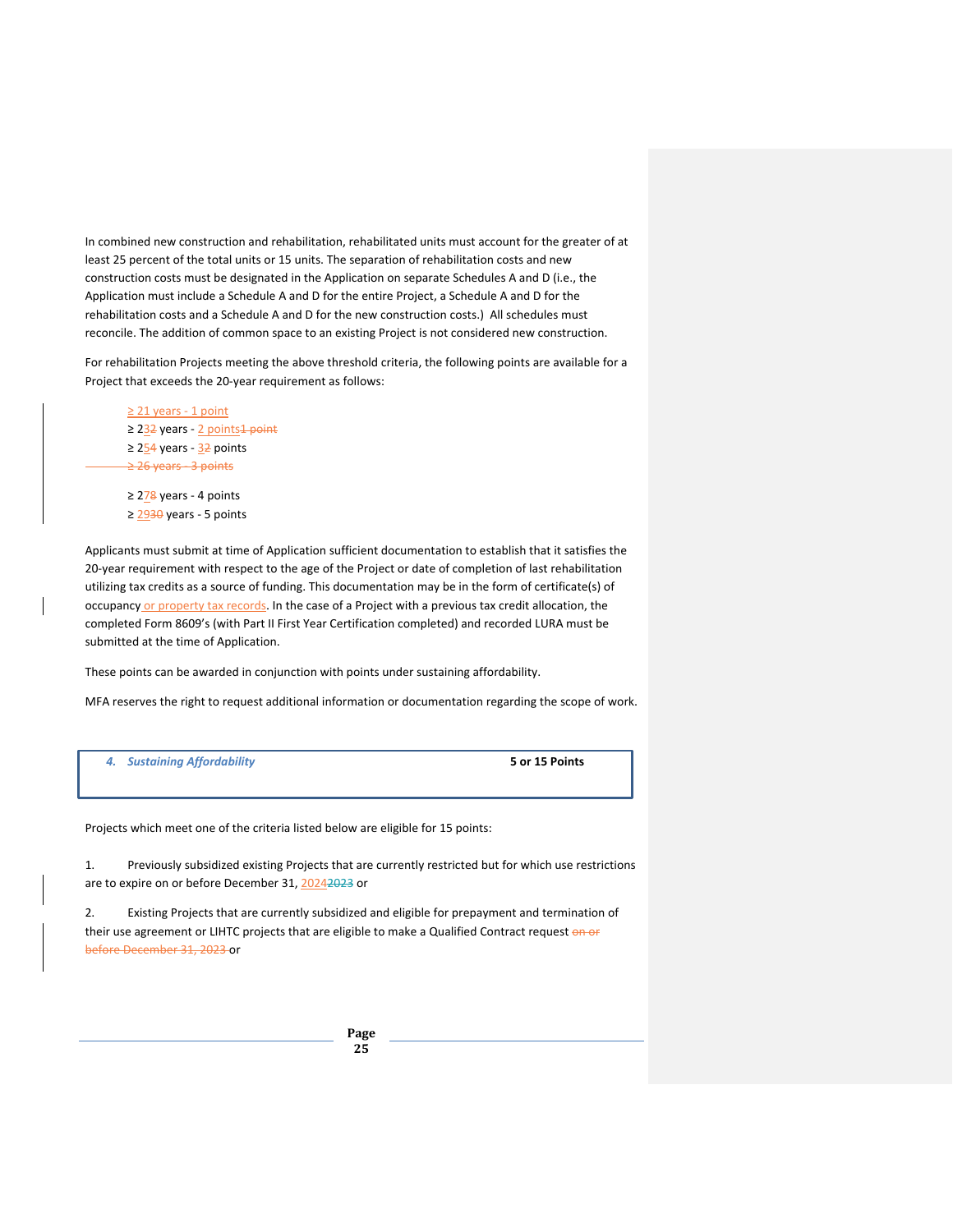3. Projects that have or will have a federal rental assistance contract covering at least 75 percent of all units.

Projects that have or will have a federal rental assistance contract covering at least 20 percent of all units are eligible for five points.

(Anticipated federal rental assistance contracts *from housing authorities* must show they are adequately secured through the presentation of three-specific items:

1. A copy of the PHA administrative plan which describes the procedures-See Application Attachments Checklist for owner submission of PBV and for PHA selection of PBV proposals 2. A copy of the published public notice of the PBV proposal selected

3. If the proposal selected is for PHA-owned units, a copy of the HUD field office determination that the PHA-owned units were appropriately selected

Other anticipated federal rental subsidies (CoC, RD, etc.) must be similarly documented as fully secured in orderthe additional materials required to score under this criterion. obtain these points.)

*5. Income Levels of Tenants* **12, 14 or 16 points**

An Application may qualify for up to sixteen (16) points for rent and income restricting a Project for the Affordability Period at the levels identified below:

A. For any Project located within an Urban Area that proposes to use either the 20-50 or 40-60 election under §42(g)(1)(A) or §42(g)(1)(B) of the Code, respectively:

• At least 40 percent of all Low-Income Units at 50 percent or less of Area Gross Median Income (16 points);

• At least 30 percent of all Low-Income Units at 50 percent or less of Area Gross Median Income (14 points); or

• At least 250 percent of all Low-Income Units at 50 percent or less of Area Gross Median Income (12 points).

B. For any Project not located within an Urban Area that proposes to use either the 20-50 or 40-60 election under §42(g)(1)(A) or §42(g)(1)(B) of the Code, respectively:

• At least 250 percent of all Low-Income Units at 50 percent or less of Area Gross Median Income (16 points);

• At least 15 percent of all Low-Income Units at 50 percent or less of Area Gross Median Income  $(14$  points $*$ ); or

• At least 10 percent of all Low-Income Units at 50 percent or less of Area Gross Median Income  $(12$  points $*$ ).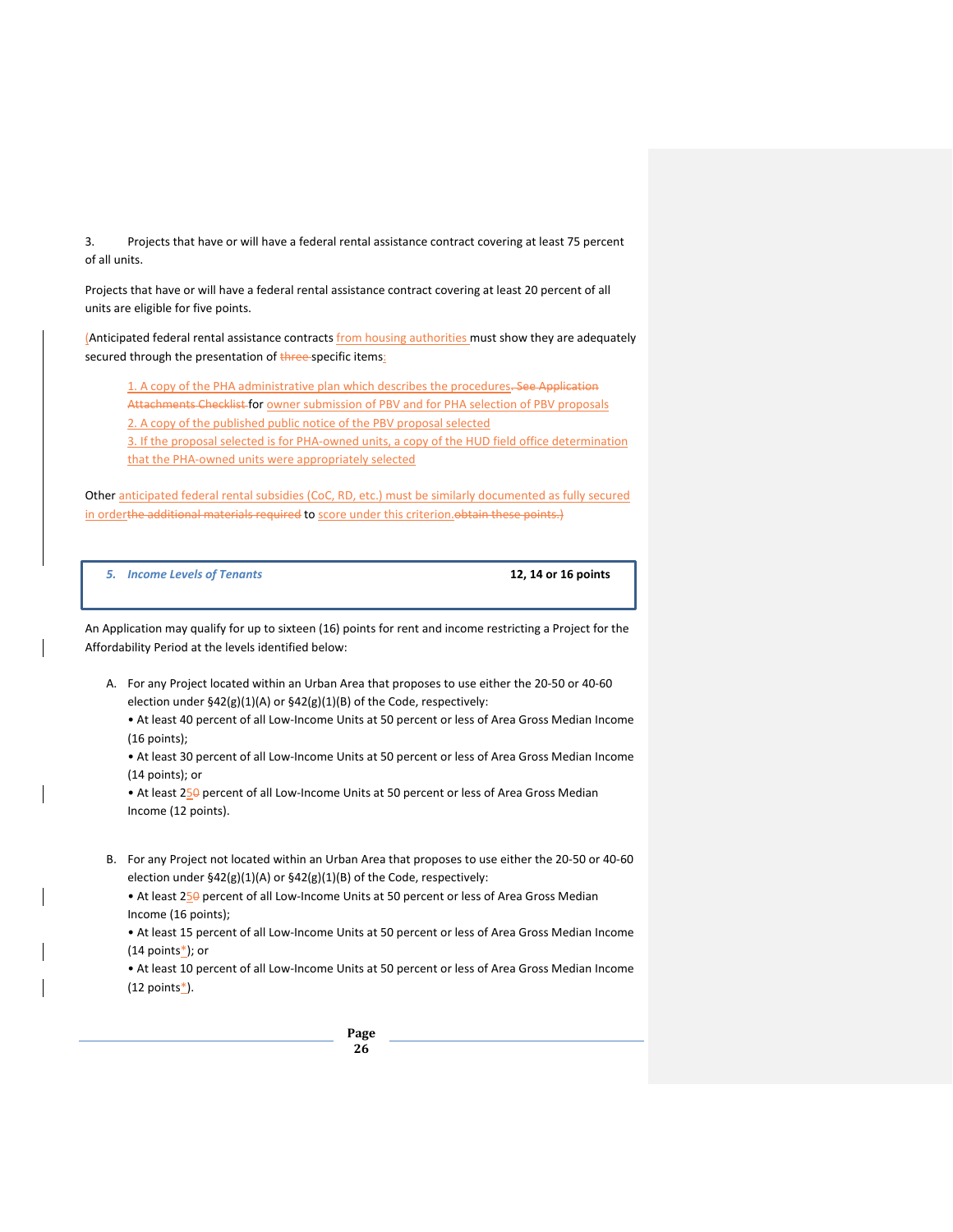#### [\*Projects electing the 20-50 set aside are not eligible for these point categories]

- C. For any Project located within an Urban Area that proposes to use the Average Income Election under §42(g)(1)(C) of the Code:
	- The Average Income for the proposed Project will be 54% or lower (16 points);
	- The Average Income for the proposed Project will be 55% or lower (14 points); or
	- The Average Income for the proposed Project will be 56% or lower (12 points).
- D. For any Project not located within an Urban Area that proposes to use the Average Income Election under §42(g)(1)(C) of the Code:
	- The Average Income for the proposed Project will be 55% or lower (16 points);
	- The Average Income for the proposed Project will be 56% or lower (14 points); or
	- The Average Income for the proposed Project will be 57% or lower (12 points).

For Projects applying to receive points under Income Levels of Tenants A and B above, Applicants should not include management units provided for managers or maintenance staff in the calculation for percentage of units at or below 50% of Area Gross Median Income (i.e. – manager and maintenance residential units should not be included in the denominator of the calculation).

Those projects electing the Average Income set aside must include at least 5% of their units above 60 percent of Area Gross Median Income.

Projects that receive points under Income Levels of Tenants C and Dand utilize the Average Income set aside above may not receive points under Evaluation Criteria 6 below-.

Maximum points that may be awarded under the Income Levels of Tenants Scoring Criterion and the Projects that Incorporate Market Rate Units Scoring Criterion combined is 16.

*6. Projects that Incorporate Market Rate Units* **4 Points**

Projects that incorporate market rate units equal to at least 15 percent of the total units.

Projects that receive points under Income Levels of Tenants C and Dutilize the Average Income set aside above may not receive points under Projects that Incorporate Market Rate Units.

Maximum points that may be awarded under the Income Levels of Tenants Scoring Criterion and the Projects that Incorporate Market Rate Units Scoring Criterion combined is 16.

> **Page 27**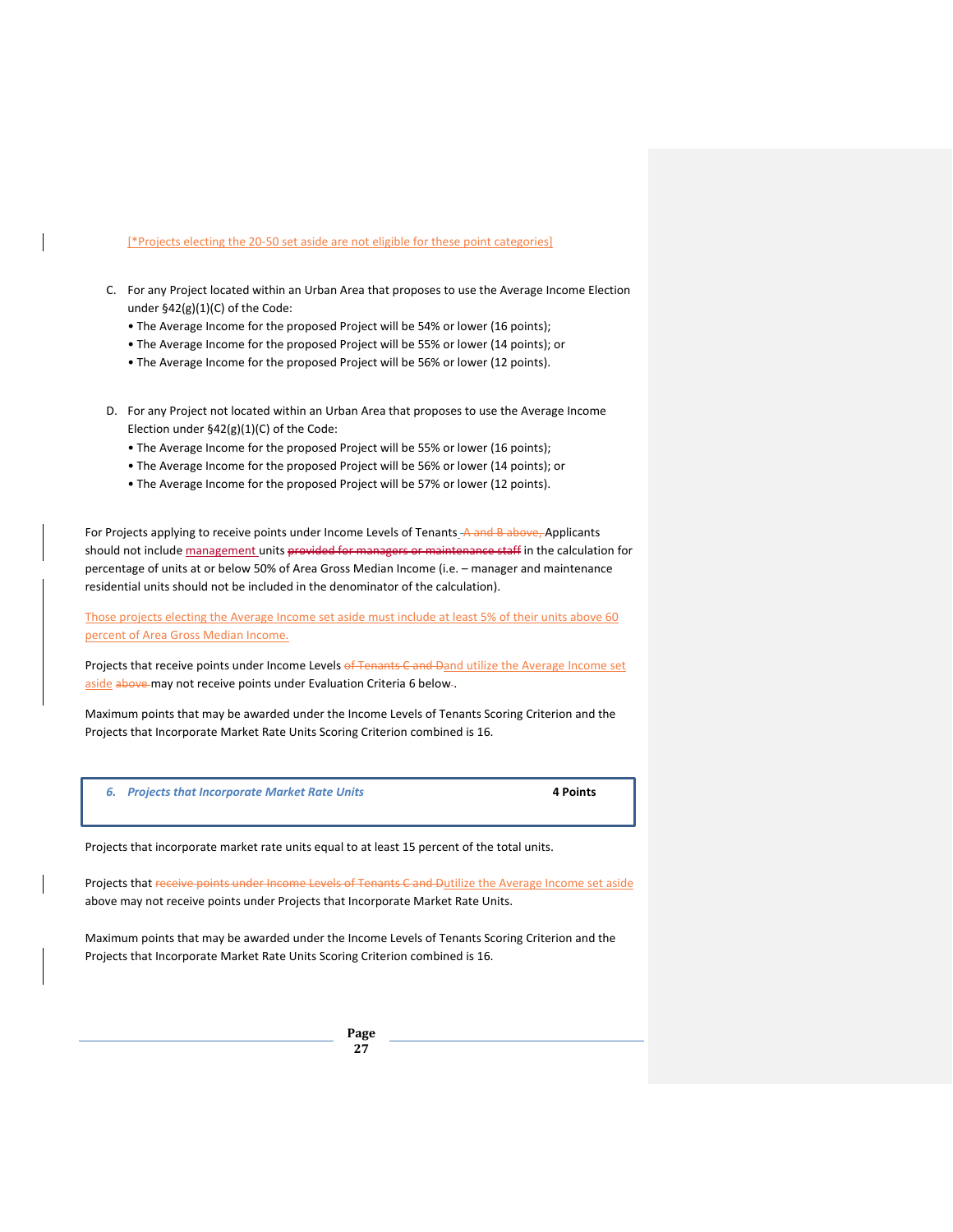|                                                                                                                                                                 | Formatted: Space After: 10 pt |  |
|-----------------------------------------------------------------------------------------------------------------------------------------------------------------|-------------------------------|--|
|                                                                                                                                                                 | Formatted: Font: Bold         |  |
|                                                                                                                                                                 |                               |  |
| 7. Projects Committed to a longern-Extended Use Period-of the Following:<br>5 Points                                                                            |                               |  |
|                                                                                                                                                                 |                               |  |
| Projects committing to at least a 35-year Affordability Period (15-year initial Compliance Period plus at                                                       |                               |  |
| least a 20-year Extended Use Period) are eligible for 5 points. This election must be indicated on the                                                          |                               |  |
| Universal Rental Development Application.                                                                                                                       |                               |  |
| If the Project site will be leased, refer to Section III.C. for site control requirements.                                                                      |                               |  |
|                                                                                                                                                                 |                               |  |
| 8. Households with Special Housing Needs Housing Priority<br>Up to 5 or 15 Points                                                                               |                               |  |
|                                                                                                                                                                 |                               |  |
| Due to restrictions within the USDA program, this selection criterion is not available to Projects involving                                                    |                               |  |
| USDA-RD rental assistance. Projects in which units are reserved for households with special housing                                                             |                               |  |
| needs are eligible for points as follows:                                                                                                                       |                               |  |
|                                                                                                                                                                 |                               |  |
| Option A: 20 percent of total units reserved for households with special housing needs (see definition in                                                       |                               |  |
| Glossary). To be eligible for points under this option, at least 10 percent of the total units in the Project                                                   |                               |  |
| must be rent restricted at 30 percent of Area Median Income (AMI) or have permanent rental subsidy                                                              |                               |  |
| support with a project-based federal rental assistance contract that ensures residents do not pay rent in                                                       |                               |  |
| excess of 30 percent of their adjusted income.                                                                                                                  |                               |  |
|                                                                                                                                                                 |                               |  |
| Option B: 5 percent of total units reserved for households with special housing needs and 5 percent of<br>the total units rent restricted at 30 percent of AMI. |                               |  |
|                                                                                                                                                                 |                               |  |
|                                                                                                                                                                 |                               |  |
| For purposes of this housing priority, total units includes non-revenue generating units i.e. manager's                                                         |                               |  |
| units.                                                                                                                                                          |                               |  |
| For purposes of this housing priority, total units does not include Management Units.                                                                           |                               |  |
| Part I: Threshold Requirements (5 points):                                                                                                                      |                               |  |
| <u>Project Applicants requesting consideration for points for Project in which units are reserved for</u>                                                       |                               |  |
| Households with Special Housing Needs (Scoring Housing Priority no. 8) are required to submit a Service                                                         |                               |  |
| Coordination Plan ("Plan"), which Plan demonstrates satisfaction of items A, B, C and E below. The                                                              |                               |  |
| Plan, along with required reporting described in Section D below, shall be satisfied in order to achieve                                                        |                               |  |
| threshold and obtain five scoring points.                                                                                                                       |                               |  |
|                                                                                                                                                                 |                               |  |
| Page                                                                                                                                                            |                               |  |
| 28                                                                                                                                                              |                               |  |
|                                                                                                                                                                 |                               |  |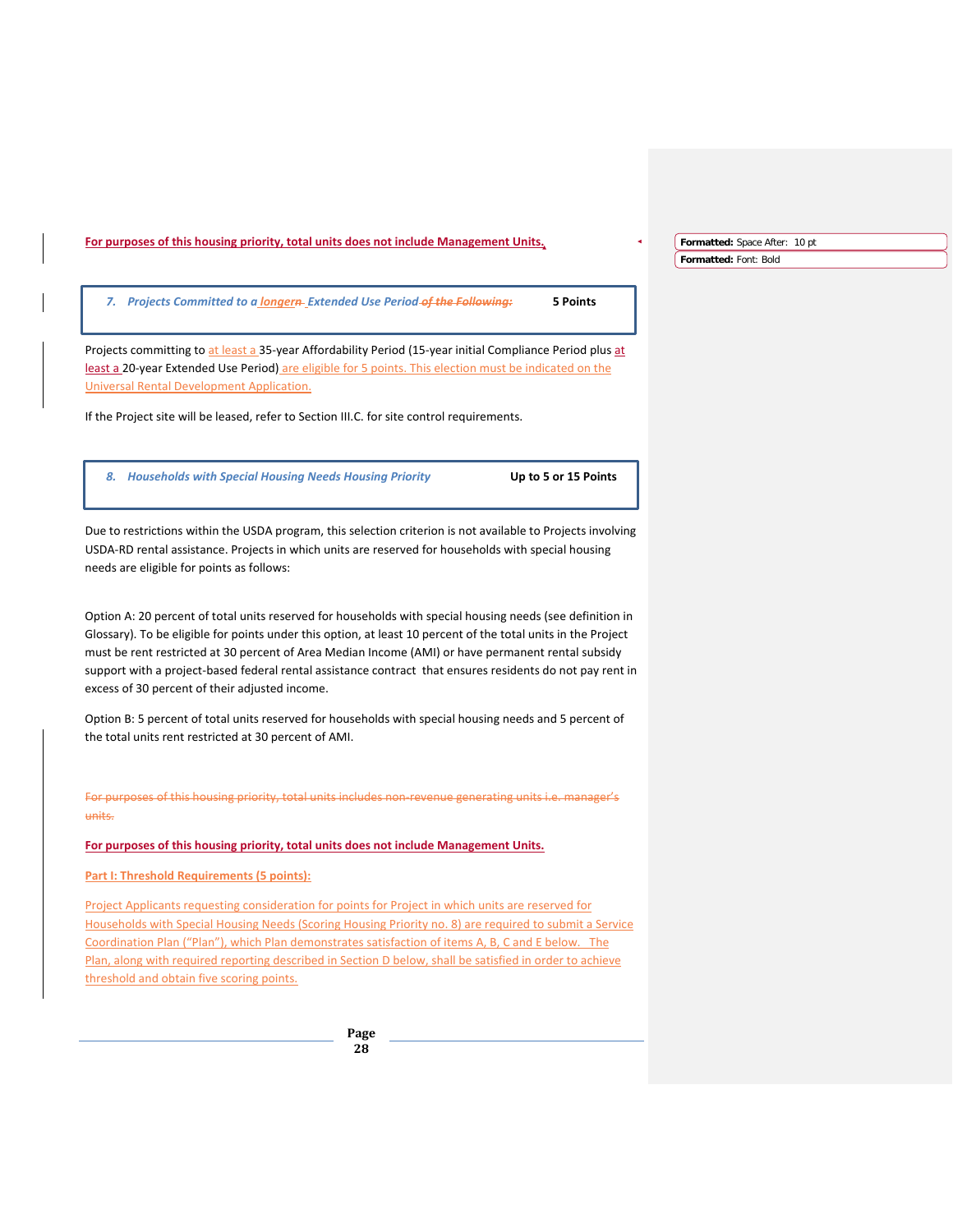#### **A. Service Coordination-**

- 1. A minimum of four hours per week of onsite Service Coordination provided by the service coordinator for properties up to 20 units, with an additional one hour per week for every five units over 20. Service coordinator must be in addition to the property manager. Duties of the service coordinator include, but are not limited to:
	- a. Providing residents with information about available onsite and community services;
	- b. Assisting residents in accessing available services through referral and advocacy;
	- c. Arranging for access to transportation; and
	- d. Organizing community-building and/or other enrichment events for residents (i.e. holiday events, resident counsel, etc.)
- 2. Adequate space to meet with residents that provides for confidential conversations and maintenance of secure records.
- 3. Access to telephone and internet services when meeting with residents for the purpose of coordinating services. Use of a smart phone and tablet is acceptable.
- 4. Meeting with residents requiring services within 60 days of move-in and semi-annually thereafter.
- 5. Provide follow up as needed to address resident's needs.

#### **B. Coordinated Services-**

1. Coordination of at least two services/programs to be offered on a monthly or quarterly basis, onsite, online, or in close proximity to the project (within ½ mile accessible walking distance or with free transportation provided.)

Services must be provided to residents at little or no cost. Services may not be provided by property management staff. While in limited circumstances some services may be provided by the service coordinator, the service coordinator's resume and a description of the experience the service coordinator has in providing the services must be provided with the application. Appropriate services will do one or more of the following:

- Increase resident knowledge of and access to available services.
- b. Help residents maintain stability and avoid eviction.
- c. Build life skills.
- d. Increase household income and assets.
- e. Increase health and well being.

**Page 29**

**Formatted:** Numbered + Level: 1 + Numbering Style: 1, 2, 3, … + Start at: 1 + Alignment: Left + Aligned at: 0" + Indent at: 0.25"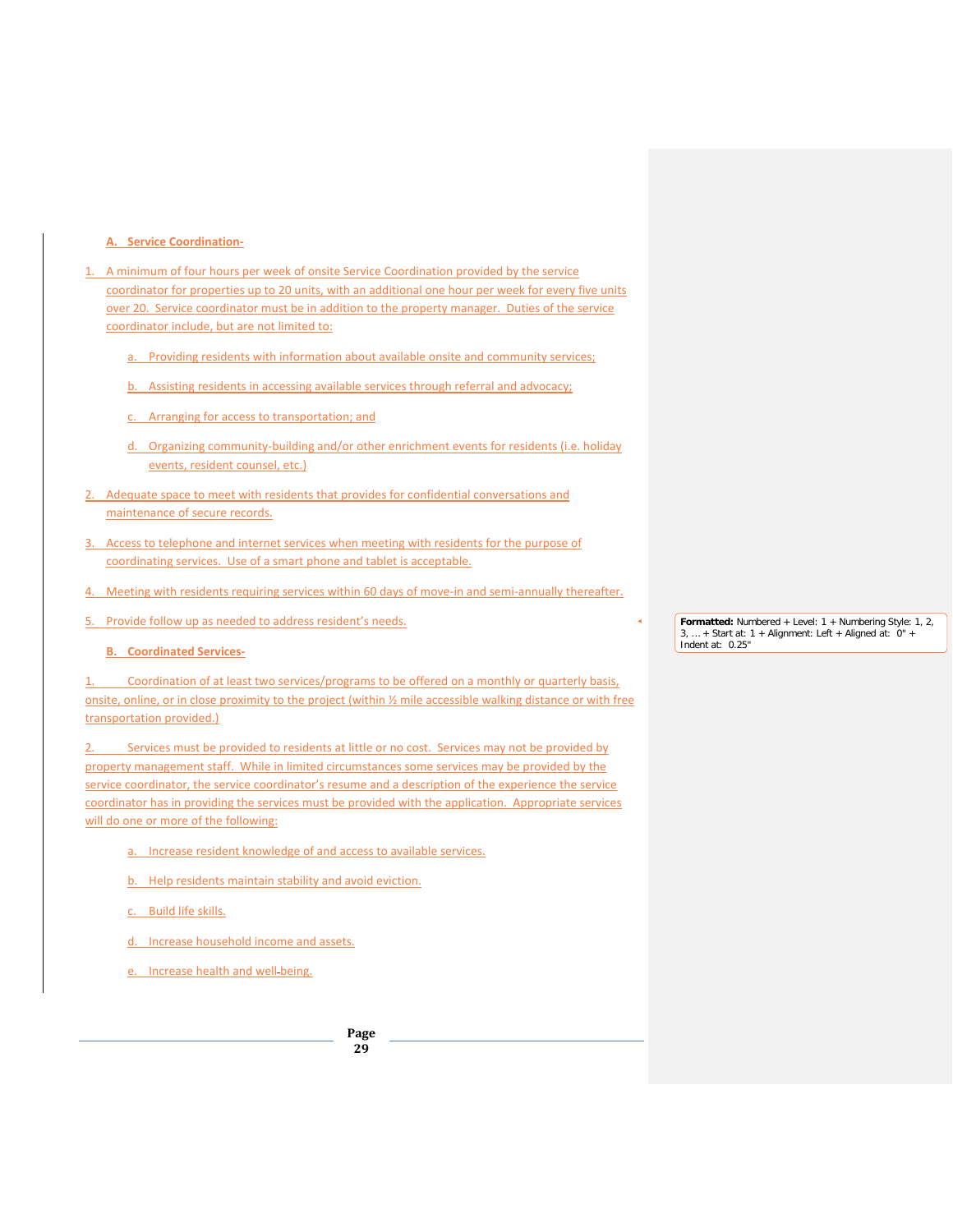f. Improve educational success of children and youth.

| <b>Examples</b> of services that meet the threshold requirement are listed below, but other services                                                                                                                                          | Formatted: Font: Bold                                                                                                                            |
|-----------------------------------------------------------------------------------------------------------------------------------------------------------------------------------------------------------------------------------------------|--------------------------------------------------------------------------------------------------------------------------------------------------|
| will be considered. One of the two services must be provided at least quarterly by qualified personnel.                                                                                                                                       |                                                                                                                                                  |
| b. Literacy/language training;                                                                                                                                                                                                                |                                                                                                                                                  |
| Personal safety (fire, identity theft, scams, drug awareness, self-defense, etc.);                                                                                                                                                            |                                                                                                                                                  |
| d. Financial fitness (budgeting, money management, credit counseling, entitlement<br>assistance/benefits counseling, etc.);                                                                                                                   |                                                                                                                                                  |
| e. Income and asset building (job coaching, homebuyer education);                                                                                                                                                                             |                                                                                                                                                  |
| f. Life skills (communication skills, conflict resolution/mediation training, training in<br>personal hygiene, self-care and housekeeping, etc.).                                                                                             |                                                                                                                                                  |
| Note that any services selected under threshold shall not be eligible for the additional ten points<br>described in Part II below.                                                                                                            |                                                                                                                                                  |
| 4. Conduct an annual survey regarding need for and satisfaction or dissatisfaction with the service +<br>coordination, including coordinated services.                                                                                        | Formatted: Numbered + Level: $1 +$ Numbering Style: 1, 2,<br>$3, $ + Start at: $4 +$ Alignment: Left + Aligned at: $0.31"$ +<br>Indent at: 0.56" |
| C. Marketing -                                                                                                                                                                                                                                |                                                                                                                                                  |
| Applicants shall provide a narrative explaining how units will be marketed and made<br>available to Households with Special Housing Needs. This plan shall describe the following:                                                            |                                                                                                                                                  |
| a. The manner in which all proposed marketing and outreach will be performed<br>and encouraged in connection with locating and confirming Special Housing<br>Needs applicants, including any assistance to be provided in connection with the |                                                                                                                                                  |
| application process, move-in process and resident's rights education.<br>b. The process for maintaining and updating a waiting list of Special Housing Needs<br>applicants eligible to reside in a Special Housing Needs unit.                |                                                                                                                                                  |
| How the Project will liaison with a Special Housing Needs applicant/resident in<br>order to facilitate communication to help residents maintain stability and avoid<br>eviction.                                                              |                                                                                                                                                  |
| Project Applicant shall agree that Special Housing Needs units shall not be rented to other<br>non-Special Housing Needs households unless the unit has been marketed by the Project                                                          | Formatted: Numbered + Level: 1 + Numbering Style: 1, 2,<br>$3,  +$ Start at: 1 + Alignment: Left + Aligned at: 0.5" +<br>Indent at: 0.75"        |
| Owner and/or Management Company for 30 days.                                                                                                                                                                                                  |                                                                                                                                                  |
| <b>D.</b> Reporting Requirements-                                                                                                                                                                                                             |                                                                                                                                                  |
| Project Owners will be required to submit an annual certification of:                                                                                                                                                                         |                                                                                                                                                  |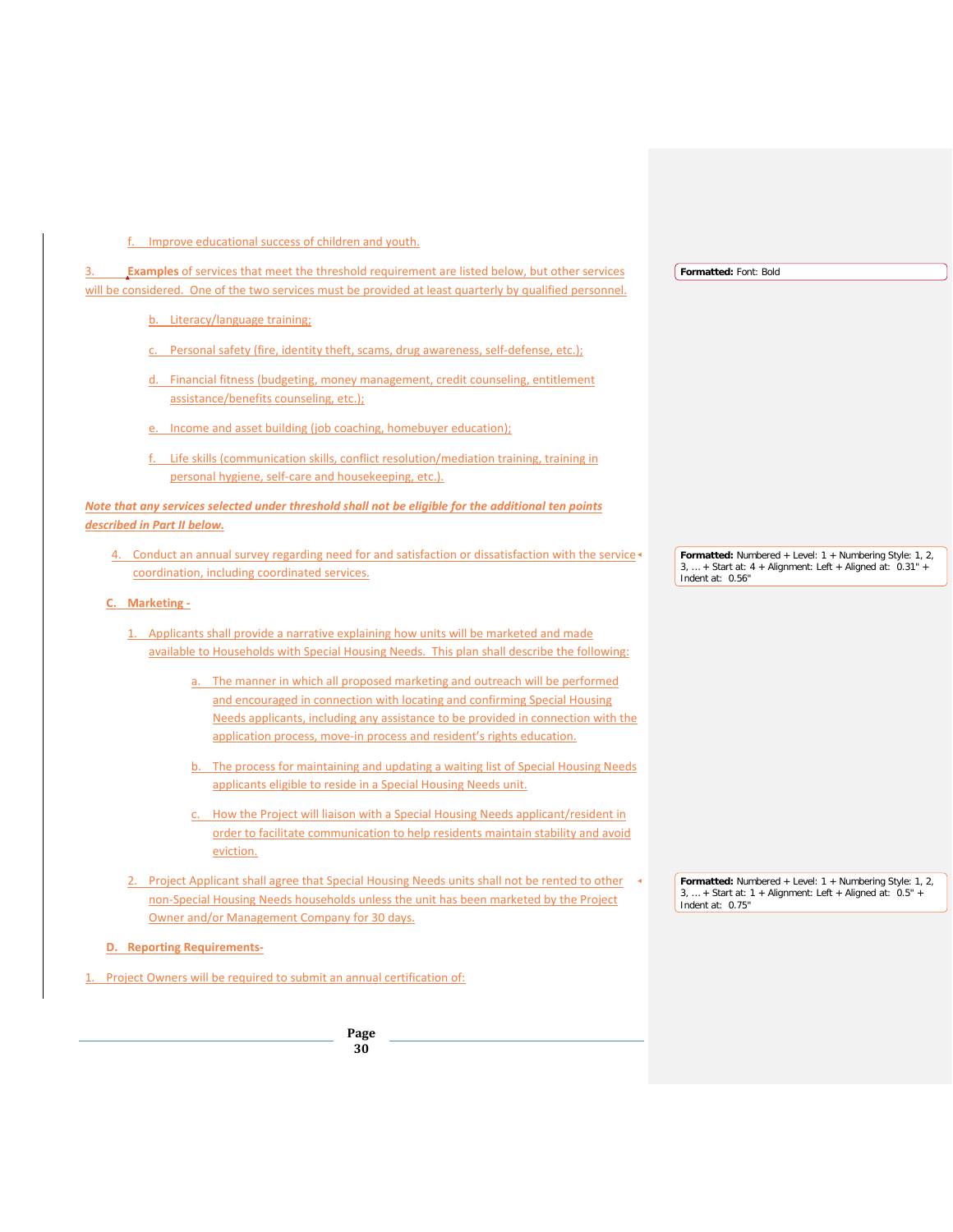- a. The number of hours of onsite Service Coordination and coordinated services provided,
- b. The number of residents served by each, and
- c. The results of the annual survey.
- 2. Project Owners will be responsible for ensuring that property managers maintain:
	- a. Agreement for services on file, if any,
	- b. Evidence that the services are being provided (i.e. sign-in sheets, letters/memos to residents advertising the event/service, service logbook and/or activity reports, etc.), and
	- c. Evidence of efforts taken to market and attract Special Housing Needs applicants as promised in Item C. Marketing (i.e. proof/copies of advertisements, evidence of outreach to organizations/non-profits working with Special Housing Needs populations, etc.).
	- E. **Service Coordination Plan and Budget** The proposed Project annual operating budget must include sufficient costs to cover the selected services, and be detailed out in the submitted budget for serving this Housing Priority.

#### **Part II: Additional Scoring Points (up to 10 points):**

| Applicants may choose from the following services to qualify for up to 10 additional points for providing |                |
|-----------------------------------------------------------------------------------------------------------|----------------|
| services.                                                                                                 |                |
|                                                                                                           |                |
| Food pantry - onsite, or contiguous and accessible to the property and of adequate                        | $\overline{2}$ |
| size with reasonably sufficient quantities of food, both perishable and non-perishable.                   |                |
| Free transportation services to support medical and social service needs – minimum 2                      | $\overline{5}$ |
| days per week. Bus passes are not sufficient to satisfy this scoring item.                                |                |
| Health Promotion/disease prevention/wellness classes or blood pressure or other                           | $\overline{3}$ |
| health screening- provided at least every two months onsite and provided by a                             |                |
| qualified service provider. Any health services must be provided by a licensed                            |                |
| individual or organization. Examples include substances abuse counseling, crisis                          |                |
| prevention and intervention, mental health counseling/therapy, etc.                                       |                |
| <b>Case management services</b> – provided onsite by a qualified service provider to a                    | $\overline{5}$ |
| majority of the special housing needs residents on a voluntary and as-needed basis but                    |                |
| at least quarterly.                                                                                       |                |
|                                                                                                           |                |
| Other - MFA approved service. Must be approved by MFA in writing one month before                         | 1-2 Points     |
| Application due date.                                                                                     | each as        |
|                                                                                                           | deemed         |

**Formatted:** Numbered + Level: 2 + Numbering Style: a, b, c, … + Start at: 1 + Alignment: Left + Aligned at: 0.5" + Indent at: 0.75"

**Formatted:** Numbered + Level: 1 + Numbering Style: A, B,<br>C, ... + Start at: 1 + Alignment: Left + Aligned at: 0.25" +<br>Indent at: 0.5" **Formatted:** Font: Not Bold

**Formatted:** Indent: Left: 0.5"

**Formatted:** Font: Bold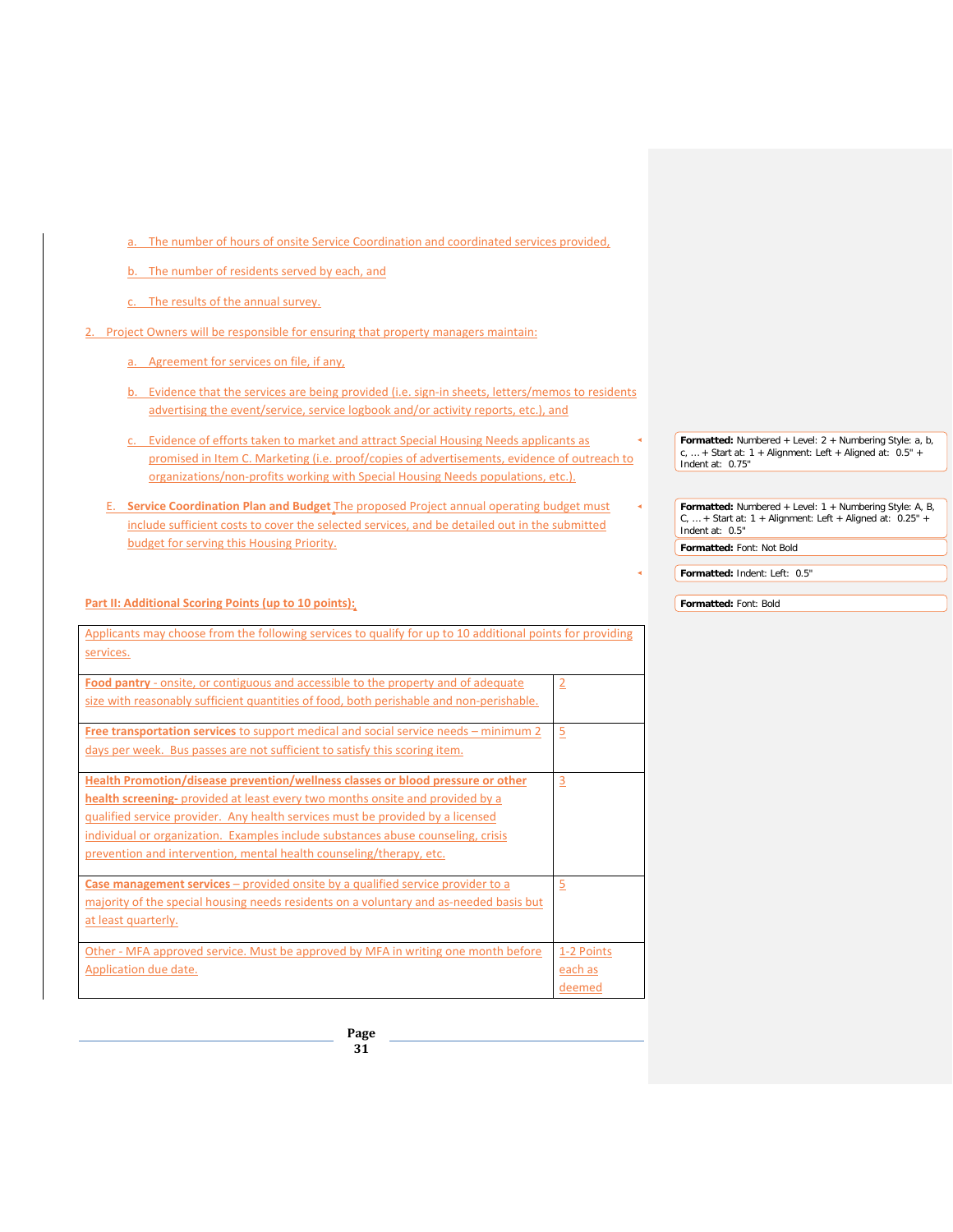appropriate

For services provided by a qualified service provider, application must include an MOU between the Project Owner and the service provider(s) describing their expertise with providing services, the planned description and delivery of services, and the staff capacity for providing ongoing case management. Qualified service providers shall have a minimum of three years of experience providing a service or assistance to persons with special housing needs.

**Recognizing that circumstances change over time, the Plan may evolve as needs of residents and market conditions change. Project Owner must obtain MFA approval prior to instituting changes to the Plan, and the new services must provide a similar level of service to the residents.** 

Services must be optional for residents residing in reserved units. Any cost for services must be accounted for separately from rent.

To receive points for this housing priority, the initial Application shall include a completed Service Coordination Certification, on the template provided in the applicable Application Attachments Checklist, demonstrating how units will be marketed and made available to households with special housing needs, among other items.

Applicants are required to score a minimum of the five points for Threshold Requirements as found in the Service Coordination Certification in order to elect to serve households with special housing needs. Selection of either Option A or Option B requires submission of a completed Service Coordination Certification along with a proposed budget. In addition, Applicants must indicate on the Application form and Schedule B, Unit Type and Rent Summary that 10 percent or 5 percent in accordance with the election of Option A or B above, of the total units will be rent restricted at 30 percent of AMI or include a copy of the federal rental assistance contract that covers at least the minimum percentage of the total units required by the election made. In addition, Applicants selecting Option A may elect additional points as described below:

| Food pantry - onsite, or contiguous and accessible to the property and<br>of adequate size with reasonably sufficient quantities of food, both | <del>2 points</del> |
|------------------------------------------------------------------------------------------------------------------------------------------------|---------------------|
| perishable and non-perishable.                                                                                                                 |                     |
| Free transportation services to support medical and social service needs                                                                       |                     |
| - minimum 2 days per week. Bus passes are not sufficient to satisfy this                                                                       | <del>5 points</del> |
| scoring item.                                                                                                                                  |                     |
| Health Promotion/disease prevention/wellness classes or blood                                                                                  |                     |
| pressure or other health screening - provided at least every two                                                                               |                     |
| months onsite and provided by a qualified service provider. Any health                                                                         |                     |
| services must be provided by a licensed individual or organization.                                                                            | 3 points            |
| Examples include substance abuse counseling, crisis prevention and                                                                             |                     |
| intervention, mental health counseling/therapy, etc.                                                                                           |                     |
| Case management services – provided onsite by a qualified service                                                                              |                     |
| provider to a majority of the special housing needs residents on a                                                                             | <del>5 points</del> |

**Formatted:** Font: Bold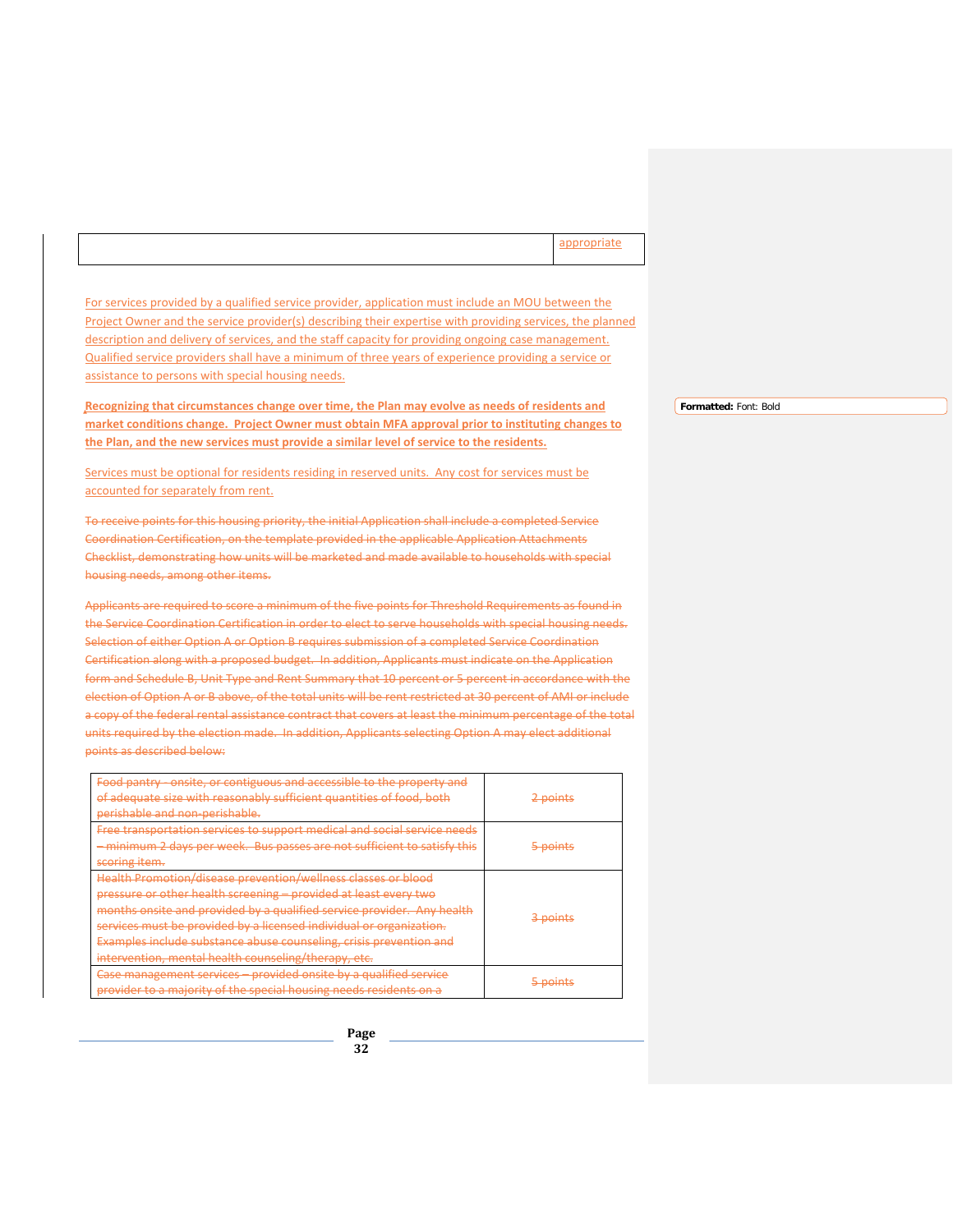| voluntary and as-needed basis but at least quarterly.              |                                                     |
|--------------------------------------------------------------------|-----------------------------------------------------|
| Other MFA approved service. Must be approved by MFA in writing one | 1.7 Doints agsh as<br><del>the POINts caun as</del> |
| month before Application due date.                                 | deemed appropriate                                  |

These points may not be combined with points for Projects Reserved for Seniors Housing Priority or Households with Children Housing Priority.

For services provided by a qualified service provider, an Application must include an MOU between the Project Owner and the service provider(s) describing their expertise with providing services, the planned description and delivery of services, and the staff capacity for providing ongoing case management. Qualified service providers must have a minimum of three years of experience providing a service or assistance to persons with special housing needs.

The housing priority requirement and any additional services committed to will be enforced through a provision in the LURA. Services must be provided throughout the Affordability Period and must not allow for more than a 30-day gap in service provided. Project Owner must notify MFA within seven days of the termination of service agreements/contracts. Recognizing that circumstances change over time, the Service Coordination Plan may evolve as needs of residents and market conditions change. Project Owner must obtain MFA approval prior to instituting changes to the plan, and the new services must provide a similar level of service to the residents. The Project will be determined out of compliance if the requirements of the LURA are not met (e.g. if a new service contract is not timely executed or services are altered without MFA's advance approval). The Project Owner will be required to maintain a file containing contracts with qualified service providers and other third party qualified personnel, documentation of when and where services were provided and documentation of time spent both onsite and off-site by the qualified service provider or other third party qualified personnel. Services must be optional for residents residing in reserved units. Any cost for services must be separated from rent.

All Projects shall comply with federal Fair Housing requirements. Any limitation or preference must not violate nondiscrimination requirements. A limitation does not violate nondiscrimination requirements if the Project also receives funding from a federal program that limits eligibility to a particular segment of the population (e.g. Housing Opportunity for Persons Living with AIDS program, the Section 202 and Section 811 programs or the Housing for Older Persons Act).

Projects must include appropriate space reserved for the delivery of any third-party services, such as a private office with secure file storage space (if client files are to be stored on-site), in order to be eligible for points under this criterion.

*9. Projects Reserved for Seniors Housing Priority* **Up to 15 Points**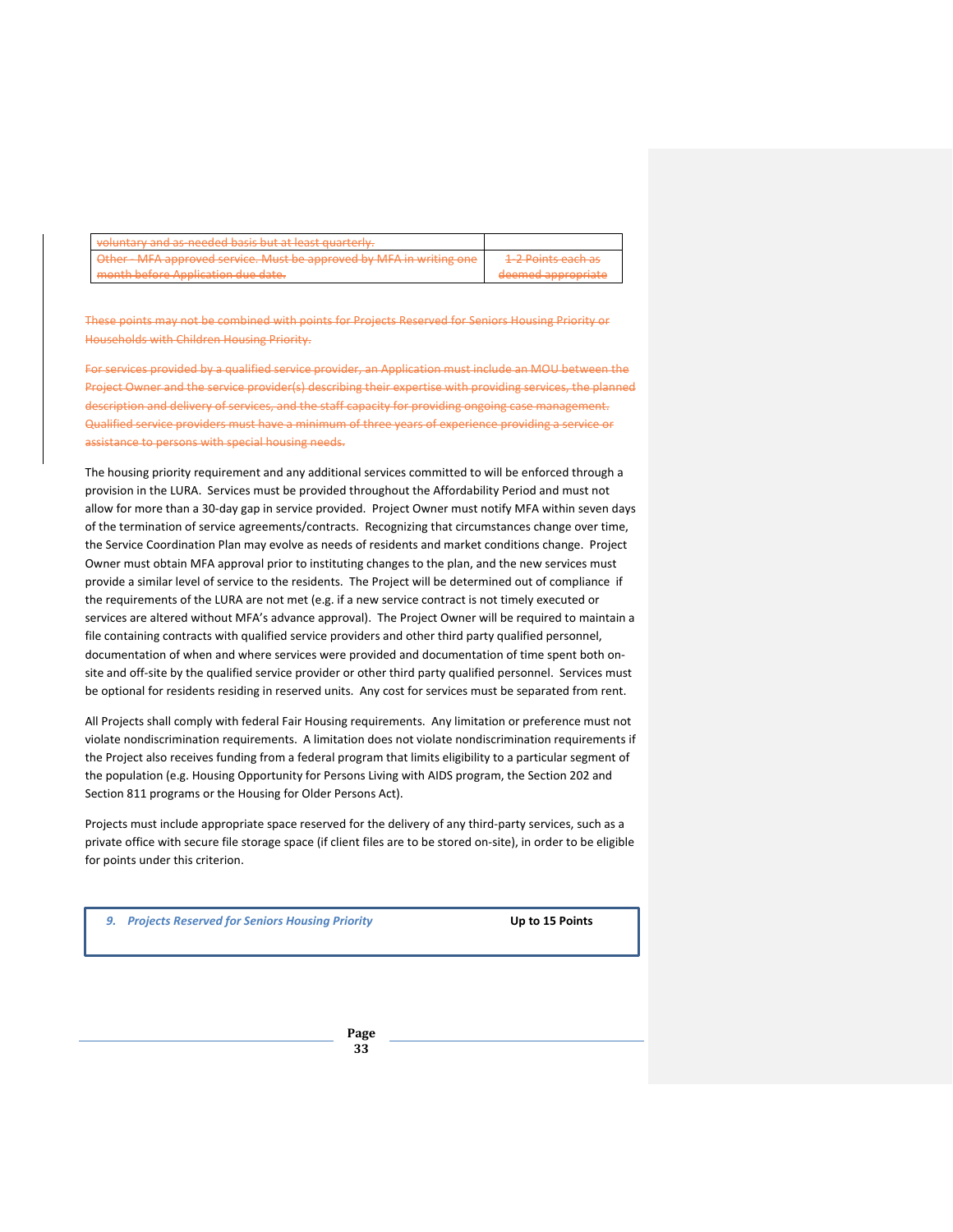These points benefit Projects specifically designated as Senior Housing. "Senior Housing" means Projects that qualify for an exemption from familial status discrimination under the Fair Housing Act. To qualify for this exemption, Projects must be:

- Provided under any state or federal program that HUD has determined to be specifically designed and operated to assist elderly persons (as defined in the state or federal program); or
- Intended for, and solely occupied by persons 62 years of age or older; or
- Intended and operated for occupancy by persons 55 years of age or older in compliance with the Housing for Older Persons Act (HOPA), 24 CFR Part 100 Final Rule.

Applicants are required to submit a Certification for Projects Reserved for Seniors Housing Priority Scoring Detail/Commitment .**For purposes of this housing priority, total units does not include Management Units.**

New construction Projects must include central common areas that can be used for resident activities and serving meals with an adjoining kitchen area. (Provision of meals is not required. See scoring chart below.)

Housing priority points will be awarded based on the Project meeting the requirements above. Additional points may be awarded for enrichment service activities as listed below. To receive additional points under this housing priority, the Project Owner must certify that a service coordinator will be onsite a minimum of two days per week for a cumulative minimum of ten hours per week and the Project must include adequate common space for the provision of the proposed enrichment services. The service coordinator must be in addition to the property manager. Enrichment services must be optional to the residents and offered on-site, for the exclusive use of only those residents living at the site, and be actively linked to the Project, not simply available to the community at-large. The proposed Project annual operating budget must include sufficient costs to cover the selected services, and be detailed out in the submitted budget for serving this Housing PriorityThe proposed Project annual operating budget must include at least \$2,500 for the provision of enrichment services.

The Applicant must indicate in the initial Application which enrichment services will be provided, including a list of any proposed fees for services. Fees must be reasonable in MFA's sole determination. Where necessary, Project Owners must provide executed contracts with qualified service providers when the Project is Placed in Service. Contracts with service providers must include: 1) a description of the service(s) to be provided including frequency, 2) acknowledgement that service(s) will be provided on-site and 3) list the amount of any fee for service(s) provided. MFA will not issue IRS Form(s) 8609 unless Project Owner demonstrates, to MFA's sole satisfaction, that enrichment services are being delivered as committed to in the initial Application. MFA, at its sole discretion, may allow substitution of enrichment services as deemed appropriate by MFA.

**Recognizing that circumstances change over time, the services provided may evolve as needs of residents and market conditions change. Project Owner must obtain MFA approval prior to instituting** 

> **Page 34**

**Formatted:** Font: Bold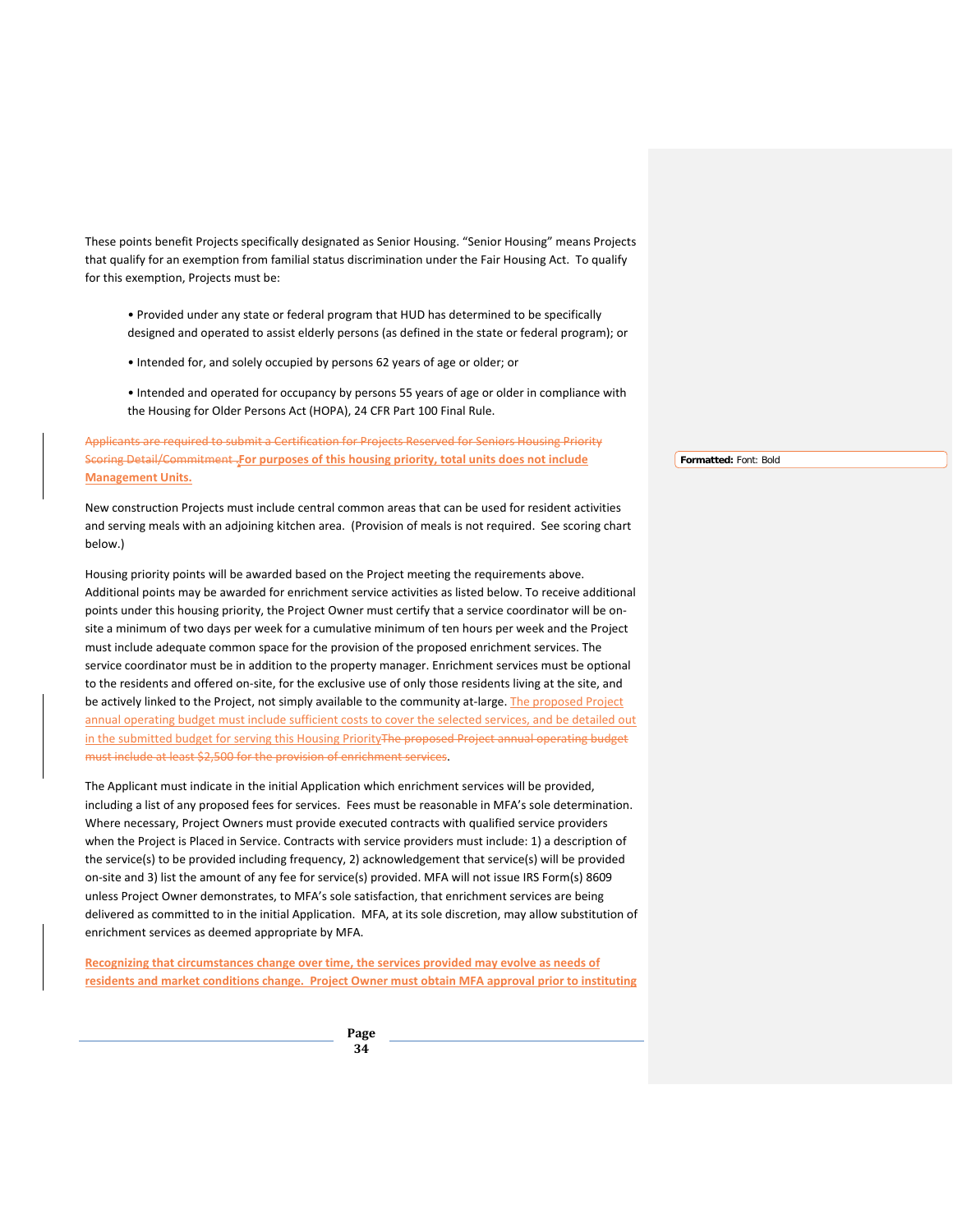# **changes to the services delivered, and the new services must provide a similar level of service to the residents.**

This housing priority requirement and any additional enrichment services committed to will be enforced through a provision in the LURA. Services must be provided throughout the Affordability Period and must not allow for more than a 30-day gap in service. Project Owner must notify MFA within seven days of the termination of service agreements/contracts. The Project will be determined out of compliance if the requirements of the LURA are not met (e.g. if a new service contract is not timely executed or services are altered without MFA's advance approval.) The Project Owner will be required to maintain a file containing contracts with service providers, documentation of when and where services were provided and documentation of time spent on-site by the service coordinator. Services must be optional for residents. Any cost for services must be separated from rent.

All Projects shall comply with Federal Fair Housing requirements. Any limitation or preference must not violate nondiscrimination requirements. A limitation does not violate nondiscrimination requirements if the Project also receives funding from a federal program that limits eligibility to a particular segment of the population (e.g. Housing Opportunity for Persons Living with AIDS program, the Section 202 and Section 811 programs or the Housing for Older Persons Act).

For Project Owner-provided services, Project Owner must provide sufficient documentation, in MFA's sole discretion, of Project Owner's experience and ability to provide the services, including any past experience in providing said services.

These points may not be combined with points for Households with Children Housing Priority or Households with Special Housing Needs Housing Priority.

| Housing priority and design requirements met (must be met to be eligible<br>for further points in this category)                                                                                                                              | 7 points                       |
|-----------------------------------------------------------------------------------------------------------------------------------------------------------------------------------------------------------------------------------------------|--------------------------------|
| Community building and all units incorporate universal design (must be<br>evidenced in plans and specifications)                                                                                                                              | 3 points                       |
| Service enrichment scoring (requires service coordinator for point awards):                                                                                                                                                                   |                                |
| Providing one prepared meal on a daily basis, available to all tenants at<br>little or no cost to tenants                                                                                                                                     | 2 points (congregate<br>meals) |
|                                                                                                                                                                                                                                               | 1 point (meal service)         |
| Bi-monthly health and nutrition education. Examples include, but are not<br>limited to, fitness classes, walking programs, seminar instruction on<br>cooking for one, information on the Supplemental Nutrition Assistance<br>Program (SNAP.) | 1 point                        |
| Quarterly blood pressure or other health screening                                                                                                                                                                                            | 1 point                        |
| Quarterly computer training                                                                                                                                                                                                                   | 1 point                        |
| Social events designated to provide engaging activities for residents "build"<br>community" such as holiday potlucks, arts and crafts events, book clubs,<br>creative writing, bingo and other games, field trips to the movies or a          | 1 point                        |

# **Formatted:** Font: Bold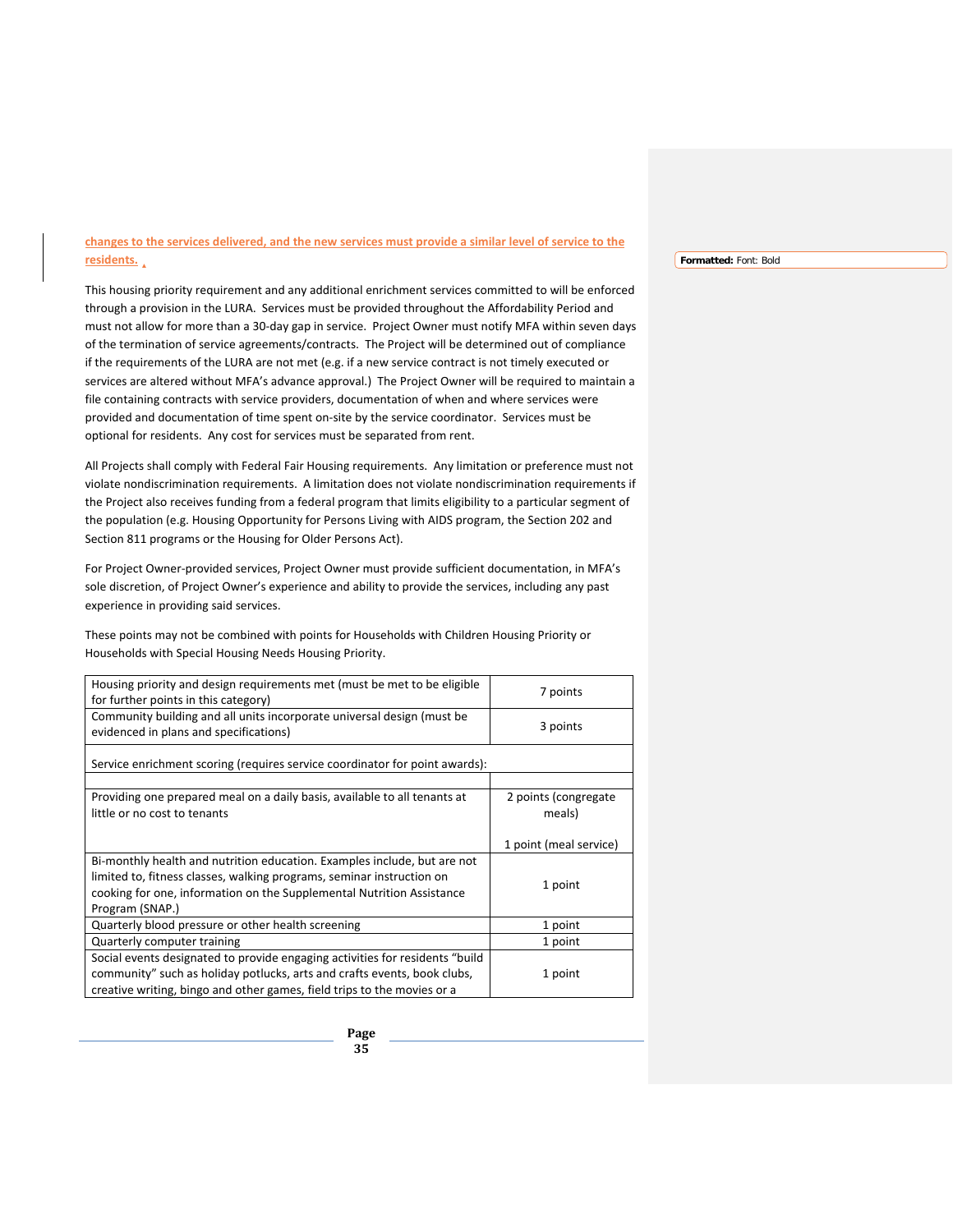| museum or other place of interest, etc. Bi-monthly or six per year<br>(qualified service provider not required                                   |                    |
|--------------------------------------------------------------------------------------------------------------------------------------------------|--------------------|
| Beyond Financial Literacy – financial counseling and tax preparation-                                                                            |                    |
| educational programs to occur quarterly and focus on one or more of the                                                                          |                    |
| following topics: budget counseling, financial planning assistance, credit<br>score counseling, avoiding credit traps, income tax preparation in | 1 point            |
| partnership with CPAs or a VITA program or local community college.                                                                              |                    |
| Gardening: delivery of at least four monthly gardening classes per year                                                                          |                    |
| during the growing season by a qualified instructor plus provision of<br>gardening space of at least three square feet per unit for at least 50  | 1 point            |
| percent of the units in the Project.                                                                                                             |                    |
| Estate Planning and End of Life Planning – educational programs to occur                                                                         |                    |
| quarterly and focus on one or more of the following topics: 1) estate<br>planning 101 – what is and do you need the following: advance health    |                    |
| care directive (living will;) durable power of attorney for healthcare and                                                                       | 1 point            |
| HIPAA release; durable power of attorney for finances; a will and                                                                                |                    |
| revocable living trust; 2) What is hospice and does Medicare cover this?;                                                                        |                    |
| 3) Probate: what is it and how to avoid it; and 4) funeral planning.                                                                             |                    |
| Other - MFA approved service. Must be approved by MFA in writing one                                                                             | 1-2 Points each as |
| month before Application due date.                                                                                                               | deemed appropriate |

#### *10. Households with Children Housing Priority* **Up to 15 Points**

Projects in which 25 percent of all units are reserved for households with children are eligible for points as described below:

For new construction Projects, at least 10 percent of the total units must have three or more bedrooms with at least 1.75 bathrooms and a further 15 percent of the total units must have two or more bedrooms with at least 1.75 bathrooms. For rehabilitation Projects, 30 percent of the total units must have at least two bedrooms. For Projects that combine rehabilitation and new construction, all units added to existing properties must have at least two bedrooms with 1.75 bathrooms and/or three bedrooms with 1.75 bathrooms until the percentages required for new construction Projects are met for the Project overall. All Projects must include adequate common space for the provision of the proposed enrichment services. The Applicant must provide a description of the Project's specific design elements that serve the needs of households with children.

**For purposes of this housing priority, total units does not include Management Units.**

For purposes of this housing priority, total units includes non-revenue generating units i.e. manager's units.

**Formatted:** Font: Bold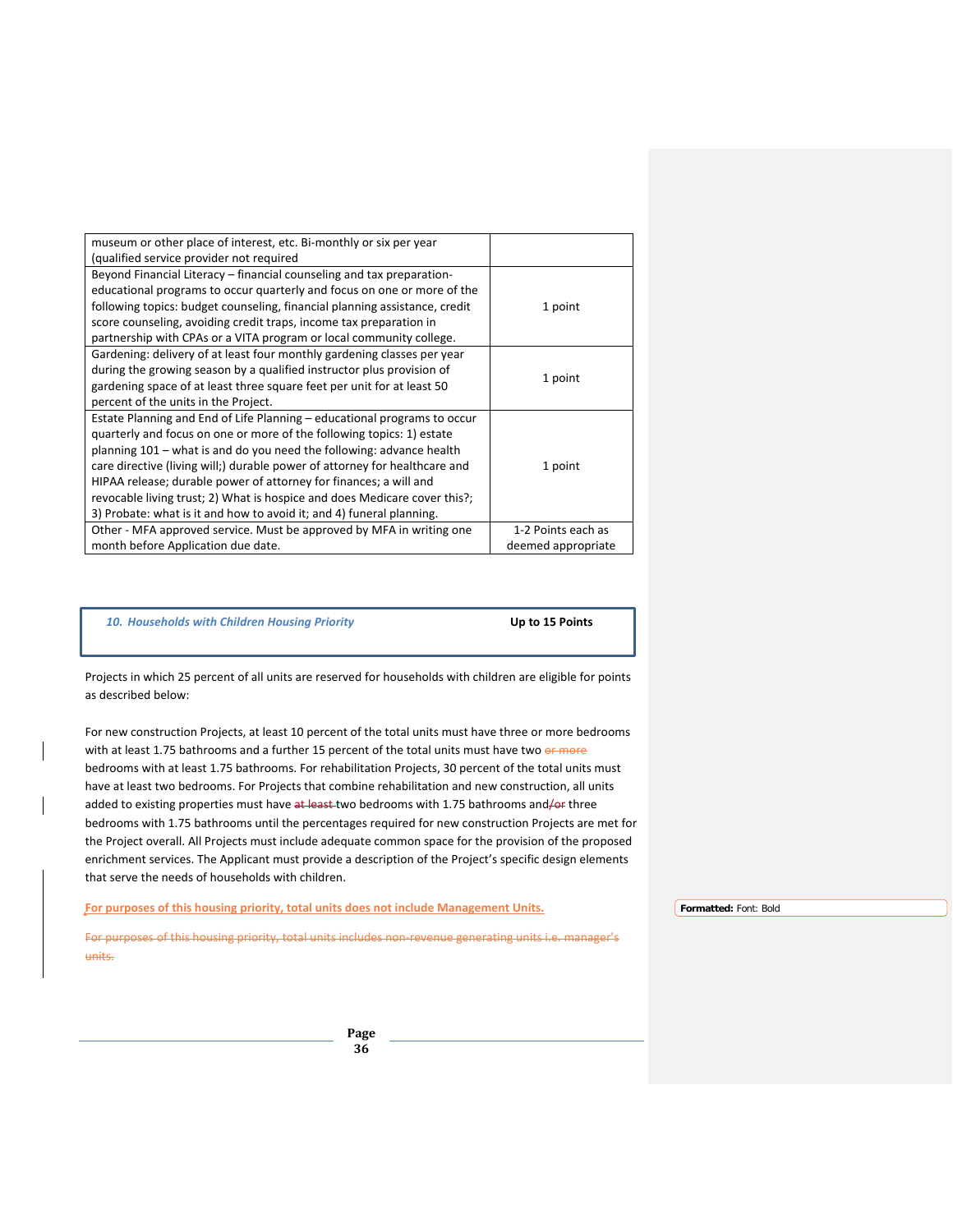Housing priority points will be awarded based on the Project meeting the requirements above. Additional points may be awarded for enrichment service activities as listed below. To receive additional points under this housing priority, the Project Owner must certify that a service coordinator will be onsite a minimum of two days per week for a cumulative minimum of ten hours per week. The service coordinator must be in addition to the property manager. Enrichment services must be optional to the residents, offered on-site and be actively linked to the Project, not simply available to the community atlarge. The proposed Project annual operating budget must include sufficient costs to cover the selected services, and be detailed out in the submitted budget for serving this Housing Priority. The proposed annual Project operating budget must include at least \$2,500 for the provision of enrichment services.

The Applicant must indicate in the initial Application which enrichment services will be provided including a list of any proposed fees for services. Fees must be reasonable in MFA's sole determination. Where necessary, Project Owners must provide executed contracts with qualified service providers with the Placed in Service Application. Contracts with service providers must include: 1) a description of the service(s) to be provided including frequency, 2) indicate that service(s) will be provided on-site and 3) specify any fee for service(s) provided. MFA will not issue IRS Form(s) 8609 unless the Project Owner demonstrates, to MFA's sole satisfaction, that enrichment services are being delivered as committed to in the initial Application. MFA, at its sole discretion, may allow substitution of enrichment services as deemed appropriate by MFA.

**Recognizing that circumstances change over time, the services provided may evolve as needs of residents and market conditions change. Project Owner must obtain MFA approval prior to instituting changes to the services delivered, and the new services must provide a similar level of service to the residents.** 

The housing priority requirement and any additional enrichment services committed to will be enforced through a provision in the LURA. Services must be provided throughout the Affordability Period and must not allow for more than a 30-day gap in service. Project Owner must notify MFA within seven days of the termination of service agreements/contracts. The Project will be determined out of compliance if the requirements of the LURA are not met (e.g. if a new service contract is not timely executed or services are altered without MFA's advance approval.) The Project Owner will be required to maintain a file containing contracts with service providers, documentation of when and where services were provided and documentation of time spent on-site by the service coordinator.

All Projects shall comply with Federal Fair Housing requirements. Any limitation or preference must not violate nondiscrimination requirements. A limitation does not violate nondiscrimination requirements if the Project also receives funding from a federal program that limits eligibility to a particular segment of the population (e.g. Housing Opportunity for Persons Living with AIDS program, the Section 202 and Section 811 programs or the Housing for Older Persons Act).

For Project Owner-provided services, Project Owner must provide sufficient documentation, in MFA's sole discretion, of Project Owner's experience and ability to provide the services, including any past experience in providing said services.

> **Page 37**

**Formatted:** Font: Bold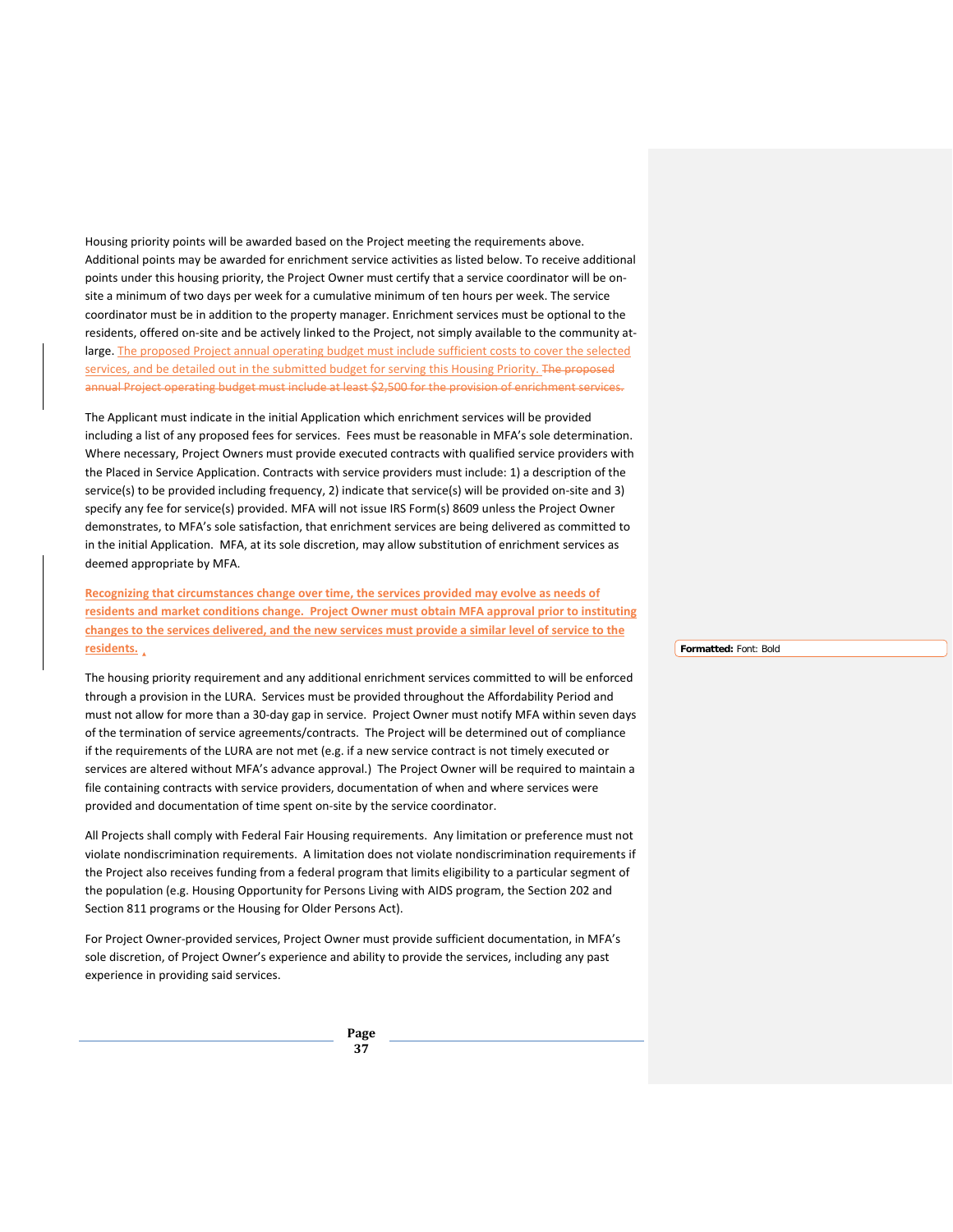These points may not be combined with points for Projects Reserved for Seniors Housing Priority or Households with Special Housing Needs Housing Priority.

| Housing priority and design requirements met (must be met to be eligible<br>for further points in this category) | 7 points           |  |
|------------------------------------------------------------------------------------------------------------------|--------------------|--|
|                                                                                                                  |                    |  |
|                                                                                                                  |                    |  |
| Service enrichment scoring (requires service coordinator for point awards):                                      |                    |  |
|                                                                                                                  |                    |  |
| Bi-monthly health and nutrition education, including but not limited to,                                         | 1 point            |  |
| fitness classes, walking programs, seminar instruction on meals in minutes.                                      |                    |  |
| Semi-annual CPR training                                                                                         | 1 point            |  |
| Quarterly blood pressure or other health screening                                                               | 1 point            |  |
| Quarterly computer training                                                                                      | 1 point            |  |
| Weekly tutoring during school year                                                                               | 1 point            |  |
| Quarterly job training, search assistance and/or placement                                                       | 1 point            |  |
| Gardening: delivery of at least four monthly gardening classes per year                                          |                    |  |
| during the growing season by a qualified instructor plus provision of                                            |                    |  |
| gardening space of at least three square feet per unit for at least 50                                           | 1 point            |  |
| percent of the units in the Project.                                                                             |                    |  |
| Food resources program: a monthly program offering two of the following:                                         |                    |  |
| 1) assistance and referral with applications for SNAP, (USDA), 2) youth                                          | 1 point            |  |
| summer lunch program (USDA) (daily when school is not in session) or 3)                                          |                    |  |
| after-school snack program twice a week.                                                                         |                    |  |
| Youth character building: a program occurring at least quarterly that will                                       |                    |  |
| provide teens with group education covering a range of topics including                                          |                    |  |
| drug prevention, self-defense, safe internet behavior, non-violence and                                          | 1 point            |  |
| teen dating, teambuilding, goal setting, basic teen financial literacy and                                       |                    |  |
| referral to job training and alternative education resources.                                                    |                    |  |
| Beyond financial literacy: financial counseling and tax preparation;                                             |                    |  |
| educational programs to occur quarterly and focus on one or more of the                                          |                    |  |
| following topics: budget counseling, financial planning assistance, credit                                       |                    |  |
| score counseling (restoring credit and avoiding credit traps), homebuyer                                         | 1 point            |  |
| education and down payment assistance, income tax preparation in                                                 |                    |  |
| partnership with a certified public accountant or VITA program or                                                |                    |  |
| community college.                                                                                               |                    |  |
| Other - MFA approved service. Must be approved by MFA in writing one                                             | 1-2 Points each as |  |
| month before Application due date.                                                                               | deemed appropriate |  |

*11. Leveraging Resources* **Up to 10 Points**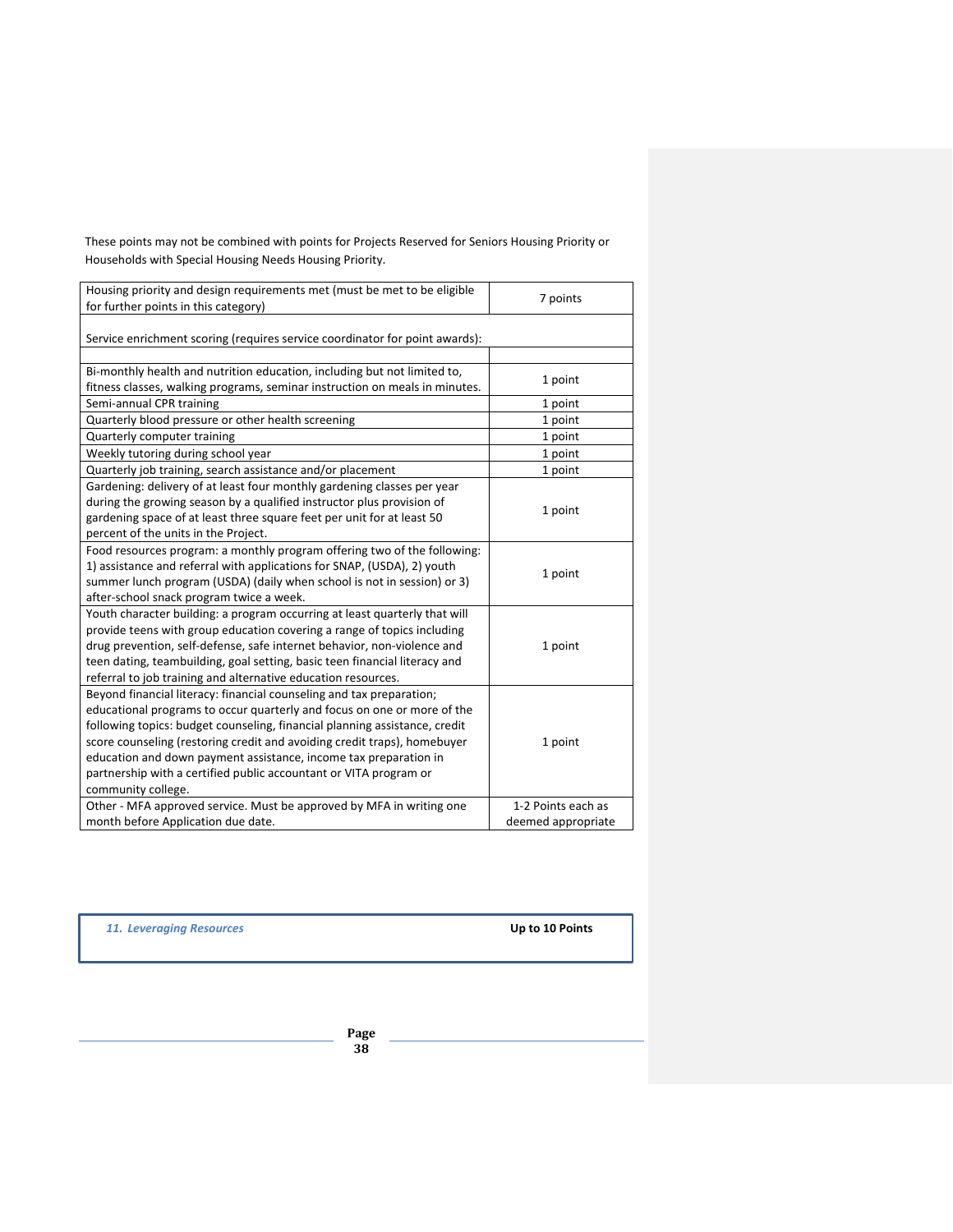Applicants should not plan on using solely LIHTC equity financing. Projects in which at least 1% of the total development cost (TDC) is to be made permanently available to the project through a grant or other contribution by a private third party entity or other federal funds or endowed by formal resolution of a state, local governmental entity or local tribal governmental entity or tribal council are eligible for points. A grant or other contribution awarded by a private third party may count as a contribution provided applicant provides evidence the grant/contribution is irrevocable, legally binding, evidenced by a formal resolution of the third party's Board of Directors or other controlling authority and the third party does not possess an ownership interest in the project. Federal funds may count as a contribution provided applicant provides a binding federal award letter. General Partner contributions may count as a contribution provided there is no hard debt repayment requirement. In addition, deferred developer fee may count as a contribution provided the pro forma, which pro forma shall be confirmed by MFA, supports repayment of deferred fee by year 15. Any deferred fee that cannot be repaid in 15 years will not be considered a contribution and will not count in eligible basis.

Up to 10 points will be awarded corresponding to the percentage of TDC contributed as described in this scoring criterion. Only whole points will be awarded with the point value rounded down to the nearest percentage point. For example, a project that provides leverage of 2.3 percent of TDC, is eligible for two points, a project that provides leverage of 5.7% of TDC is eligible for five points, etc., up to 10 points. The value of the contribution must be listed as a source on Schedule A-1 and, when not a cash contribution, as a cost on Schedule A.

The commitment from a private third party, federal government, state, local governmental entity, local tribal governmental entity or tribal council may be made in the form of cash, land and/or buildings. Construction permit fee waivers may count as a contribution provided applicant submits a signed letter from the local governmental entity confirming the legal basis for imposing the permit fee(s) and the amount of the permit fee(s) to be waived. A tax abatement, cost to remediate the land and/or buildings, or similar cost incurred by a prior landowner do not qualify as a contribution. Tax-exempt or taxable bond financings, funds awarded or loaned by MFA requiring hard debt payment during the Affordability Period, non-verifiable or non-measurable sources not based upon an existing fee schedule, and sources requiring any hard debt payment during the Affordability Period, will not be counted in meeting this criterion. Contributions made more than two years prior to submission of an Application will not be counted as a contribution.

"As-is" appraisals dated no earlier than six months prior to the application date and completed by MAIs licensed in New Mexico must be submitted for all applications in which land or building values are counted toward the contribution, unless the land is Native American Trust Land. Appraisals must take into account any use restrictions on contributed land and buildings and include the value of any leasehold interest, if applicable. Contributions of Native American Trust Land qualify for five points. Additional points may be awarded for additional eligible cash or building contributions. For Native American Trust Land donations, a certified copy of the tribal council resolution will be required.

Any percentage of contribution claimed, for which points are awarded, will continue to be monitored and tested by MFA and shall be satisfied during the life of the Project, until issuance of Form 8609(s).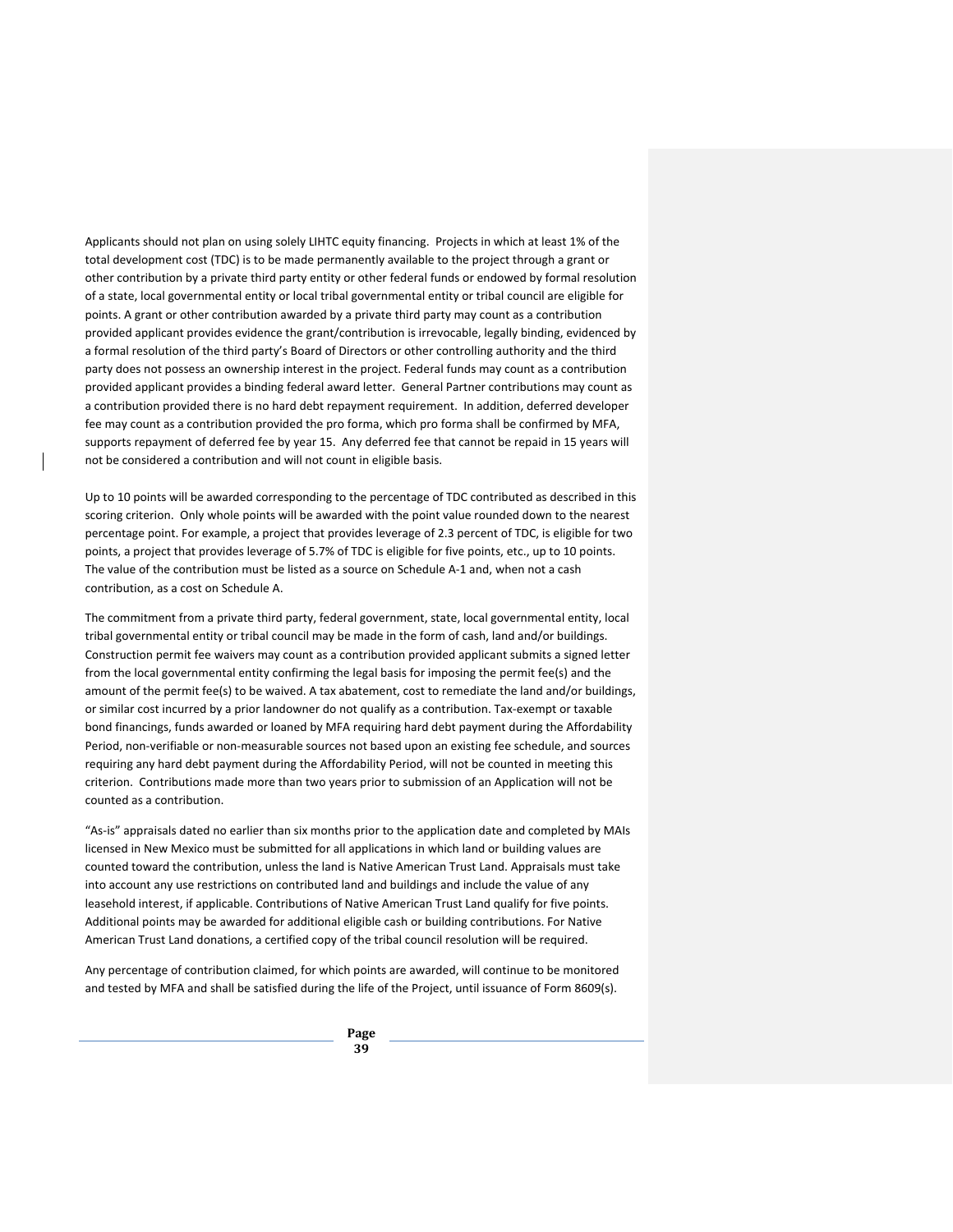# *12. Complete Applications* **5 3 Points**

Points are awarded to initial Applications that meet all the standards described in Section IV.A.4 under "Content and Format" when initially submitted and that do not require any deficiency corrections. In addition, the following are necessary for a Complete Application: (i) all MFA Schedules must be fully completed, using the current year's published forms and schedules, and contain accurate and consistent information/data, including, but not limited to, accurate and complete information contained in any Schedule and the "other" categories ; (ii) Applicant shall adhere to MFA's published Underwriting Supplement, unless a waiver has been granted by MFA, when completing Schedules; (iii) all information contained in the Application must match and be consistent with all other information in the Application, including, but not limited to, square footages in the Rental Development Project Application and Architect's drawings and specifications; (iv) the electronic and hard copy Applications must match; and (v) any narratives submitted must be accurate, complete and concise and contain the requested information .

*13. Marketing Units to Households Listed on Public or* **2 Points** *Indian Agency Waiting Lists*

Projects providing a commitment to market the units to households listed on public or Indian housing agency waiting lists are eligible for points under this criterion. A letter to the PHA or TDHE which serves the jurisdiction of the proposed site verifying this commitment is required to obtain points for this criterion.

|  | 14. QCT/Concerted Community Revitalization Plan |
|--|-------------------------------------------------|
|  |                                                 |

*14. QCT/Concerted Community Revitalization Plan* **3 or 5 Points**

Projects that meet the criteria listed below are eligible for 5 points: The Project is located in a QCT and

Projects are eligible for 3 points if a) t<sub>The Project is a) also located in an area covered by a</sub> Concerted Community Revitalization Plan and the development of the proposed Project contributes to the Concerted Community Revitalization Plan by engaging in a housing activity promoted in the plan or b) the proposed Project is also-located within 1/2 mile of a New Mexico designated MainStreet area.

The Project is eligible for an additional 2 points if eligible for these 3 points and it is also-located in a QCT.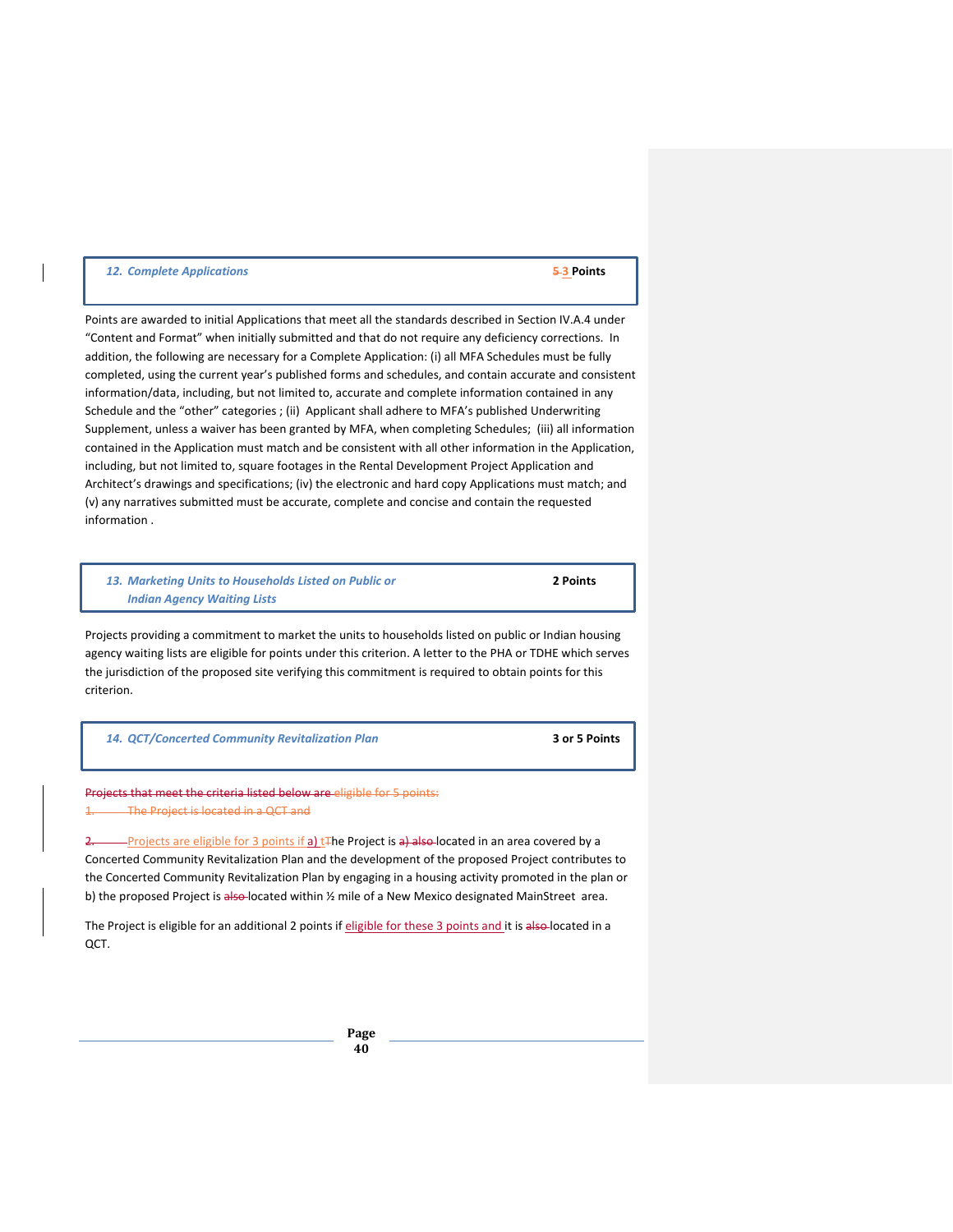Projects that are not in a QCT but are either a) located in an area covered by a Concerted Community Revitalization Plan and the development of the proposed Project contributes to the Concerted Community Revitalization Plan by engaging in a housing activity promoted in the plan or b) are located within 1/2 mile of a New Mexico designated MainStreet area are eligible for 3 points. For scattered site projects, all of the scattered sites comprising the Project need to be located in a QCT and/or located in an area covered by a Concerted Community Revitalization Plan, and all sites must contribute to the Plan to be eligible for points.

A list of New Mexico designated MainStreet areas is located at [http://www.nmmainstreet.org](http://www.nmmainstreet.org/)

*15. Projects with Units Intended for Eventual Tenant Ownership* **5 Points**

Projects in which at least half of the units are intended for eventual tenant ownership are eligible for points under this criterion, provided the Applicant commits to a minimum Extended Use Period of 15 additional years beyond the Compliance Period. The Project design must be conducive to this purpose, using single family homes, duplexes and/or townhomes that have individually-metered utilities and public streets. This commitment will be evidenced by submission of a long-range Tenant Conversion Plan at initial Application and will be documented in the LURA. The Tenant Conversion Plan, which must be reasonably acceptable to the MFA in order to receive points under this category, must be implemented on or before one (1) year prior to the termination of the Compliance Period. Please see definition of Tenant Conversion Plan in Section XI. These points may not be awarded in combination with points under Projects Committed to an Extended Use Period.

*16. Projects with Historic Significance* **5 Points**

Projects certified on the National Register of Historic Places (i.e., meeting the criteria for Part 1 Approval for Historic Tax Credits) are eligible for points under this criterion.

If federal Historic Tax Credits are included in the financing structure of the Project, evidence that the National Park Service has received a complete Historic Certification Application – Part 2 for the Project must be included in the Project Owner's carryover allocation package.

*17. Blighted Buildings and Brownfield Site Reuse* **5 Points**

Projects that include the demolition of blighted building(s) or the remediation and reuse of a Brownfield site are eligible for points under this criterion. Blighted building(s) must account for at least 10 percent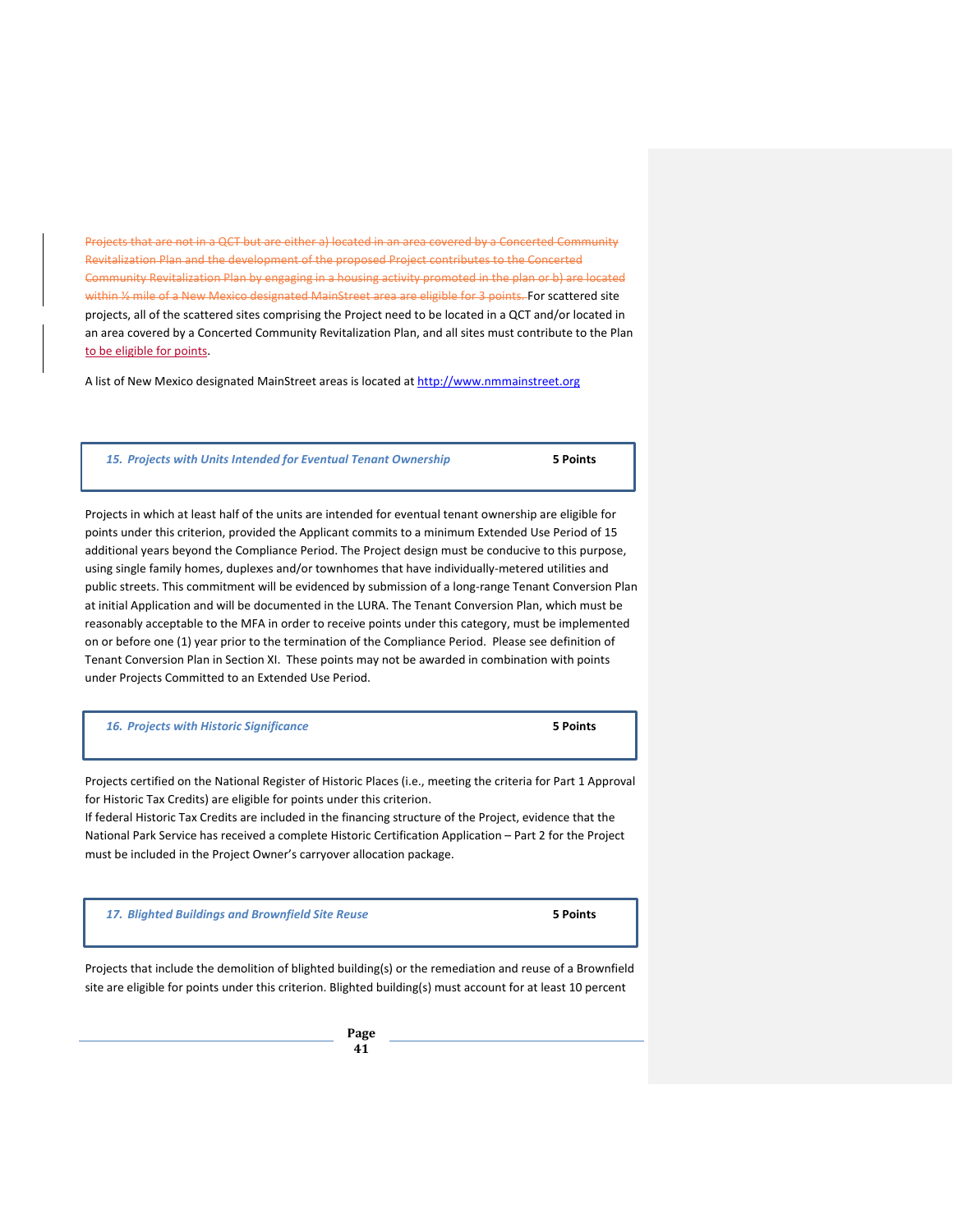of the sum of each building's gross square feet. For scattered site projects, the total square footage of the blighted buildings must equal or exceed 10 percent of the proposed total new construction square footage. Points in this criterion cannot be combined with points under Rehabilitation Projects.

In order to receive points in this criterion, the application must include a letter from the Local Government Building Division stating the proposed site meets the requirements of the QAP for blight. In the event that the Local Government will not issue a determination of blight, the Applicant must provide a letter from the Local Government stating the Local Government's policy, a third party report indicating that the site meets the QAP's definition of blight, and the Applicant must provide documentary support such as notices of violation of: (1) Local Government's codes or regulations or, (2) the recorded covenants, conditions and restrictions for the property or, (3) a condemnation notice from public record. The application must also include photos of the blighted structure, neighborhood, or area. MFA reserves the right to determine whether or not the site meets these requirements.

**18.** *Projects Located in Areas of Statistically Demonstrated Need* **Tier 1: 10 points** 

**Tier 2: 5 points**

#### Tier 1

Eligible Projects are located in the counties of: Dona Ana, Eddy, Lea\*, Los Alamos, Otero, Sandoval\*\*, Santa Fe, and Valencia. Bernalillo\*, Cibola\*, Dona Ana, Eddy, Los Alamos, Luna\*, McKinley\*, Otero, Rio Arriba\*, Sandoval, Santa Fe, Taos\* and Valencia\*. In addition, all Projects on Native American Trust Lands or Native American-owned lands within the tribe's jurisdictional boundaries are eligible for Tier 1 points.

#### Tier 2

Eligible Projects are located in the counties of:- Bernalillo, Chaves, Grant, Lincoln, McKinley, San Juan, San Miguel, Sierra, and Torrance. Chaves, Colfax\*, Curry\*, Grant, Lea, Roosevelt\*, San Miguel\*, Sierra, and Socorro\*.

These tier areas are subject to change based on any changes in the 202049 Action Plan.

In addition to the above Tier 1 and Tier 2 counties described above, an Applicant may petition MFA, on or before January 24, 202019, through a narrative discussion, to include a particular town or municipality within one of the above Tier classifications or to re-classify a Tier 2 county to a Tier 1 county. Applicant will be required to provide MFA with specific, verifiable and measurable data in support of their request, which should include data for the particular town or municipality. MFA will consider data submitted evidencing vacancy rates, population growth, waiting lists and other applicable data regarding the area/market (e.g. market study, PHA list) when making the determination whether to classify a town or municipality as a tier area. To qualify or reclassify a town or municipality as Tier 1, the town or municipality, at a minimum, must meet MFA's Tier 1 criteria, e.g. vacancy rate and

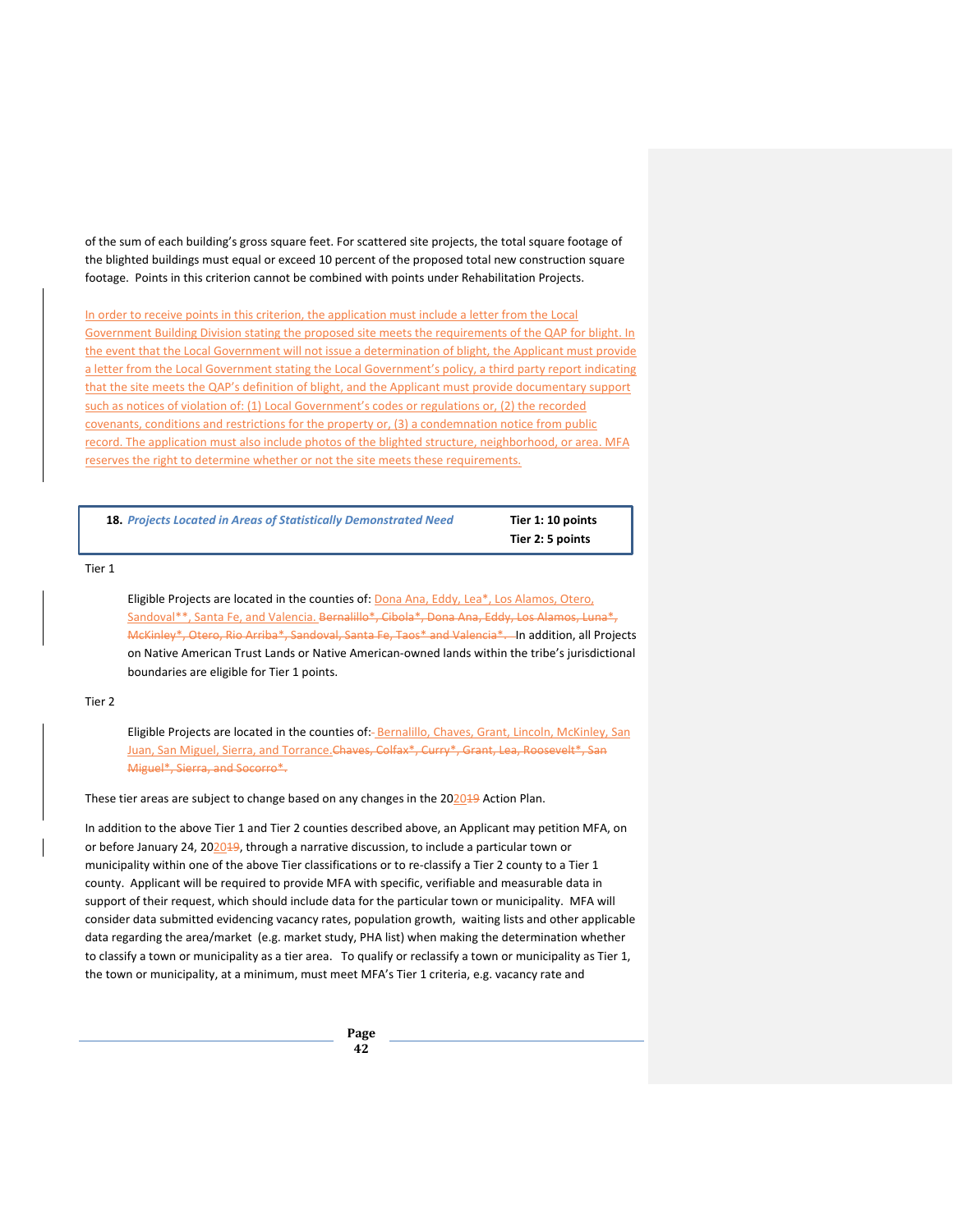population growth. MFA's determination shall be final and MFA will make a good faith effort to post notice of any such determinations on MFA's website by February 1.

\*Indicates an area remains on the list for a second year even though it did not meet criteria in 20192020.

\*\* Vacancy rate for Sandoval County is a weighted average of Rio Rancho (2.9%) and Sandoval (3.2%) data

**Formatted:** Line spacing: single **Formatted:** Font: (Default) +Body (Calibri)

**19.** *Efficient Use of Tax Credits* **5, 10, or 15 Points**

For purposes of this scoring criterion, new construction Projects include adaptive reuse Projects.

New construction Projects that request less than \$16,074 tax credits per low income unit **and** less than \$16.61 tax credits per low income square foot are eligible for 15 points. New construction Projects that request less than \$17,681 tax credits per low income unit **and** less than \$18.22 tax credits per low income square foot are eligible for 10 points. New construction Projects that request less than \$16,074 tax credits per low income unit **or** less than \$16.61 tax credits per low income square foot are eligible for 5 points.

Substantial rehabilitation Projects that request less than \$14,065 tax credits per low income unit **and** less than \$14.52 tax credits per low income square foot are eligible for 15 points. Substantial rehabilitation Projects that request less than \$15,472 tax credits per low income unit **and** less than \$15.95 tax credits per low income square foot are eligible for 10 points. Substantial rehabilitation Projects that request less than \$14,065 tax credits per low income unit **or** less than \$14.52 tax credits per low income square foot are eligible for 5 points.

Moderate rehabilitation Projects that request less than \$12,055 tax credits per low income unit **and** less than \$12.46 tax credits per low income square foot are eligible for 15 points. Moderate rehabilitation Projects that request less than \$13,261 tax credits per low income unit **and** less than \$13.66 tax credits per low income square foot are eligible for 10 points. Moderate rehabilitation Projects that request less than \$12,055 tax credits per low income unit **or** less than \$12.46 tax credits per low income square foot are eligible for 5 points.

For the purpose of this criterion, low income square footage means the sum of each building gross square feet multiplied by the Project's applicable fraction and includes common space allocated to lowincome use. Square footage of commercial space, garages and structured parking are excluded for the purposes of this calculation.

> **Page 43**

**Commented [KT1]:** Waiting to increase based on the Bureau of Labor Statistics construction price increases for September.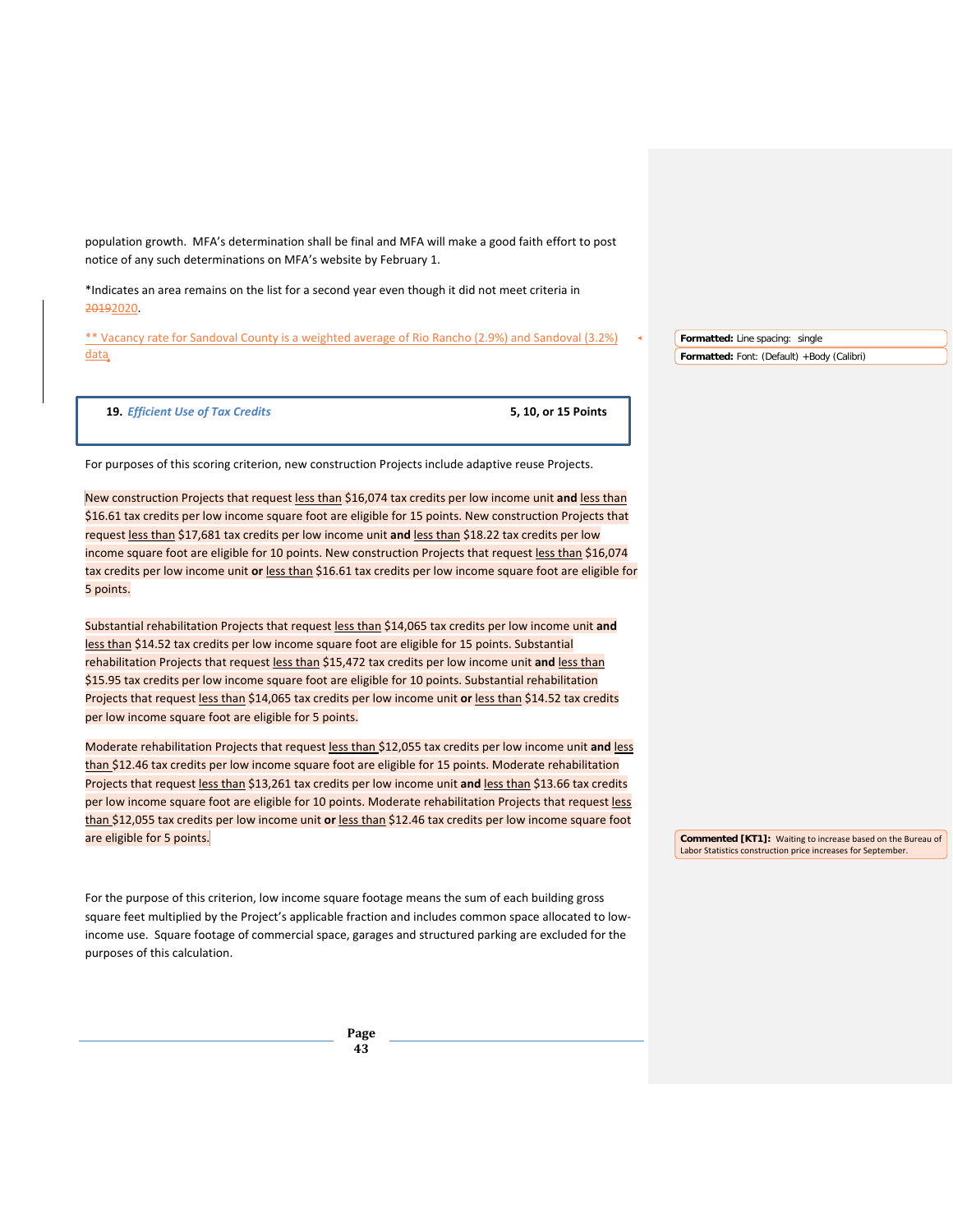Applicants may request less credits than the project is otherwise eligible for to obtain points in this category, however, projects must meet underwriting guidelines for financial feasibility. Projects which were awarded points for the Efficient Use of Credits Project selection criteria may not apply for additional tax credits if circumstances change unless the subsequent Application results in the same scoring range under Efficient Use of Credits when combined with the scoring range in the initial Application. In other words, a subsequent request for additional tax credits shall not be granted if Applicant received points for the Efficient Use of Credits in a prior round and now exceeds the efficient use of credits scoring ranges when evaluating both Applications as one single Application. See Section III.G. for additional requirements concerning supplemental tax credits.

#### *20. Non-Smoking Properties* **4 or 6 Points**

Both 9 percent LIHTC and 4 percent LIHTC Projects are required to participate in the American Lung Association in New Mexico Smoke-Free at Home program. More information on the Certification programs may be found at smokefreeathomenm.org/cost-savings/. In order to receive Certification, aApplicants will be required to complete three steps as detailed on the Smoke-Free at Home website, including the submission of a Letter of Intent, a Lease Addendum, and a Violation Policy. Projects are eligible for scoring points as follows provided the Certification described below is obtained and proof of certification is submitted with the Project's 8609 application:

- (i) Projects agreeing to participate and obtain the Smoke-Free at Home NM Platinum Certification (new construction Projects which do not allow any smoking or use of electronic cigarettes at any time on any part of the property) (6 points);
- (ii) Projects agreeing to participate and obtain the Smoke-Free at Home NM Gold Certification (applies to, rehabilitation and/or adaptive reuse Projects and no smoking or use of electronic cigarettes - is permitted at any time on any part of the property) (6 points);
- (iii) Projects agreeing to participate and obtain the Smoke-Free at Home NM Silver Certification (applies to new construction, rehabilitation and/or adaptive reuse Projects and does not allow smoking or use of electronic cigarettes -inside any of the units and common areas, nor within 25 feet of all entry ways and windows of the building. (4 points)

The Project must have appropriate space for the provision of smoking cessation classes.

*21. Adaptive Reuse Projects* **5 Points**

Projects which will involve the conversion of an existing building that was not initially constructed for residential use to multifamily residential use are eligible for five points. Projects involving the conversion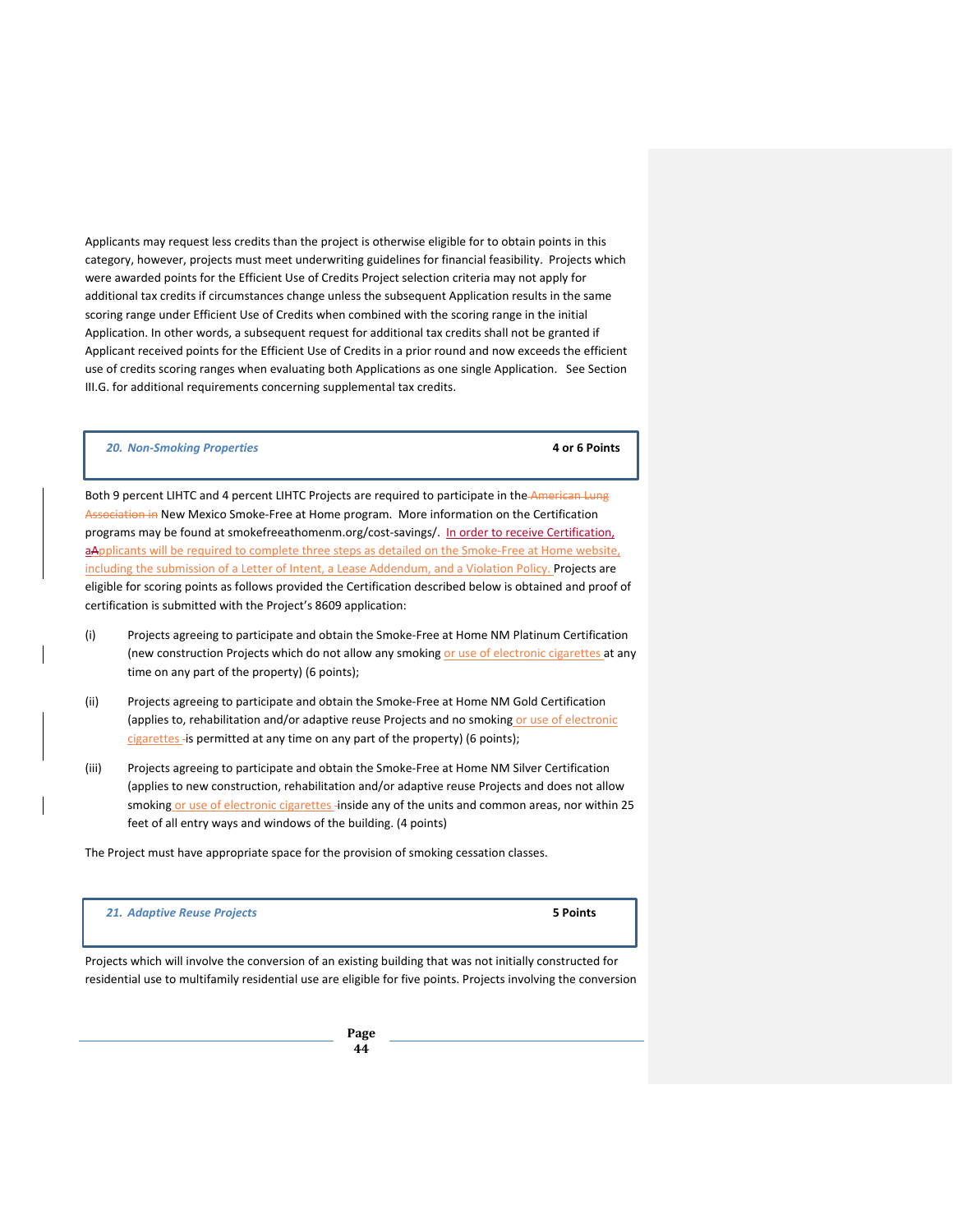of motel rooms, hotel rooms, dormitories, convents, etc. are considered adaptive reuse and not rehabilitation.

In combined new construction and adaptive reuse Projects, converted space must account for at least 20 percent of the sum of each building's gross square feet. The separation of conversion costs and new construction costs must be designated in the Application on separate Schedule A and D (i.e., the Application must include a Schedule A and D for the entire Project, a Schedule A and D for the rehabilitation/conversion costs and a Schedule A and D for the new construction costs.) All schedules must reconcile.

Projects eligible for points for Rehabilitation Projects are not eligible for points under this criterion.

*22. Other Scoring Points Available* **Up to 6 Points**

Up to six additional points are available to a Project meeting any one or more of the following criteria:

- (i) The Project is not in the housing priority for Households with Special Housing Needs and targets extremely low income residents, which includes income and rent restricting at least 5 percent of total units in the Project to residents earning 30 percent or less of Area Median Income, for which no federal assistance is existing or anticipated. For projects in the Special Housing Needs housing priority category, the Project restricts an additional 5 percent of the total units in the Project to residents earning 30 percent or less of Area Median Income, which units may have permanent rental subsidy support with a project-based federal rental assistance contract that ensures residents do not pay rent in excess of 30 percent of their adjusted income. In either case, Applicants must indicate on the Application form and Schedule B, Unit Type and Rent Summary, the applicable units will be rent restricted at 30 percent of AMI (or include a copy of the federal rental assistance contract that covers at least the minimum percentage of the total units if in the Special Housing Needs housing priority category). (3 points)
- (ii) The Project involves newly constructed units totaling 35 units or less, and does not contain any rehabilitation or adaptive reuse in Project scope and the MFA-ordered Market Study supports need for the project (3 points); or
- (iii) The Project is to be located in a town, or municipality, or Census Designated Place (CDP) with a population less than 16,000 people pursuant to data published by the 2016 U.S. Census Bureau, and the MFA-ordered Market Study supports need for the project (3 points);
- (iv) The Project is to be located in a town or municipality with no "active" LIHTC Projects. "Active" is defined as a town or municipality for which a LIHTC award was made in the last five (5) calendar years and the MFA-ordered Market Study supports need for the project (3 points);

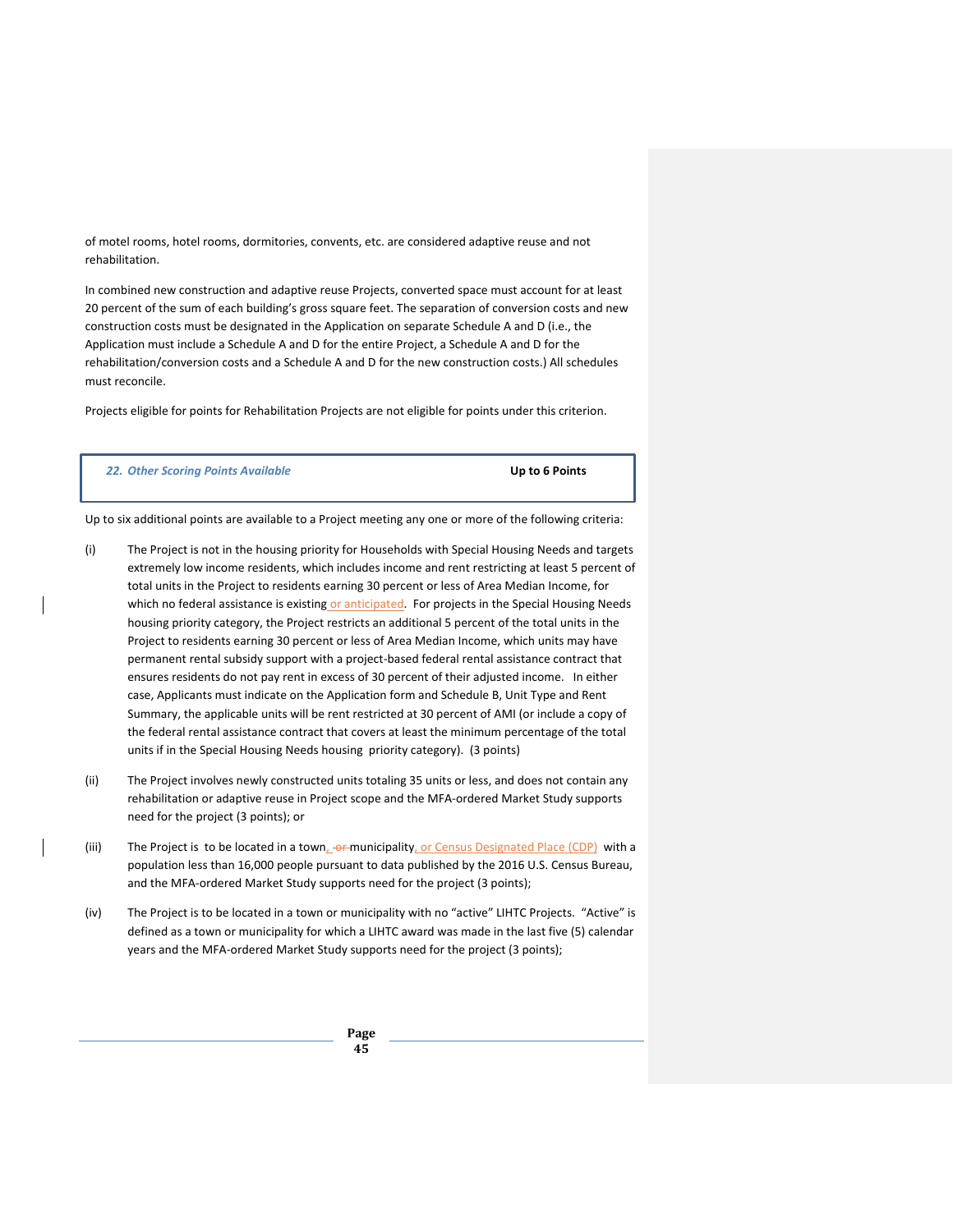(v) Project's resident selection criteria contain a preference for active duty or retired US military Veterans. (3 points)

The Application is capped at six (6) points maximum for this scoring criterion.

# **G.F. Additional Credits for Projects with Partial Allocations**

If an Applicant receives a partial allocation in a given round and requests additional credits in a subsequent round, the minimum Project threshold requirements and the Project selection criteria for scoring used in the initial allocation year will be applied to the evaluation of the Project in the subsequent allocation year. The Project's ranking relative to initial application year Projects will be determined by calculating the Project score as a percentage of the highest score in its initial allocation round and multiplying that percentage by the highest score in the subsequent Application round to derive its subsequent Application year score and ranking among the subsequent round Applications.

# **H.G. Additional Supplemental Tax Credits for Cost Increases**

Projects with increased eligible basis as a result of increases in hard construction costs may apply for additional tax credits in subsequent allocation rounds prior to issuance of an IRS Form 8609. Full Applications will be required for competition within an allocation round and the Project will compete on the same basis as that of the subsequent round Projects. However, Projects for which increased tax credits have been requested cannot exceed MFA's cost limits or limitation on an award to a single Project for the year of the initial award or subsequent round. In addition, Projects which were awarded points for the *Efficient Use of Credits* Project selection criteria may not apply for additional tax credits unless the subsequent Application results in the same scoring range under *Efficient Use of Credits* when combined with the scoring range in the initial Application. In other words, a subsequent request for additional tax credits shall not be granted if Applicant received points for the *Efficient Use of Credits* in a prior round and now exceeds the efficient use of credits scoring ranges when evaluating both Applications as one single Application. Applications that are submitted for additional tax credits will be subject to MFA's evaluation process and the availability of credits, as well as limitations on the time period for allocation of additional credits under Section 42 of the Code. Only one additional tax credit allocation will be permitted by MFA for any given Project. The process is intended for hardship cases and hardship will have to be documented accordingly in any such request.

# **I.H. New Allocations to Projects Previously Subsidized with Tax Credits**

Existing Projects that previously received tax credit allocations and are now eligible under Code Section 42(d)(2) for new acquisition tax credits may apply for a current allocation. However, because of prior subsidy investment in the Project and the scarcity of the resource and to ensure that the subsidy is not being used primarily for ownership transfer, previously subsidized Projects must demonstrate: 1) a real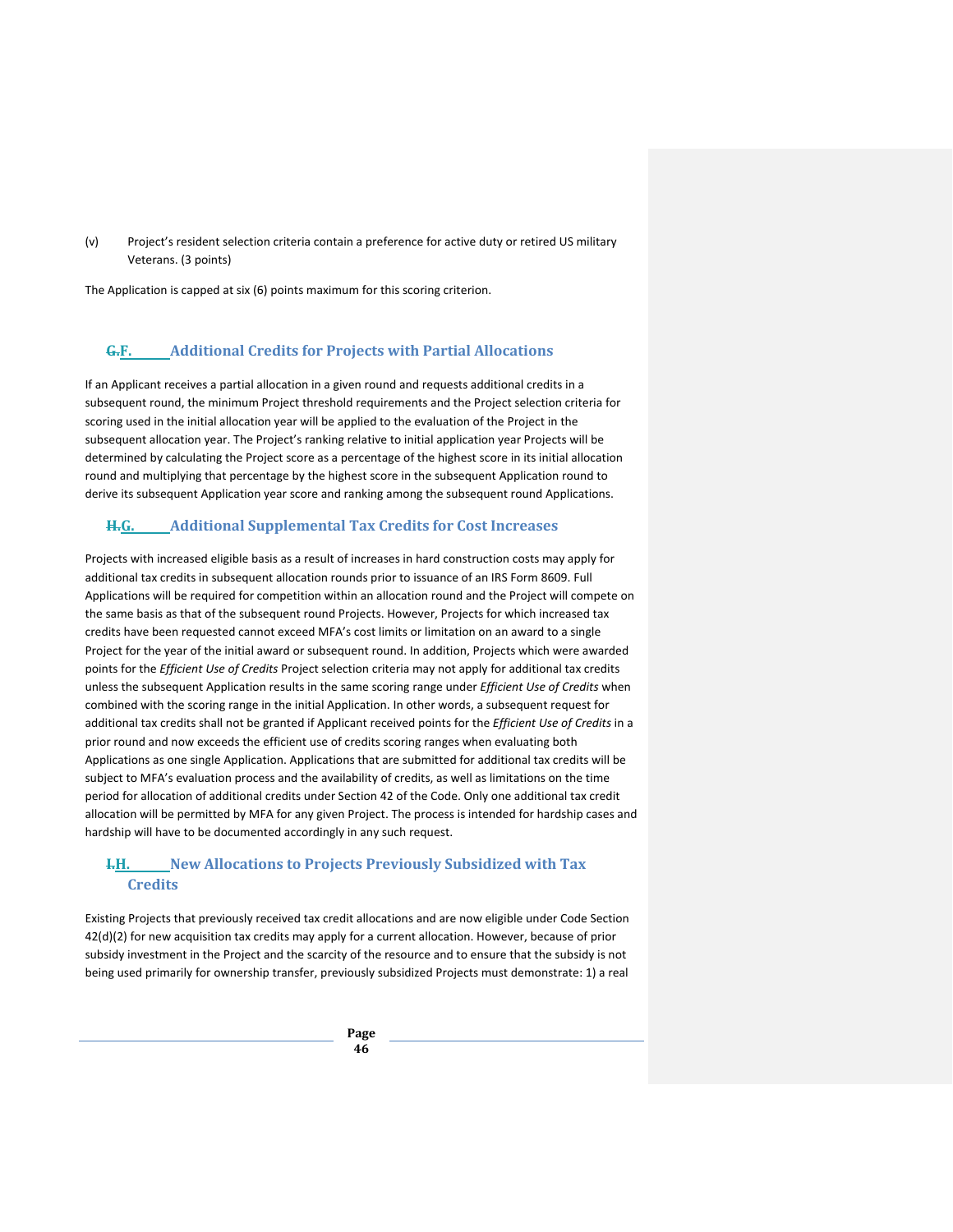risk of loss of affordable units, 2) an addition of significant improvements and services to enhance livability for the tenants and 3) that more than 20 years has passed since the Project was Placed in Service. These may qualify for standard tax credit applicable percentages (as described in **Section II.N**.)

However, in a proposed sale transaction when there is an identity of interest in any Principal of the buyer and seller, the Project will be subject to reduced developer fees. When there is such an identity of interest, the developer fee percentages (described in **Section IV.D.2.b**) will be calculated on Total Development Cost less Acquisition Costs. An "as-is" appraisal dated no earlier than six months prior to the Application date and completed by MAIs licensed in New Mexico must be submitted.

#### **Tax-exempt bond financial Projects are excluded from the above requirements.**

**Formatted:** Font: Bold

# **J.I. Property Standards**

All newly constructed and/or rehabilitated properties must meet applicable state and local building codes, including but not limited to: the New Mexico Commercial Building Code, the New Mexico Residential Building Code, the New Mexico Energy Conservation Code, the New Mexico Existing Building Code, the New Mexico Plumbing Code, the New Mexico Mechanical Code the New Mexico Solar Energy Code, the New Mexico Electrical Code, the New Mexico Electrical Safety Code, and all international and uniform building codes as referenced and adopted by the aforementioned codes. In addition, all newly constructed Projects must obtain a Home Energy Rating System (HERS) score of 65 or better and all rehabilitation Projects must obtain a HERS score of 75 or better. All Projects must meet the provisions and requirements of the Americans with Disabilities Act (ADA) as applicable. Public and common use areas within Projects are subject to these requirements. Projects combining housing tax credits with another federal source of funding must comply with HUD Section 504 requirements as required in the 2010 ADA Standards. Projects must also adhere to the Federal Fair Housing Act and shall adhere to the federal fair housing accessibility and adaptability requirements promulgated through the Fair Housing Accessibility Guidelines {56 FR 9472, 3/6/91}. Finally, conformance to Design Standards in the Application package is mandatory for all Projects, including tax-exempt bond financed Projects.

# **IV. Allocation Procedure and Application Requirements**

# **A. Allocation Rounds**

### **1. Submission Date(s)**

MFA intends to conduct one competitive LIHTC Application round each calendar year. However, MFA reserves the right to conduct additional LIHTC rounds or to award tax credits outside of the rounds. **Initial applications for the 2019 2020 competitive LIHTC Application round will be accepted between**  the hours of 8 a.m. and 5 p.m. Mountain Standard Time on business days from February 34, 2019-2020 **through February 1214, 20192020**. **Initial Applications must be received by MFA at the address identified in Section IV.A.2 of this QAP no later than the Application deadline. Late Applications will not be accepted**. If the Projects submitted do not use all of the available tax credits or if additional tax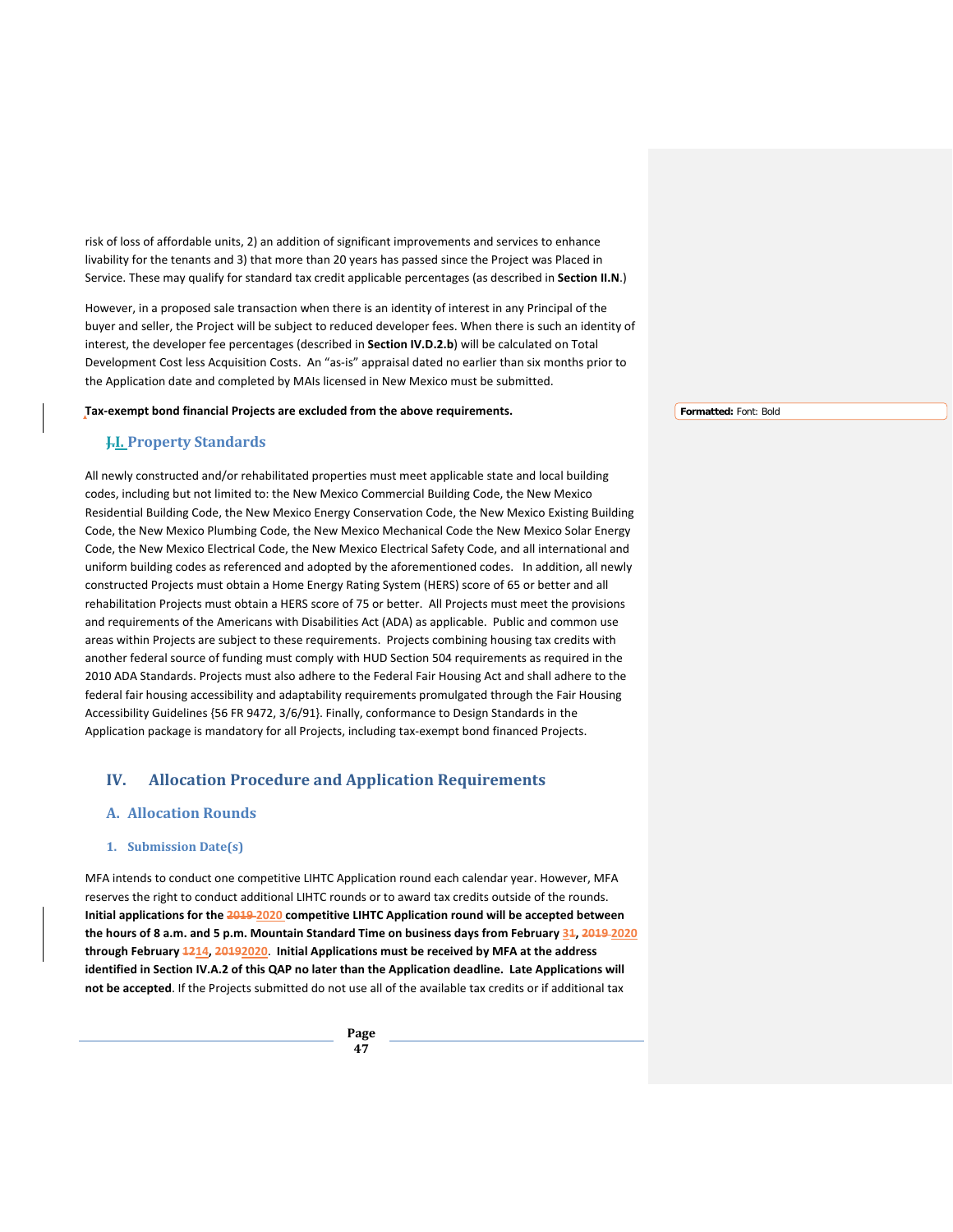credits become available later in the year, MFA will consider a second round or make allocations to lower- scored eligible Projects at MFA's sole discretion.

Initial Applications for tax-exempt bond financed Projects are accepted on a continuous basis, subject to the timing requirements outlined in **Section VI.B**.

### **2. Place of Submission**

Initial Applications may be delivered by U.S. mail, by courier service or by hand to the following address:

**MFA** Attn: Tax Credit Program Manager 344 Fourth St., SW Albuquerque, NM 87102 505-843-6880

#### **3. Form of Submission**

Initial Applications may not be delivered by facsimile transmission or e-mail. One complete original hard copy Application is required, along with an electronic color copy (described below in **Section IV.A.4.b**.) The required forms will be provided electronically and may be downloaded from MFA's website at [http://www.housingnm.org/developer.](http://www.housingnm.org/developer) All Applications must be marked "LIHTC APPLICATION" in readily visible print. On receipt, MFA will date and time stamp the Application. No additional materials may be submitted after the initial Application is date and time stamped by MFA, unless requested by MFA in accordance with the provisions of this QAP.

#### **4. Content and Format: Complete Applications**

Complete Applications will meet the following standards when they are initially submitted and without benefit of any subsequent submissions, including any such submissions received during the deficiency correction period:

**a) All Application documents that require signatures must be included and bear the original signatures in blue ink from all general partners**. MFA will require submission of an "omnibus" signature page wherein all general partners must certify, among other things, that the Application submitted, including all schedules and certifications, is accurate and complete and does not contain any misrepresentations.

b) Complete initial Applications must include the application form, the LIHTC application attachments checklist found in the application package and all mandatory items listed in Section I of the LIHTC application attachments checklist, including a CD, DVD or USB flash drive containing a complete **color** copy of the LIHTC Application, including all attachments, in PDF file format with protected personal information such as Social Security numbers and Board member home addresses, redacted. The CD, DVD or USB flash drive must contain a single PDF file "bookmarked" for each Application tab (tab) and named accordingly (e.g. Tab 1, Tab 1.1, Tab 2, etc.) Each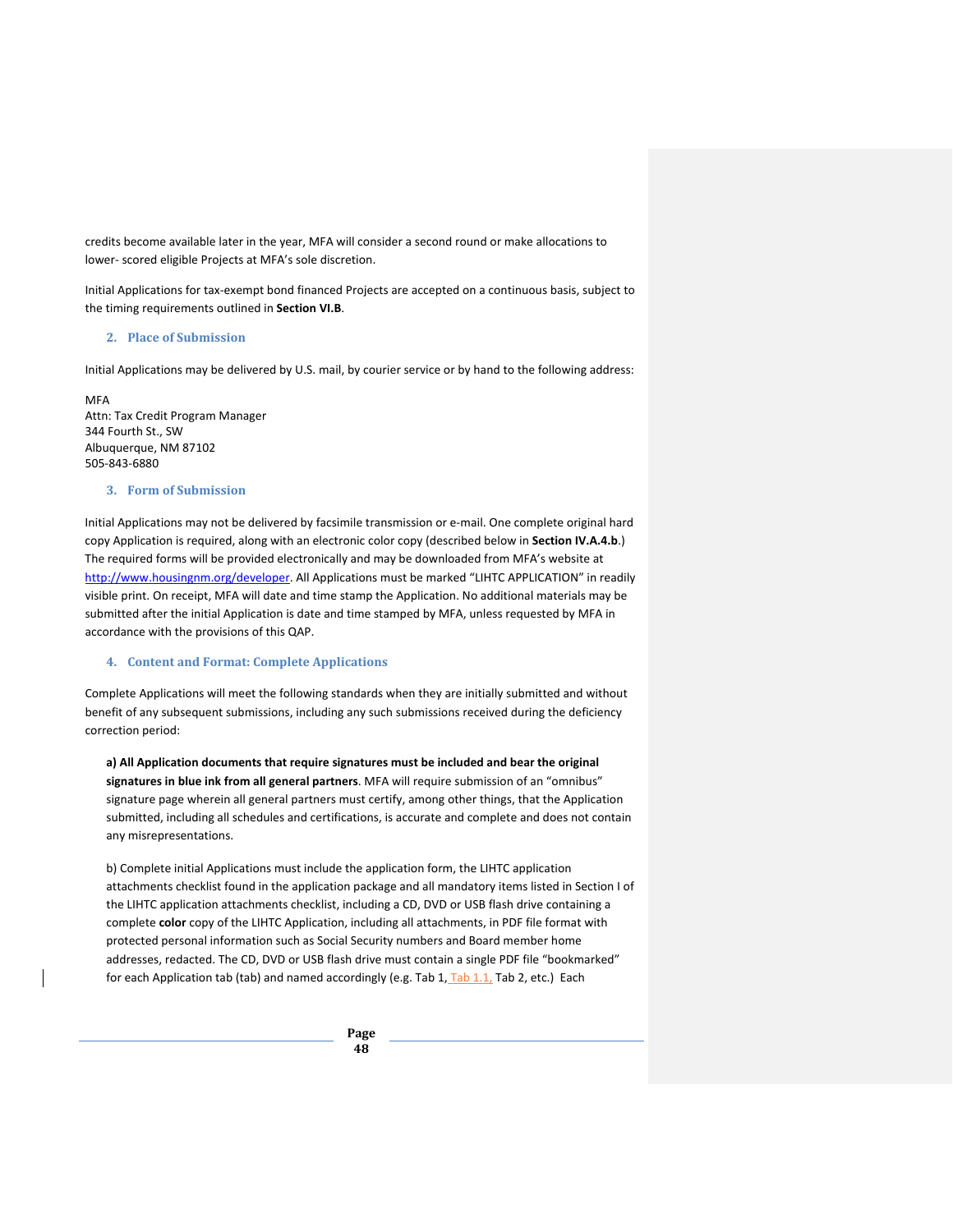bookmark must include all of the documents required for the respective tab, as identified in the Attachment Application Checklist and named accordingly (e.g. Tab 1.1 – Attachments Checklist, Tab 1.2 – Tax Credit Selection Criteria Scoring Worksheet." All documents must be submitted in numerical order.

c) Complete initial Applications must include application fees as outlined in Section IV.B below.

d) Complete initial Applications must be submitted in at least two brown classification folders, legal, two partitions (i.e. six fasteners), three-ring binders with all attachments provided in the order listed. Attachments must be tabbed and numbered as in the Attachments Checklist and the PDF bookmarks. Classification folders may be purchased at Staples, Office Max or similar suppliers.

e) No additional materials may be submitted after the initial Application is date- and time- stamped by MFA, unless requested by MFA in accordance with the provisions of this QAP.

f) Current year MFA forms **must be used** when provided and **no substitutions will be accepted**.

g) All information must be current, clearly legible and consistent with all other information provided in the Application. Every document contained in the hard copy Application must match exactly to every document contained in the electronic Application.

h) Forms must be completely filled out and executed as needed. All signatures are to be made in **blue ink**.

i) Except as MFA may determine is necessary to evaluate the "Applicant eligibility" threshold requirement in **Section III.C.5** all Applications must be self-contained: MFA will not rely on any previously submitted information, written or verbal, to evaluate the Applications in a given round.

In determining whether the Application is complete, MFA will examine the package for both the availability of all required materials listed in Section I of the Application Attachments Checklist and for the content of those materials. Failure to provide or complete any element of the initial Application package, including all items listed in Section I of the Application Attachments Checklist, may result in immediate rejection of the Application without complete review. When special documents required to obtain points under particular project selection criteria are not provided in the initial Application, as listed in Section II of the Application Attachments Checklist, the related points will not be awarded. The Application Attachments Checklist is not intended to be a comprehensive listing of all documents required to be submitted. Applicants bear the burden of determining and submitting any additional documents that directly support an Application or other information required by this QAP to be submitted.

In addition to the actions MFA may take pursuant to Section IV.C.5 Deficiency Correction Period, MFA may request additional information from any Applicant as deemed necessary for a fair and accurate evaluation of an Application. MFA may also choose to accept inconsistent information and if so, may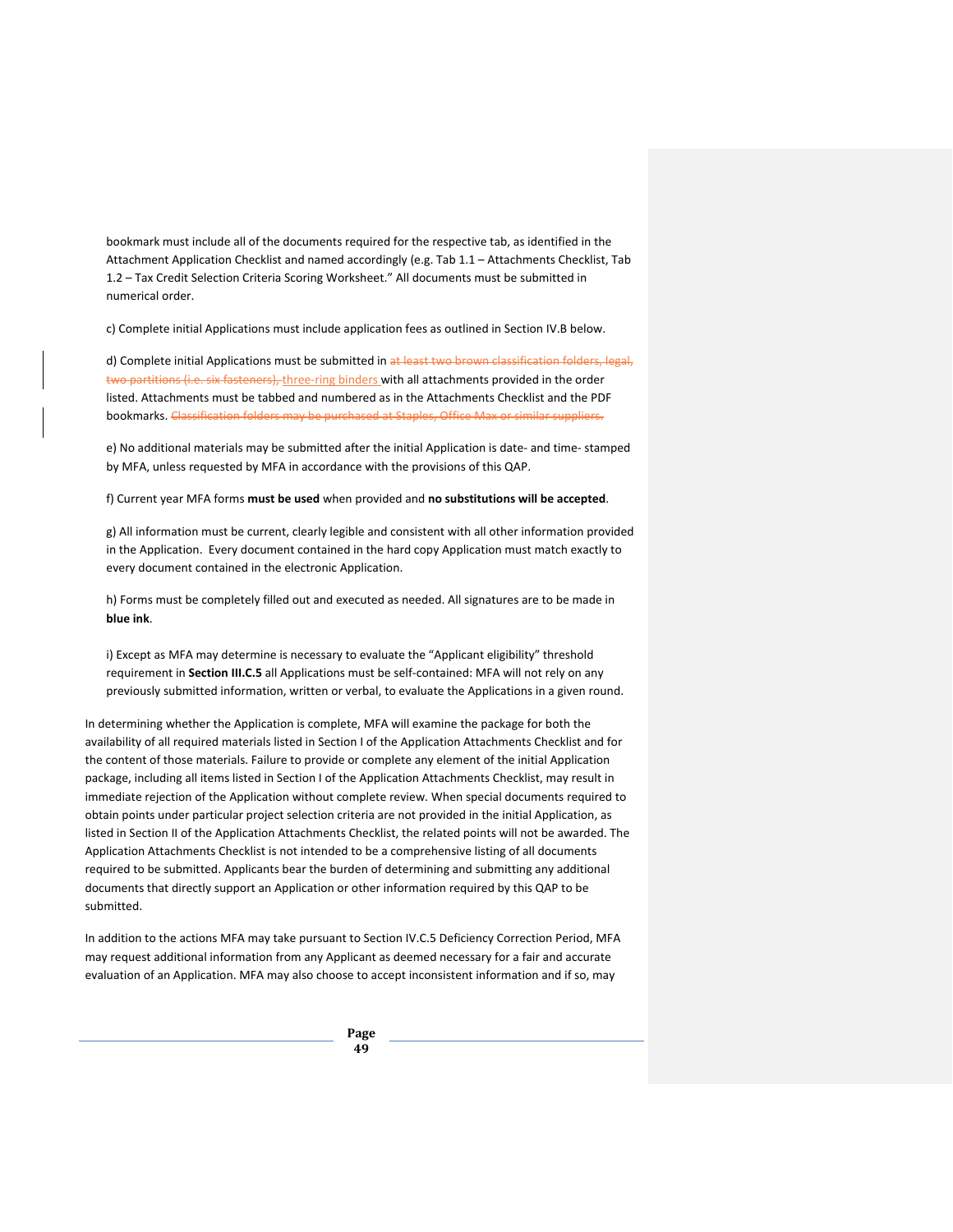select any of the inconsistent pieces of information over any other pieces of information over any other piece, in its reasonable judgment. However, MFA is under no obligation to seek further information or clarification or to accept inconsistent responses.

**The Applicant will bear sole and full responsibility for submitting its Application in accordance with the requirements of the Internal Revenue Code and the QAP and will be deemed to have full knowledge of such requirements regardless of whether or not a member of MFA's staff responds to a request for assistance from Applicant or otherwise provides Applicant assistance with respect to all or a portion of the Application**.

### **5. Communications and Quiet Period**

Questions concerning the competitive LIHTC Application round Application requirements must be submitted through MFA's website at [www.housingnm.org/low-income-housing-tax-credits-lihtc](http://www.housingnm.org/low-income-housing-tax-credits-lihtc-allocations)[allocations.](http://www.housingnm.org/low-income-housing-tax-credits-lihtc-allocations) No questions will be accepted after 5 p.m. Mountain Standard Time, January 24, 20192020. Answers will be posted to the website and once posted will be deemed a part of this QAP. It is the sole responsibility of Applicants to review the website for answers to questions.

A "Quiet Period" for each competitive round will begin at the time an initial Application is submitted and end upon the announcement of the tax credit awards. During the Quiet Period, Applicants shall not contact MFA's management, employees, members of the Board of Directors or their proxies, officers or agents in regard to an Application under consideration unless expressly directed to do so by MFA staff. The purpose of the Quiet Period is to create a fair and consistent process for all Applications in the competitive round. The Quiet Period only applies to Applications under consideration during the competitive round and not to any other projects, issues, or applications, including questions regarding MFA gap funding requested in conjunction with the Application.

The imposition of the Quiet Period does not alleviate any Applicant of its obligations to notify MFA of changes to the Project as provided for in Sections IV.H. and IV.I. herein. In addition to the provisions of Sections IV.H. and IV.I., Applicants are required to notify MFA of any material change in circumstances concerning the Application, development team, threshold requirements and/or scoring changes. Applicant shall notify the Housing Tax Credit Program Manager in writing immediately of the material change, and MFA staff shall review the notification and determine, in its sole discretion, what action, if any, to be taken with respect to the pending Application.

All communications regarding Projects which have received tax credit awards and tax-exempt bond financed Projects should be directed to:

Rebecca Velarde Kathryn Turner Tax Credit Program Manager (505)767-228373 [kturnerrvelarde@housingnm.org](mailto:kturner@housingnm.org) **Field Code Changed**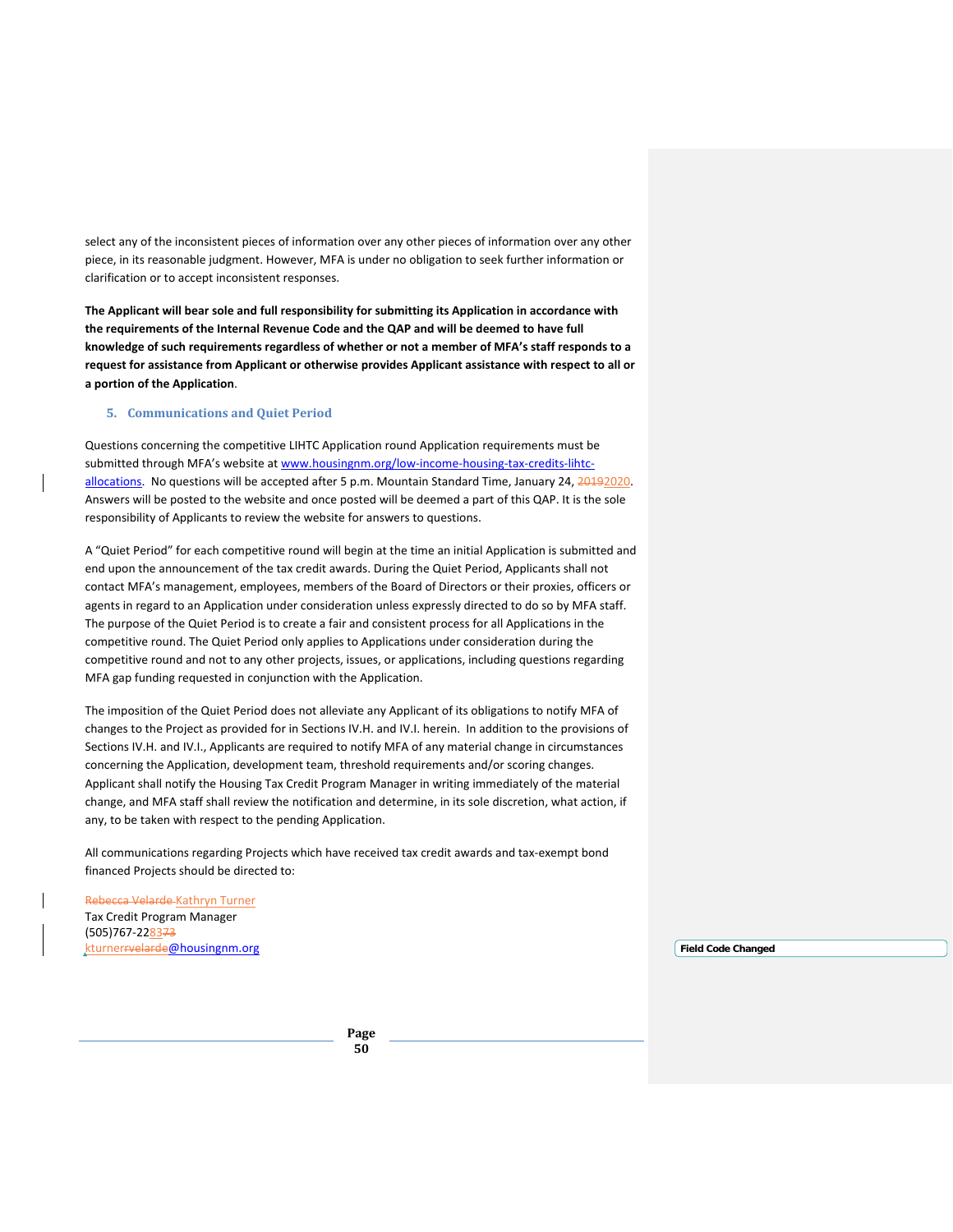#### **6. Prohibited Activities**

Applicants (including Applicants for tax-exempt bond financed Projects) or their representatives shall not communicate with or by any other means attempt to influence members of the Board of Directors and their proxies or members of the Allocation Review Committee (ARC) regarding any Application except when specifically permitted to present testimony at a tax credit related proceeding. **An Application shall be rejected if the Applicant or any person or entity acting on behalf of Applicant violates the prohibitions of this section**. A list of the members of MFA's Board of Directors and their proxies and ARC members can be found at [http://www.housingnm.org.](http://www.housingnm.org/) A list of ARC members, MFA board members, and MFA leadership, and LIHTC program management staff,  $\tau$  which is current as of the date of this QAP, is attached hereto as Exhibit 1. It is the Applicant's responsibility to check MFA's website for a current list of board members and ARC members.

Any communication made or action taken in violation of the Quiet Period or the prohibited activities section of the QAP shall be immediately reported to the tax credit program manager, whose contact information is provided in **Section IV.A.5**. Nothing in this section shall be construed to alter or affect the mandatory appeals processes and procedures that are prescribed elsewhere in this QAP. **An Applicant's failure to adhere to the prescribed application and appeals processes and procedures shall result in the rejection of the Application**.

# **B. MFA Fees and Direct Costs**

**All fees are non-refundable**. They are due at the times and in the amounts shown below and they apply to both allocated and non-allocated tax credits. Fees may be delivered in the form of personal or business checks, money orders or cashier's checks. Any check returned for insufficient funds will result in rejection of the Application, cancellation of the reservation or other actions available to MFA. Exceptions may be granted at MFA's sole discretion and fees may be adjusted annually, as determined by MFA in its sole discretion.

**Application Fee** (for initial and supplemental requests)

- ♦ Due at submission of tax credit initial Application
- ◆ \$500-750 for nonprofit or governmental entity Applicant; \$1,5000 for a for-profit Applicant

#### **Market Study and Design Review Deposit**

♦ \$8,500 (deposit) due at submission of tax credit initial Application

This deposit is intended to cover the cost of the commissioned market study and a portion of the design reviews for compliance with Design Standards. Design reviews are estimated to cost between \$8,000 to \$15,000, depending on Project location and complexity. This is an estimate only and the final cost may vary. If the market study or design review costs more than the deposit, the difference will be billed. If the cost is less, the difference will be refunded. Any amount in excess of the \$8,500 deposit is due within 20 calendar days of billing by MFA.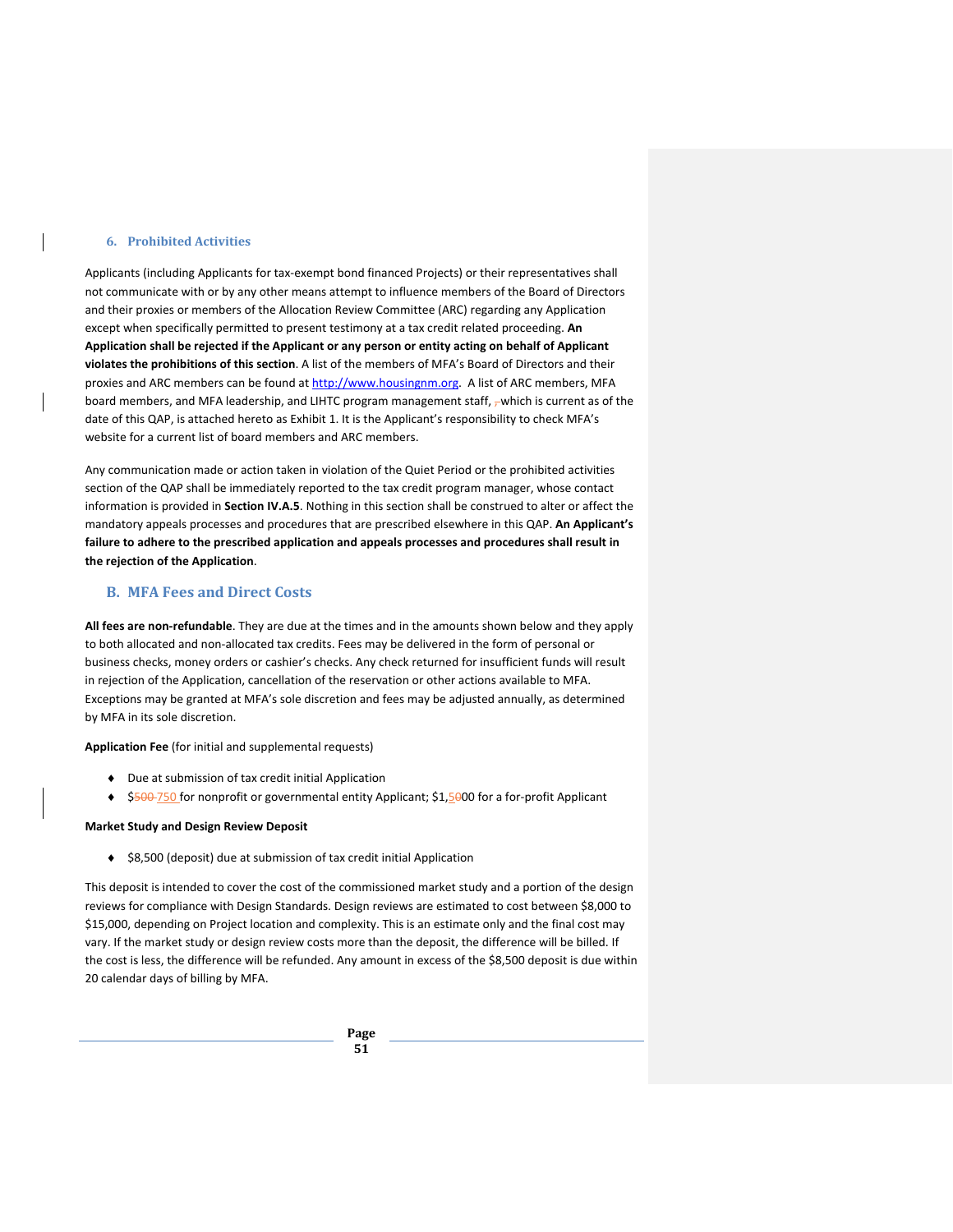#### **Processing Fee**

#### Projects receiving a reservation of 9 percent tax credits

- Due at execution of reservation contract for 9 percent awards; **Dedue prior to delivery of letter of** determination or construction start, whichever occurs first for projects financed with tax exempt bonds..
- ♦ 7.75 percent of the MFA-determined tax credit allocation amount rounded down to the nearest dollar.
- ♦ For projects financed with tax exempt bonds, if the actual tax credit amount is greater at final allocation than when the letter of determination was delivered, the Applicant must pay an additional processing fee of 7.75 percent of the increase in the tax credit amount. ♦

#### Projects financed with tax-exempt bonds

- ♦ Due prior to delivery of letter of determination or construction start, whichever occurs first.
- 3.5 percent of the MFA-determined annual tax credit amount rounded down to the nearest dollar
- ♦ If the actual tax credit amount is greater at final allocation than when the letter of determination was delivered, the Applicant must pay an additional processing fee of 3.5 percent of the increase in the tax credit amount.

## **Monitoring and Compliance Fees**

- $\blacklozenge$  Due annually by January 31<sup>st</sup> for each year of the Extended Use Period. The monitoring and compliance fee for the entire 15-year Compliance Period may be paid in a lump sum at the final allocation application (number of units x \$5045/unit/year x 15 years).
- $-2019$ 
	- o \$5045/set-aside unit/year (Income Averaging Average Income projects may be subject to an increased compliance monitoring fee.)
	- o \$20/set-aside unit/year during the Extended Use Period

### **Appeal Fee**

- ♦ \$5,000 due at submission of appeal
- ♦ No appeal will be entertained in advance of appeal fee payment.

**Subsidy layering review, request for increase in tax credits, request for changes to a Project and/or requests for document corrections** (when not a result of an administrative error by MFA, including when changes or alternate forms are proposed by an Applicant in lieu of MFA standard forms.)

♦ \$500 due at submission of review/correction request

### **Extension Fee**

**Formatted:** Indent: Left: 0.5", No bullets or numbering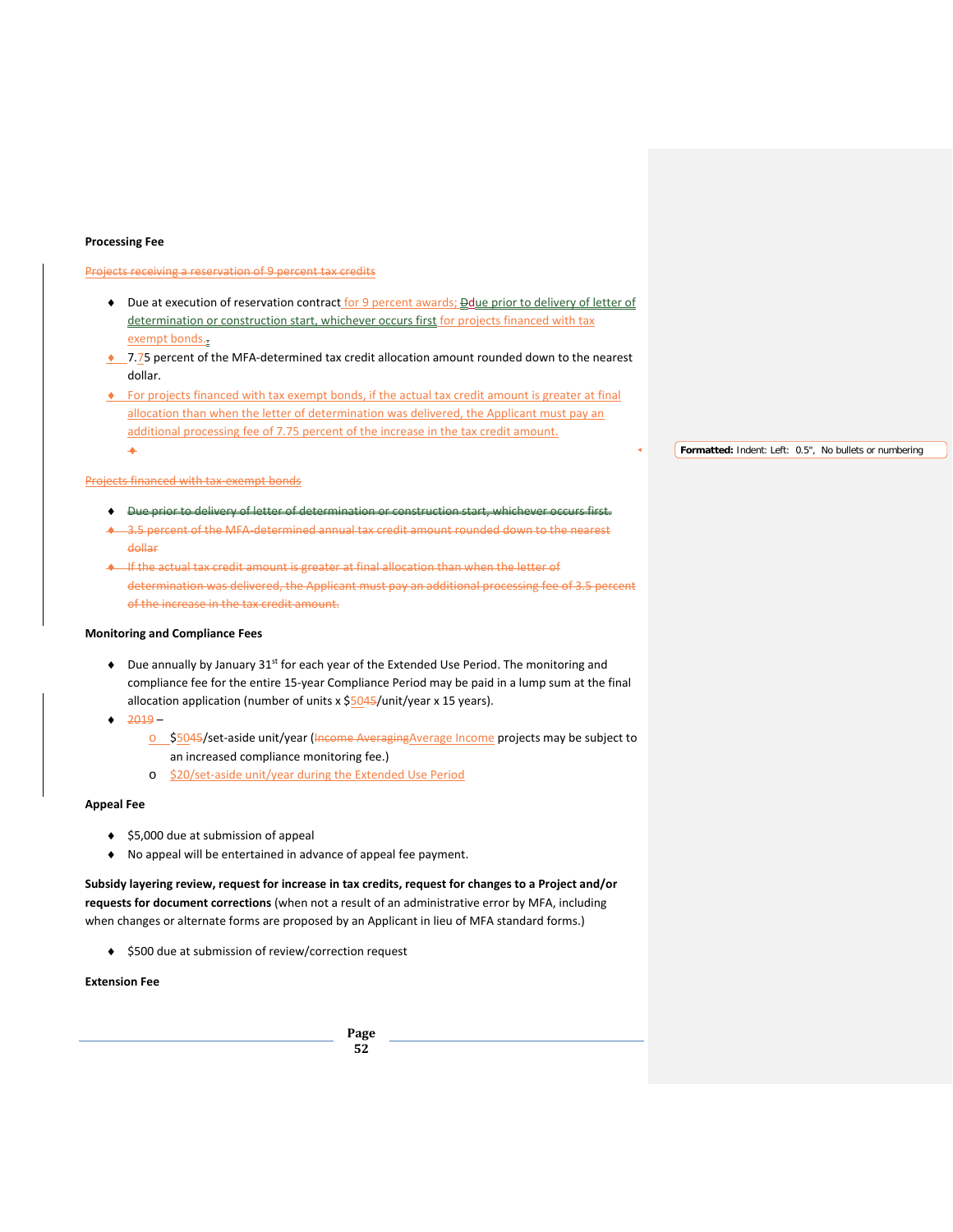- ♦ Due at submission of request to extend deadline of any documents required under Subsequent Project Requirements and/or with submission of late or missing documents required under Subsequent Project Requirements
- ♦ \$500 per week

# **C. Staff Analysis and Application Processing**

- 1. **Threshold review**. Following the Application deadline, MFA will undertake a threshold review to determine whether the initial Application meets the minimum Project threshold requirements shown in Section III.C. If the initial Application fails the threshold review because it does not achieve the minimum score, it may be retained until MFA determines whether all tax credits can be allocated to higher scoring Projects. If the initial Application fails to meet site control, zoning and fee requirements, the Applicant will be given an opportunity to correct the deficiency in accordance with Section IV.C.5 and if not corrected in the time period allowed, the Application will be rejected. The Applicant eligibility and financial feasibility threshold requirements are not correctable and Applications that fail to meet these requirements will be rejected.
- 2. **Cost limits**. Total development costs for various types of Projects may not exceed the following:
	- a. **New construction and adaptive reuse Projects**. The total development cost per unit must not exceed 130 percent of the weighted average total development cost per unit for all new construction and adaptive reuse Projects submitted in the same round. Similarly, the hard construction cost plus architect and engineering fees per square foot must not exceed 130% of the average cost per square foot for all new construction and adaptive reuse Projects submitted in the same round.
	- b. **Acquisition/rehabilitation Projects**. The total development cost must not exceed 100 percent of the weighted average total development cost per unit for all new construction and adaptive reuse Projects submitted in the same round. Similarly, the hard construction cost plus architect and engineering fees per square foot must not exceed 100% of the average cost per square foot for all new construction and adaptive reuse Projects submitted in the same round.
	- c. **Tax-exempt bond financed Projects**. Total development cost must not exceed the limits established for new construction, adaptive reuse or acquisition/rehabilitation Projects, as appropriate, submitted in the most recent allocation round.
	- d. **Rehabilitation, new construction and adaptive reuse Projects**. For Projects that involve rehabilitation of existing units, the construction of new units and/or the adaptive reuse of an existing building, the costs related to each will be evaluated separately for comparison to the limits established in Sections IV.C.2.a. and b. above.

For any project with extenuating circumstances around the hard construction cost per square footage in their project may submit additional material justifying those costs and requesting a waiver from that limit either in the original application, or through the supplemental

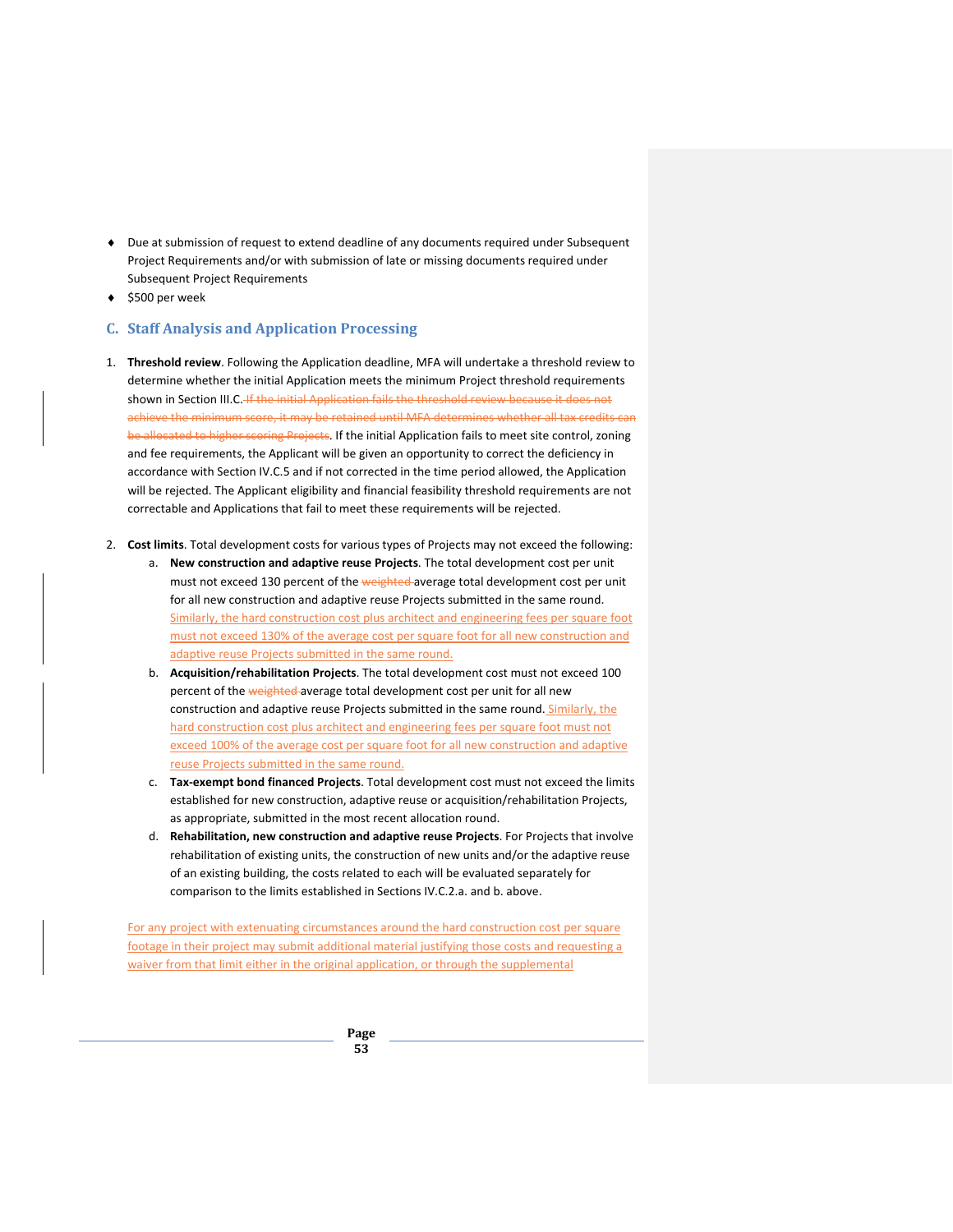information process, during the underwriting review. Waivers may be granted at MFA's sole discretion.

Recognizing that Tax Credit projects require soft costs above and beyond traditional development, when determining the average per square foot cost for each project, only hard costs as found on Schedule D and any architect and engineer fees will be used.

See the Glossary Section XI for the definition of the terms "unit," and "total development cost," and "hard construction costs" as they apply to the cost limit calculations in this section. Costs that exceed these limits will be excluded when calculating the tax credit amount. These limits are binding through final allocations.

- 3. **Local notice**. The Chief Executive Officer of the local jurisdiction where the Project is located will receive a "local notice" from MFA stating that an Application has been received. The local jurisdiction and the Chief Executive Officer are to be identified by the Applicant in the Application form. The jurisdiction may be a municipality, town, county or tribal government. Such notification will be issued for all Applications not more than 10 business days after MFA's Application deadline and the recipient will have 30 calendar days to respond.
- 4. **Site visits**. On completion of the threshold review, MFA will visit the proposed sites for the highest ranking Projects. Sites considered by MFA in its reasonable judgment to be inappropriate due to current or foreseeable adverse health, safety, welfare, site constraints or marketability risks may be cause for rejection of any Application, regardless of threshold review or scoring results. Communications made by or on behalf of an Applicant in response to communications initiated by MFA in conjunction with a site visit shall not be a violation of the Quiet Period.
- 5. **Deficiency correction period**. MFA may provide a deficiency correction period after the threshold review. This period is intended only to: 1) correct threshold items that are identified as correctable in Section III.C, 2) address complete Application items, 3) clarify ambiguous information, 4) complete forms or 5) make minor corrections to the Application. In no case shall the deficiency correction period be used by MFA to allow an Applicant to submit scoring items listed on Section II of the LIHTC Application Attachments Checklist. If the deficiency correction period is used, MFA will provide notice to Applicants having such shortcomings in their Applications via e-mail and U.S. mail. Applicants will have five business days after the date of the e-mail notice to correct deficiencies. All materials must be submitted no later than 5 p.m. Mountain Standard Time on the fifth business day, following "Form of Submission" requirements shown in **Section IV.A.3** above. Certain types of deficiencies cannot be corrected during the deficiency correction period, including an Applicant's failure to provide materials or to provide materials in the required form, as well as other deficiencies that MFA determines in

**Formatted:** Normal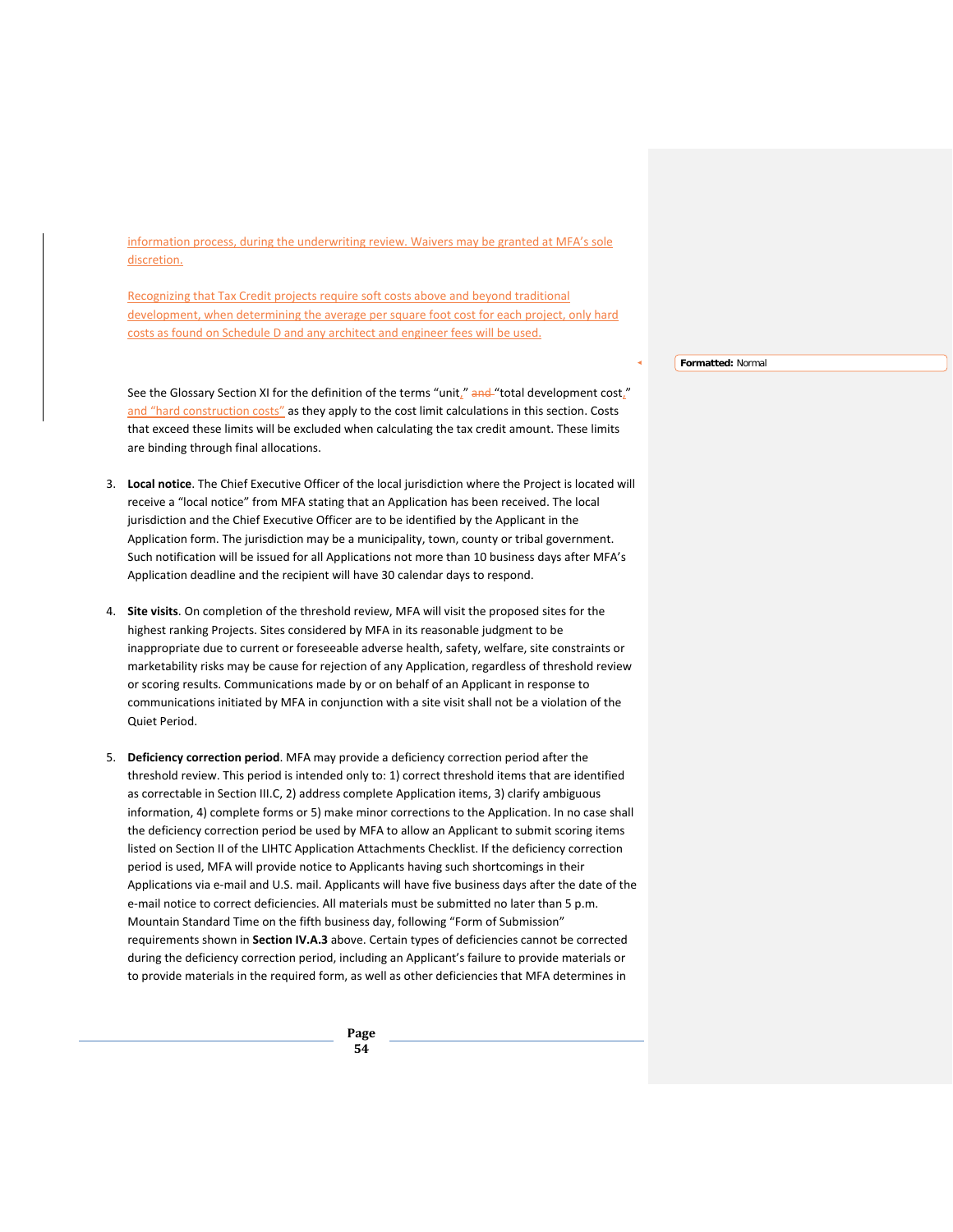its reasonable judgment may not be correctable. Furthermore, the deficiency correction period may not be used by the Applicant to alter the original structure of the Project. This prohibition includes, but is not limited to, all changes listed in **Section IV.H**. If the information requested by MFA is not submitted within the timeframe provided or is submitted but remains deficient, the Application may be rejected without any further review.

- 6. **Supplemental Information Submission**. If at any point during the processing of an Application, staff determines that supplementary information is needed to complete its review, the Applicant will be notified in writing and will have five business days after the date of MFA's notice to deliver a written response. In no case shall the supplemental information request be used by MFA to allow an Applicant to submit scoring items listed on Section II of the LIHTC Application Attachments Checklist. This provision does not apply to incomplete Applications, which may be rejected during the threshold review or subject to the deficiency correction period process.
- 7. **Design Review and Construction Start**. All Projects will be subject to a minimum of four design reviews by MFA (upon completion of the construction documents, twice during construction and upon full completion of the Project) to determine compliance with the Design Standards. Design review will require periodic site visits to determine compliance with Design Standards. For rehabilitation and adaptive reuse Projects, a CNA will be required subsequent to the initial Application (prior to the issuance of the letter of determination for tax-exempt bond finance Projects and at carryover application for all other Projects) and this assessment will be reviewed by MFA for completeness, consistency with the Application and compliance with the Design Standards. All plans and related design materials submitted as part of an Application must provide enough detail for MFA to determine compliance with the Design Standards. Professionals performing the CNA must meet the minimum qualification/certification requirements set forth by MFA as defined in the Design Standards. **Applicants shall not commence construction on a Project prior to receipt of MFA's written approval of complete construction documents.** Applicants are required to post MFA-provided signs/banners in English and Spanish featuring MFA's fraud hotline at the Project work site(s) throughout duration of construction. In the event there is material design changes/differences between those plans and specifications submitted an Application and those contained in the final construction documents, MFA will require Applicant to submit a detailed narrative of material design changes made to final plans and specifications. MFA staff will make a good faith effort to perform an initial review of construction documents within 10 business days of submission of complete construction documents. Final approval will occur upon receipt of an approval recommendation from MFA's architect that all outstanding issues, if any, have been resolved.
- 8. **Market Study**. For Projects passing the threshold review in a 9 percent tax credit allocation round and ranking among the top scoring Projects and/or wherein MFA determines a study is warranted, MFA may commission a standardized market study by outside professionals chosen pursuant to the requirements of MFA's procurement policy and having no financial interest in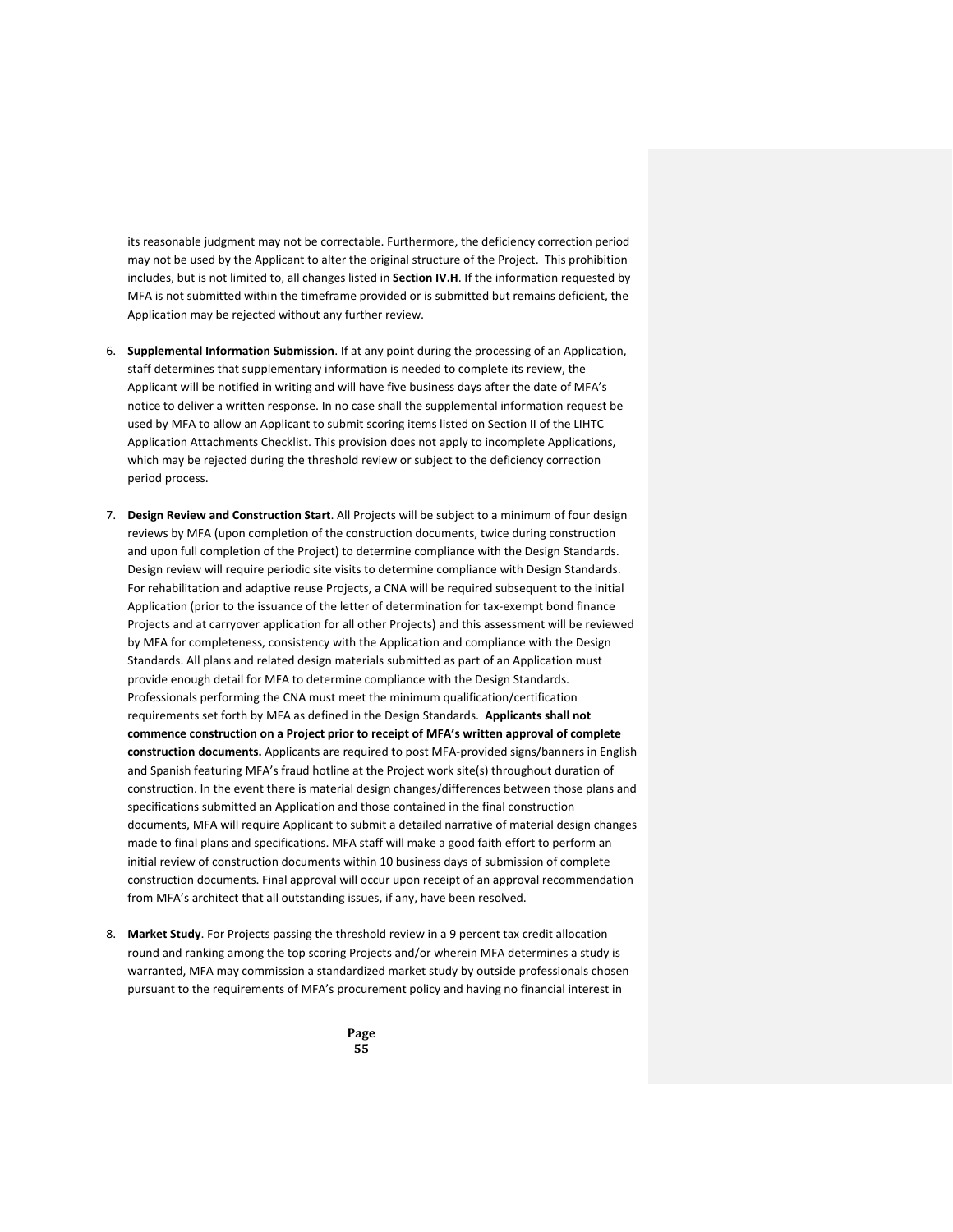any of the Projects. For all tax-exempt bond financed Projects, MFA shall commission or cause to be commissioned, a standardized market study by outside professionals chosen pursuant to the requirements of MFA's procurement policy and having no financial interest in any of the Projects. A deposit is required with each Application. Any additional cost of these studies will be charged to Applicant and failure to pay any additional costs within 20 calendar days of the billing will result in rejection of the Application.

- 9. **Other Project compliance**. All Principals (see Glossary) related entities and affiliates must be in compliance with respect to all other federally subsidized housing or LIHTC projects that they own or operate throughout the country. Applicants shall submit a complete list of **all** projects in which Applicant has an interest. Each Applicant shall also submit an affidavit certifying Applicant is not in default with respect to any material compliance matter for any such project or shall state what defaults exist and what corrective action Applicant is taking. If MFA determines, either through information provided by an Applicant or through MFA's investigation, that any federally subsidized housing or LIHTC project in which any Principal has an interest is in default of any material compliance matter, MFA may reject the Application. See **Section IV.F.1** for additional discussion. This determination of default in regards to any Principal may concern, but is not limited to, progress made with previous tax credit reservations, including timely delivery of required documents and meeting all required deadlines; development compliance; and payment of monitoring fees.
- 10. **Development team review**. Staff will review the qualifications of each development team member (Developer, Project Owner, general partner, contractor, management company, consultant(s), architect, attorney and accountant, etc.) to determine capacity to perform in the role proposed. Considerations may include related experience, financial capacity, performance history, references, management and staff, among others. All members of the development team (i.e. Developer, Project Owner, architect, general contractor, etc.) are required to sign an affidavit affirming they have no related party relationships; or, that all related party relationships have been properly disclosed. The form of this affidavit can be found on MFA's website. **An Application may be rejected or substitutions requested if the development team or any member thereof is unsuitable as determined by MFA.**

# **D. Feasibility Analysis and Financial Considerations**

All Projects successfully completing the threshold review and ranking among the highest scoring Projects for which annual credit ceiling is available in a given year, as well as tax-exempt bond financed Projects which pass threshold review, will undergo financial analysis by MFA staff to determine whether the Projects are financially feasible. Such determinations will rely on both the financial data submitted by the Applicant and on staff judgments with respect to feasibility matters. Projects that do not appear financially feasible in MFA's judgment may be rejected without further processing. Although financing commitments will not be required at initial Application, all sources must be clearly identified and their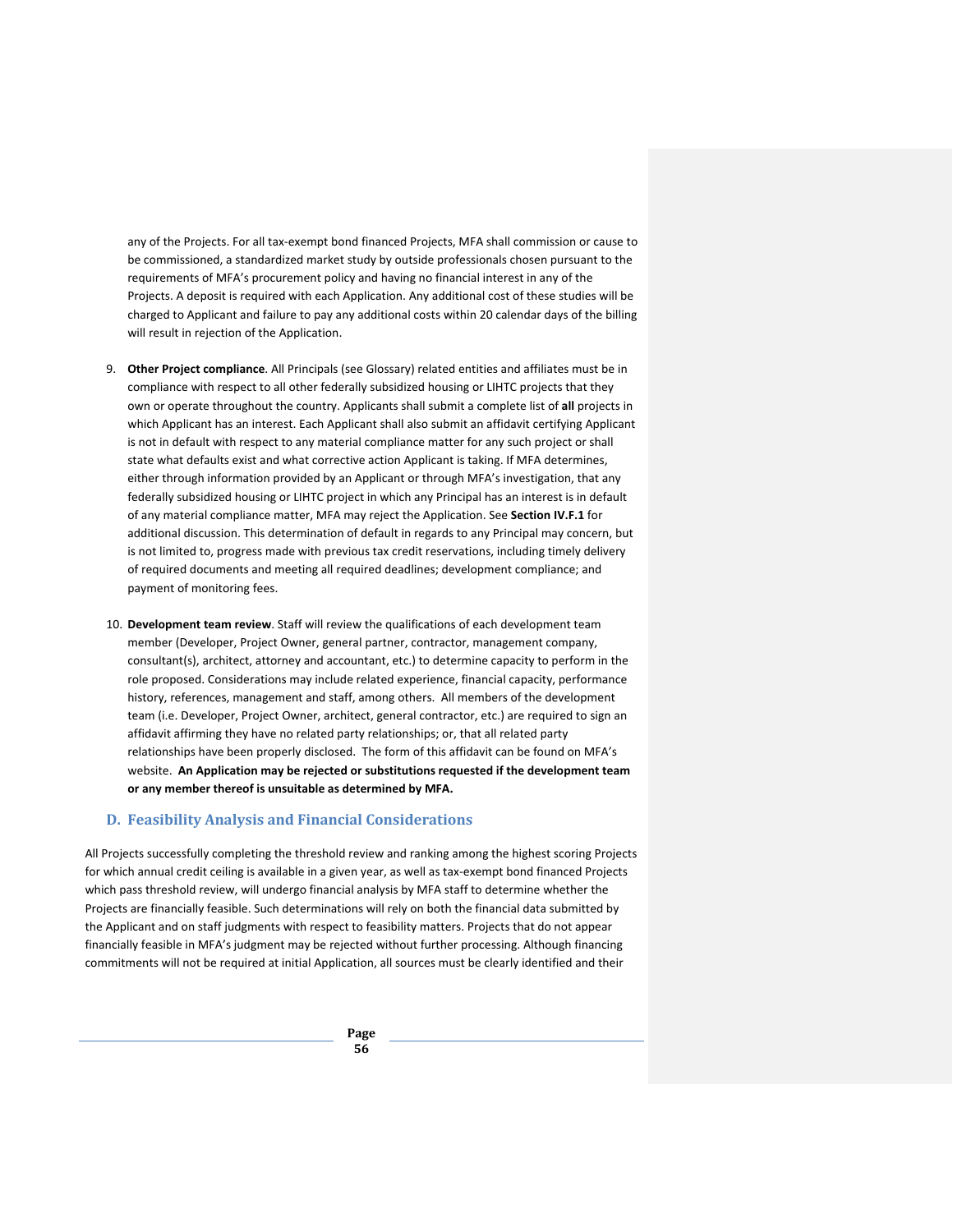terms specified. Financing commitments will be required as a "subsequent requirement" after the initial reservation is made.

Initial Applications for any tax credits (4 or 9 percent) must include a letter of interest from a tax credit syndicator or direct investor stating the terms and pricing for the purchase of tax credits allocated to the Project. In addition, all Projects will be underwritten using the more conservative of the standards indicated in this QAP, those in an underwriting supplement to be published by MFA at least one month prior to the Application deadline, the terms listed in any financing commitment or letter of interest; or, in cases where one is available, the Project's market study. Project 15-year pro forma cash flow projections must include an operating expense inflation factor of at least 3 percent, a rental income inflation factor of no more than 2 percent and a vacancy factor of at least 7 percent for all occupancyrelated income.

- 1. **Development costs**. Development costs will be evaluated against the average costs of competing projects. In the case of rehabilitation Projects and adaptive reuse Projects an appraisal and CNA of the existing project will be required (prior to the issuance of the letter of determination for tax-exempt bond finance Projects and at the time of the carryover application for all other Projects), and used by MFA to evaluate development costs. Professionals performing the CNA must meet the minimum qualification/certification requirements set forth by MFA as defined in the Design Standards. For rehabilitation Projects, the acquisition cost on which tax credits are calculated will be held to the lesser of sale price or appraised value. Applicants submitting costs atypical in the marketplace must provide information acceptable to MFA, justifying such costs. Projects with excessive costs will be subject to adjustments to the amount of tax credits requested. MFA, in the course and scope of its underwriting, will examine how costs are categorized /allocated in Schedules A and D. MFA reserves the right to recategorize /allocate costs to different categories should MFA determine, in its sole discretion, that costs have been categorized incorrectly. Applicants shall describe all costs contained in any category labelled "other" with sufficient specificity so that it is clear what these costs encompass.
- 2. **Developer and other fees**. Fees are limited to the following standards:
	- a. **Builder profit, overhead and general requirements**

In Projects where an "identify of interest" (as defined in this section) is not present, builder profit may not exceed 6 percent of construction costs, builder overhead may not exceed 2 percent of construction costs and general requirements may not exceed 6 percent of construction costs. For purposes of these calculations, see definition of construction costs in the Glossary.

Where an identity of interest exists between or among the Developer/Project Owner, builder (e.g. the general contractor), design professionals and/or subcontractors, builder profit shall not exceed 4 percent of construction costs. An identity of interest means any relationship that is based on shared family or financial ties between or among the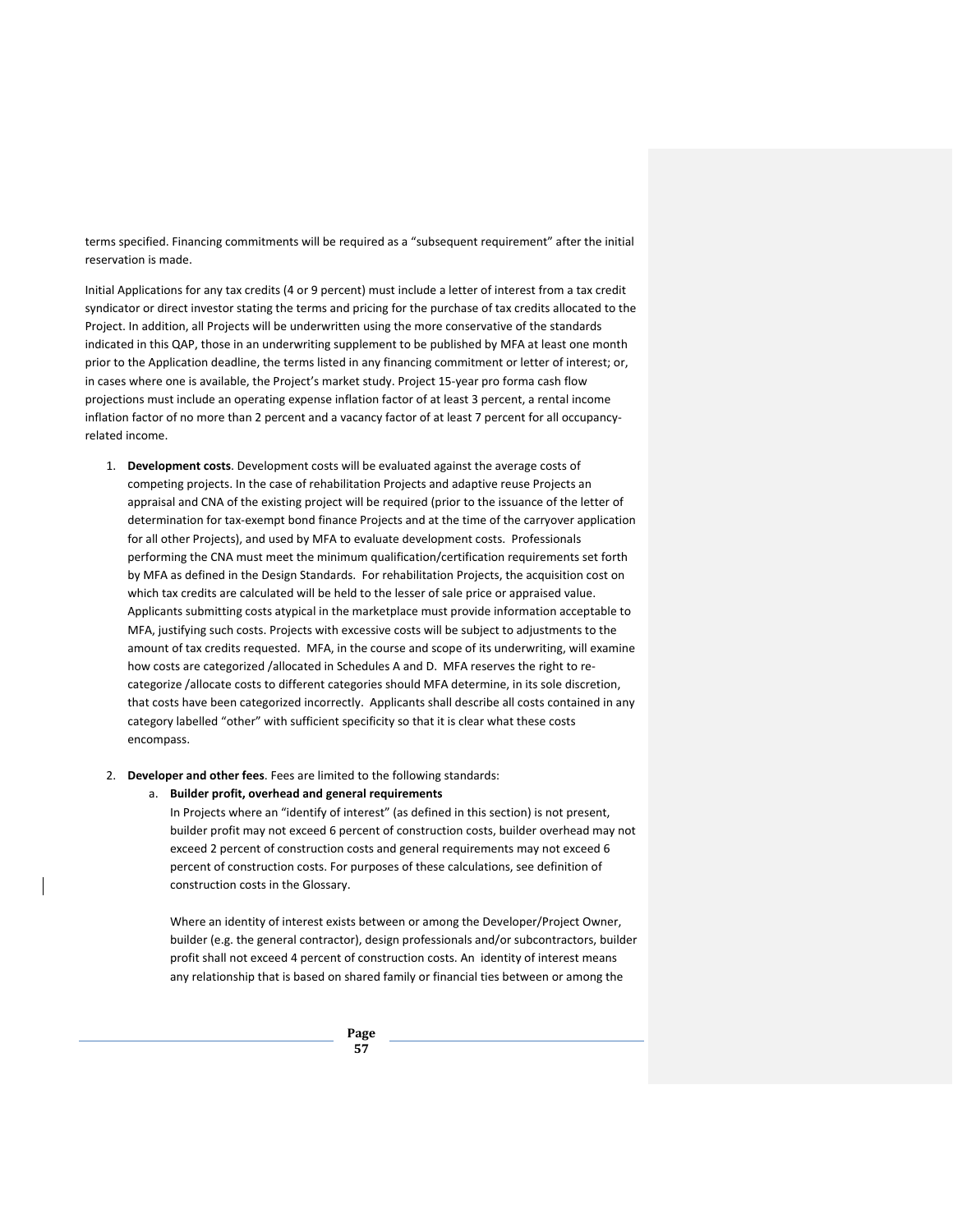Developer/Project Owner, builder (general contractor), design professionals and/or subcontractors that would suggest that one entity may have control over or a financial interest in another. An identity of interest will be presumed if any of the following factors are present as between or among the Developer/Project Owner, builder (general contractor), design professionals and/or subcontractors; common or shared ownership of any of the above-listed entities; common family members as owners or investors in any of the above-listed entities; common control of the above-listed entities even if the control is not exercised by a common owner or common investor.

The maximum Builder fees are locked in at Initial Application. For LIHTC purposes, any amount of fee that exceeds the lesser of the limits established at Initial Application or the percentage limitations will be excluded from the Project's Eligible Basis when calculating the tax credit allocation.

#### b. **Developer fees**

Developer fees for 9 Percent% LIHTC projects shall not exceed: 1) \$22,500 per lowincome unit for Projects with 30 or fewer units, 2) \$21,000 per low-income unit for Projects with 31-60 units, 3) \$19,500 per low-income unit for Projects with 61-100 units not to exceed \$1.5 million and 4) \$15,000 per low-income unit for Projects with more than 100 units not to exceed \$1.8 million. Additionally, in no case shall the developer's fee for a 9 Percent% or 4 Percent% LIHTC project or exceed 14 percent of total development cost. Donations of land and waived fees are excluded from total development cost when calculating maximum allowable developer fees. Developer fees include all consulting costs for services typically rendered by a Developer. Any reserve, excluding the MFA-required project reserve (see below), may be considered as part of the developer fee, if it is not held for the benefit of the Project for a minimum of 15 years. For purposes of these calculations, Total Development Cost is adjusted to exclude developer fees, consultant fees and all reserves. Where an identity of interest exists between the Developer/Project Owner and the builder, the above-mentioned fee may be further reduced if MFA, in its discretion, determines the fee to be excessive. In a proposed sale transaction where there is an identity of interest in any Principal of the seller and buyer, the Project will be subject to reduced developer fees. Where there is such an identity of interest, the developer fee percentages will be calculated on Total Development Cost reduced by Acquisition Costs. Also, an "as-is" appraisal dated no earlier than six months prior to the Application date and completed by an MAI licensed in New Mexico must be submitted.

The maximum developer fee is locked in at Initial Application. For LIHTC purposes, any amount of fee that exceeds the lesser of the limits established at Initial Application or the percentage limitations will be excluded from the Project's Eligible Basis when calculating the tax credit allocation.

#### **c. Architect and Engineering Fees**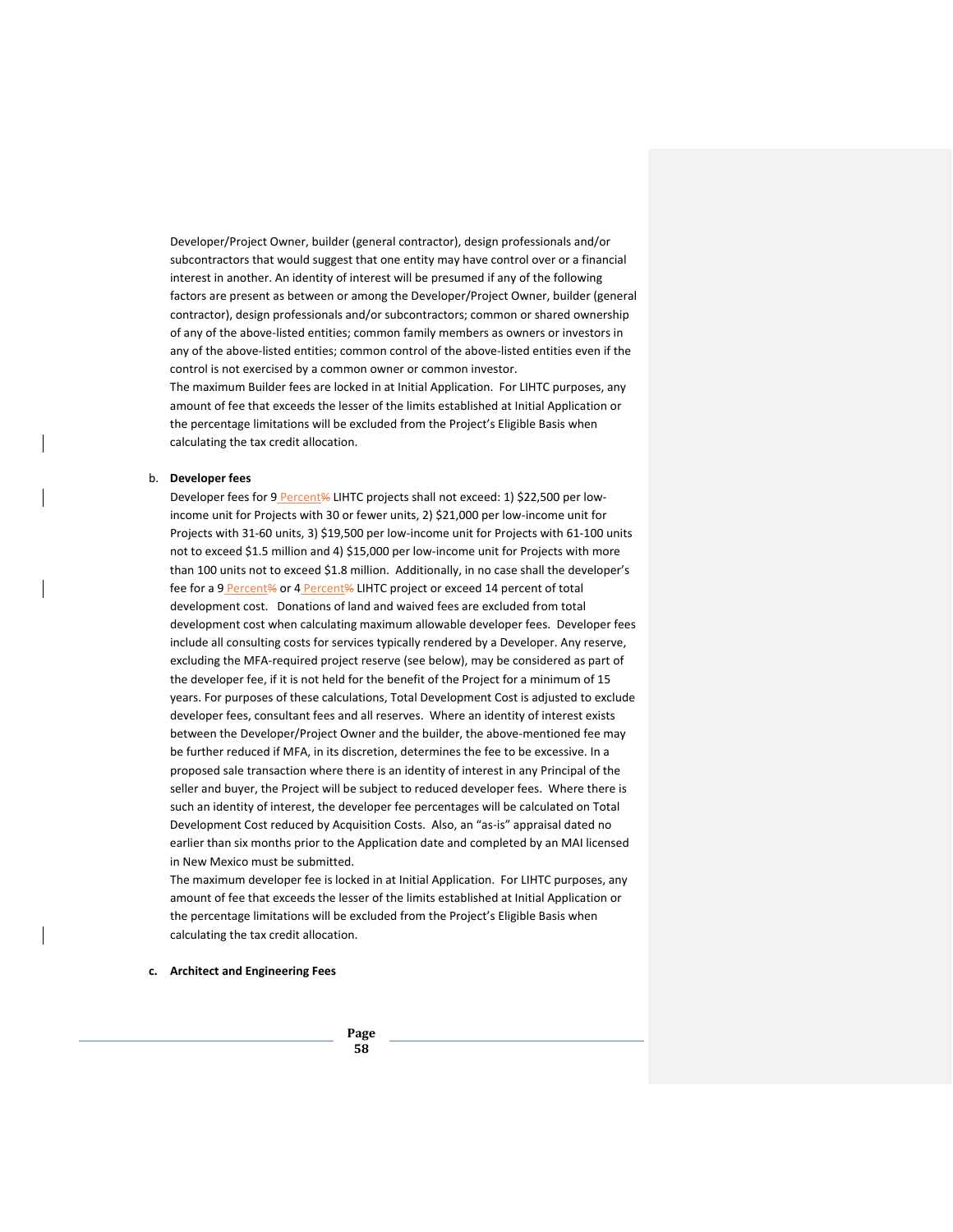The architects' fees, including design and supervision fees, and engineering fees, must be capped at 3.3 percent of Total Development Cost. Architects' fee and engineering fees shall be deducted from Total Development Cost when calculating this fee cap. Architect design fees may be reduced further when the same design has been used in previous developments. This fee limit is a soft cap and any amounts in excess of this cap will not be included in eligible basis. Exceptions to the above rules governing architect and engineering fees may be granted based on site or project specifics and in MFA's sole discretion. Supporting documentation shall be provided to justify any increase request. Although the same standards will apply for Projects subject to subsidy layering review, such Projects will require Board approval for subsidy layering purposes whenever they exceed the federally-defined ceiling standard limits and only five such excess fee amounts can be approved in any given year.

Increases in Project costs subsequent to the Application deadline may not result in an increase in any of the fees calculated above for tax credit allocation purposes. These fees may be held to the same dollar amount as approved by MFA during the initial underwriting of the Project. Any changes in the amount of fees through the course of development will require prior approval of MFA and must be justified by a change in scope of the Project. Any change in the scope of the Project that results in increased fees for which an exception is being requested constitutes a change to that Project.

- 3. **Reserves (escrows) included in development costs**. The development budget must include an operating reserve equal to a minimum of six (6) months of projected operating expenses, debt service payments and replacement reserve payments. Larger operating reserves may be required for Projects which show a declining debt coverage ratio in 15-year cash flow projections, have rental assistance contracts included in their income projections or have other factors that MFA determines in its discretion to warrant larger reserves. Replacement reserve levels must be shown in the operating budget at the minimum of \$250 per unit per year for senior housing (new construction Projects only) and \$300 per unit per year for all other new construction and rehabilitation and adaptive reuse Projects. Project reserves of any kind in the development budget will not be included in MFA's calculation of Eligible Basis for tax credit purposes.
- 4. **Operating expenses and replacement reserves**. MFA will review the projected operating expenses, replacement reserves and loan terms and may, in its determination of economic feasibility, make adjustments based upon industry standards, its own underwriting parameters, the CNA or facts obtained from other appropriate sources. Applicants are urged to carefully review operating cost pro formas. Applicants must include real estate taxes in their operating expenses, unless evidence of a perpetual real estate tax waiver (throughout the term of permanent financing) is submitted with the Application.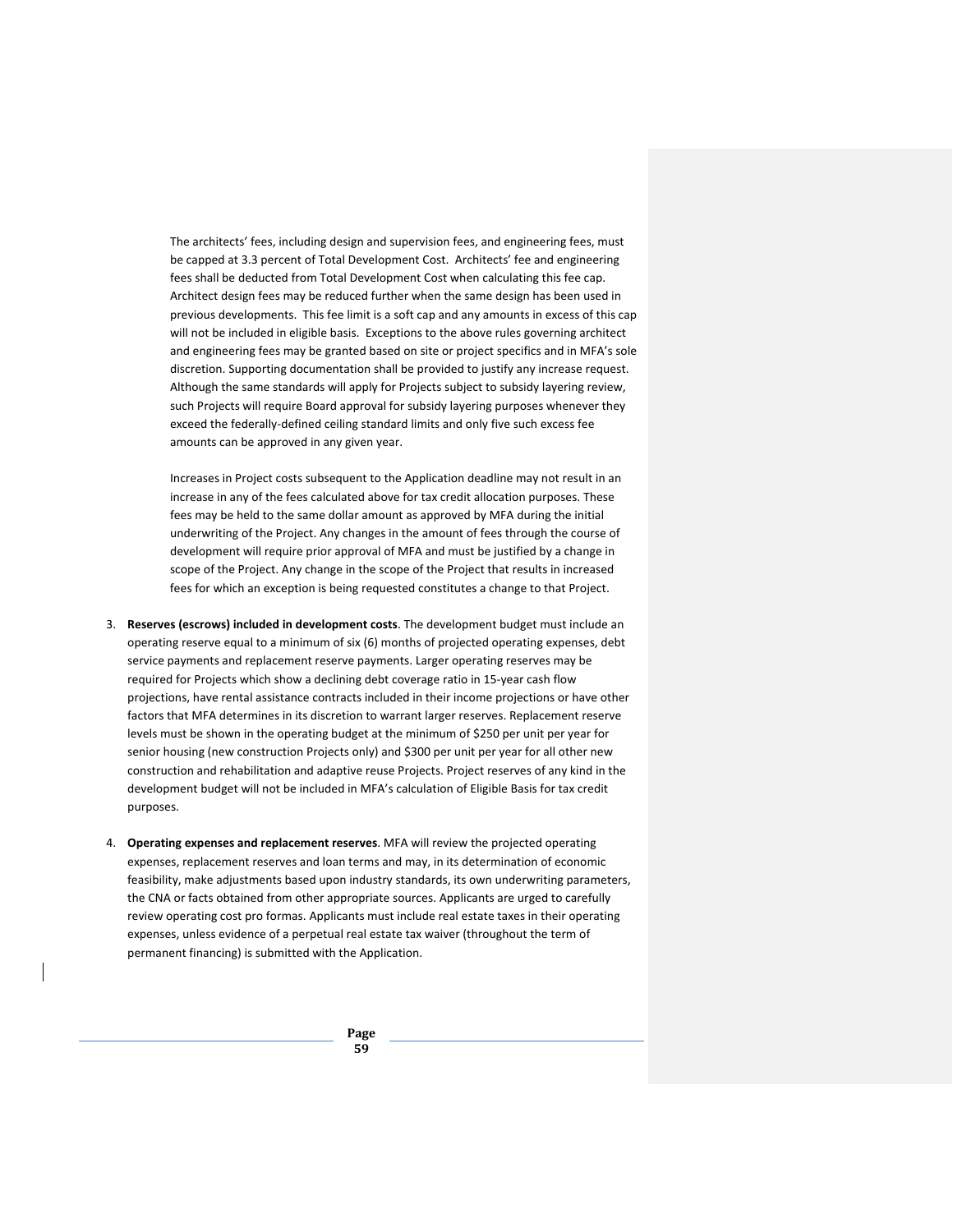Replacement reserves for the first 15 years may be capitalized in the development budget assuming there is a source of funds that can be used to establish the reserve account. Capitalized reserves are a non-eligible basis project cost and establishing reserve accounts may not be an eligible expense for some MFA funding sources. If the capitalization results in projected excess cash flow, MFA may reduce the subsidy for the Project. A qualified CPA or tax attorney should be used to determine the appropriate accounting treatment of capitalized reserves.

- 5. **Debt service coverage and subordinate debt**. Applicants who are proposing subordinate debt must include the terms of the loan and pro formas must reflect the ability to repay the senior and subordinate debt with an aggregate minimum debt service ratio of 1.20. Projects that have debt service ratios higher than 1.40 may receive smaller tax credit awards, smaller subsidized loans or higher loan rates than requested in the Application. MFA will consider total annual cash flow as well as debt service ratio when making this determination. MFA will generally not consider the repayment of deferred developer fees when underwriting for feasibility but may consider a Project infeasible if the deferred fee represents a financial burden to the Project.
- 6. **Unit distributions**. For Projects with more than one income and rent tier, all unit types must be distributed proportionately among each of the multiple tiers. That is, if 30 percent of the units are to be set-aside for tenants earning no more than 50 percent of median income, then the units used for this income group must include 30 percent of all one-bedroom units, 30 percent of all two-bedroom units, etc. This also applies to market rate units in the Project. This is intended to prevent allocation of all of the high rent units to the higher income groups, thereby maximizing income while potentially violating the intent of fair housing law.

While the Code excludes any payments made under section 8 of the United States Housing Act of 1937 or any comparable rental assistance program (with respect to such unit or occupant thereof) from the gross rent calculation, only rents that do not exceed the tax credit Ceiling Rents and are supported by the market study will be used for underwriting purposes. Exceptions may be made for Projects with project-based subsidies when the program governing the project-based subsidy allows higher rents. See MFA underwriting policy - LIHTC and project-based rental assistance for additional requirements. Note that in order to underwrite to such rents, a copy of a federally-approved rent schedule must be provided to MFA, e.g. HUD, USDA. If project-based vouchers are awarded, but a federally-approved rent schedule is unavailable, proof of the award is required, and MFA will underwrite to HUD FMR. More detail regarding rental assistance payments and qualifying tenants can be found in the MFA tax credit monitoring and compliance plan, which is issued under a separate cover and summarized in Section X.

# **E. Credit Calculation Method**

1. **Tax credit calculations**. During each evaluation, MFA will determine the amount of tax credits to be reserved, committed or allocated by considering factors specific to each Project including, but not limited to, the following: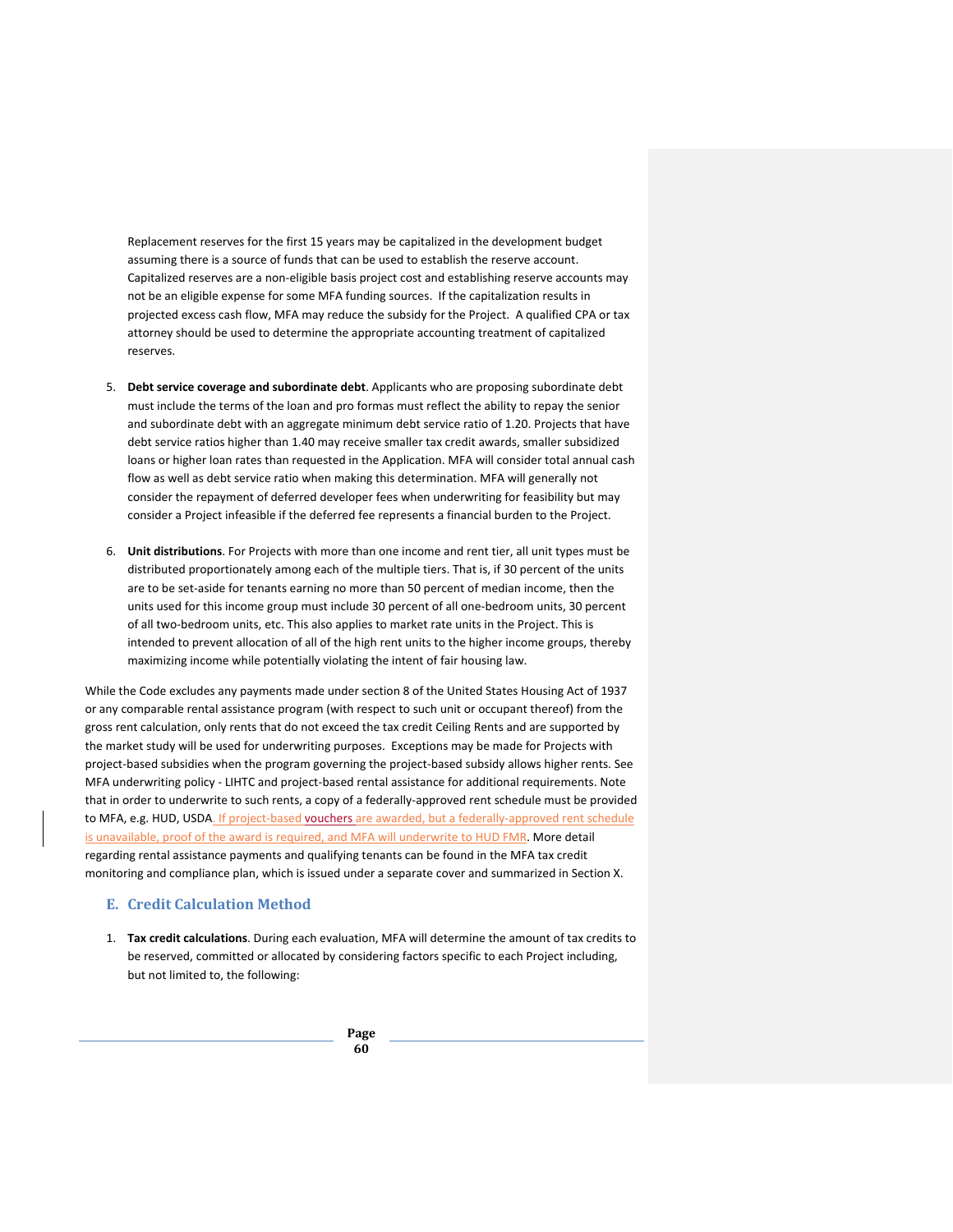- a. Development costs
- b. Funding sources available to the Project for construction and permanent financing:
	- i. First mortgage loans
	- ii. Grants
	- iii. Tax credit proceeds
	- iv. Project Owner equity
	- v. Subordinate debt
- c. Projected operating income and expenses, cash flow and tax benefits
- d. Maximum tax credit eligibility
- e. Debt service coverage ratio compared to lender requirements or commercial lending practices, as applicable
- f. Project reserves
- g. Developer fees and builder overhead and profit
- h. Per unit and per square footage cost limits (section IV.C.2)
- 2. **Amount of tax credits for reservation or carryover allocation**. To estimate the amount of the tax credit allocation for a Project at initial Application or at carryover, MFA will use the prior 12 months average applicable credit percentage of the Qualified Basis, as adjusted by MFA or the amount needed to fill the financing gap. The procedure to determine the amount to fill the financing gap is outlined in number three below.
- 3. **Tax credit proceeds**. At the time of initial Application, MFA will use the more conservative of the equity-pricing factor stated in the letter of interest from the tax credit syndicator or the equitypricing factor listed in the underwriting supplement published by MFA for the current allocation round. The prior twelve months' average of applicable credit percentage will be used along with the equity-pricing factor to estimate the tax credit proceeds.

For 9 percent credits, the applicable credit percentage will be 9 percent. At the time of the carryover allocation for 9 percent credits, the Project Owner must deliver a written letter of intent from a syndicator or equity provider that clearly states the equity-pricing factor. That equitypricing factor along with the prior 12 months average -applicable credit percentage will be used to estimate the tax credit proceeds for the carryover allocation. The equity-pricing factor to be used at final allocation will be the actual equity-pricing factor contained in the Project's syndication agreement and the applicable credit percentage as determined at either carryover or Placed in Service date.

3. For 4 percent credits, the prior twelve months' average of applicable credit percentage will be used. The equity-pricing factor to be used at final allocation will be the actual equitypricing factor contained in the Project's syndication agreement and the applicable credit percentage as determined at either will have been determined at either carryover (or in the

> **Page 61**

**Formatted:** Indent: Left: 0.5", No bullets or numbering

**Formatted:** Normal, Indent: Left: 0.25", First line: 0.25", No bullets or numbering

**Formatted:** Indent: Left: 0.5", No bullets or numbering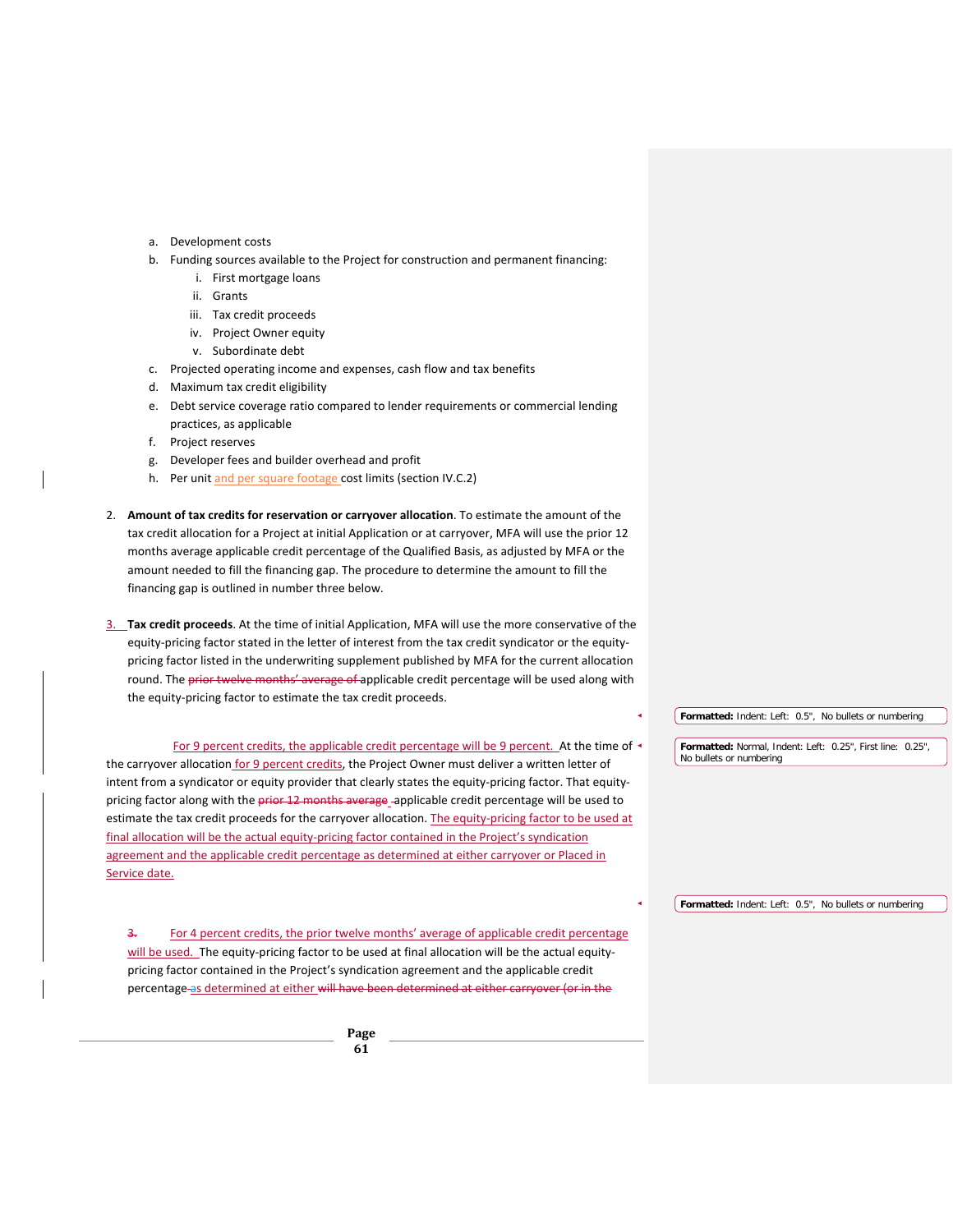case of tax-exempt bond financed Projects, the month the tax-exempt obligations are issued) or Placed in Service date.

- 4. **Limitation on tax credit awards to a single Project or Principal.** Subject to the exceptions contained herein, no LIHTC Project shall receive a tax credit reservation in excess of \$1,232,333. No Applicant, any general partner or affiliate of an Applicant or person or entity receiving or identified as eligible to receive any part of a developer fee for a Project may receive more than two tax credit reservations in any given competitive LIHTC Application round. Projects to be located on adjacent sites proposed by the same Applicant in the same allocation round will be treated as a single Project.
- 5. **Other factors limiting the credit reservation**. The amount of credit reserved, committed and finally allocated to a Project shall be the lesser of:
	- a. The maximum tax credit eligibility of the Project
		- i. Maximum tax credit eligibility is the maximum amount of tax credit justified by a Project's Qualified Basis, as adjusted by MFA and taking into consideration any increase in eligible basis approved by MFA and the applicable credit percentage as described in **Section IV.E.2** above or the applicable credit percentage that was locked-in at carryover (or in the case of tax-exempt bond finance Projects, the month the tax-exempt obligations are issued) or was in effect when the building was Placed in Service; or
		- ii. The amount requested in the Application; or
		- iii. The amount necessary to fill the funding gap.
	- b. The funding gap is the difference between total development cost (exclusive of syndication-related costs) and all available funding sources, including HOME funds awarded in conjunction with the tax credit allocations, excluding anticipated tax credit proceeds. The terms of all proposed sources must be within reasonable industry norms and financing for the Project has to be maximized when evaluating rate, term, debt service coverage, loan-to-value, etc. The maximum tax credit amount allowed based on the funding gap will be determined by the MFA limits stated in **Section IV.E.3** above.
- 6. **Increased basis for high cost areas**. Additional eligible basis (up to 30 percent of the initial calculation) will be considered for Projects located in HUD-designated difficult development areas and QCT if deemed necessary for viability of the Project by MFA. Applicants requesting such increases must deliver evidence in the initial Application package that the Project is located in a DDA or QCT. Note that all areas of the state are eligible for this additional basis boost. Projects that are not financed with tax-exempt bonds have units reserved for senior housing, households with children or households with special housing needs may also be determined to be eligible for the basis increase (up to 30 percent) if deemed necessary for project feasibility as determined by MFA. The boost may not be applied to Projects financed by tax-exempt bonds unless located within a HUD-designated DDA or QCT.

**Page 62**

**Commented [KT2]:** Waiting to increase based on the Bureau of Labor Statistics construction price increases for September.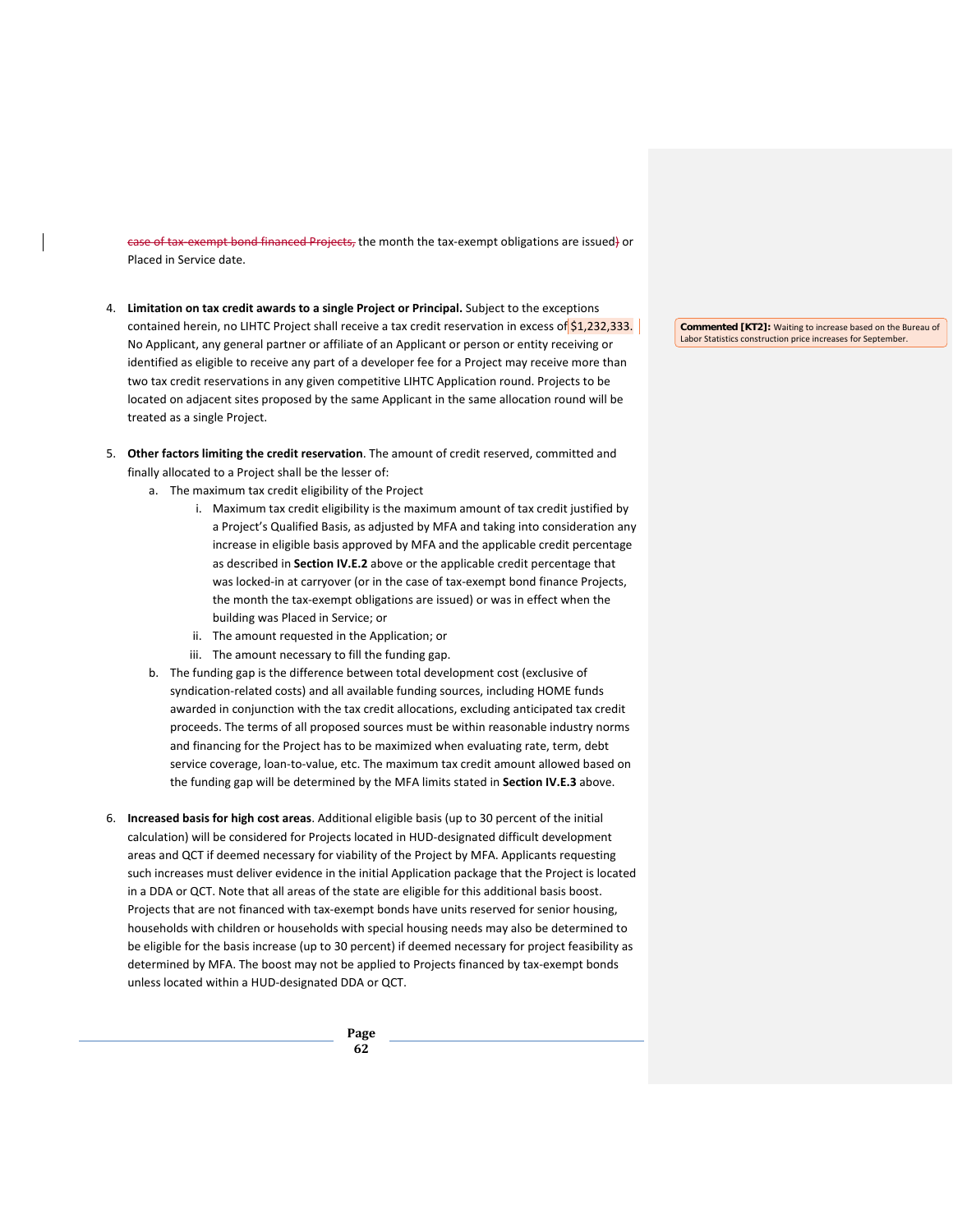- 7. **Adjustments to credit allocations**. When actual tax credit proceeds are confirmed and final financial feasibility analysis is performed during review of final allocation packages, there may be adjustments to the tax credit allocation. Adjustments may also be made at carryover when the 12-month average applicable credit percentage has changed and, for rehabilitation Projects, when the CNA and appraisal are provided. Professionals performing the CNA must meet the minimum qualification/certification requirements set forth by MFA as defined- in the Design Standards. If actual Project costs or funding sources differ substantially from the projections submitted in the Application, MFA may reduce the final tax credit allocation or the Project Owner may establish project reserves to offset the deficit, if in MFA's reasonable judgment the Project has sufficient tax credit eligibility. The conditions for such reserve accounts will be determined by MFA on a case-by-case basis.
- 8. **Federally required subsequent financial analysis**. Federal regulations require that housing credit agencies conduct evaluations at three specific times to determine the amount of applicable tax credits.
	- a. Upon receipt of an Application for LIHTC reservation; and
	- b. Prior to granting a tax credit allocation; and
	- c. No earlier than 30 days prior to awarding the tax credit certification, IRS Form 8609.

## **F. Final Processing and Awards**

1. **Additional considerations**. Applications meeting the requirements of the threshold review and feasibility analysis described above will be further evaluated and processed by MFA. In this step all remaining determinations will be made with respect to development team capability, design, readiness to proceed and other factors in MFA's reasonable judgment to evaluate the Project's Application. Projects must meet the Design Standards available from MFA on the website. Debarment from HUD, MFA or other federal housing programs, bankruptcy, criminal indictments or convictions, poor performance on prior MFA or federally-financed projects (for example, late payments within the 18-month period prior to the Application deadline, misuse of reserves and/or other project funds, default, fair housing violations, non-compliance [e.g. with the terms of LURAs on other projects] or failure to meet development deadlines or documentation requirements) on the part of any proposed development team member or Project Owner or other Principal may result in rejection of an Application by MFA. In addition, MFA will consider a Principal's progress made with previous tax credit reservations, including timeliness in delivering required documents and fees and meeting all required deadlines. When scoring and ranking generates multiple Projects that would draw tenants from a single market area (as determined by MFA market studies for the Projects in question), MFA may choose to eliminate the lower scoring or higher cost Project to avoid overbuilding and distribute credits more evenly throughout the state. In addition, MFA reserves the right to reject any Project, which MFA in its reasonable judgment determines is inconsistent with prudent business practices or with the intent and purpose of the QAP. MFA may also make awards conditional on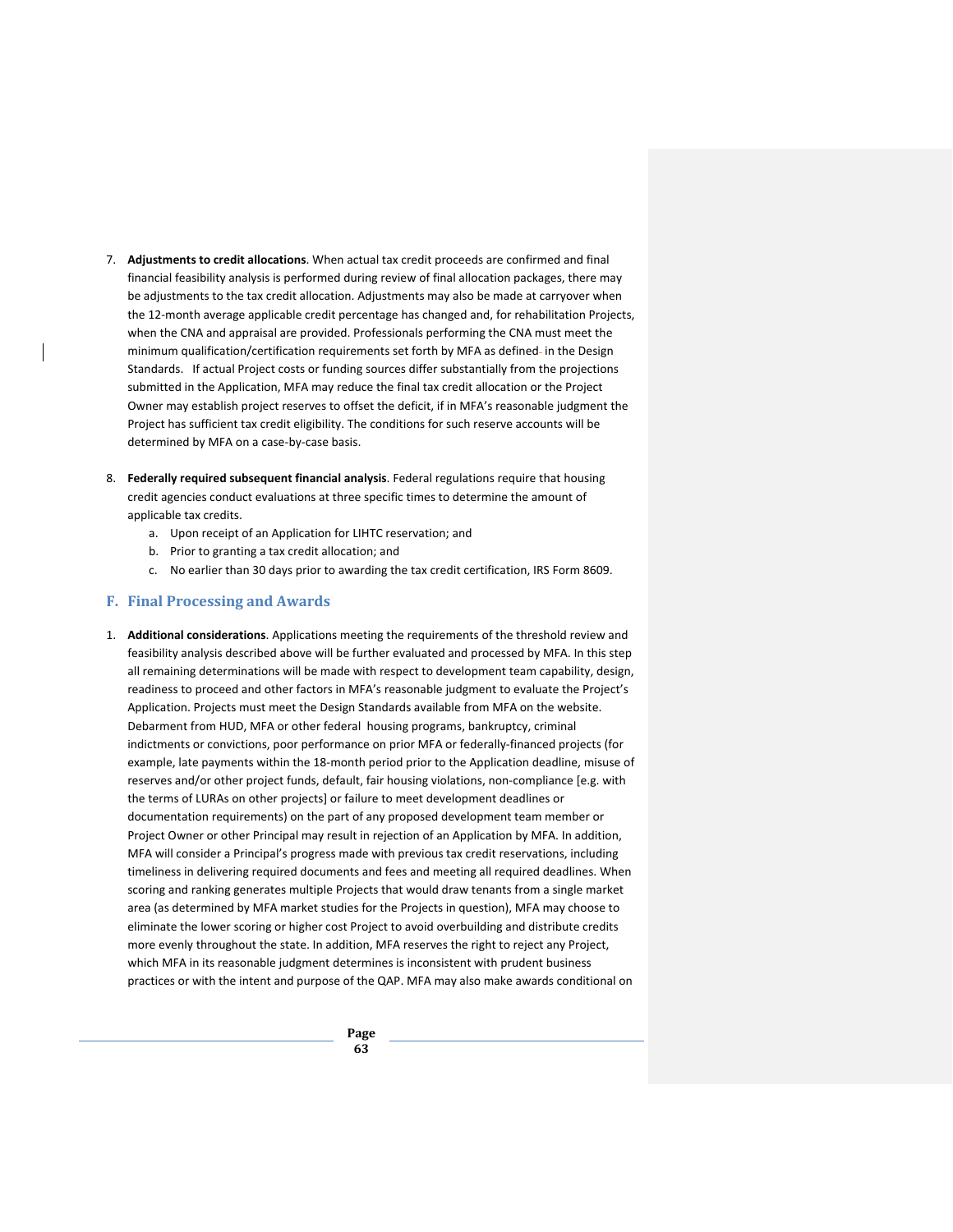specific modifications to the Project that MFA in its sound judgment considers necessary to enhance the feasibility or safety of the Project.

- 2. **Selection of projects for awards**. Projects meeting the threshold review requirements listed in Section III.C will be ranked and ordered according to scoring procedures established in Sections II.C and III.E with consideration to the allocation set-asides as described in Section III.D. Staff will then prepare a summary of the Projects to be recommended for allocations. Eligible and ineligible Projects will be distinguished for purposes of subsequent awards if additional credits become available. Tax-exempt bond financed Projects will be evaluated in a similar process but will not compete against other Projects for an allocation of tax credits.
- 3. **Allocation Review Committee (ARC)**. The Chairman of the Board of MFA will appoint an ARC. The functions of this committee will be to: 1) review the Project rating and ranking results in the staff's proposed award summary, 2) determine whether or not the proposed awards have been made consistent with the criteria and other aspects of this QAP, 3) conduct the appeals process and 4) make final award recommendations to the Board. MFA will notify Applicants of the preliminary status of their Projects with the use of a preliminary reservation letter, preliminary waitlist letter or rejection letter, after the committee's approval of the staff's proposed awards and before the appeal process begins. Such letters will be scheduled to be issued approximately 90 days after the Application deadline. Except for appeals as described in **Section IV.E.4** below, the provisions of this section are not applicable to tax-exempt bond financed Projects.
- 4. **Appeal process**. Applicants wishing to appeal a determination made by MFA with respect to their Application may do so in writing delivered to MFA no later than 5 p.m. Mountain Standard Time on the 10<sup>th</sup> calendar day after the date of the preliminary reservation letter, preliminary waitlist letter or rejection letter (or draft letter of determination, in the case of tax-exempt bond financed Projects). Appeal requests may only be filed by the general partner or proposed general partner and only one appeal may be filed with regard to an Application. MFA's initial determination with respect to the Application will stand unless the Applicant can prove or justify, solely on the basis of materials submitted in the initial Application, why the decision should be changed. The ARC will review the appeal and take whatever action it deems appropriate. The decision by ARC or the Board, if the matter is referred to the Board, will be final' no further appeals will be entertained. Appeals may result in re-ranking of Projects, in rejection of previously approved Projects and/or in approval of previously rejected Projects. Once the appeals process is completed and the resulting recommendations are approved by MFA's Board of Directors, final reservation letters (or draft letter of determination in the case of tax-exempt bond financed Projects) will be issued.
- 5. **Board of Directors**. The Board will make final awards for each competitive 9 percent tax credit allocation round, although for logistical reasons the preliminary reservation letters, preliminary waitlist letter and rejection letters may be issued prior to the appeals process and the Board's final decisions. Final reservation letters will be issued following the Board decision. The Board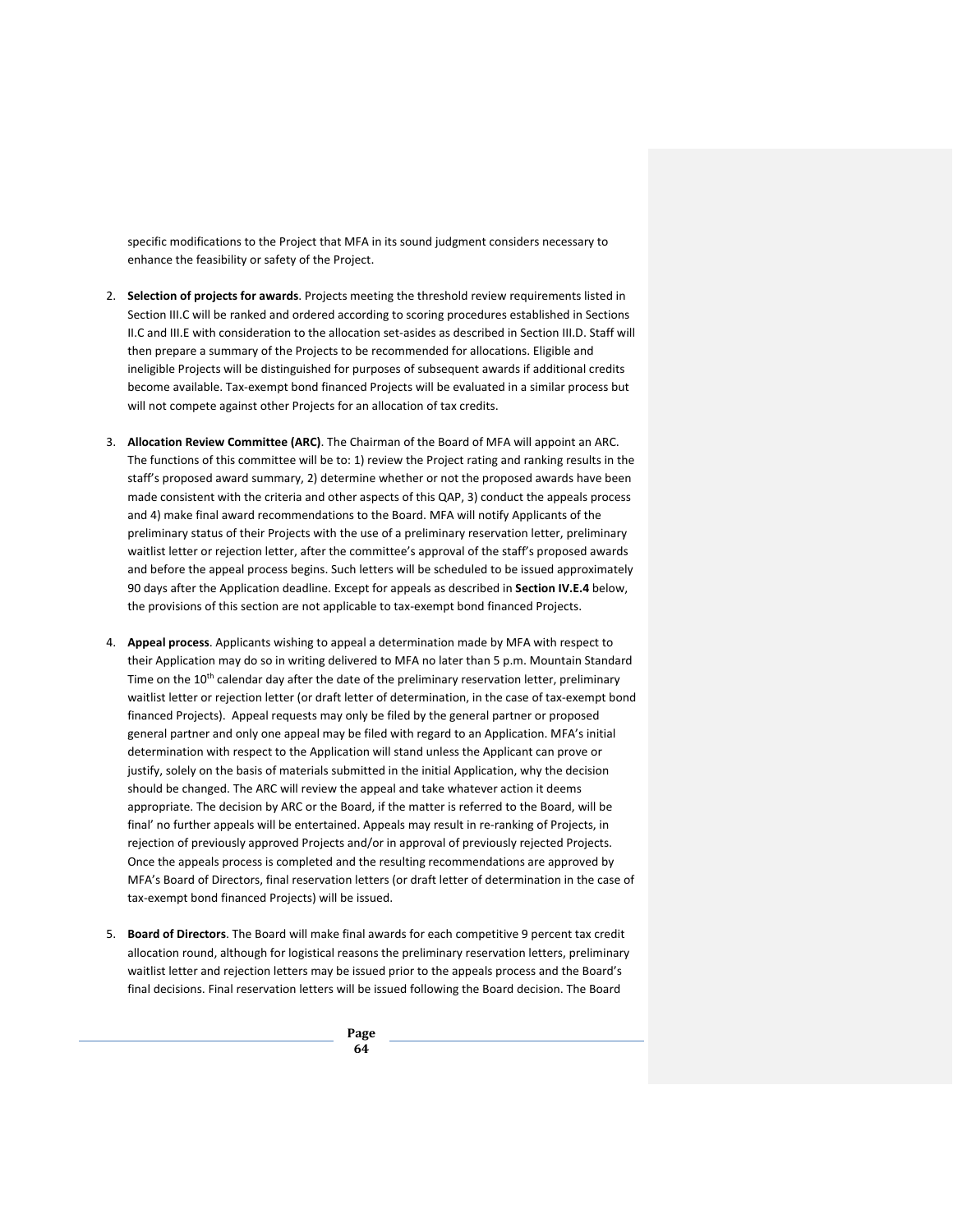will approve Projects considered to be eligible Projects and these may include Projects for which tax credit allocations are not immediately available. If any Projects receiving a reservation fail to meet subsequent requirements, an allocation of tax credits may be revoked and then awarded by MFA to the next highest scoring eligible Project(s) on the waiting list. Any conflicts of interest of Board members are to be disclosed and Board members having such conflicts will abstain from votes approving or disapproving LIHTC Projects in accordance with MFA's policies, procedures, rules and regulations regarding conflicts of interest. The provisions of this section relating to Board actions following competitive allocation rounds are not applicable to taxexempt bond financed Projects.

# **G. Notification of Approval and Subsequent Project Requirements**

# **Note: Only Sub-sections 87.e and 98-109 of this section (IV.G) apply to tax-exempt bond financed Projects**.

Successful Applicants will be notified of MFA's allocation decision in the form of a reservation letter. MFA anticipates reservation letters will be delivered in June 20192020, shortly after approval of tax credit awards at the June, 2019-2020 board meeting

Reservation letters and/or Carryover allocations are non-transferable either to another entity or within the same entity where there is a change in control or general partner interests, except with the express written consent of MFA, it being the explicit intention of the QAP to prevent one party from obtaining such a Reservation and/or Carryover allocation in order to see or broker its interest in the proposal (except for syndication purposes). Because all representations made with respect to the Project Owner, Application, Developer or related party or entity, or any member of the development team, their experience and previous participation are material to the evaluation made by MFA, it is not expected that MFA's consent will be granted for such transfers unless a new Application is submitted and scores no less than the original Application, and the transfer is a benefit for the Project.

**Affirmative actions after reservation**. From the date of the reservation, the Applicant must meet each of the deadlines specified below for follow up activity in order to maintain its reservation or carryover allocation. **MFA has no obligation to provide any further notice to Applicants of these requirements and failure to submit any one or more of the items may cause the reservation to be terminated or the carryover allocation to be cancelled**. Applicants must further agree to voluntarily return their reservations or tax credit allocations for reallocation to other Projects by MFA if any of the deadlines below are not met.

### 1. **At reservation**

The processing fee must be paid at this time and any other conditions noted in the reservation letter, which may include evidence of continued site control, must be satisfied.

## 2. **Quarterly Progress Reports**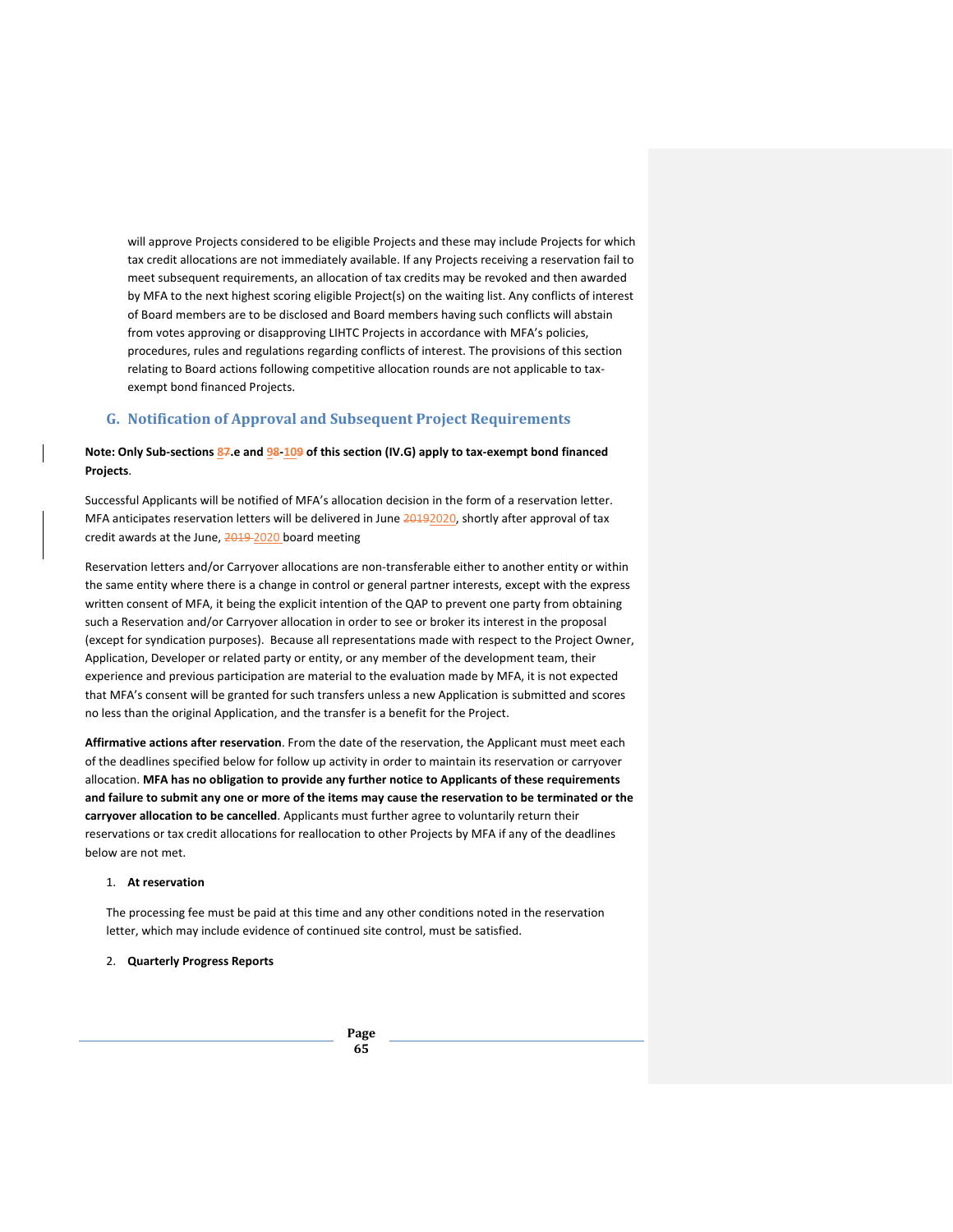All Projects must submit a quarterly progress report to MFA on or before March  $31<sup>st</sup>$ , June  $30<sup>th</sup>$ , September 30<sup>th</sup>, and December 31<sup>st</sup> each year, beginning with March 31<sup>st</sup> after the allocation year, and continuing until the final allocation application has been submitted. The information to be covered in the progress reports will be provided on MFA's website. Any failure to provide a timely progress report, or failure to provide a complete and accurate report containing the required information, may result in a loss of tax credits.

- 3. **By November 15th** (see glossary for the definition of this date) of the allocation year
	- a. Threshold requirement number two:
		- Applicants whose Projects were not required to meet threshold requirement number two (zoning) at the Application deadline must submit evidence that all required zoning approvals for the proposed Project have been obtained; and
	- b. All Applicants must deliver:
		- i. The contractor's resume, if it was not included in the Application.
		- ii. Financing commitment(s) (see definition) for construction and permanent financing and any other rental or other subsidy, as applicable. Financing commitments must be submitted from all funding and subsidy sources including construction and first mortgage lender(s), all secondary financing sources (i.e., grants, loans, in-kind contributions) and a letter of intent from the equity provider. Projects which include federal historic tax credits in the financing structure must submit evidence from National Park Service that a complete historic certification – part two (2) for the Project has been received.
		- iii. For a Project to be financed by HUD, evidence that Applicant has submitted a site appraisal and market analysis (SAMA) application to HUD (for new construction Projects) or a feasibility application (for rehabilitation Projects).
		- iv. For a Project to be financed by MFA's 542(c) Risk Sharing program, a HUD firm approval letter.
	- c. **Carryover allocation requirements**. If the Project will not be Placed in Service during the calendar year in which the reservation is made, the Applicant must request a carryover allocation, which allows for 24 additional months to complete the Project. The complete carryover allocation package, including an electronic version (CD, DVD or USB flash drive) and hard copies of these documents shall be delivered to MFA by November 15<sup>th</sup> of the year in which the reservation was made. It must contain all items on the carryover allocation requirements checklist, which include, among other items, an updated Application form, any changes to Schedules A-F highlighted, updated scope of work (if Project involves rehabilitation), final construction drawings (if the Project involves rehabilitation), CNA (if Project involves rehabilitation), recorded deed or lease to the site, and a tax opinion addressing satisfaction of the 50 percent rule where there are related parties. Professionals performing the CNA must meet the minimum qualification/certification requirements set forth by MFA as defined in the Design Standards. The Applicant must deliver evidence that the Project Owner has taken ownership of the land and, if applicable, depreciable real property, that is expected to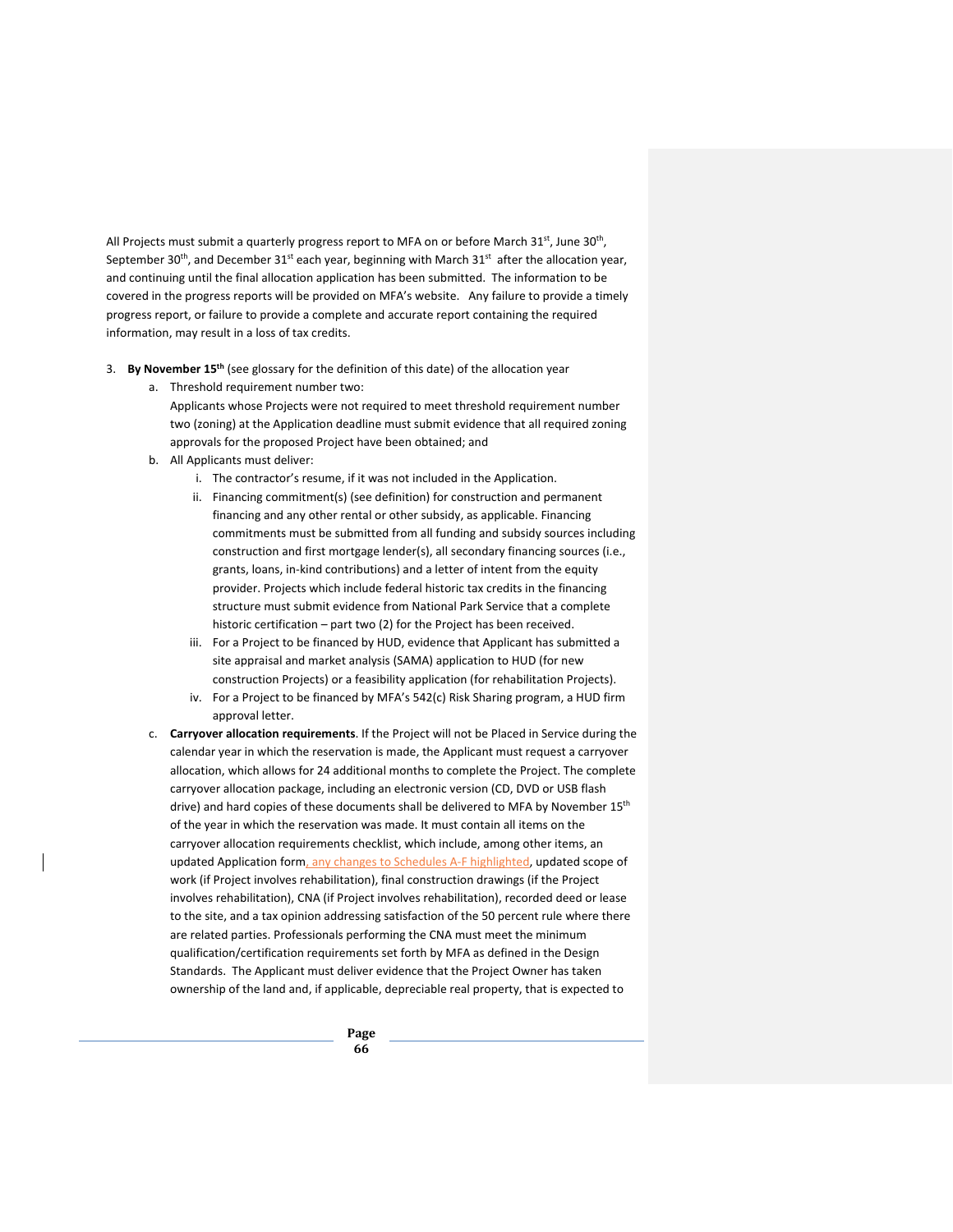be part of the Project. For tribal Projects, this would include fully executed master and sub-lease agreements with evidence of filing with the Bureau of Indian Affairs. All tax credit fees must be paid to date. In addition, the Project architect must certify that the Project's final plans and specifications meet the Design Standards and contain all commitments made in the initial Application regarding design and building. The Project architect must further certify either there have been no material design changes in the final plans and specifications or, if there have been material design changes made, changes in the key team members, or if the costs as identified on Schedule D of the original application have changed more than 5 percent, then a detailed narrative description of the changes made in the construction drawings and/or Schedule D between Application and carryover must be provided. If the general contractor changes following carryover, the project must supply MFA with a written explanation of the reason behind the change, along with assurance that the project is not negatively impacted by the change.

d. **Rehabilitation and adaptive reuse projects**. In addition, rehabilitation Projects must provide, with the carryover application, an appraisal and a CNA of the existing project, dated within 12 months of the carryover application. Professionals performing the CNA must meet the minimum qualification/certification requirements set forth by MFA as defined -in the Design Standards.

#### 4. **March 1**[5](#page-70-0) of the year following carryover

If applicable, the MFA 542(c) Risk Sharing commitment is to be fully executed.

#### 5. **No later than June 30 (see footnote 5) of the year following carryover**

The Applicant must submit complete final construction drawings, specifications and construction documents for MFA review for compliance with the Design Standards. Applicants must receive written approval of complete plans, specifications and construction documents from MFA prior to start of construction. MFA staff will make a good faith effort to perform an initial review of construction documents within 10 business days of submission of complete construction documents. Final approval will occur upon receipt of an approval recommendation from MFA's architect that all outstanding issues, if any, have been resolved.

### 6. **August 31** (see footnote 5) of the year following carryover

a. The Applicant must submit evidence that the basis in the Project exceeds 10 percent of the reasonable expected total basis in the Project, an independent auditor's report and cost certification, a Project Owner's attorney's opinion, in the form required by MFA, and any other documentation required by MFA ("10 percent test.") The submission must include an electronic version (CD, DVD or USB flash drive) and hard copies of these documents.

<span id="page-70-0"></span> <sup>5</sup> If such date falls on a weekend or holiday, the deadline shall be the first working day following such date.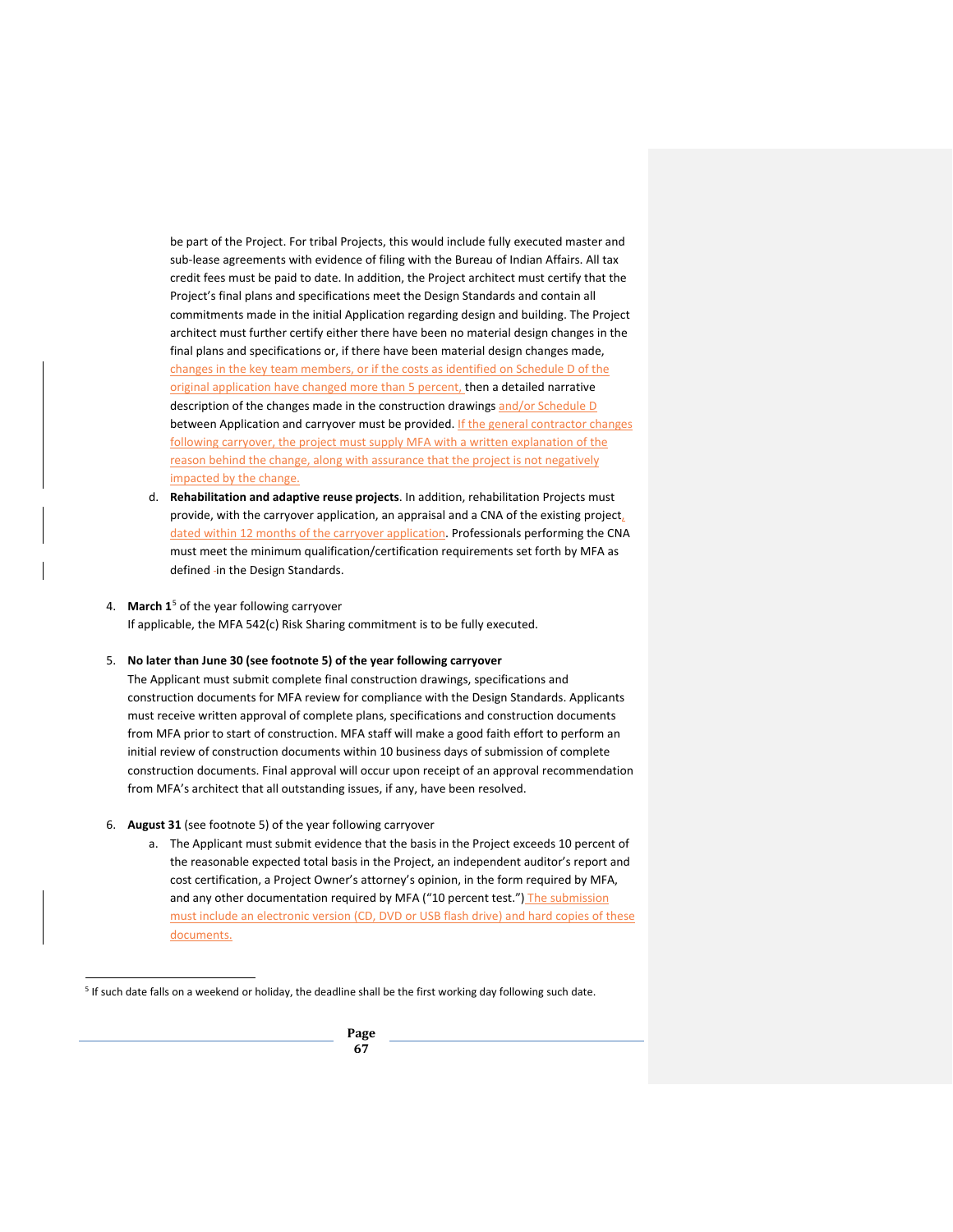- b. The Applicant must deliver evidence acceptable to MFA that construction of the Project has begun. This will include, at a minimum, building permits and site photographs.
- c. The Applicant must deliver an executed partnership agreement.
- d. If federal historic tax credits are included in the financing structure of the Project, evidence of National Park Service approval of the Project's historic certification – part 2 must be submitted.

| 7. At or around the 50% construction completion mark                                         | Formatted: Font: Bold                                  |
|----------------------------------------------------------------------------------------------|--------------------------------------------------------|
| The Applicant must organize a meeting with MFA staff (both Asset Management and Housing      | Formatted: Indent: Left: 0.5", No bullets or numbering |
| Development departments). The developer, owner, nonprofit representative, management         |                                                        |
| company staff, and any service providers involved in the project must be in attendance. This |                                                        |
| meeting will be required ahead of lease-up.                                                  |                                                        |
|                                                                                              | Formatted: Font: Not Bold                              |

7.8.**November 15th** (see glossary and footnote 5) of the second year following the initial allocation.

Final allocation and placed in service requirements. On or before November 15<sup>th</sup> of the second year following the initial allocation, a Placed in Service application or a final allocation application must be submitted, in electronic form (CD, DVD or USB flash drive) in addition to a hard copy, for each Project. **Failure to meet this requirement will result in the loss of tax credits**. If the Project is to be Placed in Service but Applicant is not yet ready to request LIHTC allocation certification (IRS Form 8609), the Placed in Service portion of the final allocation package must still be submitted on or before November 15<sup>th</sup> of the second year following the initial allocation. A complete final allocation package shall be submitted no later than 120 days following the close of the Project's first taxable year of the credit period. Prior to the issuance of IRS Form 8609 certifications for the Project, the Project Owner must submit a complete final allocation package, containing all items in the final allocation checklist, which include, among other items, the following:

- a. **Cost certification**. Two cost certifications are required to be submitted to MFA, as follows: (i) a Project cost certification prepared by a CPA and executed by both the Project Owner and CPA preparing the report, with a minimum of 20 percent of costs tested, and (ii) a Project cost certification prepared and executed by the general contractor. Both of these cost certifications must be delivered by the Project Owner prior to the issuance of IRS Form 8609 certifications. This form and required documentation must be completed within 60 days after the Project is Placed in Service.
- b. **Architects certification**. A certification from the Project architect with required text as set forth in the final allocation package, certified by the Project Owner, that the Project has been built in conformance with the Design Standards, all applicable codes and commitments made in the initial Application regarding design and building, unless otherwise approved in writing by MFA.
- c. **Project Owner's attorney's opinion**. A Project Owner's attorney opinion submitted on firm's letterhead with required text as set forth in the application package.

**Formatted:** Font: Not Bold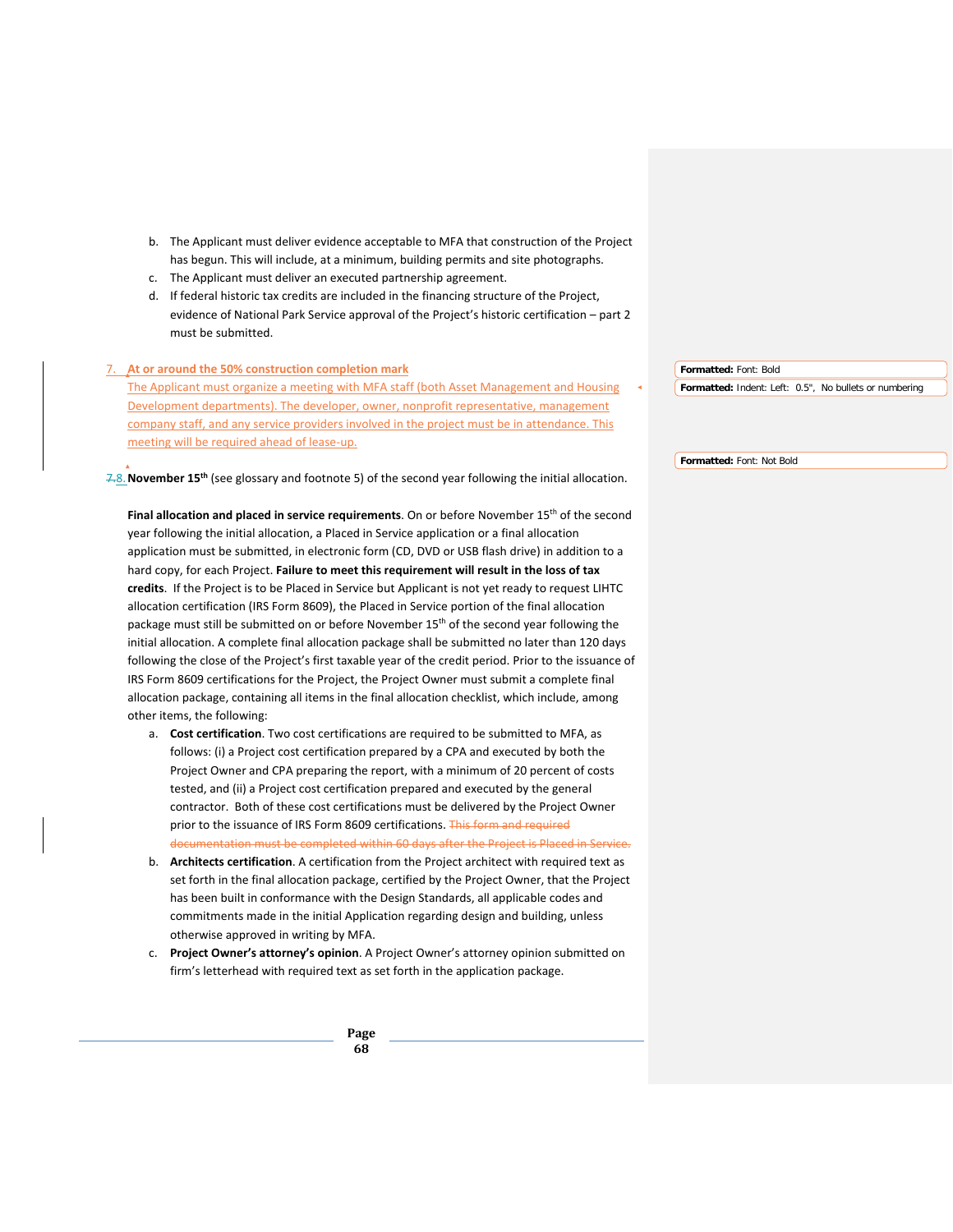- d. **Final contractor's application and certificate for payment, AIA doc. G702 or equivalent**. A fully executed copy indicating all of the hard construction costs for the Project must be submitted with the final allocation package.
- e. **LURA**. Prior to December 31 of the year in which the buildings are Placed in Service, the Project Owner must submit an executed and recorded LURA, satisfactory to MFA in form and content.
- 8.9.**Other Project Owner responsibilities and elections**. The Project Owner has several options concerning the month in which the applicable credit percentage is locked in, for both taxable Projects and tax-exempt bond financed Projects. Additionally, the Project Owner must place the buildings in service and claim tax credits within certain time periods. Project Owner must forward written notice and copies of all Certificates of Occupancy (for new construction) or Certificates of Substantial Completion (for rehabilitation) to the tax credit program manager within 30 days of issuance, to ensure that all necessary administrative actions are taken in a timely manner. Otherwise tax credits may not be able to be claimed as desired.
- 9.10. **LURA or Extended Use Agreement**. Section 42(h)(6) of the Code requires imposition of "an extended low-income housing commitment." MFA complies with this requirement with a LURA filed at the time of placement in service or final allocation. The LURA sets forth, as covenants running with the land for a minimum of 30 years (or longer if Project Owner commits to a longer restriction period), the compliance fees, the low-income set-asides, the percentages of median income to be served, the special housing needs to be served, if any, and any other such commitment made in the initial Application or that may be imposed through this QAP and Code Section 42. The LURA may not be terminated prior to its term for any reason other than foreclosure or an instrument in lieu of foreclosure and the Project Owner will not have the right to require MFA to present a "Qualified Contract" in accordance with Code Section 42(h)(6). The Project Owner will also have to deliver subordination agreements from all lenders, giving lien priority to the tax credit restrictions.

## **H. Termination of Reservations or Rejection of Applications**

Any of the following events or actions on the part of the Applicant at any time subsequent to the Application deadline may cause the Application to be rejected or the reservation to be terminated in MFA's sole discretion:

- 1. Loss of site control or site change
- 2. Submission of any false or fraudulent information in the Application or in other submissions
- 3. Failure to meet the conditions of Section IV.B and IV.G above or in the reservation letter
- 4. Subsequent regulations issued by U.S. Treasury or the IRS pertaining to Section 42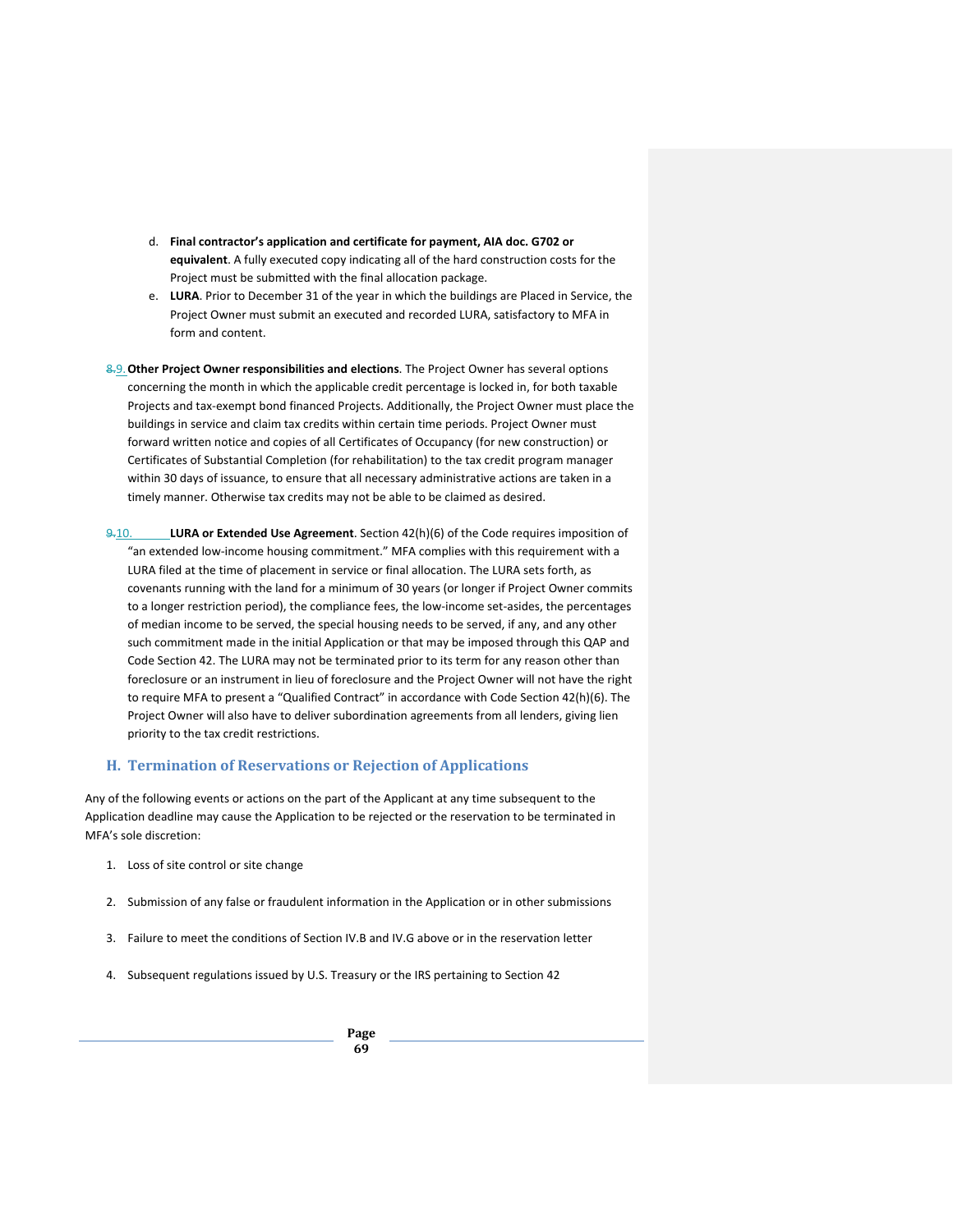- 5. Failure to promptly notify MFA of any material or adverse changes in the facts of the original Application pursuant to **Section IV.I** below
- 6. Instances of non-compliance continuing beyond the specified cure period on Applicant's or Principal's other projects
- 7. Any other change which would alter the original scoring of the Application or which was not approved in advance by MFA
- 8. Debarment from HUD, MFA or other federal programs, bankruptcy, criminal indictments or convictions, poor performance on prior MFA or HUD-financed projects (including but not limited to late payments within the 18 month period prior to the Application deadline, misuse of reserves and/or other project funds, default, fair housing violations, non-compliance [e.g. with the terms of LURAs on other projects,] failure to meet development deadlines or documentation requirements) on the part of any development team member or Project Owner or Principal
- 9. Change in the federal set-aside election or other set-aside proposed in the initial Application, subsequent to the Application deadline

## **I. Notification to MFA of Changes to the Project**

It is Applicant's responsibility to notify MFA immediately, in writing, of any changes to the Project subsequent to submission of an Application, including the changes listed below and any other material changes, by requesting MFA's approval of such changes. Failure to notify MFA may result in the rejection of an Application or loss of a reservation or tax credit allocation. Approval of such changes will be made in MFA's sole discretion and the change may result in a change in the tax credit amount or other action by MFA. A \$500 fee payment is required at the time of the request for approval of any changes in accordance with Section IV.B. Applicants/Project Owners will not be allowed to make changes to a Project that would result in a change to any of the specific items for which points were awarded, unless extraordinary and well-documented circumstances would warrant it, and changes must be approved by MFA. Any such change(s) to a Project that would require a re-scoring or re-evaluation which causes the Project's rank to fall below is original rank may cause the LIHTC allocation to be rescinded.

Examples of changes of which MFA must be notified:

- 1. Site control or rights of way are lost;
- 2. Project costs change in excess of 5 percent of the Total Development Cost shown in the carryover allocation application package;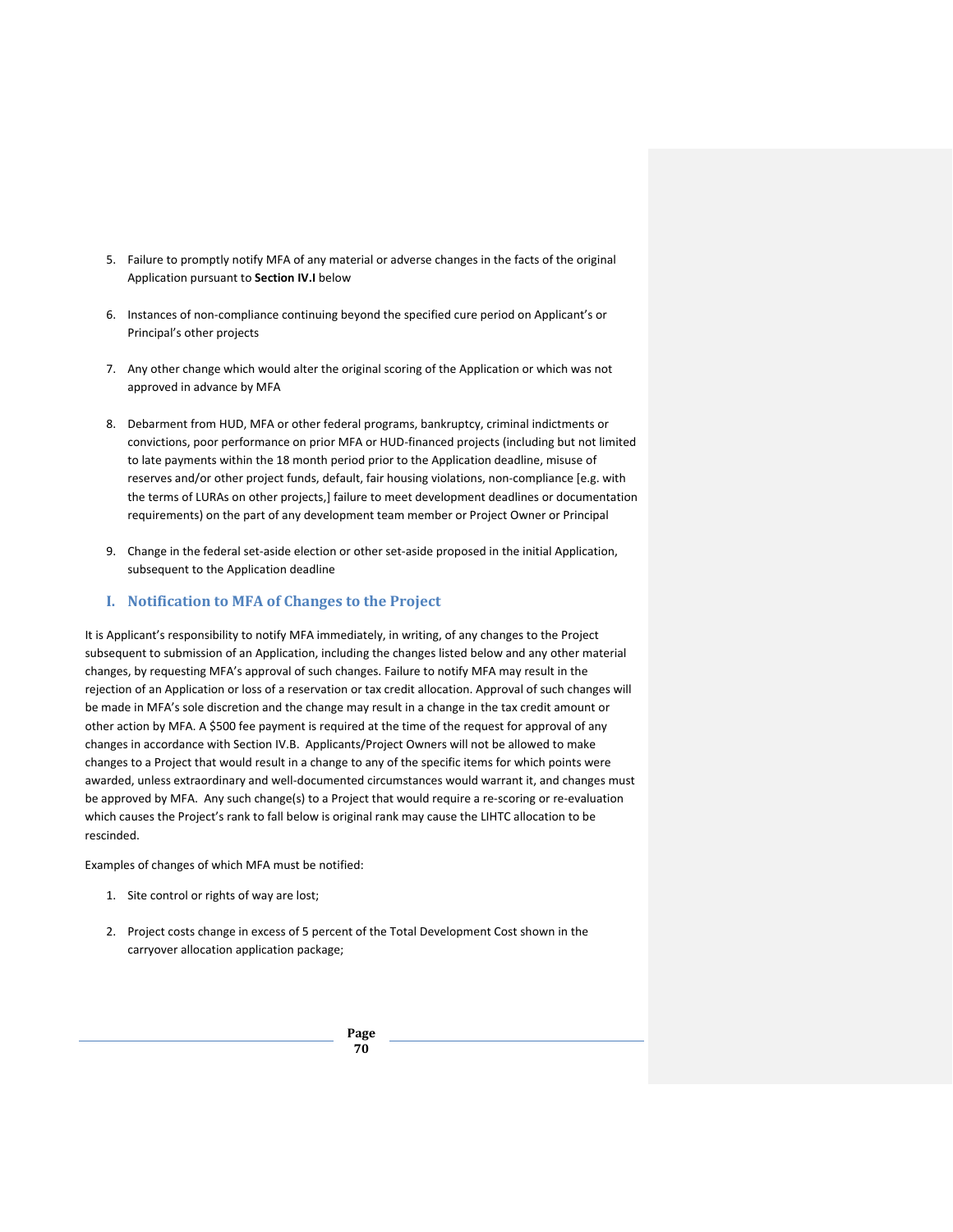- 3. Applicant obtains additional subsidies or financing other than those disclosed in the carryover allocation application package; or loses subsidies or financing included in the carryover application package, and/or the amount of any such financing or subsidy changes by greater than or equal to 10 percent from the amount shown in the carryover allocation application package;
- 4. Development cost contributions made by a state, local or tribal governmental entity are reduced, increased, withdrawn or substituted with other types of contributions than the ones originally proposed in the Application;
- 5. The syndication payment timing and/or net proceeds change from those stated in the carryover allocation application package;
- 6. The parties [other than the limited partner(s)] involved in the ownership entity as represented in the Application change;
- 7. Changes to Project design, unit design, square footage, unit mix, number of units, number of buildings changes, amenities, parking quantities, landscaping scope, energy performance, water usage, quality of construction or specification;
- 8. A change in any enrichment service provider and/or change in type of enrichment service to be provided;
- 9. The general contractor or other member of the original development changes;
- 10. Any fire or other natural disaster occurring at or near the Project site; or
- 11. Any other factor deemed material by MFA in its reasonable judgment.

## **J. Notice Provisions**

MFA will typically provide notice to Applicants through certified mail, courier service, facsimile or e-mail transmission. Consequently, correct street addresses, e-mail addresses and fax numbers must be provided clearly in the Application form. **Such notices will be provided only to the single contact person shown in the Application form. MFA will not be responsible for any consequences that may result from the Applicant's inability to receive notice from MFA due to a change in contact person information that was not reported to MFA**.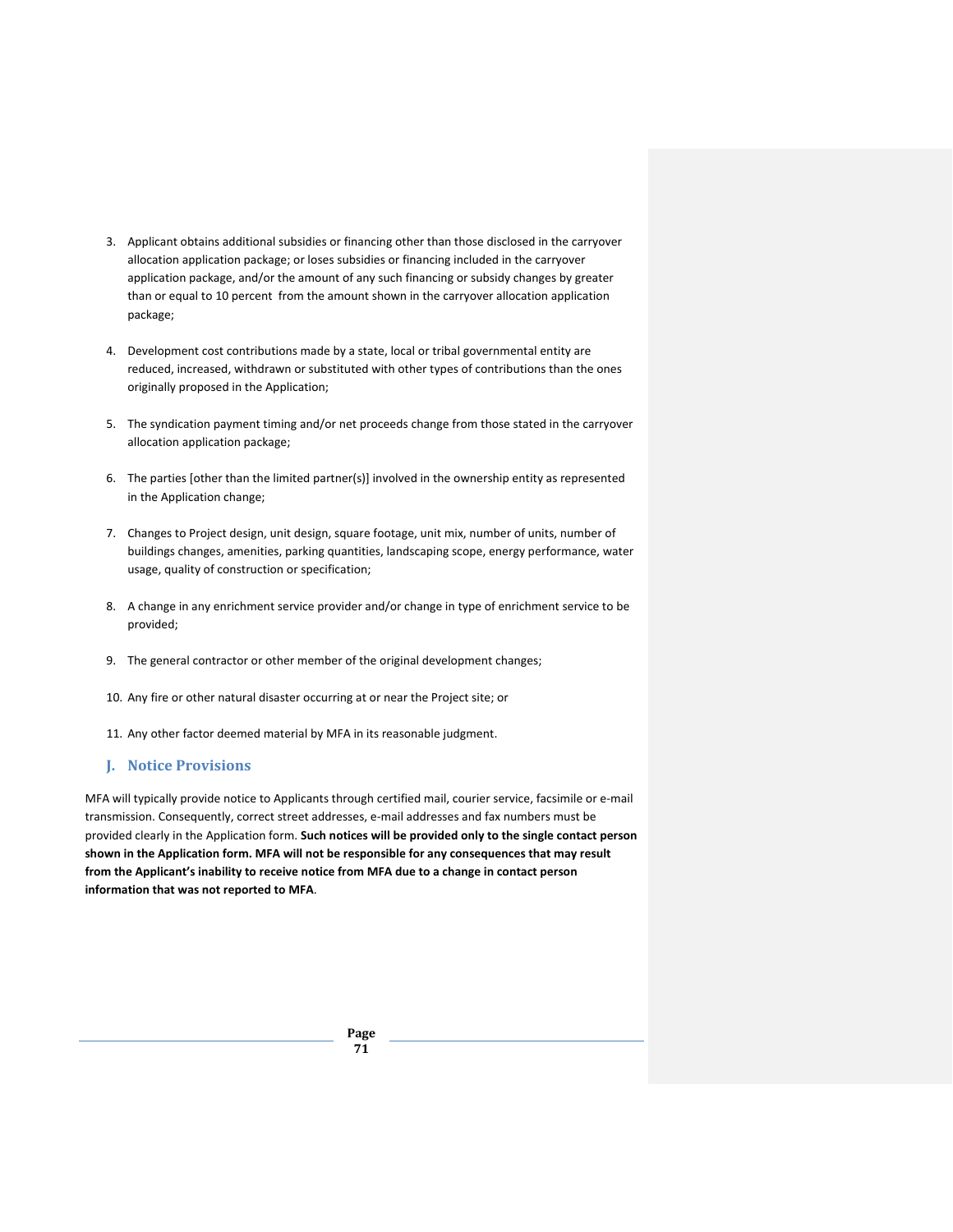# **K. Applications are Public Records**

All information contained in Applications for tax credits are public records subject to inspection under state and federal open records laws. In addition, MFA may share information and details obtained from applications with other public agencies.

## **L. Attorney Fees**

In any litigation, arbitration or other proceeding arising from, as a result of or pursuant to this QAP and/or the resulting tax credit allocation round, selection process or award determinations, MFA, if it is the prevailing party, shall be entitled to be awarded its reasonable attorney fees, costs and expenses incurred from the opposing party, regardless of which party initiated the litigation, arbitration or other proceeding.

# **V. Cost Certification**

## **A. Applicability of Cost Certification**

Certification by a CPA is required to certify compliance with the 10 percent test as defined in **Section IV.G.6.a**. Prior to the issuance of a LIHTC certification (IRS Form 8609), MFA will require two cost certifications, one prepared by an independent CPA and executed by both the CPA and Project Owner, and a second cost certification prepared an executed by the general contractor, both of which must meet MFA requirements for all Projects as defined in this QAP.

## **B. Requirements**

The Form 8609 cost certification must meet the following requirements:

- 1. The CPA preparing the cost certification must certify that all costs are related to the Project's development and do not include costs for organization, syndication, professional or consultant fees related to syndication. The CPA shall "test" a minimum of 20 percent of all costs listed therein. Both the CPA and Project Owner must execute the cost certification. In addition, a cost certification is required to be prepared and executed by the general contractor. Each cost certification must specifically identify those costs listed in any general or "Other" category.
- 2. All fees, including the developer fee, paid to the Project Owner or Developer or to an entity with an identity of interest with the Project Owner or Developer, must be clearly identified. If all or a portion of the developer fee is deferred, copies of the promissory note or other substantiation of the validity of the fee must be reviewed.
- 3. If the land is purchased from a related party, the Project Owner must submit an appraisal to substantiate fair market value, which appraisal must include a determination of value based upon any land use restrictions per HUD or other entity, including MFA.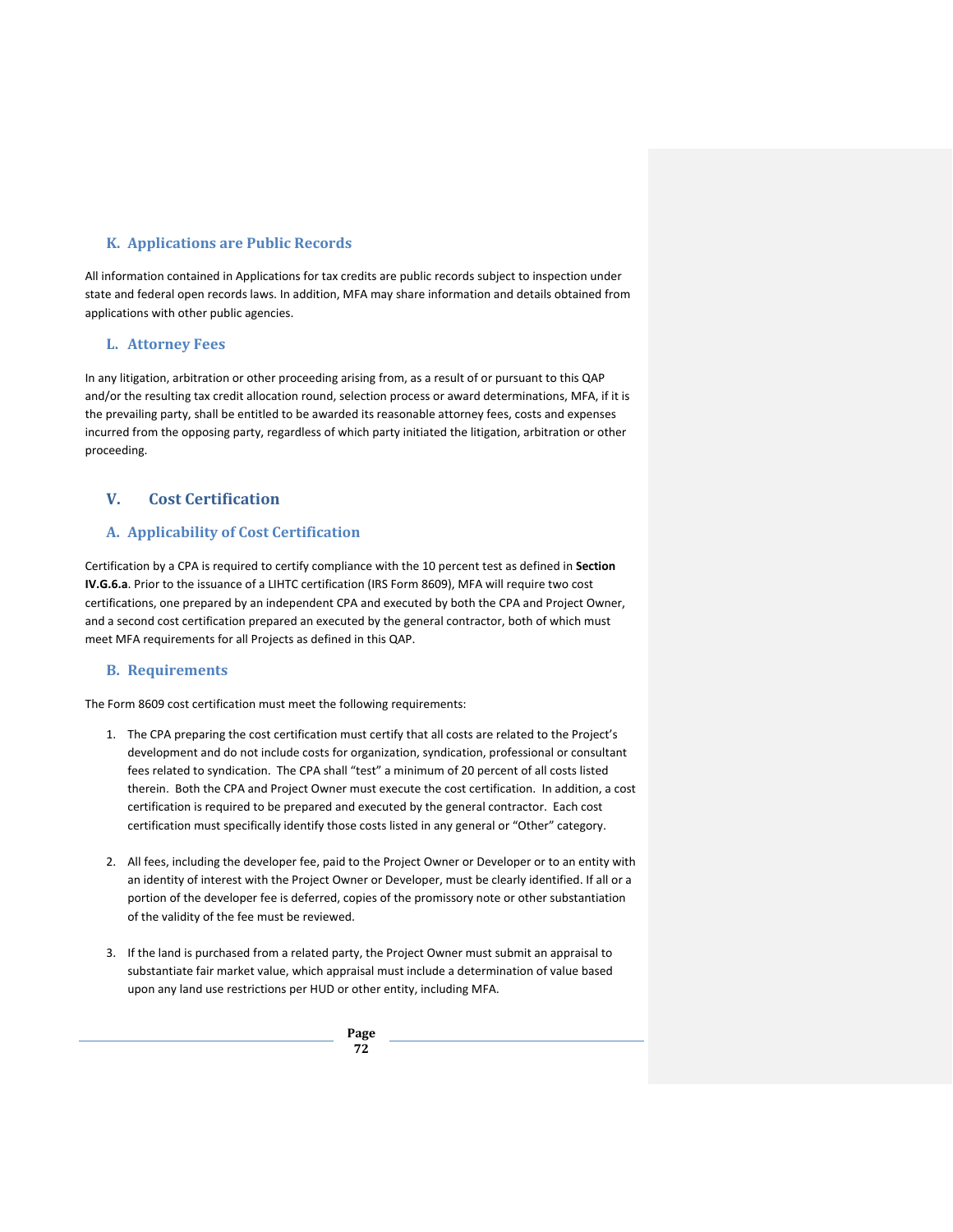- 4. Legal fees related to land acquisition must be clearly identified.
- 5. Interest expense related to land must be clearly identified.
- 6. The sources of all funding including loans, tax credit proceeds, Project Owner/Developer equity and all other sources must be certified.

#### **C. Authority to Determine Maximum Qualified Basis**

MFA may challenge the costs provided in the cost certification, impose the limitations set forth in this QAP and at its sole discretion, determine the maximum Qualified Basis against which credit is allocated.

## **VI. Auxiliary Functions**

MFA conducts certain tax credit related functions which are separate from the regular allocation and monitoring process, including the following:

## **A. Subsidy Layering Review**

Pursuant to Section 911 of the Housing and Community Development Act of 1992, HUD is required to determine that Projects receiving tax credits and federal, state or local assistance do not obtain subsidies in excess of that which is necessary to produce affordable housing. This responsibility has been delegated to MFA and MFA's review process will follow the HUD's administrative guidelines issued December 15, 1994. An essential component of this review is an analysis of the reasonableness of fees paid to sponsors, Project Owners, Developers and builders. Consequently for purposes of Section 911 reviews, fees used to calculate tax credit amounts will not exceed the limits stated in **Section IV.D.2** Developer and Other Fees, above. Some of these maximum fees allowed by MFA exceed the "safe harbor" fee amounts, which apply to Section 911 reviews. Special factors that justify these published higher fees (which do exceed "ceiling" amounts) include, but are not limited to: the relatively high cost of construction and land within the state of New Mexico; the lack of state- or locally-funded soft second financing or operating subsidies; and the general inability of local governments to donate land and/or other services to worthy projects due to the state's "anti-donation" clause.

MFA reserves the right to include or consider other criteria to justify exceeding safe harbor limits for fees associated with Projects requiring subsidy layering reviews. MFA also reserves the right to limit Projects to safe harbor limitations for any reason that, in its sole discretion, deems reasonable. This paragraph applies to all Projects that require subsidy layering reviews.

Requests for subsidy layering reviews may be made at any time by an Applicant and must include a \$500 review fee. Responses will be provided by MFA no later than 30 business days subsequent to receipt of the subsidy layering review request by MFA, unless the request is submitted less than ninety (90) days after an allocation round deadline.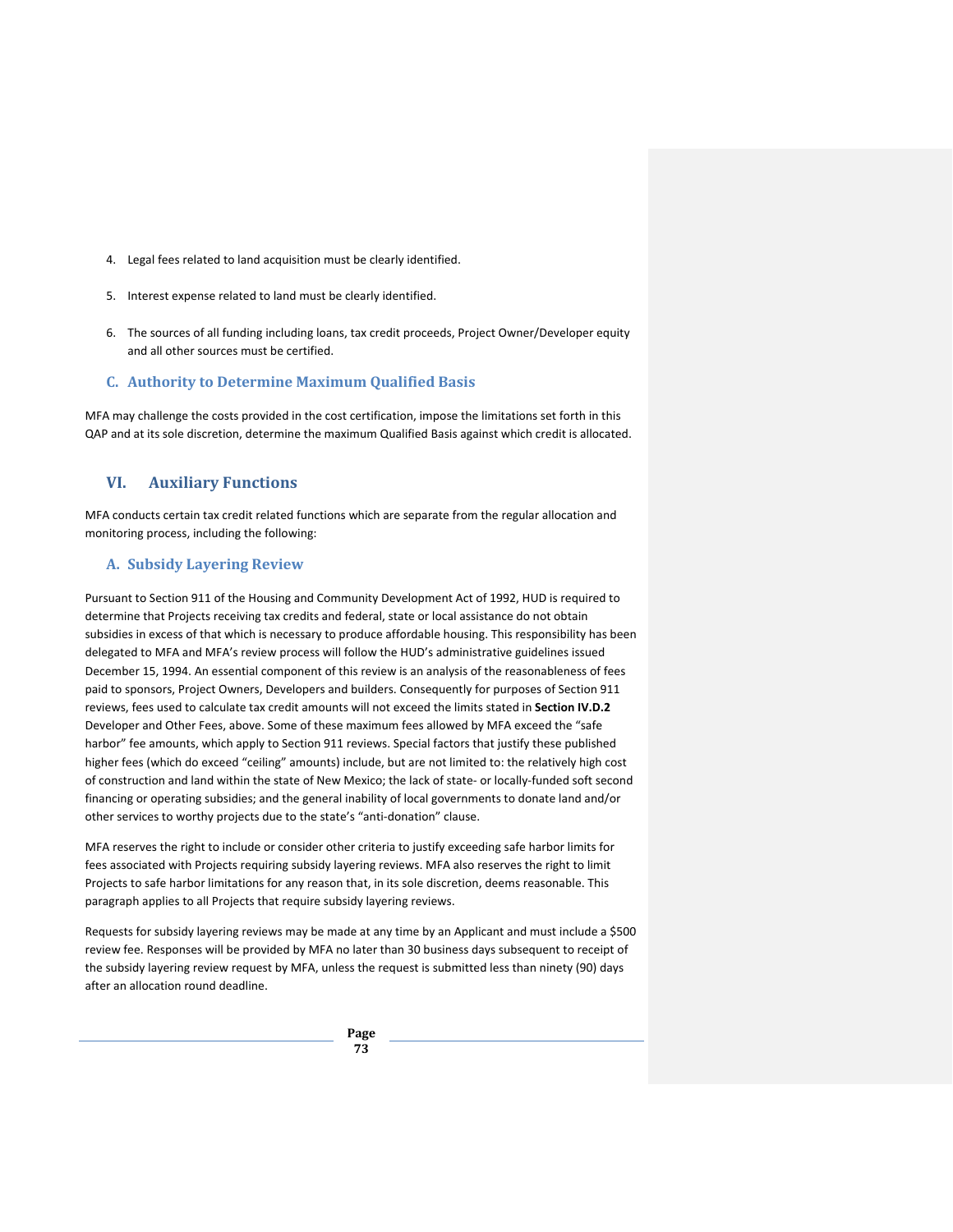## **B. Processing of Tax-Exempt Bond Financed Project Applications**

Code Section 42 allows tax-exempt bond financed Projects to receive an allocation of 4 percent tax credits provided they meet the minimum requirements for an allocation in the QAP. MFA's determination that a Project satisfies the requirements of the QAP will be based on the Project meeting all minimum Project threshold requirements, staff analysis, application processing, feasibility analysis and property standards described in the QAP in effect when the determination is made. Unless otherwise stated, all provisions of this QAP are intended to apply to tax-exempt bond financed Projects. The tax credits allocated to tax-exempt bond financed Projects are not subject to the annual credit ceiling and, consequently, are not required to compete in the competitive allocation process described in the QAP. MFA staff will undertake an analysis to determine the tax credit amount necessary for financial feasibility using the same underwriting criteria used in evaluating non-bond-financed projects.

Requests for these determinations must be made by the Project's Developer/sponsor no more than 60 calendar days after an award of bond volume cap is made by the State Board of Finance and no less than 60 calendar days prior to the anticipated bond issuance date. Requests must include an application fee as listed in Section IV.B., a deposit toward the cost of a market study to be ordered by MFA, the development Project Application form with needed schedules, the Attachments Checklist and any other material specified by MFA. For tax-exempt bond financed Projects only, MFA may accept Applicant's market study if Applicant's market study meets all of the requirements of MFA's studies, in MFA's determination, and is dated not more than 180 calendar days prior to the date on which a complete Application is received by MFA. Prior to the release of the Letter of Determination by MFA staff, a processing fee in the amount of 3.5 percent of the approved annual credit amount will be due. MFA's initial response to the Application for 4 percent tax credits will be provided no later than 60 business days subsequent to receipt of the complete Application by MFA.

In addition to the full application requirements of 9 percent projects, a tTax-eExempt bBond nNarrative will be required. This Tax-Exempt Bond Narrative provides an opportunity for the Applicant to describe the characteristics of the project in terms of the tax-exempt bond issuance. This document shall not exceed three (3) pages with 0.8 margins and minimum font size of 11 points. A failure to provide any of the information required herein will result in a determination, in MFA's sole discretion, that the project application is incomplete. You may provide additional documentation that supports this Nnarrative. Each supporting document should include a brief description of what is contained in the document and the purpose for which it is being submitted. This Tax-Exempt Bond Narrative shall address the following:

- a. The current use and condition of the proposed site;
- b. The amount of requested Volume Cap. Provide explanation of and support for the amount requested;
- Evidence of qualification under the relevant bond financing sections of the Code;
- Describe in detail the bond financing structure;

**Page 74**

**Formatted:** Numbered + Level: 1 + Numbering Style: a, b,  $c, ... +$  Start at: 1 + Alignment: Left + Aligned at: 1" + Indent at: 1.25"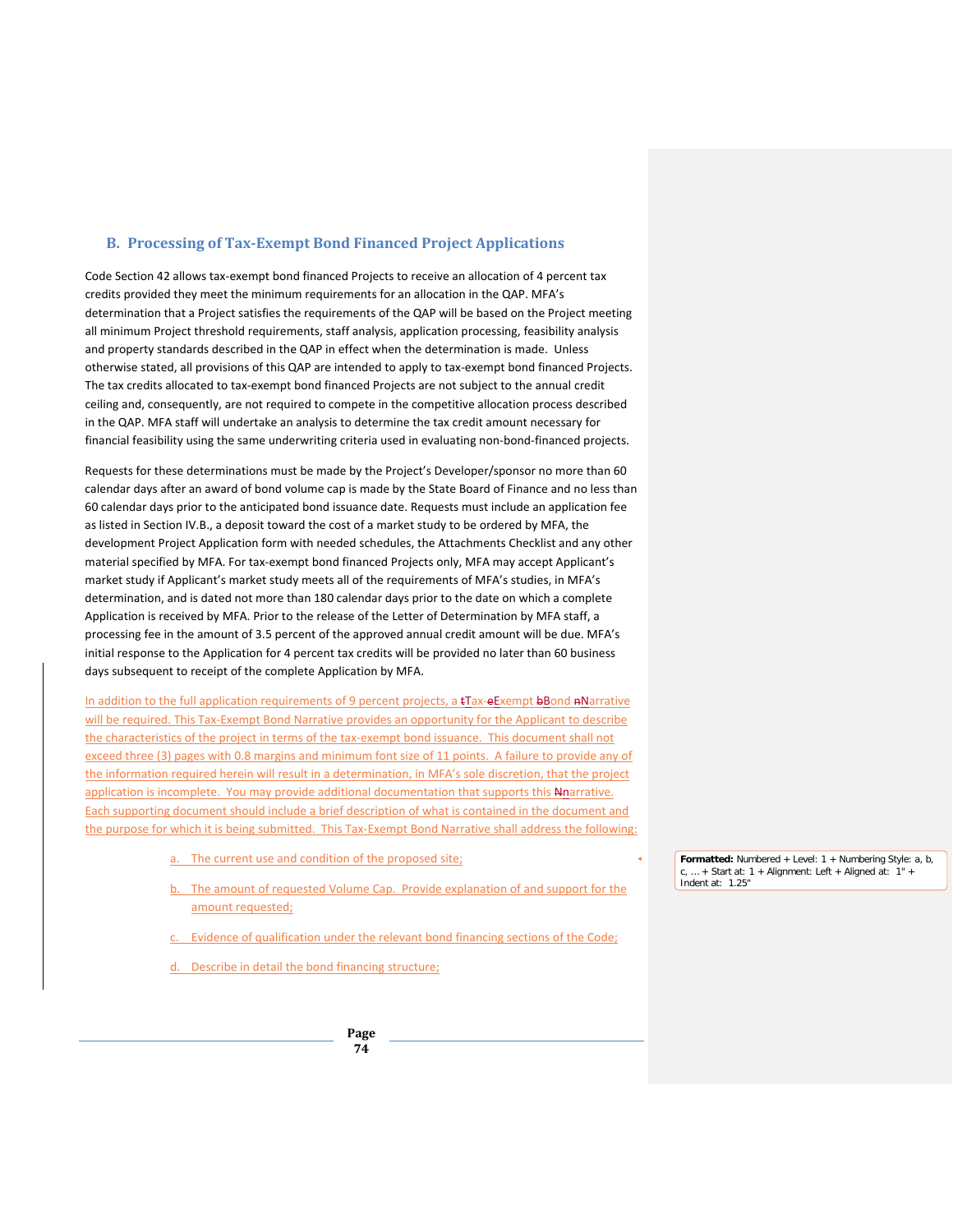- 1. Identify if there will be more than one series of bonds;
- Will the bonds be used in construction only or be used in permanent financing;
- 3. Bond terms including any source used to pay back the bonds;
- All entities involved in the financing, e.g. rating agencies, bond insurer, letter of credit bank, credit enhancement entity;
- e. Evidence and support of adequate market for the units and explanation of why the housing needs of households eligible to live in the proposed project are not being met by existing multifamily housing;
- f. Conditions to be satisfied prior to bond issue, e.g. all governmental approvals, real estate conditions;
- g. Statement indicating why the public purpose of the bonds could not be as economically or effectively served without an allocation of bond cap;
- h. Other information regarding the economic benefits of the project to the project's community and the State of New Mexico;
- i. Provide a detailed timeline, incorporating all pertinent milestones including but not limited to all governmental approvals and the bond closing.

Tax-exempt bond financed Projects may receive tax credits on the full amount of their eligible basis only if at least 50 percent of the project's "aggregate basis" is financed with tax-exempt bonds. Additionally, numerous bond-financing rules apply and many tax credit requirements are different for tax-exempt bond financed projects. MFA recommends that Project Owners undertaking these projects obtain advice from qualified tax professionals to ensure that such requirements are met.

To ensure that these credits are used to leverage the greatest possible amount of resources, the following additional minimum Project threshold requirements will apply:

- 1. **Percent of total sources limit**. The private activity bond volume cap allocation by the State Board of Finance must not exceed 75 percent of the Project's Total Development Cost.
- 2. **Costs of issuance limit**. Costs of issuance may not exceed 5 percent of the bond issue for Projects with total financing sources of \$2,000,000 or more and 7 percent for Projects with total financing sources of less than \$2,000,000.

For all tax-exempt bond financed Projects, the Project Owner must provide notice to MFA that units have been Placed in Service by providing written notice and copies of the Certificates of Occupancy for new construction, the Certificate of Substantial Completion for rehabilitation within thirty (30) days of

> **Page 75**

**Formatted:** Numbered + Level: 2 + Numbering Style: 1, 2,  $3, ... +$  Start at: 1 + Alignment: Left + Aligned at:  $1.5"$ Indent at: 1.75"

**Formatted:** Numbered + Level: 1 + Numbering Style: a, b,  $c, ... +$  Start at: 1 + Alignment: Left + Aligned at: 1" + Indent at: 1.25"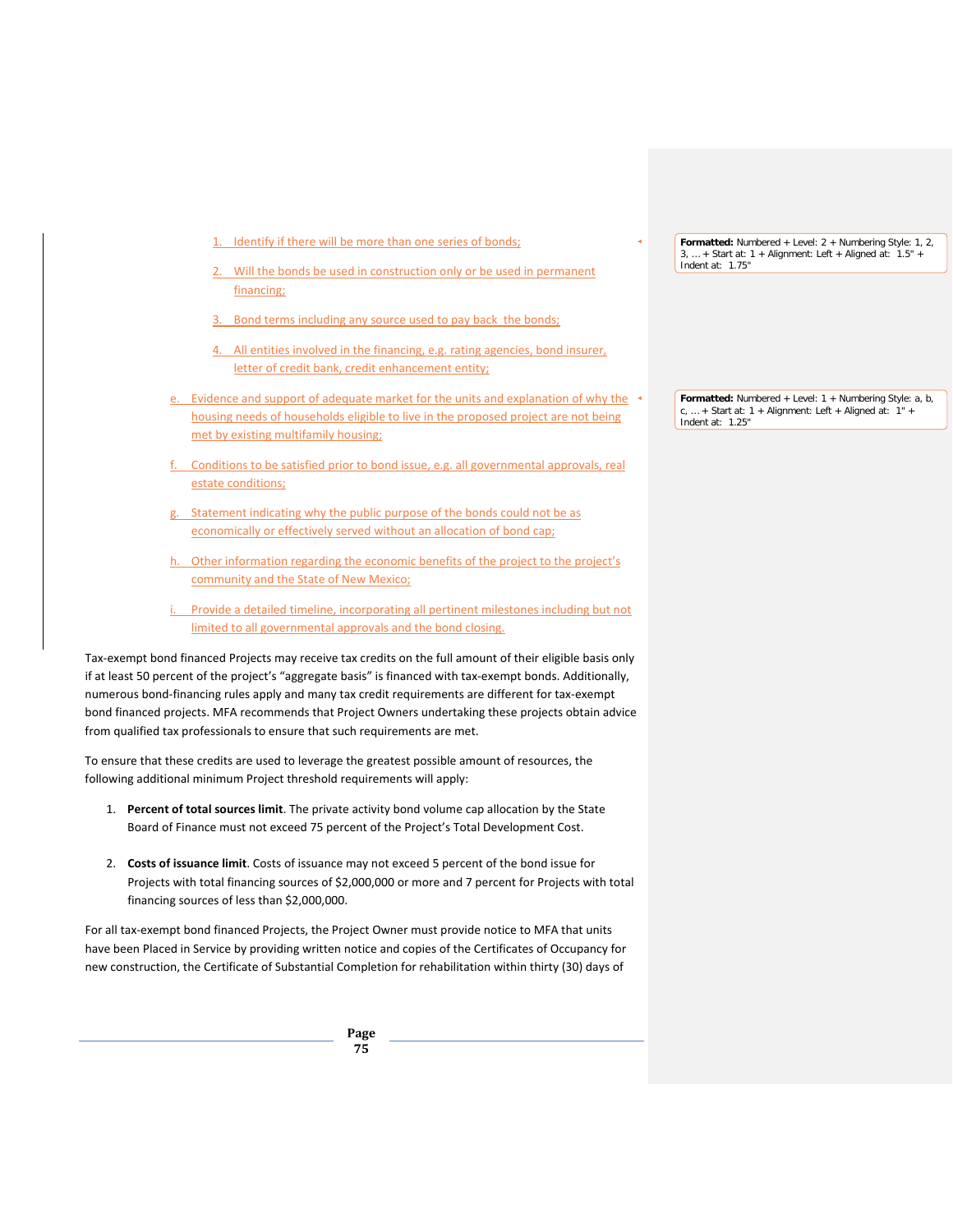issuance. Additionally, the Project Owner must request the issuance of a LURA from MFA within one month of the date on which the last unit of the Project was Placed in Service.

# **VII. Amendments to the Allocation Plan and Waivers of Plan Provisions**

MFA reserves the right to modify this QAP, including its compliance and monitoring provisions, as required by the promulgation or amendment of Section 42 of the Code, from time to time or for other reasons as determined by MFA. MFA will, however, make available to the general public a written explanation of any allocation of housing tax credits that is not made in accordance with established priorities and selection criteria of the agency.

## **VIII. Future Year's Binding Commitments**

MFA staff shall have the authority to advance allocate up to \$300,000 in future year's tax credits to Board-approved eligible Projects. However, advance allocations are made solely at MFA's discretion and no advance allocation may be made to any Project whose tax credit amount is not at least 50 percent funded by the current year's annual credit ceiling without MFA Board approval. Future year commitments in excess of \$300,000 in any given year must also be approved by the Board. Any advance allocation will require the Applicant to execute a binding commitment, as drafted by MFA and agree to the dates and timeframes required in this QAP.

## **IX. Disaster Relief Allocations**

The Board will retain the authority to allocate current or future year's tax credits at any time and in any amount to Projects approved by the Board that are intended to alleviate housing shortages in communities affected by natural disasters.

## **X. MFA Tax Credit Monitoring and Compliance Plan Summary**

## **A. General Requirements**

Federal law requires MFA to develop and implement a compliance-monitoring program for completed Projects that have received LIHTCs. A compliance plan contained in a manual has been developed and is available to the Project Owners at MFA's website, [www.housingnm.org.](http://www.housingnm.org/) Compliance monitoring is required for a minimum 15 years after receipt of a tax credit allocation. Each Project Owner has chosen to utilize LIHTCs to take advantage of the tax benefits provided. In exchange for these tax benefits, certain requirements must be met so that the Project will benefit low income tenants.

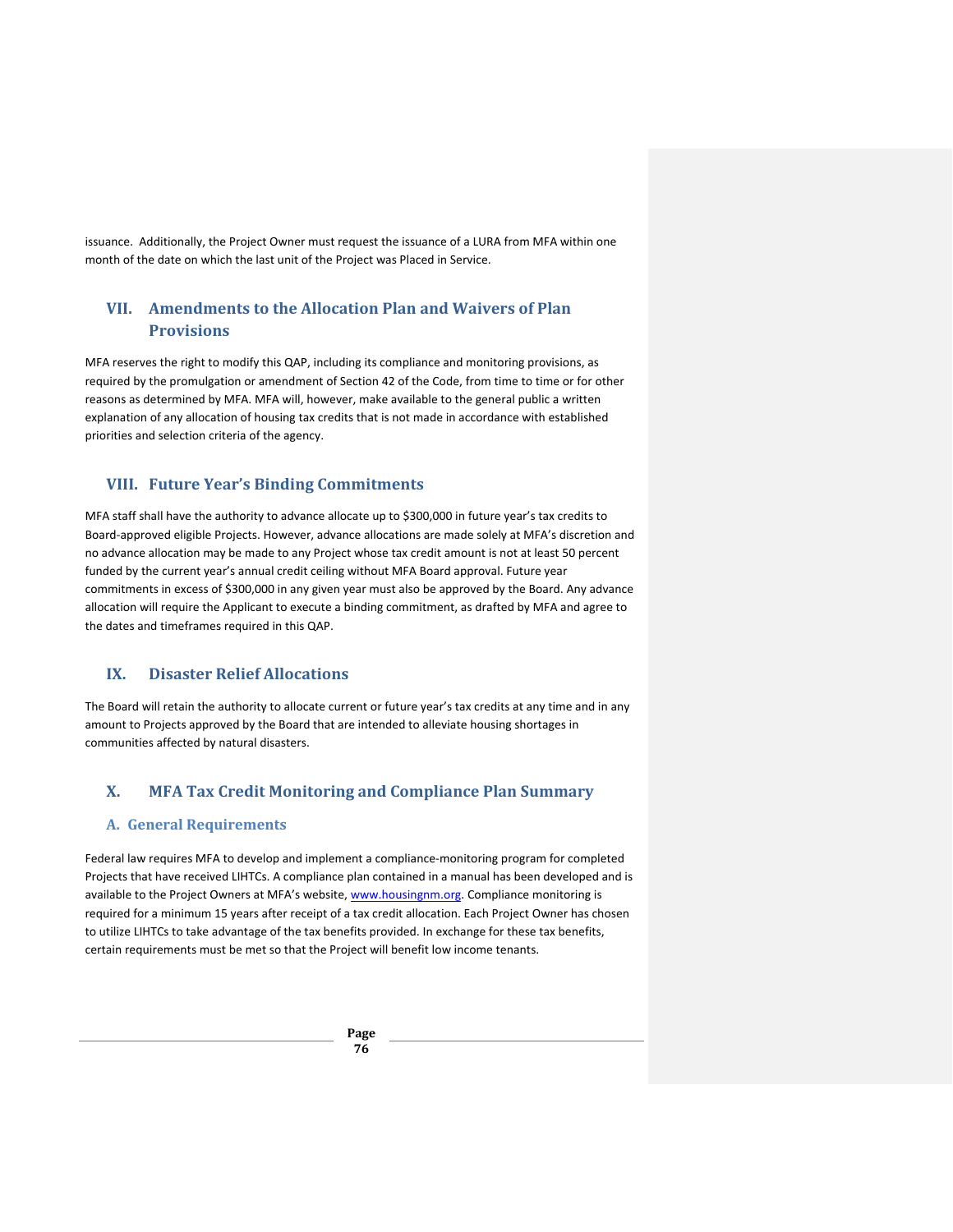Project Owners will be required to submit a quarterly report to MFA for each of the first four calendar quarters after a Project is Placed in Service. At that time, if the Project is determined to be in compliance with Section 42 of the Code, reports may be filed on an annual basis with MFA's approval. Project Owners will be required to submit to MFA a copy of all federal form 8609's, including schedule A, filed with the IRS in the first year that credits are claimed and at any subsequent time as requested by MFA. MFA reserves the right, in its sole discretion, to require such additional reports and/or records as MFA reasonably determines are necessary.

## **B. Inspections**

MFA will conduct annual on-site inspections of at least 33 percent of the projects under MFA's jurisdiction. Each inspection will include a review of the Project's low-income certifications, supporting income documentation, leases, rent records (including utility documentation) and unit inspections in at least 20 percent of the Project's set-aside units and a physical inspection of the entire Project (interior and exterior.) In mixed-use and mixed-income properties, 100 percent of the units may be monitored. If Projects are determined to be in noncompliance, site visits may occur more often. MFA will provide written notification of scheduled inspections.

During the Extended Use Period, MFA reserves the right, under the provisions of Section 42 of the Code and the Project's LURA, to perform an audit of any Project that has received an allocation of tax credits. This audit will include an on-site inspection of all buildings and a review of all tenant records and certifications and other documents supporting criteria for which the Project Owner received points in the Application for an allocation of credits.

## **C. Recordkeeping and Record Retention**

Under the provisions of the tax credits, the Project Owner will be required to keep records as defined below for each building within a particular Project. These records must be retained by the Project Owner for a minimum of six years beyond the Project Owner's income tax filing date for that year. However, first-year Project records must be maintained for six (6) years beyond the tax filing date of the final year of the Project's eligibility for tax credits. The Project Owner must report to MFA, through MFA's WCMS online system, annual audited property financial statements within 120 days of the close of the Project's fiscal year, as well as annual operating budgets. On a monthly basis, the Project Owner must provide tenant income certifications and property vacancy data using the WCMS online system. In addition, the Project Owner must maintain records for each qualified low-income building in the Project showing:

- 1. The total number of residential units in the building (including the number of bedrooms and size in square feet of each residential unit)
- 2. The percentage of residential units in the building that are set-aside units
- 3. The rent charged on each residential unit in the building (including utility allowances)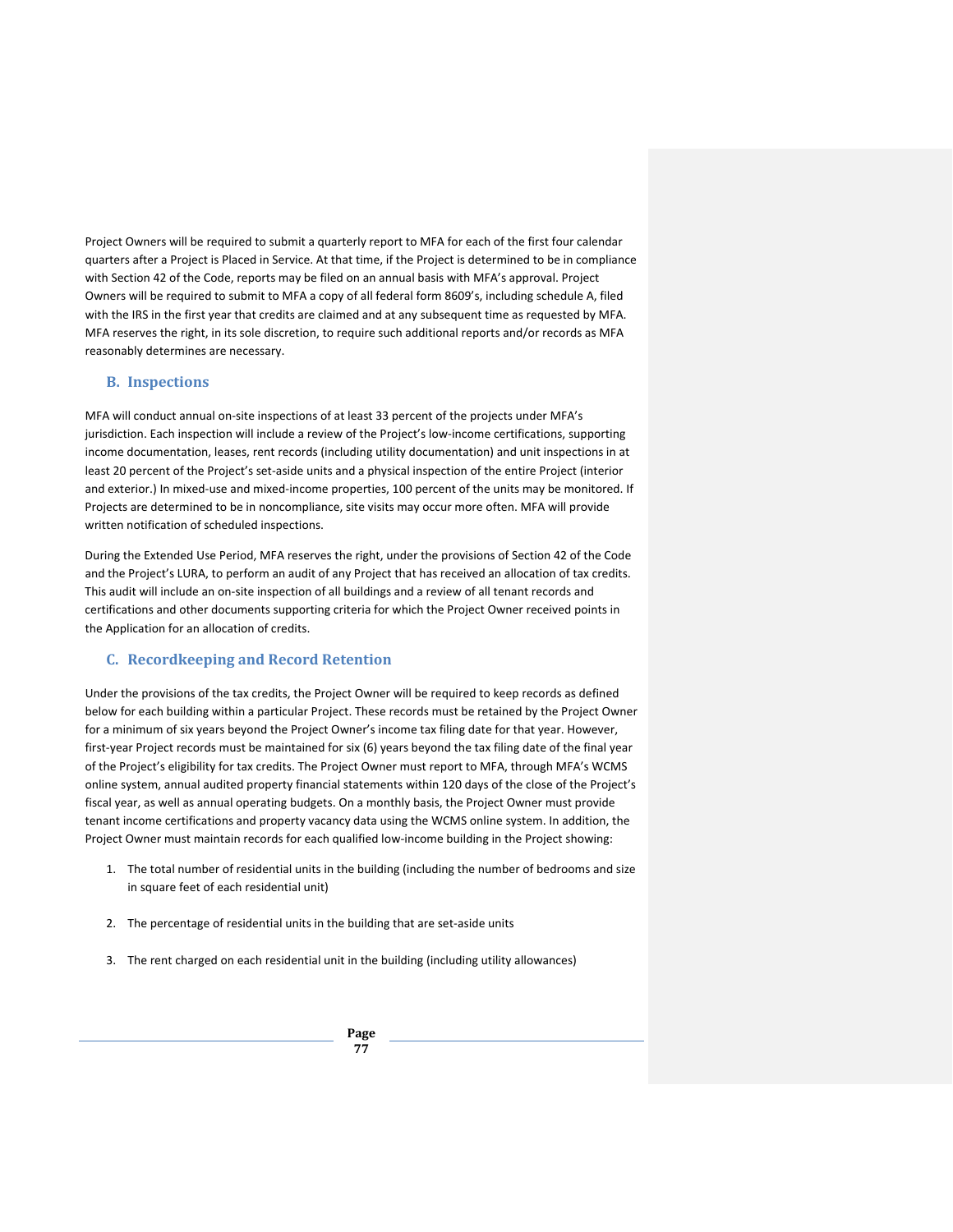- 4. The number of occupants in each residential unit in the building
- 5. The low-income unit vacancies in the building and documentation of when and to whom the "next available units" were rented
- 6. The income certification of each low-income tenant
- 7. The documentation to support each low-income tenant's income certification
- 8. The eligible basis and Qualified Basis for each building
- 9. The character and use of any nonresidential portion of the building included in the building's eligible basis (this includes separate facilities such as clubhouses or swimming pools whose eligible basis is allocated to each building)
- 10. Additional documentation and reporting as required by federal regulation
- 11. Additional documentation and reporting as required by MFA

Failure to annually report is deemed as noncompliance and is reportable to the IRS.

## **D. Annual Certification Review**

It is the responsibility of the Project Owner to annually certify to MFA that the Project meets the requirements of Section 42 of the Code, whichever set-aside is applicable to the Project. Failure to make this certification is deemed as noncompliance and is reportable to the IRS. This annual certification requires the Project Owner to certify that:

- 1. The Project meets the minimum requirements of the set-aside election
- 2. There has been no change in the applicable fraction
- 3. An annual low-income certification has been received from each low-income tenant and documentation is available to support that certification
- 4. Each low-income unit is rent restricted under Section 42 of the Code
- 5. Subject to the income restrictions on the Project, all units in the Project are for use by the general public and are used on a non-transient basis
- 6. There has been no finding of discrimination under the Fair Housing Act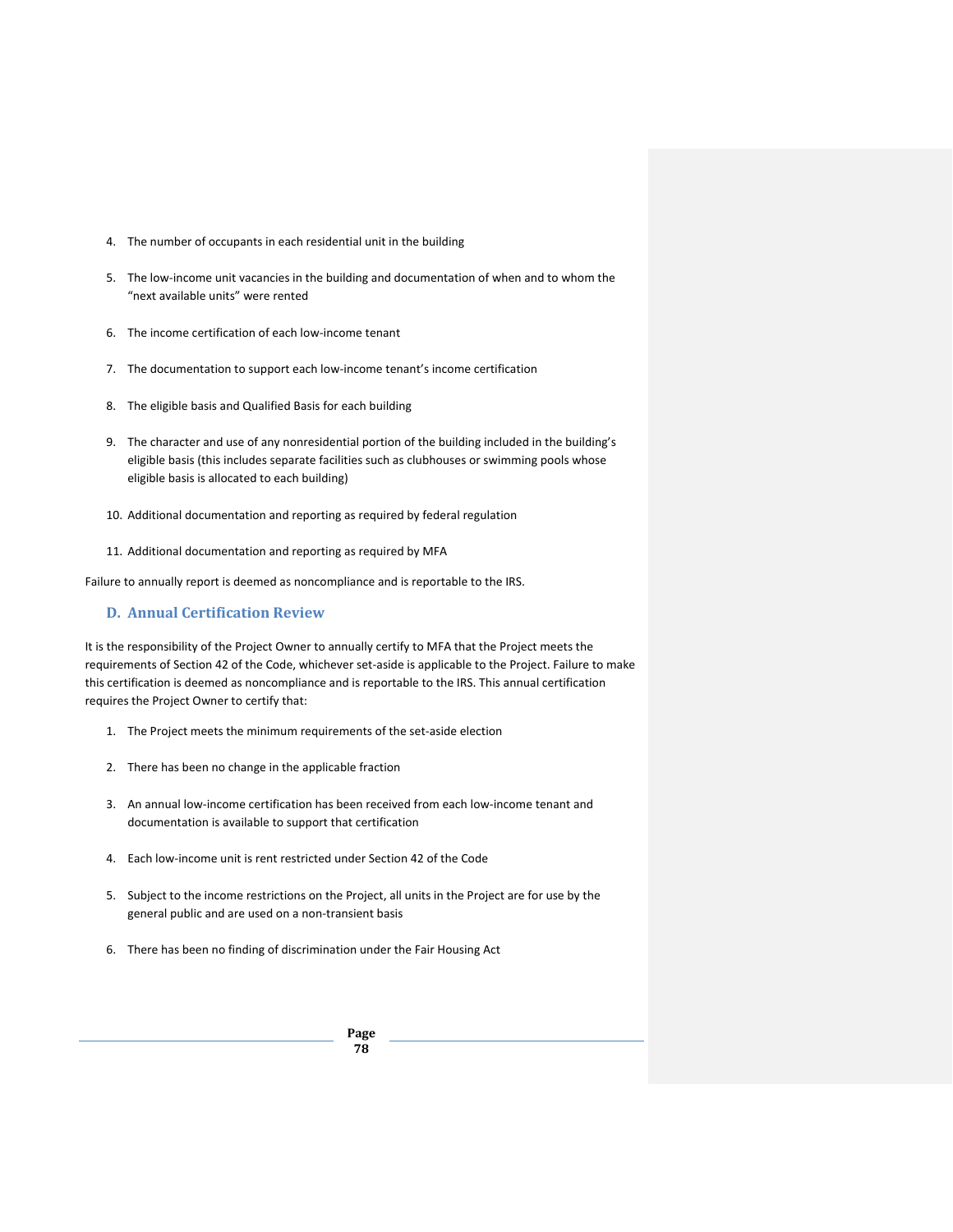- 7. Each building within the Project is suitable for occupancy taking into account local health, safety and building codes
- 8. There has been no change in any building's eligible basis under Section 42 of the Code or if there has been a change, adequate explanation of the nature of the change has been given
- 9. All tenant facilities included in the eligible basis of any building in the Project are provided on a comparable basis, without a separate fee, to all tenants in the building
- 10. If a low-income unit in the Project becomes vacant during the year, reasonable attempts are made to rent the unit to tenants having a qualifying income and while the unit is vacant, no units of comparable or smaller size are rented to tenants not having a qualifying income
- 11. If the income of low-income tenants of units increases above 140 percent of the applicable income limit allowed in Section 42 of the Code, the next available unit of comparable or smaller size will be leased to tenants having qualifying income.
- 12. Project Owner has not refused to lease a unit to an applicant based exclusively on their status as a holder of a Section 8 voucher and the Project otherwise meets the provisions outlined in the extended low-income housing commitment
- 13. If the Project Owner received its tax credit allocation from the state ceiling set-aside for projects involving "qualified nonprofit organizations," the nonprofit entity materially participated in the operation of the development
- 14. There has been no change in ownership or management of the Project that was not approved in advance by MFA
- 15. The Project Owner has obtained accurate, allowable, current utility allowances for use in the calculation of rents for the Project and acknowledges this to be an annual requirement for the duration for the Compliance Period
- 16. For the preceding 12 months the Project Owner has complied with Section 42(h)(6)(E)(ii)(l) of the Code that an existing tenant of a low-income unit has not been evicted or had their tenancies terminated for anything other than good cause
- 17. The Project Owner has complied with Section  $42(h)(6)(E)(ii)(II)$  of the Code and not increased the gross rent above the maximum allowed under Section 42 with respect to any low-income unit.
- 18. The project has complied with the Violence Against Women Act (VAWA), which provides protections for residents and applicants who are victims of domestic violence, dating violence or stalking, and any other situation or incidence mandated by VAWA. Compliance requirements

**Formatted:** Indent: Left: 0.5", No bullets or numbering

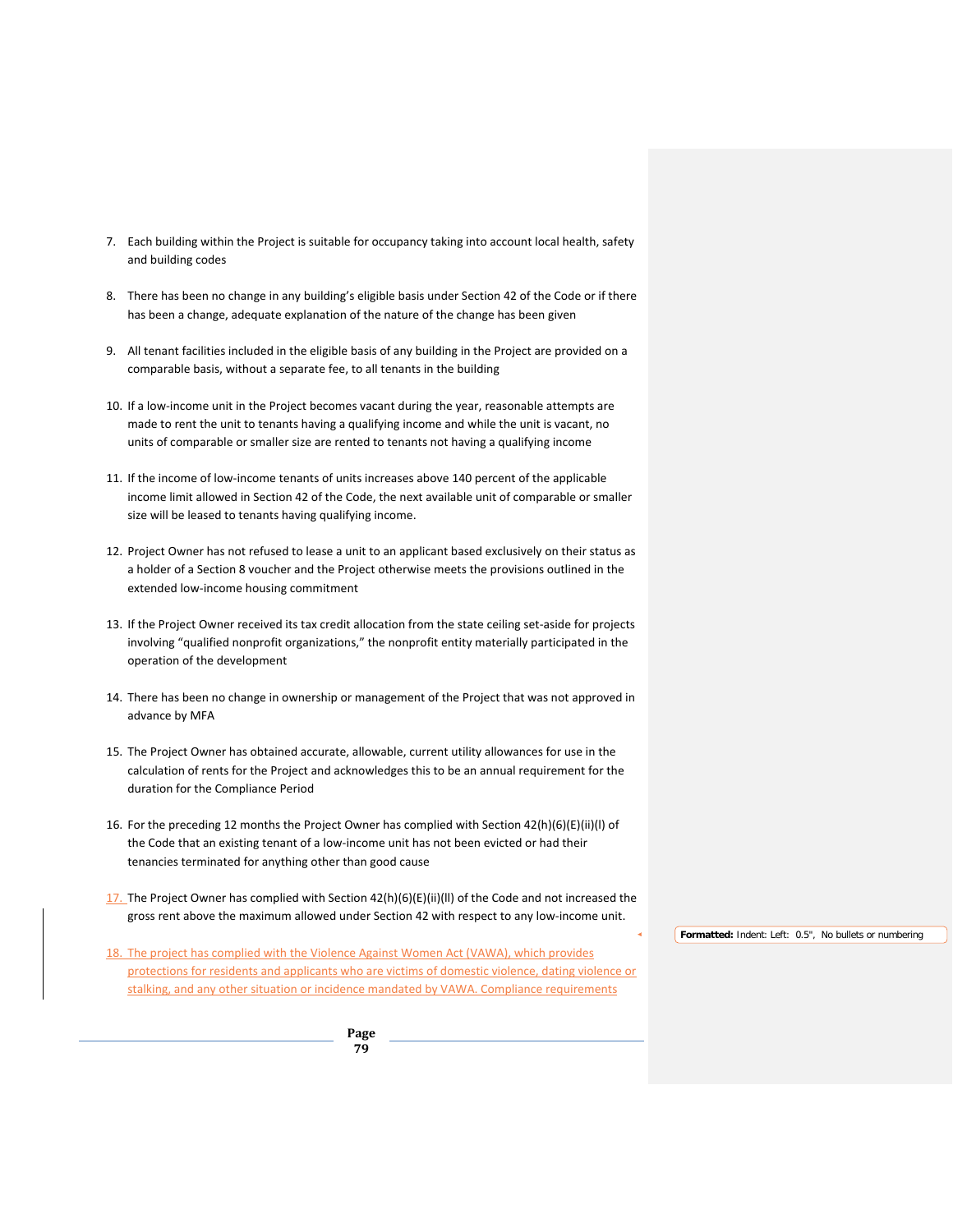mandated by VAWA include, but are not limited to, honoring civil protection orders, eviction protection and bifurcation of lease when necessary.

As an exception, only for RD Projects, MFA may accept a certification from RD that income is based upon annual tenant certifications/re-certifications and that third party verification has been obtained. This certification will be in a form that is acceptable to both RD and MFA. Project Owners must furnish RD certifications annually, verifying that Projects are in compliance with Section 42 of the Code.

Tax-exempt bond financed Projects in which 50 percent or more of the aggregate basis is funded with the proceeds of bond financing may also be exempt, in MFA's discretion, from many of the certification and review provisions outlined within this document. The monitoring and certification guidelines for these Projects must be in a form that will satisfy those agencies issuing the bonds and MFA. The Project's monitoring procedures must, at a minimum, satisfy the compliance guidelines set forth by Section 42 of the Code.

Projects which are 100 percent allowable for tax credit purposes (i.e. all units are income and rent restricted at 60 percent of AMI or lower or 80 percent of AMI or lower with an average income of 60% AMI or lower for Average Income projects) and that have no other financing requiring annual income recertifications may also be exempt pursuant to HR 3221. Project Owners must furnish MFA certifications annually, verifying that Projects are in compliance with Section 42 of the Code, as well as any other data that MFA may require per our monitoring and compliance guidelines.

The Project Owner of any exempted Project must certify to MFA on an annual basis that the Project is in compliance with the requirements for RD assistance, tax credits or the tax-exempt bond financing guidelines, as applicable, and that all requirements of Section 42 are also being met. The Project Owner must inform MFA of any noncompliance or if Project Owner is unable to make one or more of the required certifications.

## **E. Compliance Review**

MFA may elect to subcontract the monitoring procedure to other agents. In doing so, MFA would designate the subcontractor as the compliance-monitoring agent who would perform MFA's function.

In the event that any noncompliance with the Code is identified, a discrepancy letter entitled "Notice of Non-Compliance," detailing the noncompliance will be forwarded promptly to the Project Owner and the management company of the Project. The Project Owner must then respond in writing to MFA within 30 days after receipt of the discrepancy letter. The response must address all discrepancies individually and must indicate the manner in which corrections will be made. The Project Owner will then have a cure period of 30 days from the date of the discrepancies individually and must indicate the manner in which corrections will be made. The proposed owner will then have a cure period of 30 days from the date of the discrepancy letter to correct the noncompliance detected and to provide MFA will any documentation or certification found to be missing during the annual management review. The cure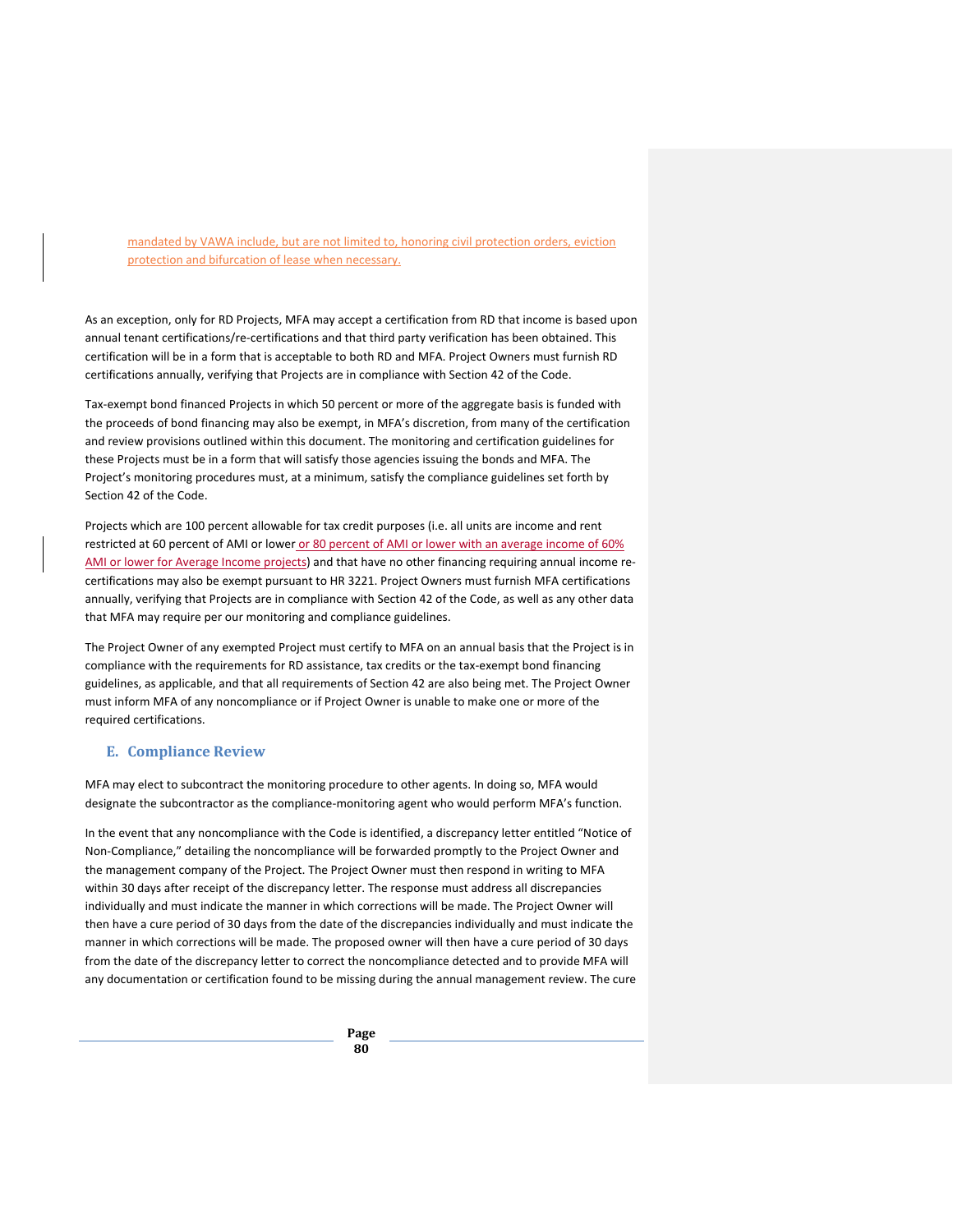period may be extended for periods of up to six months. Extensions will be based on a determination by MFA that there is good cause for granting the extension.

MFA will notify the IRS within 45 days after the expiration of the cure period of any noncompliance that has been detected. All corrections made by the Project Owner within the cure period will be acknowledged within this notice. A copy of the Project Owner's response to the noncompliance will accompany the notice to the IRS.

If potential noncompliance is discovered during a compliance monitoring review, the Project Owner will be required to have the Project's managing agent attend a compliance training session within two months following the compliance monitoring review.

In order to offset the cost of monitoring procedures, an annual fee will be assessed for each year of the Extended Use Period. For 2019, the monitoring/compliance fee is \$45.00/set-aside unit/per year. The monitoring/compliance fee can be paid annually or in a lump sum to cover the initial 15 years of the Compliance Period. If paid in a lump sum, the amount will be determined in the year the development receives a final allocation. Payment of the lump sum amount will be required prior to issuance of Forms 8609 for each Project. The amount of the compliance monitoring fee for the remainder of the contractual Extended Use Period will be determined in year 15. Annual certifications and reports are due in the MFA office by March 31<sup>st</sup> of each year (for the past reporting year.) Annual compliance reports are due by March 31<sup>st</sup> of each year, through MFA's WCMS online compliance system for the full term of the Extended Use Period. Annual audited property financial statements are due in the MFA office within 120 days of the property's fiscal year end. A notice will be mailed to each Project Owner or a designated representative to remind them that the certification, reports and fees are due.

REMAINDER OF THE PAGE LEFT INTENTIONALLY BLANK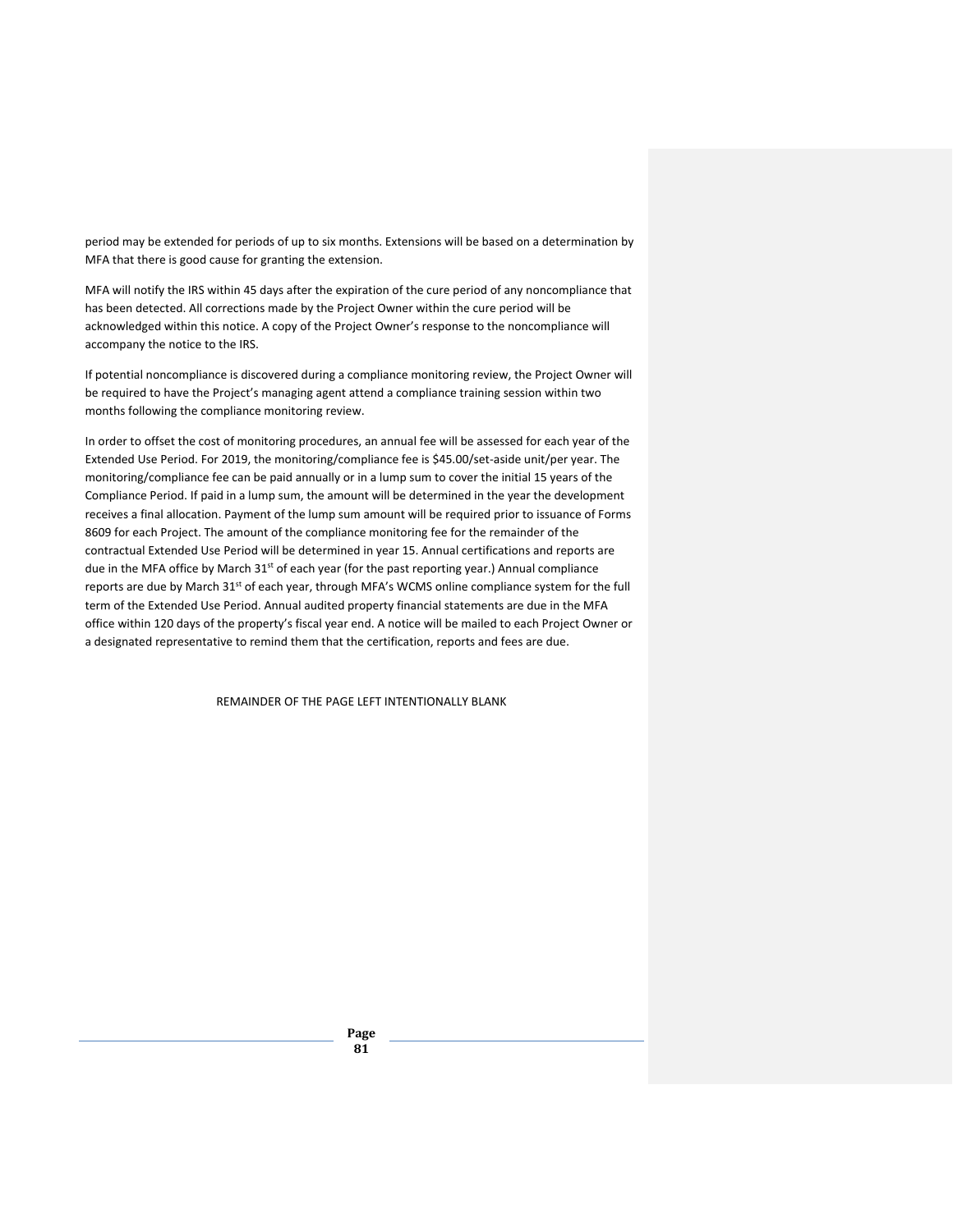## **XI. GLOSSARY**

**Acquisition Costs-** for purposes of calculating developer fee in related party transactions, the full appraised value of any land and/or existing improvements, including any buildings; and/or costs attributable to the acquisition of any land and/or improvements, including any buildings, and including costs relating to title, recording, legal and site review.

**Adaptive reuse Projects** - Projects which will involve the conversion of an existing building or buildings, which was not initially constructed for residential use to multifamily residential use.

**Affordability Period** - Total of the initial Compliance Period plus the Extended Use Period (30-year minimum plus any additional time required and documented in the LURA).

**Agency** - New Mexico Mortgage Finance Authority (MFA.)

**Allocation Review Committee** - a committee appointed by the Chairman of the MFA board to review Projects rating and ranking results, to determine if the proposed allocations have been made consistent with the Project selection criteria and the QAP, and to hear appeals and decide their outcome.

**Allocation set-asides** - the federally mandated tax credit allocation set-aside requirement for projects involving qualified nonprofit organizations, as well as other tax credit allocation set-asides designated by MFA from time-to-time and incorporated into the QAP.

**Annual credit ceiling** - the total dollar volume of tax credits available for distribution by the agency and authorized pursuant to Section 42 of the Code, in a given year. The population-based ceiling amount is the amount of tax credits allocated to the state each year based on the state population.

**Applicable credit percentage** - the monthly interest rate issued by the Treasury Department and used to discount the present value of the 70 percent tax credit (approximately 9 percent) and the 30 percent tax credit (approximately 4 percent.)

**Applicable fraction** - the fraction, the numerator of which is the number of low-income units and the denominator of which is the total number of residential rental units less any unit exempted by Revenue Ruling 92-61; or the fraction, the numerator of which is the floor space of the low-income units and the denominator of which is the total floor space of the residential rental units less any unit exempted by Revenue Ruling 92-61, whichever is less. The eligible basis of a building is multiplied by the applicable fraction to determine the Qualified Basis of a building for tax credit purposes.

**Applicant** - the general partner or the managing member(s) of the general partner.

**Application** - the completed forms, schedules, checklists, exhibits, electronic versions such as CDs and USBs, and any additional documentation requested in the initial Application package, carryover allocation package and final allocation package, as well as any supplemental materials requested by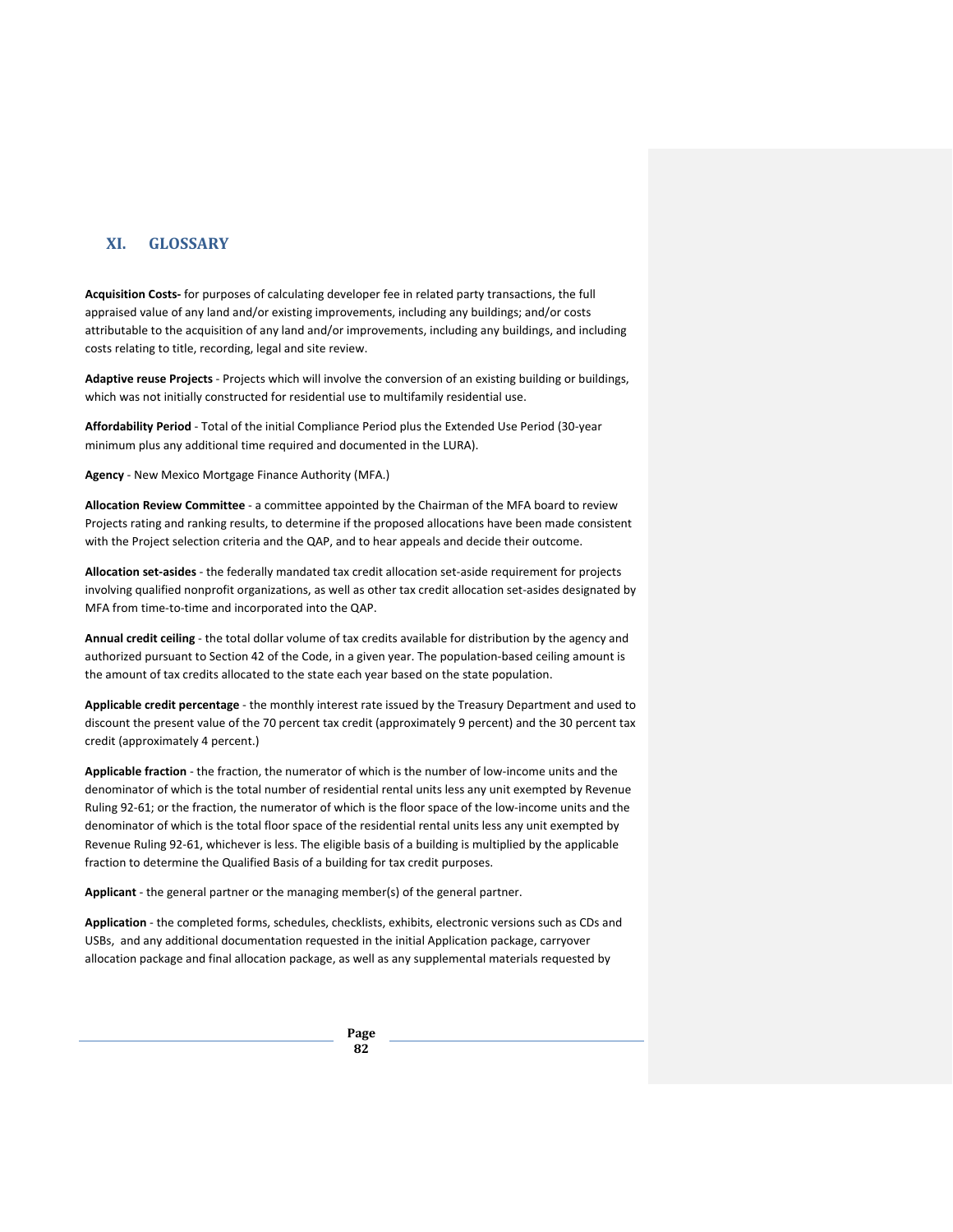MFA. They must be submitted to MFA in accordance with the QAP in order to apply for the tax credit program.

**Application deadline** - 5 p.m. Mountain Standard Time on the final day of the application period, except for tax-exempt bond financed Projects, for which the submission date is specified in Section VI.B.

**Application package** - the forms, schedules, checklists, exhibits, electronic versions such as CDs and USBs, and instructions thereto obtained from the agency, which shall be completed and submitted to the agency in accordance with all regulations in order to apply for the tax credit program.

**Application period** – the period during which Applications will be accepted by MFA as described in the QAP.

**Area gross median income** – the median income level, issued annually by HUD for each metropolitan area and for each county outside a metropolitan area, which is adjusted for family size and used to calculate maximum income of eligible persons and rents for rent restricted units. As of July 30, 2008, any Project located in a rural area (as defined in Section 520 of the Housing Act of 1949) shall have income limitations measured by the greater of the HUD median income or the national non-metropolitan median income.

**Average Income (AI) Election** – This election under Section 42 of the IRS Code was authorized by the Consolidated Appropriations Act of 2018. This set-aside allows the Project to serve households up to 80 percent AMI (80%) as long as at least 40 percent of the total units are rent and income restricted and the average income limit for all tax credit units in the Project is at or below 60 percent AMI (60%).

**Binding commitment** – an agreement between MFA and an Applicant by which MFA allocates and the Applicant accepts tax credits in accordance with Section 42(h)(1)(C) of the Code. MFA's carryover allocation is its binding commitment.

**Blighted buildings** – buildings that are in such severe disrepair to the extent that rehabilitation or adaptive reuse is no longer feasible.

**Board of Directors (Board)** – MFA's Board of Directors.

**Brownfield** – land where the development, redevelopment or reuse may be complicated by presence of hazardous substance, pollutant or contaminant including petroleum. Brownfield sites require a remediation plan based on a Phase II Environmental Site Assessment.

**Building's gross square feet** – the sum of the gross square feet on each floor of a building. Covered parking and structured parking should not be included in the building's gross square feet.

**Capital needs assessment** – a report prepared by a competent professional meeting the minimum qualification/certification requirements set forth by MFA, as defined in the Design Standards, that addresses the following:

1. Site visit and physical inspection of the interior and exterior of units and structures

**Page 83**

**Formatted:** Font: Bold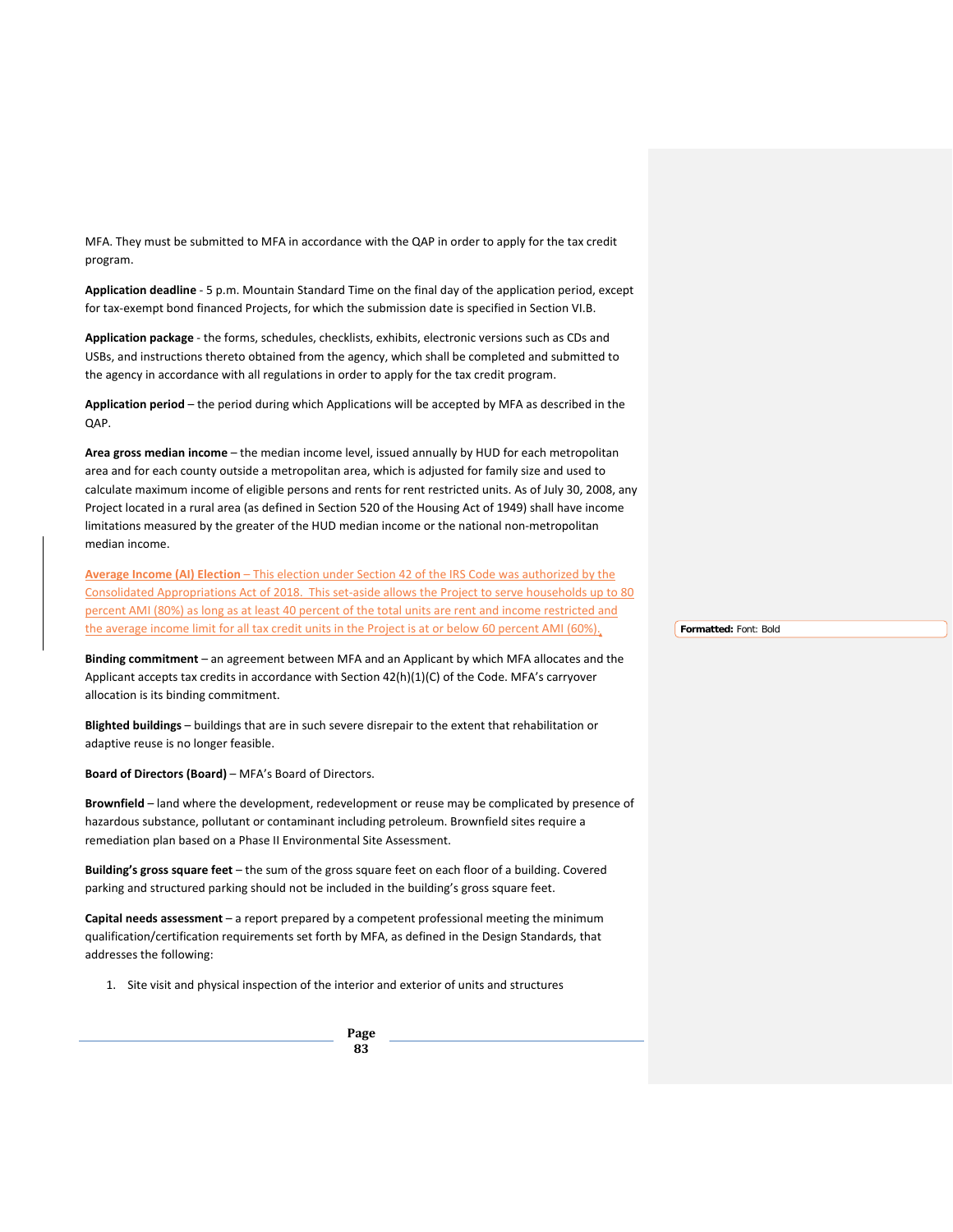- 2. Interview with available on-site property management and maintenance personnel regarding past and pending repairs/improvements and physical deficiencies
- 3. Identification of the presence of any visible environmental hazards on the site or other life safety concerns
- 4. Opinion as to the adequacy of the proposed budget for recommended improvements.
- 5. Description of all major systems of the buildings and units with a projection of the remaining useful life of each, including certification of critical building systems or components that have reached or exceeded their expected useful lives
- 6. Description of all building envelope and structural systems deficiencies
- 7. Projection of recurring probable expenditures for significant systems and components over 15 years.
- 8. Determination of the appropriate upfront and ongoing replacement reserve deposits.

**Carryover allocation** – the provision under Section 42 of the Code which allows a Project, under certain conditions allowed by Section 42 of the Code, to receive a tax credit allocation in a given calendar year and to be placed in service within a period of two calendar years after the calendar year in which Applicant qualifies for a carryover allocation. The carryover allocation is MFA's binding commitment for tax credits.

**Code** – the IRS Section 42 Code of 1986, as in effect on the date of the QAP, together with corresponding and applicable final, temporary or proposed regulations and revenue rulings issued with respect thereto by the Treasury or the IRS of the U.S.

**Complete Application** – an initial Application meeting all of the requirements in Section IV.A.4, Content and Format.

**Compliance monitoring** – the agency's procedure, as required by Section 42 of the Code and detailed in MFA's Tax Credit Monitoring and Compliance Plan, of auditing and inspecting all completed LIHTC Projects.

**Compliance Period** – with respect to any building that is included in the LIHTC Project, a minimum period of 15 years beginning on the first day of the first taxable year of the tax credit period with respect thereto in which a LIHTC Project shall continue to maintain the low-income units as low-income units pursuant to Applicant's set-aside election in the Application, pursuant to Section 42 of the Code. Compliance Period plus Extended Use Period equals Affordability Period.

**Concerted Community Revitalization Plan** – a metropolitan development plan as defined in NMSA 1978 Section 3-60A-4 prepared and enacted by a local, county or tribal government at least six months prior to the Application deadline. For Projects located on sovereign tribal lands, "concerted community revitalization plan means a written plan similar in content and affect to a metropolitan redevelopment plan as defined in NMSA 1978 Section 3-60A-4, prepared and enacted by a tribal government at least six months prior to the Application deadline, which identifies barriers to community vitality and promotes specific concerted revitalization activities within an area having distinct geographic boundaries.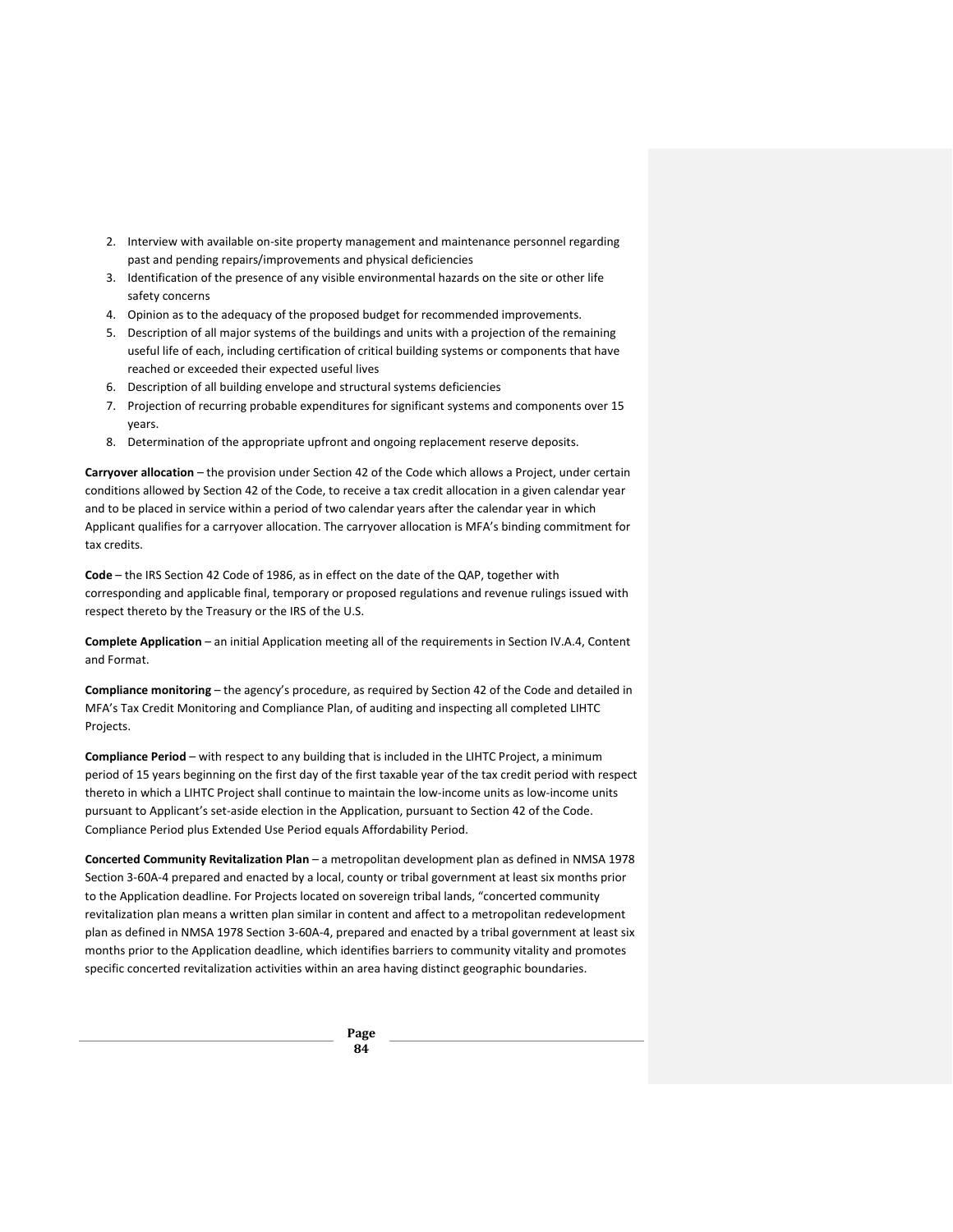**Consolidated plan** – plan prepared in accordance with HUD regulations, 24 C.F.R. 91 (1994), which describes needs, resources, priorities and proposed activities to be undertaken with respect to certain HUD programs.

**Construction costs** – for purposes of calculating builder profit, overhead and general requirements and per unit rehabilitation construction cost, the on-site and construction costs in the construction contract, before gross receipts tax, profit, overhead and general requirements. At initial Application and carryover, construction cost should include a reasonable construction contingency.

**Contact person** – a person identified in the initial Application with decision-making authority for the Applicant, Developer or the Project Owner, with whom MFA will correspond concerning the Application and for the Project.

**Contractor's cost certification** – a certification prepared by a CPA, indicating the method of certification, all identities of interest and certification that all construction costs included are related to the Project.

**Cost certification** – A certification prepared by a CPA on forms provided by MFA, indicating the method of certification, all identities of interest and certification that all Project costs included are related to the project.

**Credit period** – with respect to any building that is included in the LIHTC Project, the period of 10 years beginning with 1) the taxable year in which the building is Placed in Service or 2) at the election of the Project Owner, the succeeding taxable year.

**Developer** – any individual, association, corporation, joint venture or partnership, which is to manage all aspects of the construction and/or rehabilitation of the proposed Project.

**Development costs** – the sum total of all costs incurred in the development of a Project all of which shall be subject to approval and are approved by MFA as reasonable and necessary. Such costs may include, but are not limited to:

- 1. The cost of acquiring real property and any building thereon, including payment for options, deposits or contracts to purchase properties
- 2. The cost of site preparation and development
- 3. Any expenses relating to the issuance of tax-exempt bonds or taxable bonds by the agency, if any, related to the Project.
- 4. Fees in connection with the planning, execution and financing of the Project, such as those of architects, engineers, attorneys, accountants and the agency.
- 5. The cost of studies, surveys, plans, permits, insurance, interest, financing, tax and assessment costs and other operating and carrying costs incurred during construction, rehabilitation or reconstruction of the Project.
- 6. The cost of the construction, rehabilitation and equipping of the Project.
- 7. The cost of land improvements, such as landscaping and off-site improvements related to the Project, whether such costs are paid in cash, property or services.

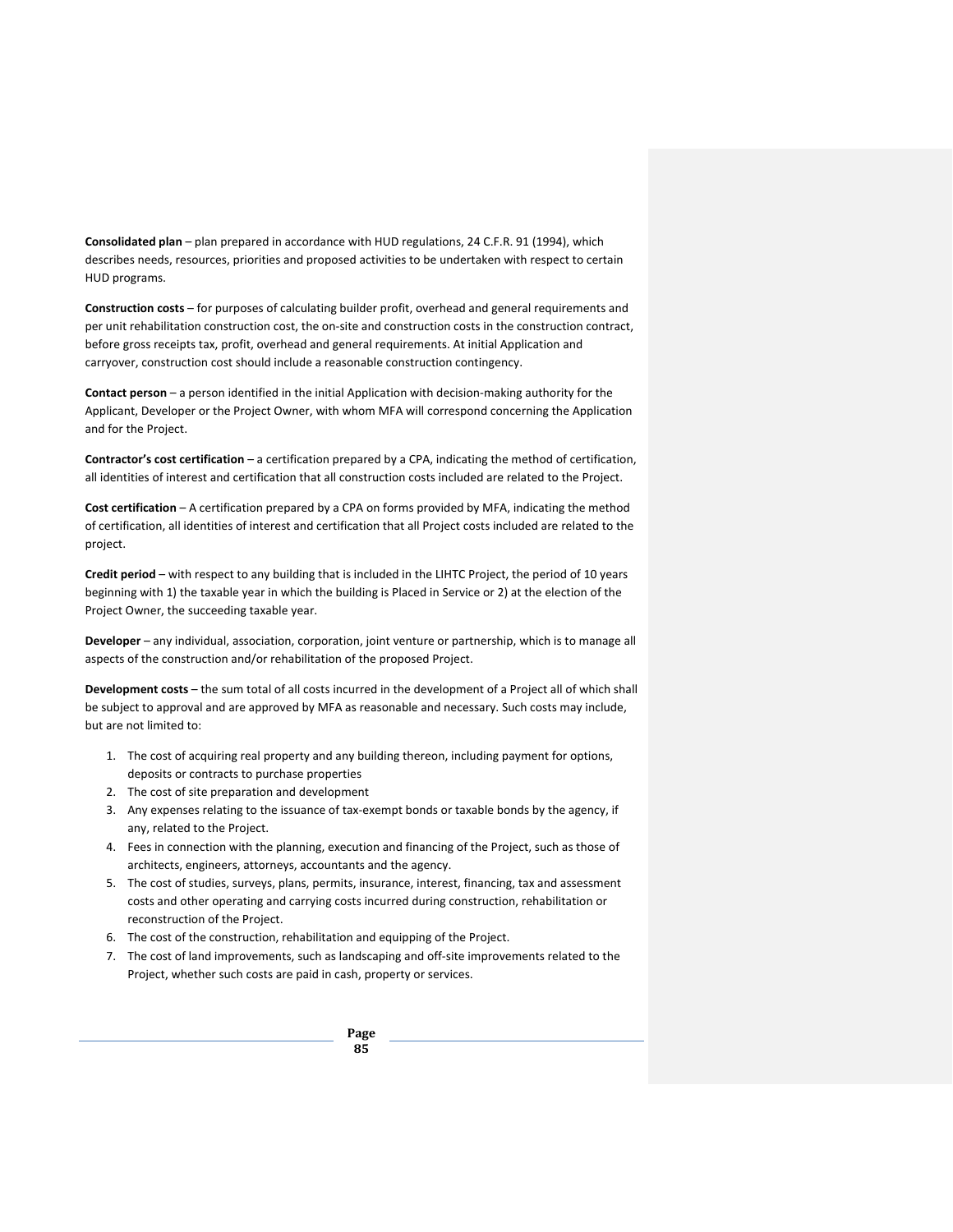- 8. Expenses in connection with initial occupancy of the Project.
- 9. Allowances established by the agency for working capital, contingency reserves and reserves for any anticipated operating deficits during the first two years after completion of the Project.
- 10. The cost of such other items, including relocation cost, indemnity and surety bonds, premium on insurance and fee and expenses of trustees, depositories and paying agents for bonds.

**Difficult development area** – any area designated by the secretary of HUD as having high construction, land and utility costs relative to Area Gross Median Income in accordance with Section 42(d)(5) of the Code.

**Eligible Application** or **eligible Project** – an Application or Project which has met all minimum Project threshold requirements.

**Eligible basis** – the sum of the eligible cost elements that are subject to depreciation, such as expenditures for new construction, rehabilitation and building acquisition.

**Eligible partners** or **eligible households** – one or more natural persons or a family, irrespective of race, creed, national origin or sex, determined by the agency to be of low- or very low-income. In determining the income standards of eligible persons for its various programs, the agency shall take into account the following factors:

- 1. Requirements mandated by federal law
- 2. Variations in circumstances in the different areas of the state
- 3. Whether the determination is for rental housing
- 4. The need for family size adjustments

**Executive director** – the executive director of MFA.

**Extended Use Period** – with respect to any building that is included in a LIHTC Project, the period of affordability **following** the initial 15-year Compliance Period during which time the project continues to be restricted to affordable low-income housing. The minimum Extended Use Period required by Code is fifteen years. Compliance Period plus Extended Use Period equals Affordability Period. **Feasibility analysis** – a financial analysis based on rules established by the IRA and MFA to determine a Project's financial feasibility, which is completed to ascertain a tax credit amount, the adequacy of financing sources, the income required to support operation of the Project.

**Federal grant** – any federal grant except those specifically excluded in Section 1.42-16(b) of the Treasury regulations.

**Federal subsidy** – any construction or permanent financing that is directly or indirectly financed from state or local bonds, including municipal bonds, which are tax-exempt for federal income tax purposes.

**Federally-assisted building** – any building which is substantially assisted, financed or operated under Section 8 of the United States Housing Act of 1937, Section 221(d)(3), Section 221(d)(4) or 236 of the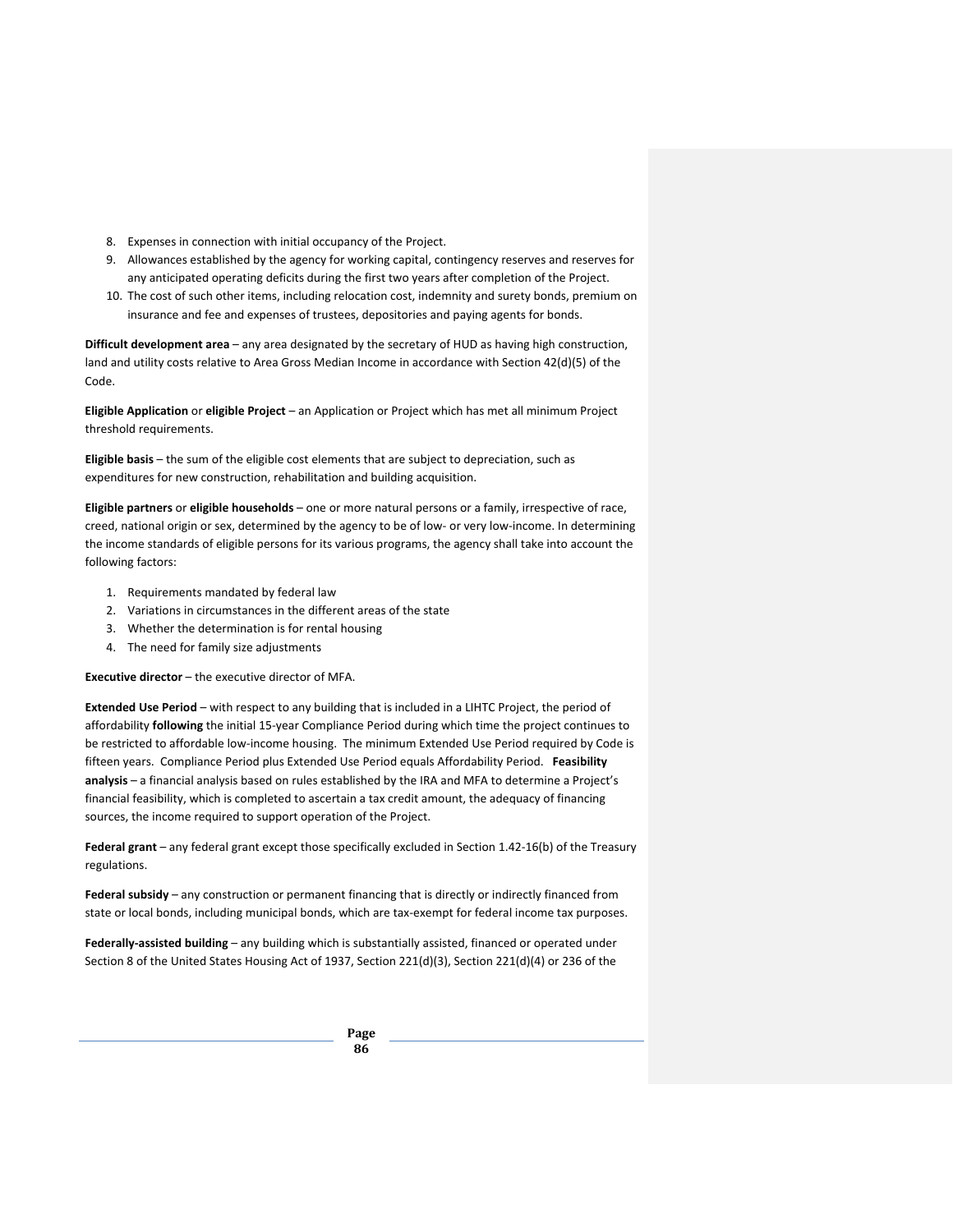United States Housing Act, Section 515 of the Housing Act of 1949 or any other program administered by HUD or by the rural housing service of the Department of Agriculture.

**Final allocation** – a determination by MFA that a Project is complete and that a certain amount of tax credits is warranted. The final allocation must be requested by the Project Owner and culminates in delivery of IRS Form 8609 by MFA.

**Financing commitment** – a commitment for permanent or construction financing which 1) is not subject to further approval by any loan committee or board of directors or other entity of the creditor making the commitment and 2) contains specific terms of funding and repayment.

**General partner** – that partner or collective of partners identified as the general partner of the partnership that is the Project Owner and that has general liability for the partnership. If the Project Owner is a limited liability company, the term general partner shall mean the managing member or members with management responsibility for the limited liability company.

**Government entity** or **instrumentality** – any agency or other government created entity of the state of New Mexico, the counties or municipalities of New Mexico or the tribal governments of New Mexican tribes and pueblos.

**Gross Square Feet** – the area that includes all enclosed space as measured from the exterior face of the building walls and means everything under the roof, including storage and patios. Covered parking and structured parking should not be included in gross square feet.

**Hard Construction Costs -** calculated as the sum of costs for existing structures, site work, rehab and/or new construction, and hard cost contingency, as related to the housing components of the development only. This figure excludes land costs. The costs considered for calculating these points will not include any costs related to commercial or retail space. (All costs reflected on Schedule D in the application.)

#### **Households or individuals experiencing homelessness - A household or individual is considered homeless if they:**

- 1. lack a fixed, regular, and adequate nighttime residence, which includes a primary nighttime residence of places not designed for or ordinarily used as a regular sleeping accommodation (including cars, parks, abandoned buildings, etc.) or publicly or privately operated shelters or transitional housing, including a hotel or motel paid for by government or charitable organizations; or
- 2. are being discharged from an institution where they've been a resident for 90 days or less and the person resided in a shelter (but not transitional housing) or place not meant for human habitation immediately prior to entering that institution; or
- 3. are being evicted from their primary nighttime residence within 14 days and no subsequent residence has been identified and the individual/household lacks the resources and support networks (i.e. family, friends, faith-based or other social networks) needed to obtain housing; or
- 4. have ALL of these characteristics:

**Formatted:** Font: Not Bold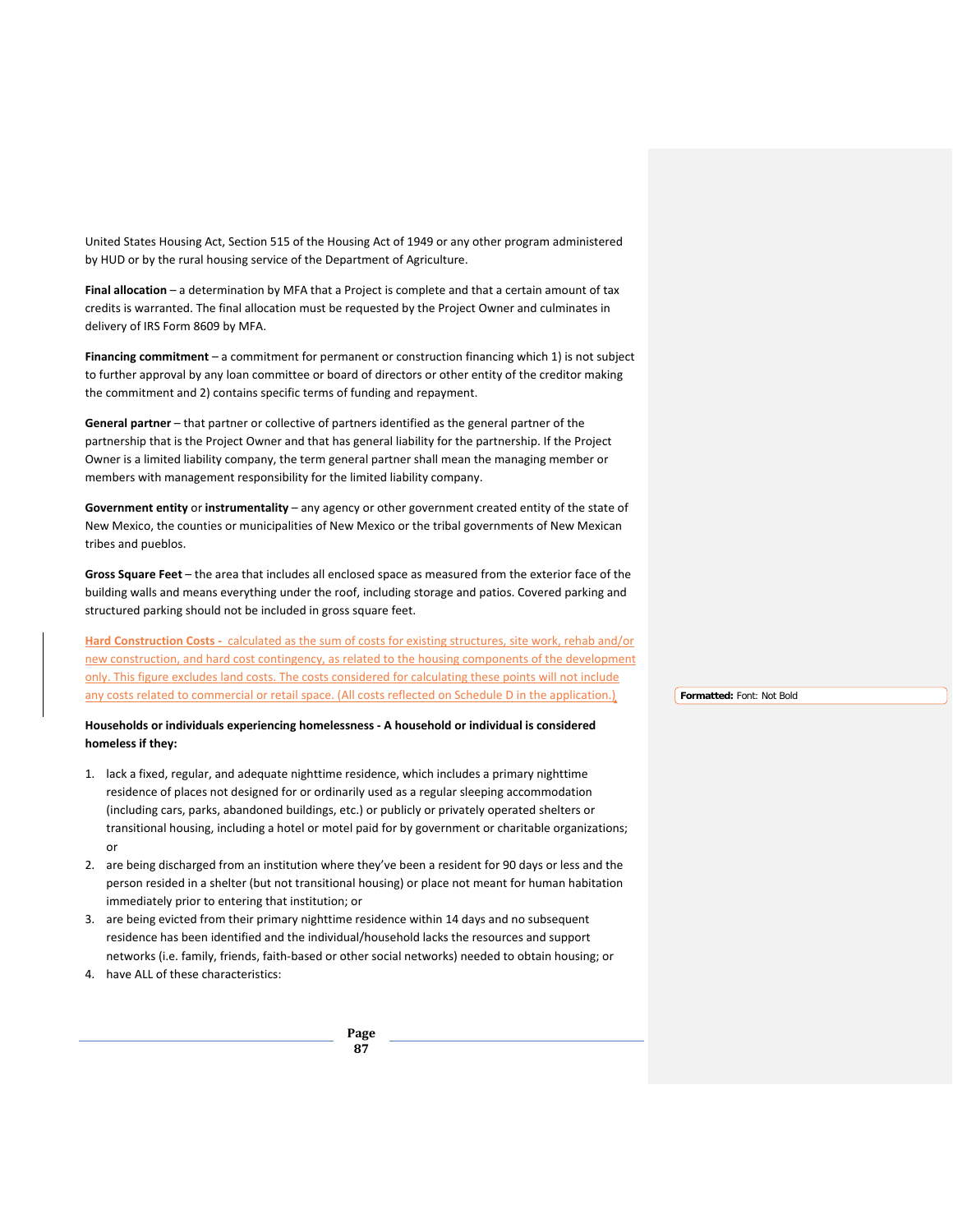- o unaccompanied youth (less than 25 years of age) or family with children and youth;
- o defined as homeless under other federal statutes who do not otherwise qualify under this definition;
- o has not had a lease, ownership interest, or occupancy agreement in permanent housing for 60 days prior to applying for occupancy;
- o has moved two or more times in the 60 days immediately prior to applying for occupancy; AND
- o has one or more of the following: a) chronic disabilities, b) chronic physical or mental health conditions, c) substance addiction, d) histories of domestic violence or childhood abuse, e) child with a disability, f) or two or more barriers to employment, which include i) lack of a high school diploma or GED, ii) illiteracy, iii) low English proficiency, iv) history of incarceration or detention for criminal activity, or v) history of unstable employment.
- 5. are fleeing or attempting to flee domestic violence, dating violence, sexual assault, stalking, or other dangerous or life-threatening situations related to violence; have no other residence; and lack the resources and support networks needed to obtain housing.

**Households with children** – households that include one or more persons under the age of 18 years.

**Households with special housing needs** – households in which an individual or household member is in need of supportive services, tenancy supports and housing and meets at least one of the following definitions:

- 1. Has a physical or mental impairment that substantially limits one or more major life activities; has a record of such impairment; or is regarded as having such impairment. In general, a physical or mental impairment includes hearing, mobility and visual impairments, chronic alcoholism, chronic mental illness, AIDS, AIDS Related Complex, and mental retardation that substantially limits one or more major life activities. Major life activities include walking, talking, hearing, seeing, breathing, learning, performing manual tasks, and caring for oneself.
- 2. Households or individuals experiencing homelessness (see definition above).

**HUD** – U.S. Department of Housing and Urban Development

**Identity of interest** – occurs when any officer, director, board member or authorized agent of any development team member (consultant, general contractor, attorney, management agent, seller of the land, etc.): 1) is also an officer, director, board member or authorized agent of any other development team member; 2) has any financial interest in any other development team member's firm or corporation; 3) is a business partner of an officer, director, board member or authorized agent of any other development team member; 4) has a family relationship through blood, marriage or adoption with an officer, director, board member or authorized agent of any other development team member or 5) advances any funds or items of value to the sponsor/borrower.

**Income Averaging (IA) or Average Income (AI) Election** – This election under Section 42 of the IRS Code was authorized by the Consolidated Appropriations Act of 2018. This set-aside allows the Project to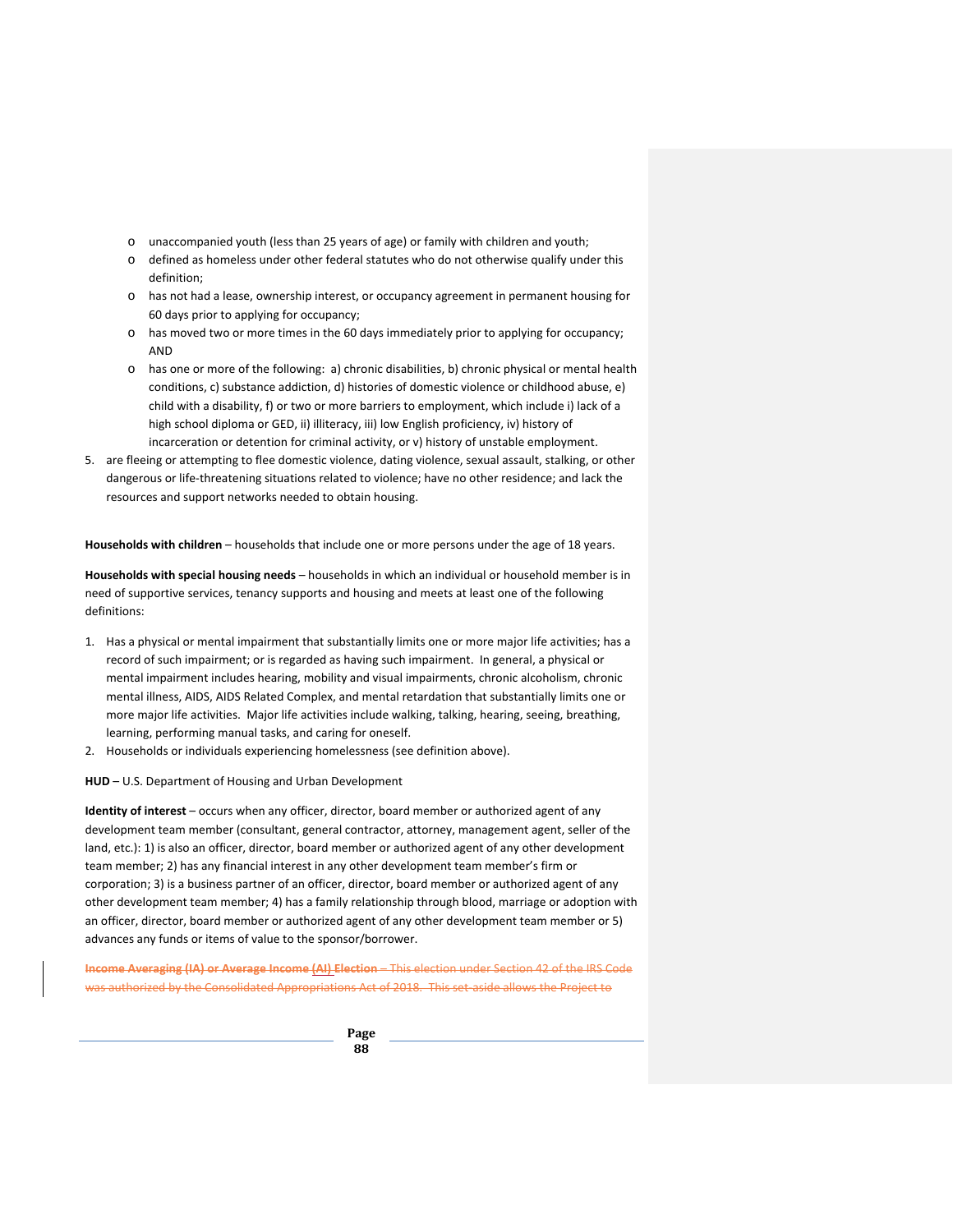serve households up to 80 percent AMI (80%) as long as at least 40 percent of the total units are rent and income restricted and the average income limit for all tax credit units in the Project is at or below 60 percent AMI (60%).

**Initial Application** – the Application first provided to MFA on or before an Application deadline to request an allocation of tax credits.

**Land Use Restriction Agreement** or **LURA** – the agreement submitted to the agency restricting the property to affordable housing use during the Compliance Period and Extended Use Period.

**Letter of determination** – the letter issued by MFA pursuant to Section 42(m)(1)(D) of the Code advising the Project Owner that MFA has made the determination that a tax-exempt bond financed Project satisfies the requirements for an allocation of tax credits under the QAP conditioned upon Project compliance with Section 42 of the Code.

**LIHTC project** – the proposed or existing rental housing development(s) for which tax credits have been applied for or received.

**Local government** – any county, municipality, tribe or other general-purpose political subdivision in the state of New Mexico.

**Local notice** – MFA's letter to the chief executive office (or the equivalent) of the local jurisdiction within which the Project is located, which provides a 30-day period to comment on the Project pursuant to Code Section 42(m)(1)(A)(ii).

**Low income housing tax credit (LIHTC) program** or **tax credit program** – the rental housing program administered by MFA pursuant to Section 42 of the Code and by the state of New Mexico Executive Order 97-01.

**Low-income tenants** – households that occupy set-aside units.

**Low income units** or **set-aside units** – units which are rent restricted and set-aside for tenants whose income does not exceed 50 percent, 60 percent or some lower percentage, whichever is elected, of Area Gross Median Income.

**Management Units -** Units set-aside for Project employees i.e. property managers, maintenance staff, etc., regardless of whether rent is charged to the Project employees or not. These units will be considered common area and are not considered in any low-income unit count calculations included in scoring categories.

**Market rate units** – residential rental units that are not low-income units.

**Material design changes** – any change in the Project, its scope or its quality which would affect its underwriting or compliance with MFA's mandatory design standards. For example, a change in building area, unit areas, unit counts, amenities, parking quantities, landscaping scope, energy performance, water usage, quality of construction or specification would each constitute a material change.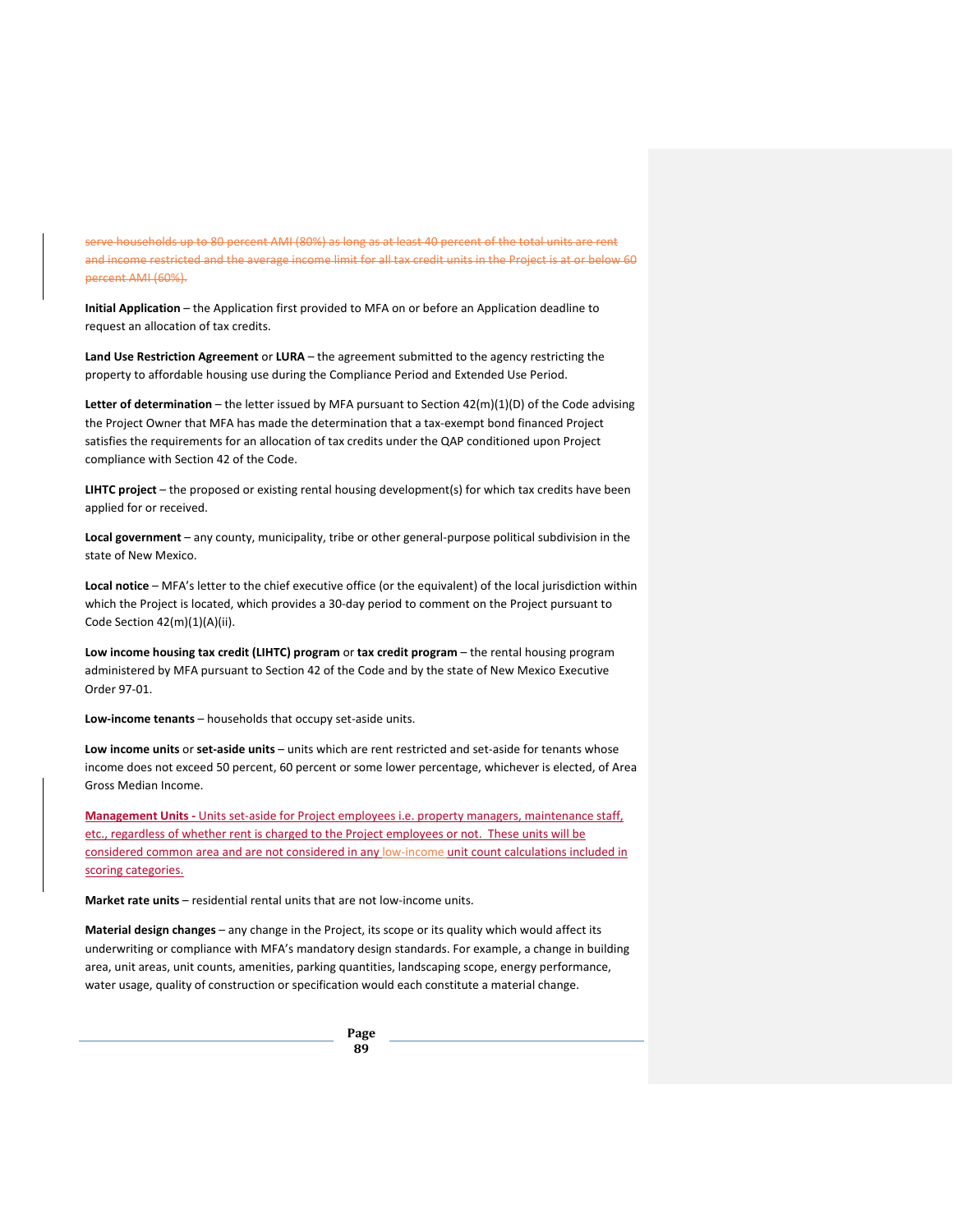**Minimum score** – the lowest score with which an Application will be considered to have passed the minimum Project threshold requirement related to scoring.

**Moderate rehabilitation** – repairs, replacements and improvements that do not fall into substantial rehabilitation as defined herein or where the work is limited to level two (2) alterations (as described by Enterprise Green Communities Criteria.) Level two alterations include the reconfiguration of space, the addition or elimination of any door or window, the reconfiguration or extension of any system, does not include the replacement of two or more major systems or the installation of any additional equipment. A Project where the work area does not exceed 50 percent of the aggregate area of the building (the work scope is less than an ICC level three alteration.)

**Mortgage revenue bonds (MRB)** or **tax-exempt bonds** – bonds issued by state designated issuers, including MFA, which may be used to finance LIHTC projects subject to project allocations made by the State Board of Finance.

**Net square feet** – the net rentable space measured form the interior of the walls and includes all air conditioned space.

**New Mexico housing authority (NMHA)** – any public housing authority legally established in the state of New Mexico.

**November 15th** – November 15th, unless this date falls on the weekend or a holiday, in which case it means the first business day following November 15<sup>th</sup>.

**Ownership of land** – holding fee title or a qualified leasehold interest.

**Participating title company** – a New Mexico title company that maintains pooled, interest-bearing transaction account(s) pursuant to the Land Title Trust Fund Act of 1997.

**Placed In Service** – the date on which the first unit of a new construction Project is certified or otherwise officially declared as available for occupancy as evidenced by the Certificate of Occupancy. For rehabilitation Projects, it is the date of the Certificate of Substantial Completion. For acquisitions of existing projects, it is the date of purchase by a new Project Owner.

**Principal** – an Applicant, any general partner of an Applicant and any officer, director, board member or any shareholder, general partner, managing member or affiliate of an Applicant. It also includes any entity receiving any part of a developer fee for a Project. For Project compliance purposes (**Section IV.C.11**), Principal would include shareholders with interests of 25 percent or more, all officers or a corporation (whether board members or employees), all general partners or members.

**Program** – the tax credit program as administered by MFA.

**Project** – the development proposed by the Applicant as specifically described in the Application.

**Project expenses** – usual and customary operating and financial costs. The term does not include extraordinary capital expenses, development fees and other on-operating expenses.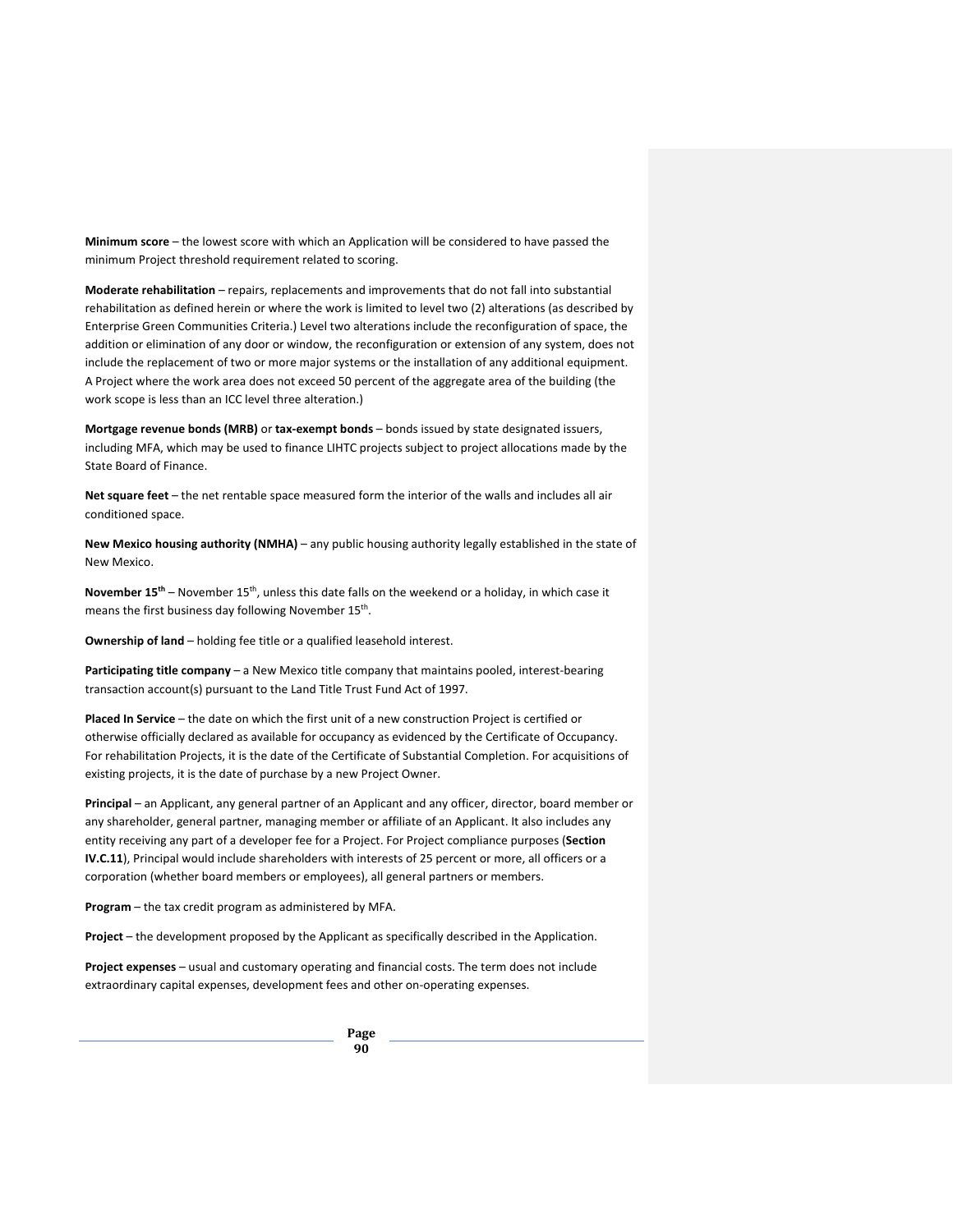**Project Owner** – the legal entity that ultimately owns the Project and to which tax credits will be allocated.

**Project selection criteria** – the criteria used to score a Project for tax credit allocation purposes.

**Qualified Allocation Plan** or **QAP** – this Qualified Allocation Plan, which was adopted by Board action on November  $\underline{\phantom{z}}$ , 2018-2019 and made effective as of January 1, 20192020, which was approved by the Governor of the state of New Mexico pursuant to Section 42(m)(1)(B) of the Code and sets forth the Project selection criteria and the preferences for Projects which will receive tax credits.

**Qualified basis** – the portion or percentage of the eligible basis that qualifies for the tax credit. It is calculated by multiplying the eligible basis by the applicable fraction.

**Qualified census tract** – any census tract which is designated by the Secretary of HUD as having 50 percent or more of the households at an income level which is less than 60 percent of the Area Gross Median Income in accordance with Section 42(d)(5) of the Code.

**Qualified leasehold interest** – a leasehold interest running at least as long as the Extended Use Period.

**Qualified nonprofit organization** – an organization described in Sections 501(c)(3) or 501(c)(4) of the Code and exempt from tax under Section 501(a). The production of decent, safe and affordable housing must be one of the defined goals, objectives or purposes of the nonprofit organization. The nonprofit organization must materially participate in the Project, meaning that the organization must be involved on a regular, continuous and substantial basis in both the development and operation of the Project during the term of the Compliance Period. The nonprofit must also own an interest in the Project throughout the Compliance Period and may not be affiliated with or controlled by a for-profit organization.

**Rehabilitation costs** – as stated in Code Section 42(e)(2), the amounts chargeable to capital accounts and incurred for property in connection with the rehabilitation of a building. For the purposes of the calculation in scoring rehabilitation Projects, only rehabilitation "hard" costs will be considered, which are those costs that would be included in a construction contract. If the Project does not include the construction of new rent restricted units, the cost of the construction of common space buildings will be considered rehabilitation costs.

**Rent restricted unit** – with respect to a LIHTC Project, a unit for which the gross rent does not exceed 30 percent of the imputed Area Gross Median Income limitation applicable to such unit as chosen by the Applicant in the Application and in accordance with the Code. Gross rent must be determined from the rent charts included in the Application package and must correspond to the percentage of Area Gross Median Income selected by the applicant in the Application. It includes the cost of utilities and must be reduced by the amount of tenant-paid utilities. Gross rent includes all income for the unit, including tenant and any subsidy payments. See also "unit."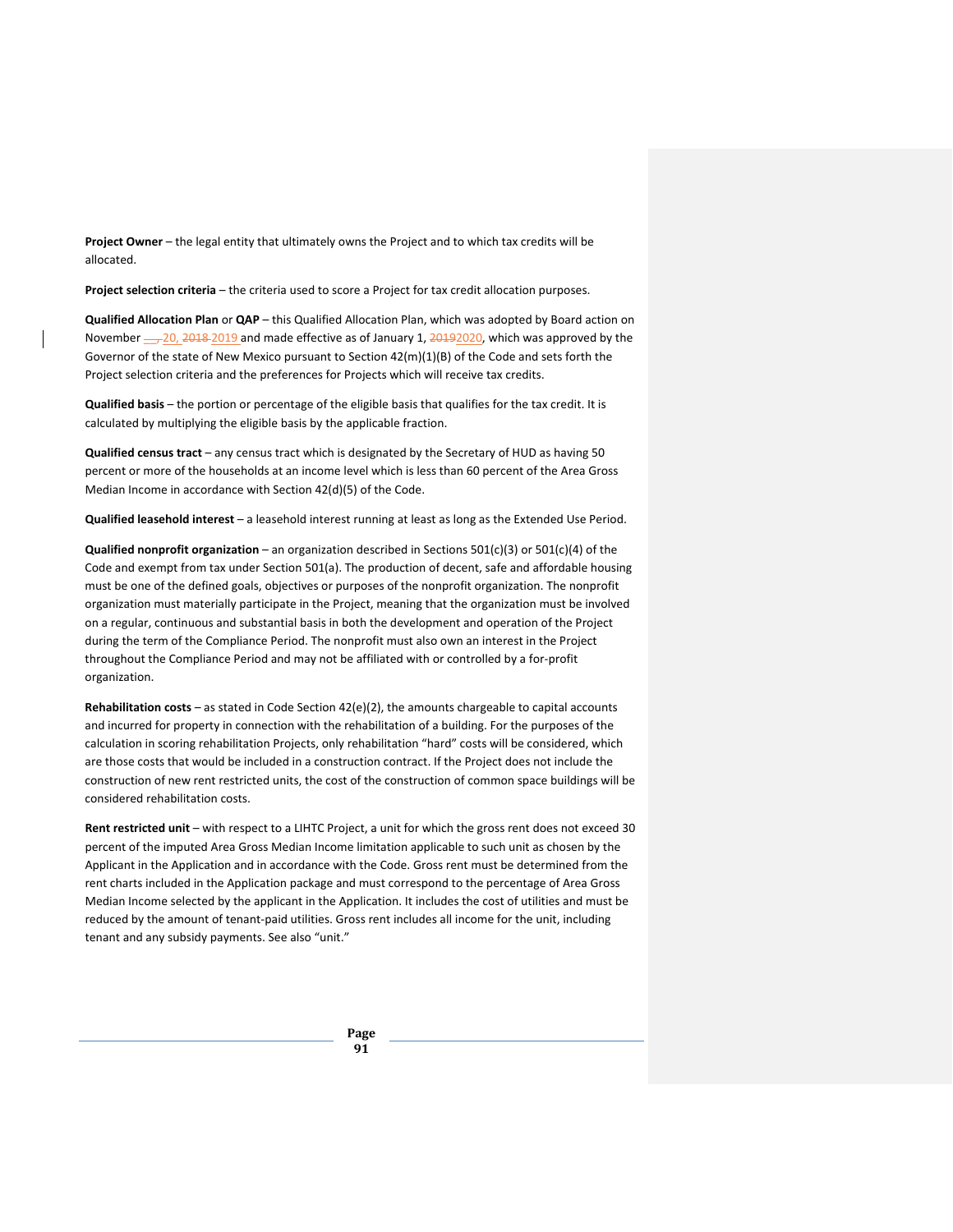**Reservation or reservation contract** – the contract executed by MFA and the Applicant with respect to an allocation of tax credits, which states the conditions to be met by Applicant prior to issuance of a carryover allocation.

**Reservation letter or reservation** – a document issued by MFA which describes the amount of credits provisionally awarded to a Project and the conditions which the Project Owner must meet in order to obtain a binding commitment for tax credits.

**Reserved** – the units may not be rented to other categories of households unless the Project Owner demonstrates a subsequent change in the level of demand for such units and a good faith effort to obtain the originally targeted tenant category. Any such change in tenant characteristics must be approved in advance by MFA.

**Rural development or RD or USDA** (previously called "Farmer's Home Administration" or "FMHA" of the U.S. Department of Agriculture) means rural development or other agency or instrumentality created or chartered by the U.S. to which the powers of RD have been transferred.

**Scope of work** – as described in MFA's 2019 submission instructions for preliminary architectural documentation under the caption "rehabilitation scope of work narrative."

**Senior Housing** – Projects that qualify for an exemption from familial status discrimination under the Fair Housing Act. To qualify for this exemption, Projects must be: (i) provided under any state or federal program that HUD has determined to be specifically designed and operated to assist elderly persons (as defined in the state or federal program); or (ii) intended for, and solely occupied by persons 62 years of age or older; or (iii) intended and operated for occupancy by persons 55 years of age or older in compliance with the Housing for Older Persons Act (HOPA), 24 CFR Part 100 Final Rule.

**Set-aside** – all or a portion of a Project's units that are rent restricted and/or limited to use by a specified tenant income category or a particular special needs tenant group. Set-asides will be described in the LURA.

**Set-aside election** – the federally imposed minimum proportion of total Project units set-aside as lowincome units at one or more Area Gross Median Income level(s). This election is made by the Applicant and meets the minimum requirements of Code Section 42: larger proportions of units are generally setaside by the Applicant and restricted in the LURA.

**Set-aside units** – low-income units.

**Single room occupancy (SRO)** – housing consisting of single room dwelling units. The unit must contain either food preparation and/or sanitary facilities.

**Special needs** – see definition above under Households with special housing needs. **State-assisted building** – any building which is substantially assisted, financed or operated under any state law similar in purposes to Section 8 of the United States Housing Act of 1937, Section 221(d)(3), Section 221(d)(4) or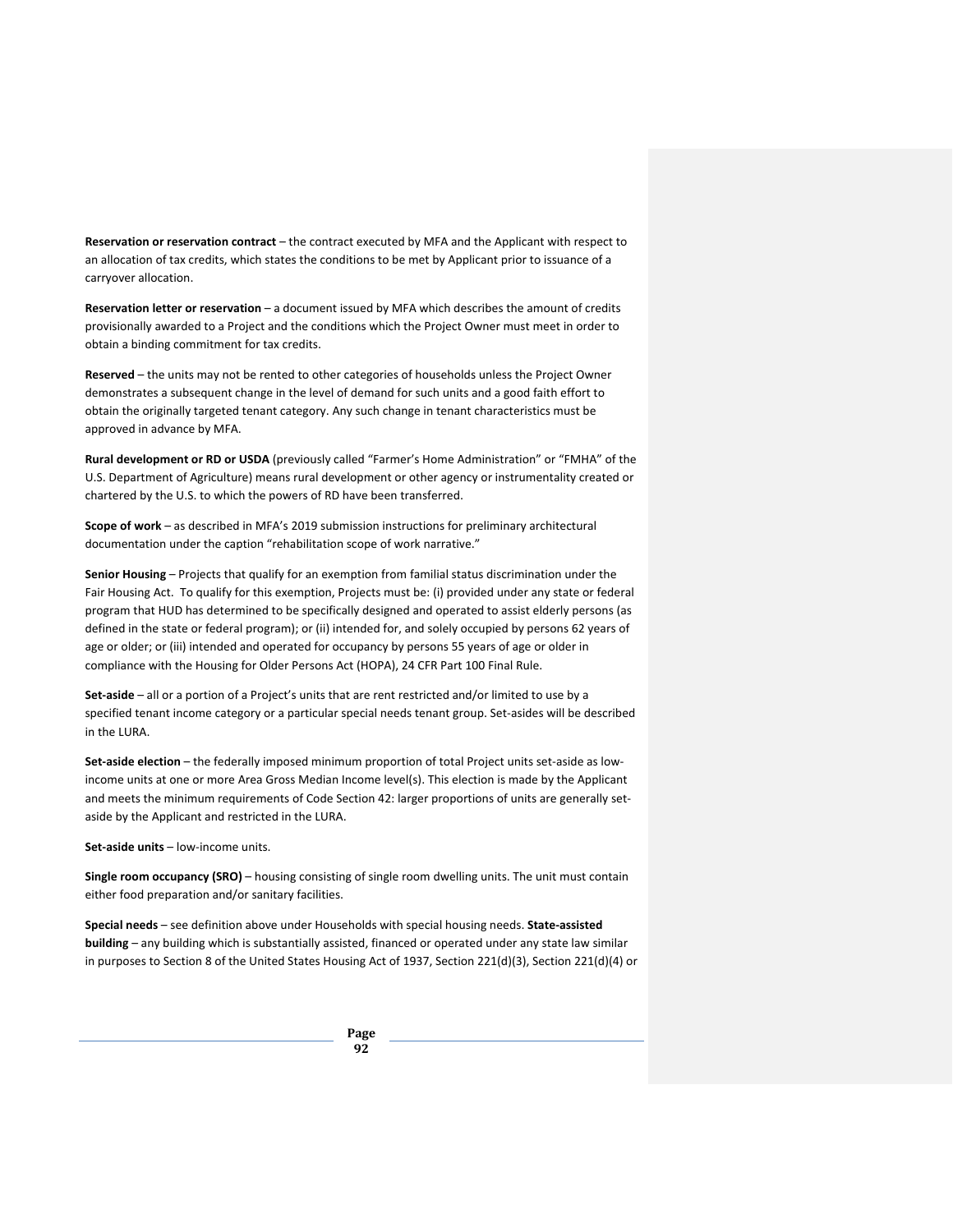236 of the United States Housing Act, Section 515 of the Housing Act of 1949 or any other program administered by HUD or by the USDA Rural Housing Service.

**Subsidy layering review or 911 review** – the review conducted under subsidy layering guidelines adopted by HUD in order to assure that excessive subsidies are not provided to Projects which receive both tax credits and other governmental assistance.

**Substantial rehabilitation** – commonly referred to as a "gut" rehabilitation and includes the replacement and/or improvements to at least two (2) major systems of the building, including its envelope. Major building systems include roof structures, wall or floor structures, foundations, plumbing, heating, ventilating and air conditioning (HVAC) and electrical systems. The building envelope is defined as the air barrier and thermal barrier separating exterior from interior space. A substantial rehabilitation also includes a Project where the work area exceeds 50 percent of the aggregate area of the building (an ICC level 3 alteration scope of work.)

**Tax credit allocation** – tax credits approved for a Project by MFA in an amount determined by MFA as necessary to make a Project financially feasible and viable throughout the Project's Compliance Period pursuant to Section 42(m)(2)(A) of the Code.

**Tax credit ceiling rents** – the maximum rent that may be charged for a rent restricted unit.

**Tax-exempt bond financed Project** – a Project, which is being financed by the issuance of tax-exempt bonds subject to applicable volume cap pursuant to Section 42(h)(4) of the Code.

**Tenant conversion plan** – a written plan acceptable to MFA, describing the method to be used to enable tenants to acquire ownership of their units at such time as conversion to owner occupancy is allowed under Code Section 42. The Project Owner must provide and describe the type of homeownership, financial and maintenance counseling to be offered. The Project Owner must describe in detail how the unit will be converted from a rental unit to homeownership. Other financial and programmatic structure items the plan must contain include:

- 1. Timing of ownership
- 2. All lienholder interests
- 3. Eligibility and selection process for potential owners
- 4. How the value and sales price of the home will be determined at the time of purchase.
- 5. Any favorable financing or down payment assistance
- 6. Formation of any neighborhood associations and if so, the benefits and responsibilities outlined within the proposal.
- 7. Copy of the plot plan for ultimate subdivision or proposed condominium declaration

**Threshold review** – the assessment of a Project with respect to minimum Project threshold requirements as defined in the QAP.

**Threshold tests** – the minimum Project threshold requirements described in Section III.C. that must be achieved for a Project to be considered further for an allocation.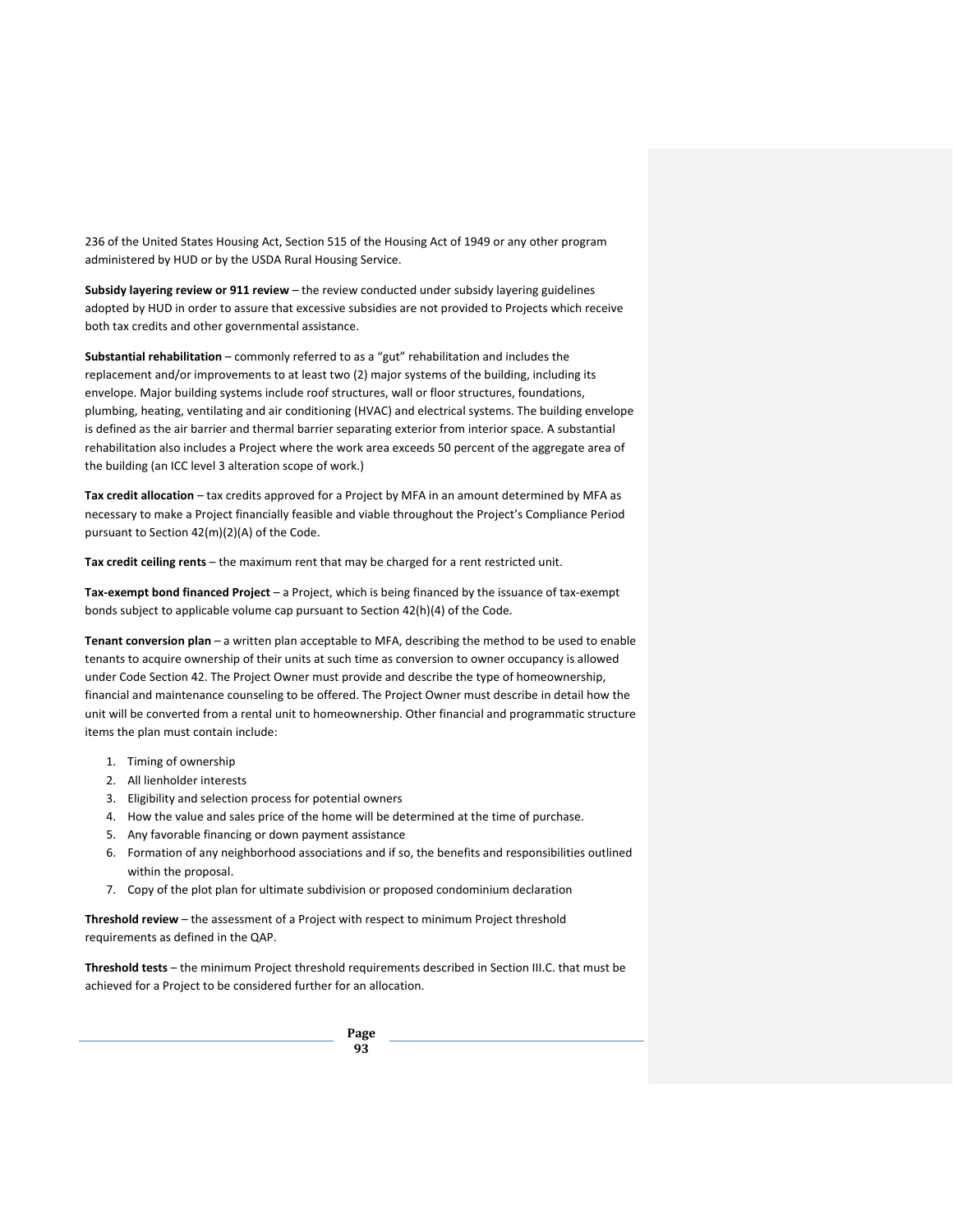**Total Development Cost** – the total of all costs incurred or to be incurred by the Project in acquiring, constructing, rehabilitating and financing the Project. For purposes of calculating developer fees, total development cost will be adjusted to exclude developer fees, consultant fees, commercial space construction costs and all reserves. For purposes of calculating cost limits, the purchase price attributed to the land, any costs related to commercial space and reserves (not eligible for tax credits) will be excluded.

**Unit** – a residential rental housing unit in a Project including manager and employee units.

**Universal Design** – any component of a house or apartment that increases the usability for people of all ages, size and abilities and enhances the ability of all residents to live independently for as long as possible.

**Urban Area** – A location within the boundaries of Bernalillo County, the City of Rio Rancho, the City of Las Cruces, the City of Santa Fe, the City of Farmington or the City of Roswell.

REMAINDER OF PAGE LEFT INTENTIONALLY BLANK